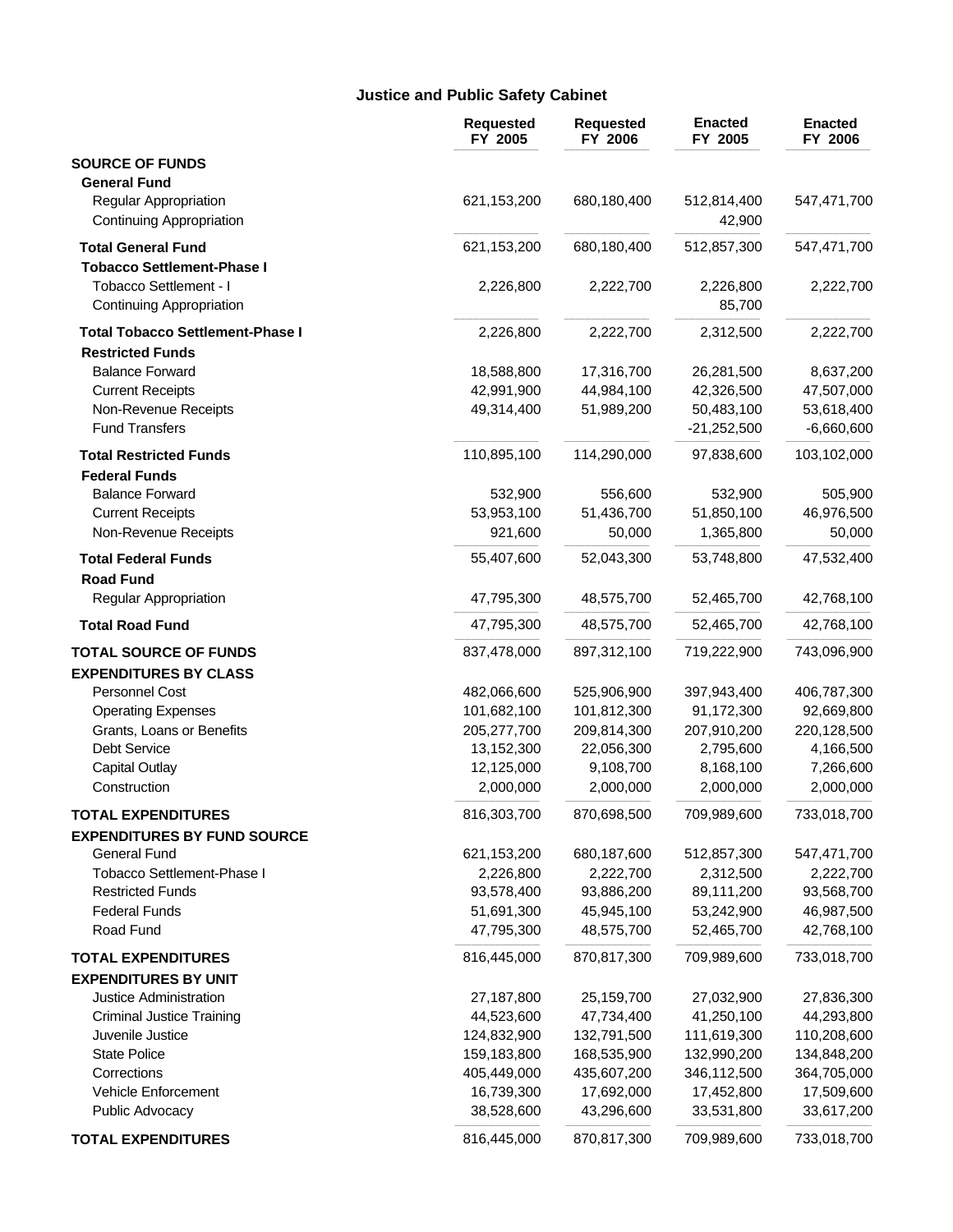The Kentucky Justice Cabinet was created in 1974 pursuant to KRS 15A.010. The Cabinet was initially renamed the Justice and Public Safety Cabinet pursuant to Executive Order 2004-734 on July 9, 2004, as well as subsequently by Executive Order 2005-566 on June 16, 2005. The Department of Public Advocacy was transferred from the Environmental and Public Protection Cabinet and Kentucky Vehicle Enforcement from the Transportation Cabinet in July 2004 and placed under the Justice and Public Safety Cabinet. Additionally, the Office of Drug Control Policy was created within the Justice and Public Safety Cabinet. The Cabinet is now comprised of seven departments: Department of Justice Administration, Department of State Police, Department of Juvenile Justice, Department of Criminal Justice Training, Department of Corrections, Department of Public Advocacy, and Department of Vehicle Enforcement.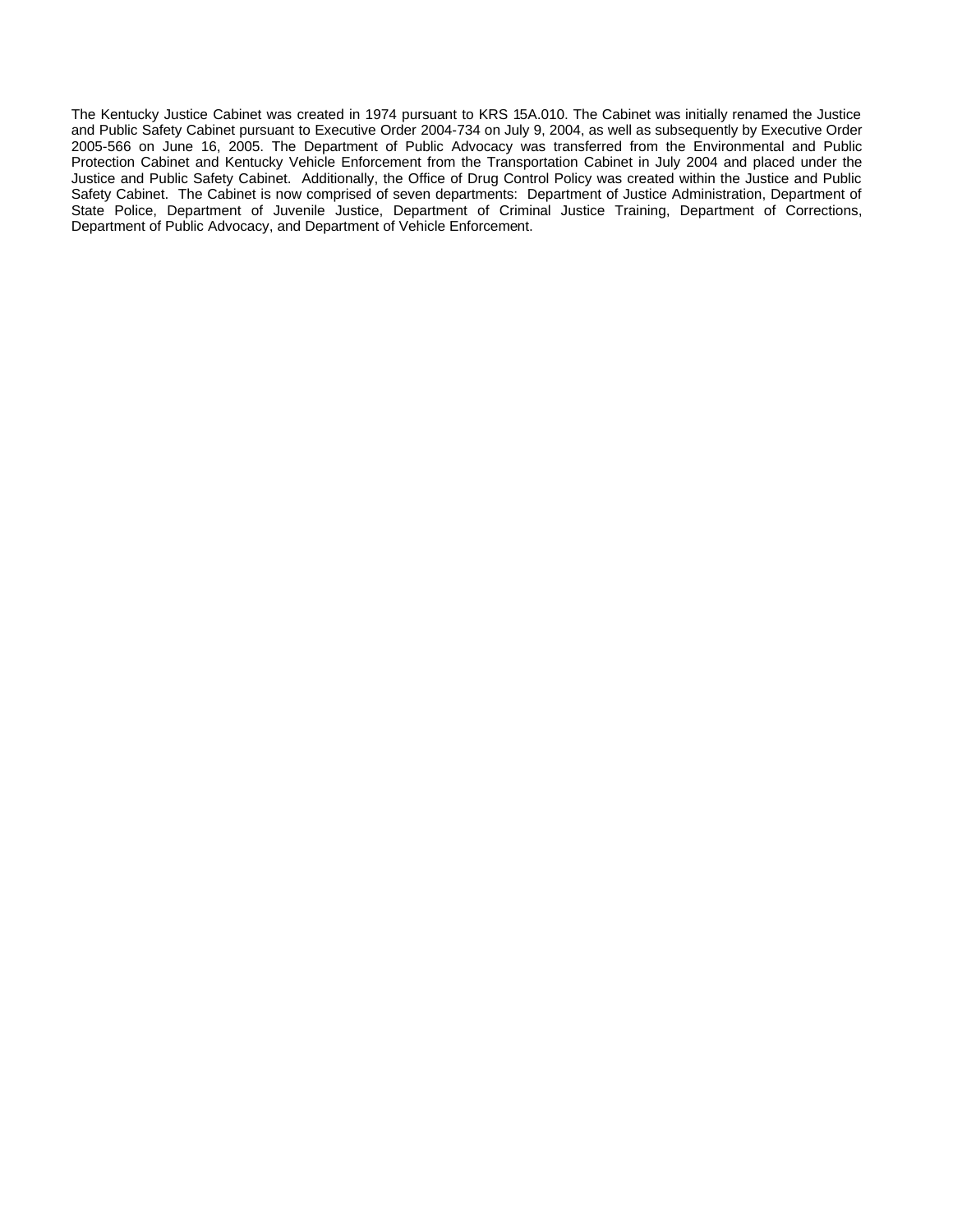# **Justice Administration Justice and Public Safety Cabinet**

|                                                                    | <b>Requested</b><br>FY 2005 | <b>Requested</b><br>FY 2006 | <b>Enacted</b><br>FY 2005 | <b>Enacted</b><br>FY 2006 |
|--------------------------------------------------------------------|-----------------------------|-----------------------------|---------------------------|---------------------------|
| <b>SOURCE OF FUNDS</b><br><b>General Fund</b>                      |                             |                             |                           |                           |
| <b>Regular Appropriation</b>                                       | 12,181,500                  | 13,056,900                  | 10,796,400                | 13,333,500                |
| <b>Total General Fund</b><br><b>Tobacco Settlement-Phase I</b>     | 12,181,500                  | 13,056,900                  | 10,796,400                | 13,333,500                |
| Tobacco Settlement - I<br>Continuing Appropriation                 | 2,226,800                   | 2,222,700                   | 2,226,800<br>85,700       | 2,222,700                 |
| <b>Total Tobacco Settlement-Phase I</b><br><b>Restricted Funds</b> | 2,226,800                   | 2,222,700                   | 2,312,500                 | 2,222,700                 |
| <b>Balance Forward</b><br><b>Current Receipts</b>                  | 788,700                     | 758,300                     | 642,300<br>$-184,700$     | 110,100<br>$-184,700$     |
| Non-Revenue Receipts<br><b>Fund Transfers</b>                      | 925,700                     | 941,500                     | 1,821,900<br>$-150,000$   | 3,621,900                 |
| <b>Total Restricted Funds</b><br><b>Federal Funds</b>              | 1,714,400                   | 1,699,800                   | 2,129,500                 | 3,547,300                 |
| <b>Balance Forward</b>                                             | 50,700                      | 50,700                      | 50,700                    |                           |
| <b>Current Receipts</b><br>Non-Revenue Receipts                    | 14,983,100                  | 14,428,600                  | 11,533,900<br>320,000     | 8,837,100                 |
| <b>Total Federal Funds</b>                                         | 15,033,800                  | 14,479,300                  | 11,904,600                | 8,837,100                 |
| <b>TOTAL SOURCE OF FUNDS</b><br><b>EXPENDITURES BY CLASS</b>       | 31,156,500                  | 31,458,700                  | 27,143,000                | 27,940,600                |
| Personnel Cost                                                     | 8,761,600                   | 9,389,400                   | 9,541,500                 | 9,532,600                 |
| <b>Operating Expenses</b>                                          | 3,337,500                   | 3,085,100                   | 2,631,200                 | 3,776,300                 |
| Grants, Loans or Benefits                                          | 15,078,000                  | 12,696,500                  | 14,831,600                | 14,498,300                |
| <b>Capital Outlay</b>                                              | 28,600                      | 29,100                      | 28,600                    | 29,100                    |
| <b>TOTAL EXPENDITURES</b><br><b>EXPENDITURES BY FUND SOURCE</b>    | 27,205,700                  | 25,200,100                  | 27,032,900                | 27,836,300                |
| <b>General Fund</b>                                                | 12,181,500                  | 13,064,100                  | 10,796,400                | 13,333,500                |
| Tobacco Settlement-Phase I                                         | 2,226,800                   | 2,222,700                   | 2,312,500                 | 2,222,700                 |
| <b>Restricted Funds</b>                                            | 956,100                     | 946,800                     | 2,019,400                 | 3,443,000                 |
| <b>Federal Funds</b>                                               | 11,823,400                  | 8,926,100                   | 11,904,600                | 8,837,100                 |
| <b>TOTAL EXPENDITURES</b><br><b>EXPENDITURES BY UNIT</b>           | 27,187,800                  | 25,159,700                  | 27,032,900                | 27,836,300                |
| Secretary                                                          | 4,314,000                   | 4,498,800                   | 5,951,600                 | 7,263,600                 |
| Medical Examiner Program                                           | 4,590,500                   | 4,697,700                   | 3,724,000                 | 3,582,800                 |
| Parole Board                                                       | 2,050,000                   | 2,293,400                   | 1,460,100                 | 1,630,500                 |
| Grants                                                             | 12,072,900                  | 9,497,900                   | 11,768,200                | 9,340,200                 |
| <b>Criminal Justice Council</b>                                    | 571,900                     | 587,500                     | 184,800                   | 184,800                   |
| Office of Drug Control Policy                                      | 3,588,500                   | 3,584,400                   | 3,944,200                 | 5,834,400                 |
| <b>TOTAL EXPENDITURES</b>                                          | 27,187,800                  | 25,159,700                  | 27,032,900                | 27,836,300                |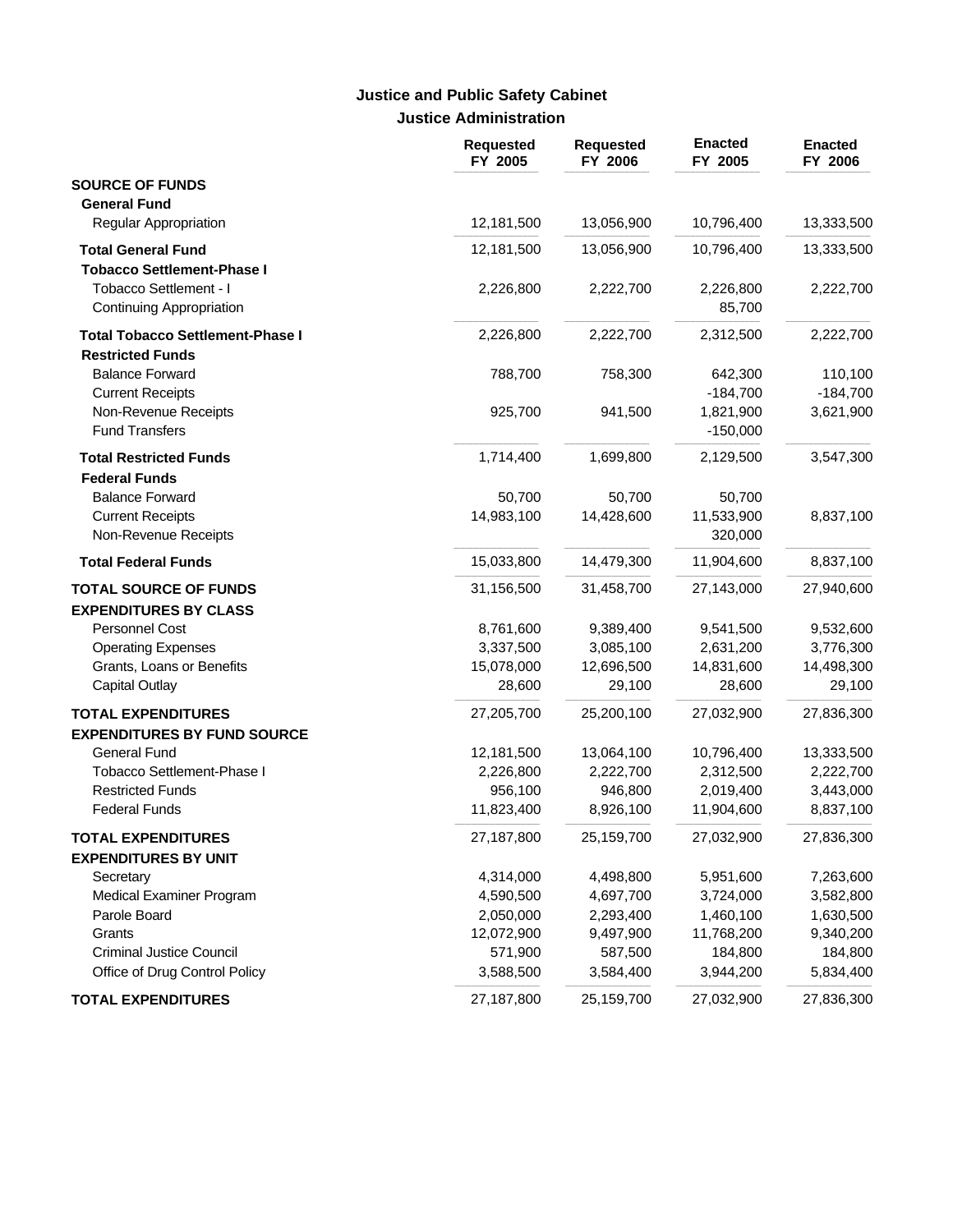The Department of Justice Administration is comprised of the Office of the Secretary, Office of Investigations, Office of Management and Administrative Services, Office of Legal Services, Office of Legislative and Intergovernmental Services, Kentucky State Parole Board, and Kentucky State Medical Examiner (Office of Forensic Technology). Justice Administration is responsible for the overall administration of the Justice and Public Safety Cabinet, coordinating the activities of the various departments, boards, and branches.

The Office of the Secretary includes the Secretary, Deputy Secretaries, Office of Investigations, Office of Legal Services, and Office of Management and Administrative Services for the Justice and Public Safety Cabinet. The Office is responsible for the overall administration of the Cabinet, provision of legal services, development of legislation, regulation, policy, and coordination of activities within and among the Cabinet departments and agencies.

The Office of Management and Administrative Services is responsible for communications, personnel, budget and fiscal policy, and information technology coordination.

The Office of Legislative and Intergovernmental Services, Criminal Justice Council, established in KRS 15A.040, advises and recommends to the Governor and the General Assembly policies and direction for long-range planning regarding all elements of the criminal justice system. The Council has representatives from: law enforcement, the judiciary, corrections, prosecution bar, defense bar, legislature, professional associations, crime victims, victim advocates, and universities. The Secretary of the Justice Cabinet serves ex-officio as Chair of the Council. The Council carries out criminal justice planning for the Executive, Legislative, and Judicial Branches of government.

The Office of Legislative and Intergovernmental Services, Grants Management Branch, was created in conjunction with the establishment of the Criminal Justice Council. As stated in KRS 15A.040(1)(a), the Council is required to make recommendations to the Justice Secretary with respect to the award of state and federal grants, consistent with the priorities adopted by the Governor, the General Assembly, and the Council. Additional duties of the Grants Management Branch include the receipt and distribution of federal funds throughout the Cabinet, such as the Justice Accountability Grant program, the Violence Against Women Act program, and the Law Enforcement DUI Service Fee Program.

The Kentucky State Parole Board is an independent, autonomous agency attached to Justice Administration for administrative purposes. The seven-member Board reviews and applies release review authority to all convicted felons per KRS 439. The Board notifies crime victims of pending parole decisions and, upon request, meets with the victims.

The Kentucky State Medical Examiner (Office of Forensic Technology), in accordance with KRS 72.210-275, provides forensic specialists who assist the County Coroners' offices (120 counties) and law enforcement officials in conducting medico-legal investigations. The Medical Examiner provides professional support for physicians, a forensic anthropologist, chief and deputy medical examiners, regional medical examiners, and contractual services with the Universities of Kentucky and Louisville for facilities, equipment, histology services, radiology services, and medico-legal autopsy assistants. The staff also provides assistance to the Criminal Justice Training program with curriculum for coroners and law enforcement officers. Branch offices and autopsy facilities are operated in Frankfort, Louisville, Northern Kentucky, and Madisonville.

#### **Policy**

The Budget of the Commonwealth provides additional General Fund resources of \$500,000 and additional restricted and federal resources totaling \$1,000,000 in fiscal year 2005 for the newly established Office of Drug Control Policy. These funds will be used to support essential administrative functions such as accounting, purchasing, budgeting, and personnel that are required to oversee, coordinate, plan, and direct the drug and substance abuse initiative.

Additional General Fund resources of \$1,000,000 are provided in fiscal year 2006 and restricted funds resources of \$1,000,000 in fiscal year 2006 for regional Drug Courts to be established in Kentucky's coal producing counties.

The enacted budget provides additional General Fund resources of \$1,000,000 in fiscal year 2006 for drug and substance abuse treatment for non-violent offenders in local jails.

Additional General Fund resources of \$537,100 are provided in fiscal year 2006 to replace federal fund support for the Parole Board Risk Assessment Instrument.

Additional restricted funds resources of \$188,000 are provided for the Office of the Secretary, DUI Program, for grants to local law enforcement agencies for drug testing and interdiction equipment.

The Budget of the Commonwealth provides additional General Fund resources of \$525,000 in both years of the biennium to provide free civil legal services to indigents.

The enacted budget provides additional restricted funds resources of \$1,500,000 in fiscal year 2006 for Operation UNITE.

The enacted budget provides for a restricted funds transfer of \$334,700 in fiscal year 2005 and \$184,700 in fiscal year 2006 to the General Fund.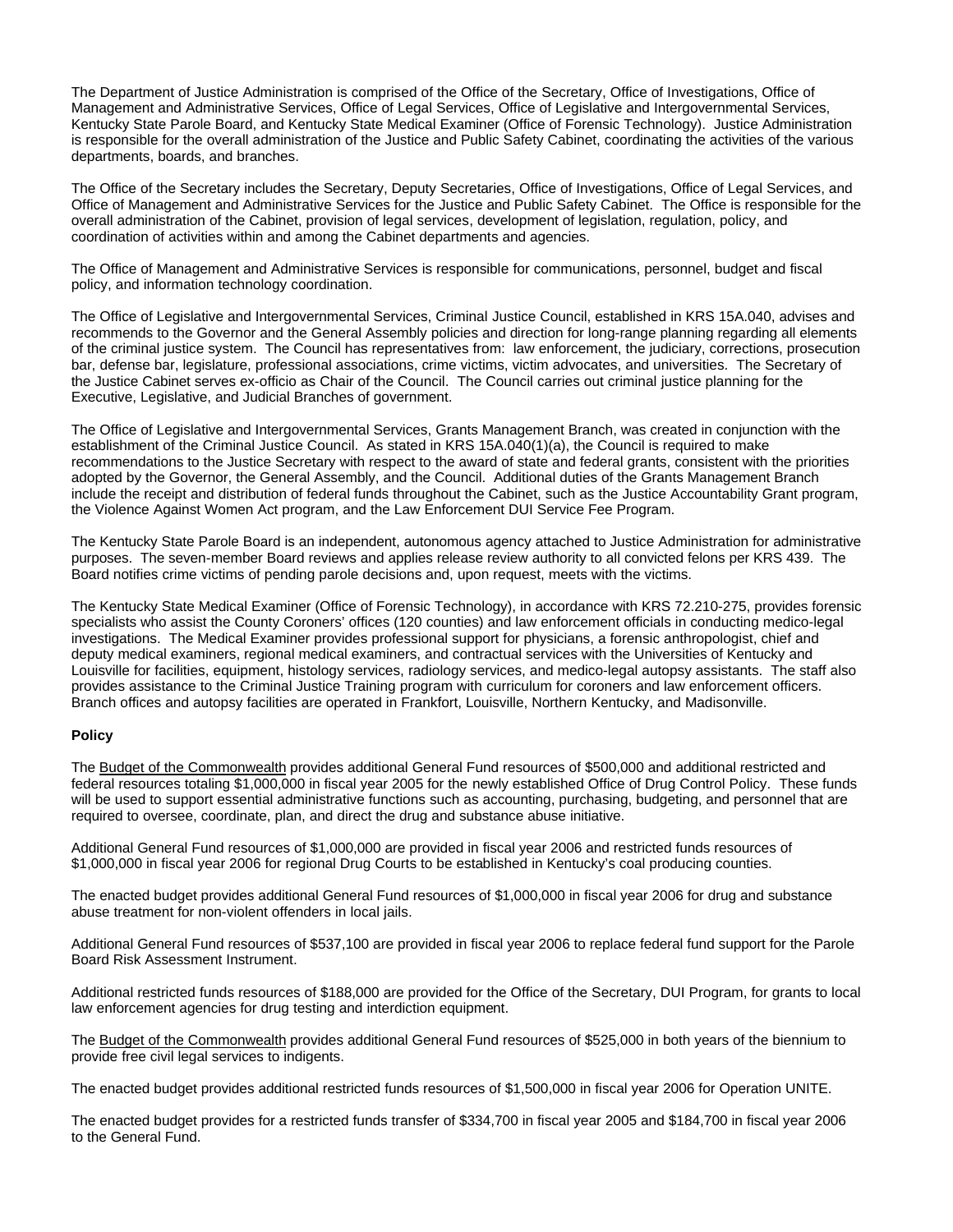### **Justice and Public Safety Cabinet**

**State Police**

|                                    | <b>Requested</b><br>FY 2005 | <b>Requested</b><br>FY 2006 | <b>Enacted</b><br>FY 2005 | <b>Enacted</b><br>FY 2006 |
|------------------------------------|-----------------------------|-----------------------------|---------------------------|---------------------------|
| <b>SOURCE OF FUNDS</b>             |                             |                             |                           |                           |
| <b>General Fund</b>                |                             |                             |                           |                           |
| Regular Appropriation              | 101,216,800                 | 110,659,100                 | 70,253,700                | 80,869,200                |
| <b>Total General Fund</b>          | 101,216,800                 | 110,659,100                 | 70,253,700                | 80,869,200                |
| <b>Restricted Funds</b>            |                             |                             |                           |                           |
| <b>Balance Forward</b>             | 4,562,300                   | 3,699,300                   | 5,434,300                 | 3,321,300                 |
| <b>Current Receipts</b>            | 6,200,700                   | 7,293,300                   | 6,239,700                 | 8,709,800                 |
| Non-Revenue Receipts               | 2,050,000                   | 2,050,000                   | 2,050,000                 | 2,050,000                 |
| <b>Fund Transfers</b>              |                             |                             | $-1,250,000$              |                           |
| <b>Total Restricted Funds</b>      | 12,813,000                  | 13,042,600                  | 12,474,000                | 14,081,100                |
| <b>Federal Funds</b>               |                             |                             |                           |                           |
| <b>Balance Forward</b>             |                             | 18,700                      |                           | 18,700                    |
| <b>Current Receipts</b>            | 13,872,000                  | 13,567,200                  | 13,833,400                | 13,483,700                |
| <b>Total Federal Funds</b>         | 13,872,000                  | 13,585,900                  | 13,833,400                | 13,502,400                |
| <b>Road Fund</b>                   |                             |                             |                           |                           |
| Regular Appropriation              | 35,000,000                  | 35,000,000                  | 39,769,100                | 29,769,100                |
| <b>Total Road Fund</b>             | 35,000,000                  | 35,000,000                  | 39,769,100                | 29,769,100                |
| <b>TOTAL SOURCE OF FUNDS</b>       | 162,901,800                 | 172,287,600                 | 136,330,200               | 138,221,800               |
| <b>EXPENDITURES BY CLASS</b>       |                             |                             |                           |                           |
| <b>Personnel Cost</b>              | 119,919,700                 | 130,215,000                 | 97,137,300                | 99,324,400                |
| <b>Operating Expenses</b>          | 26,938,100                  | 27,590,500                  | 25,450,000                | 25,802,500                |
| Grants, Loans or Benefits          | 2,516,400                   | 2,452,800                   | 2,516,400                 | 2,452,800                 |
| Debt Service                       |                             |                             |                           | 284,000                   |
| <b>Capital Outlay</b>              | 9,809,600                   | 8,277,600                   | 7,886,500                 | 6,984,500                 |
| <b>TOTAL EXPENDITURES</b>          | 159,183,800                 | 168,535,900                 | 132,990,200               | 134,848,200               |
| <b>EXPENDITURES BY FUND SOURCE</b> |                             |                             |                           |                           |
| <b>General Fund</b>                | 101,216,800                 | 110,659,100                 | 70,253,700                | 80,869,200                |
| <b>Restricted Funds</b>            | 9,113,700                   | 9,348,700                   | 9,152,700                 | 10,765,200                |
| <b>Federal Funds</b>               | 13,853,300                  | 13,528,100                  | 13,814,700                | 13,444,700                |
| Road Fund                          | 35,000,000                  | 35,000,000                  | 39,769,100                | 29,769,100                |
| <b>TOTAL EXPENDITURES</b>          | 159,183,800                 | 168,535,900                 | 132,990,200               | 134,848,200               |
| <b>EXPENDITURES BY UNIT</b>        |                             |                             |                           |                           |
| <b>Executive Services</b>          | 18,477,800                  | 19,845,200                  | 8,920,700                 | 8,920,700                 |
| <b>Technical Services</b>          | 29,247,100                  | 30,221,500                  | 25,216,100                | 25,646,900                |
| State Police - Police Services     | 94,211,200                  | 101,593,400                 | 84,662,200                | 86,506,400                |
| State Police - Forensic Services   | 17,247,700                  | 16,875,800                  | 14,191,200                | 13,774,200                |
| <b>TOTAL EXPENDITURES</b>          | 159,183,800                 | 168,535,900                 | 132,990,200               | 134,848,200               |

The Kentucky State Police, the statewide law enforcement agency of the Commonwealth, has been a Department in the Justice (and Public Safety) Cabinet since 1974. State Troopers are assigned to 16 regional posts across the State. The Department is responsible for the enforcement of criminal and traffic laws, along with white-collar crime, organized crime, electronic crime, racketeering, and drug-related crime. The State Police also provide protection for the Governor, Lieutenant Governor, their families, and property. The Kentucky State Police is comprised of three divisions: Administrative, Operations, and Technical Services.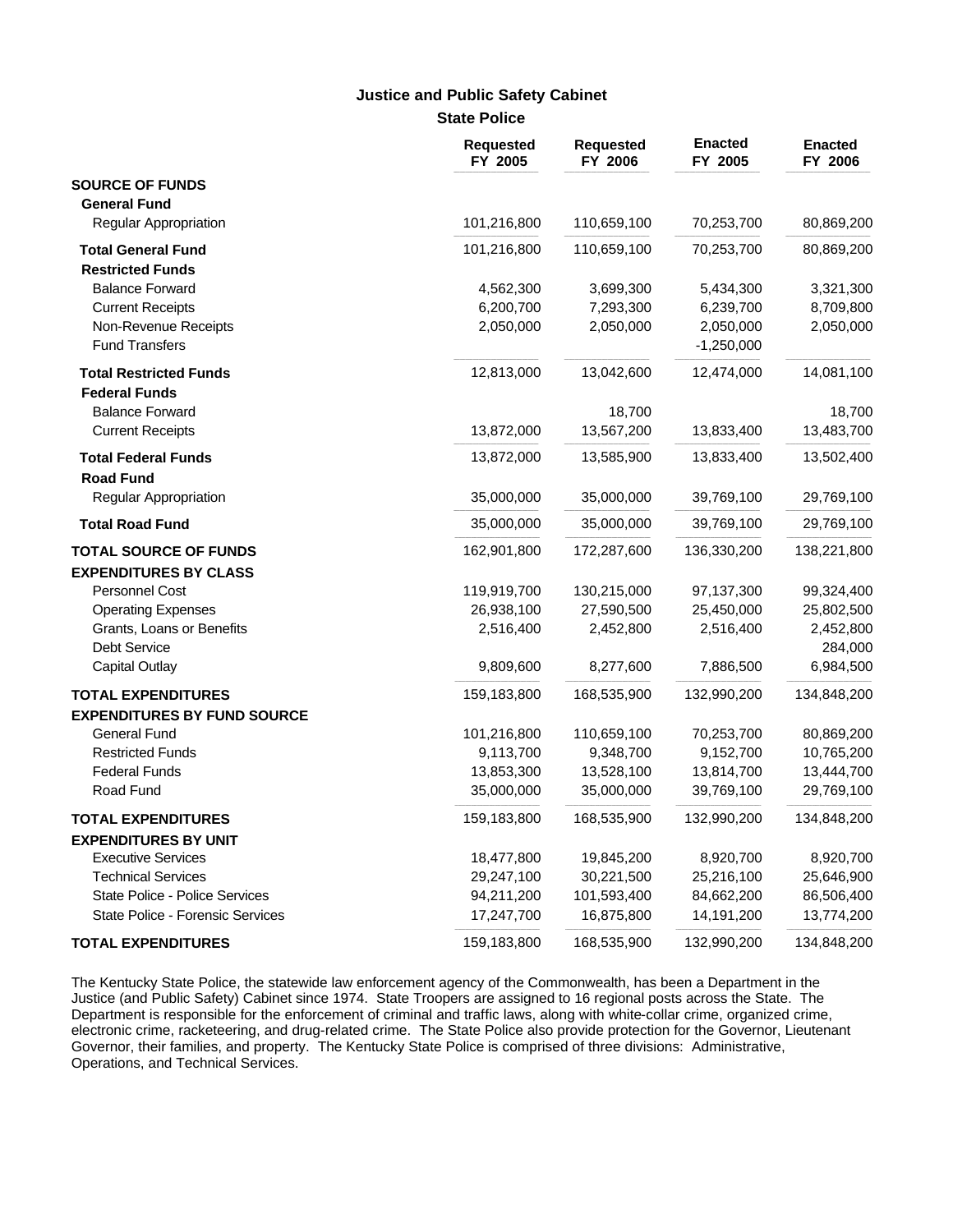The Administrative Division, which includes the Office of the Commissioner, provides professional support services for the Department. These services include organizational policy, personnel, properties management and supplies, payroll, employee assistance, fiscal, internal investigations, and inspections. Media relations, training, analysis, research, strategic planning, and information coordination are other functions performed in this division. The State Police Drivers Testing Stations, Facilities Security, and Legislative Detail are also part of this division and provide external support to citizens and other public officials of Kentucky.

The Operations Division includes the regional posts and the personnel assigned to each post. State Police posts are maintained in Mayfield, Madisonville, Henderson, Elizabethtown, Bowling Green, Dry Ridge, Frankfort, Campbellsburg, Richmond, Columbia, Morehead, Ashland, Pikeville, Hazard, Harlan, and London. Other functions in this division include highway safety, aircraft, drug enforcement, vehicle investigation, and special operations.

The Technical Services Division is responsible for providing technical assistance to other Departmental areas, along with outside agencies, concerning electronic crimes examination/analysis, records, communications (including headquarters dispatch), criminal history information, intelligence information, automated fingerprint information, and computer technology needs. The division also has the responsibility of providing forensic analysis for all law enforcement agencies throughout the Commonwealth. The forensic analysis function is supported by the Central Laboratory in Frankfort as well as Regional Laboratories in Ashland, Louisville, Cold Springs, London, and Madisonville.

#### **Policy**

The Budget of the Commonwealth provides Road Fund resources of \$39,769,100 in fiscal year 2005 and \$29,769,100 in fiscal year 2006 for State Police highway enforcement activities.

The enacted budget provides restricted funds resources of \$1,909,800 in fiscal year 2006 to initiate a \$3,100 annual training incentive stipend for state troopers effective January 1, 2006.

The enacted budget provides additional General Fund resources of \$331,500 in fiscal year 2006 to initiate a \$3,100 annual training incentive stipend for dispatchers effective January 1, 2006. Additionally, restricted funds resources of \$81,400 are provided in fiscal year 2006 to initiate a \$3,100 training incentive stipend for hazardous devices investigators, and legislative security specialists effective January 1, 2006.

The Budget of the Commonwealth provides debt service in the amount of \$284,000 in fiscal year 2006 for the Records and Secure Evidence Facility replacement capital project.

The enacted budget provides for a restricted funds transfer of \$1,250,000 in fiscal year 2005 to the General Fund.

The enacted budget provides that the State Police sworn officer authorized strength is 1,070.

The enacted budget provides \$750,000 of restricted funds in fiscal year 2005 for the Laboratory Information Management System (LIMS).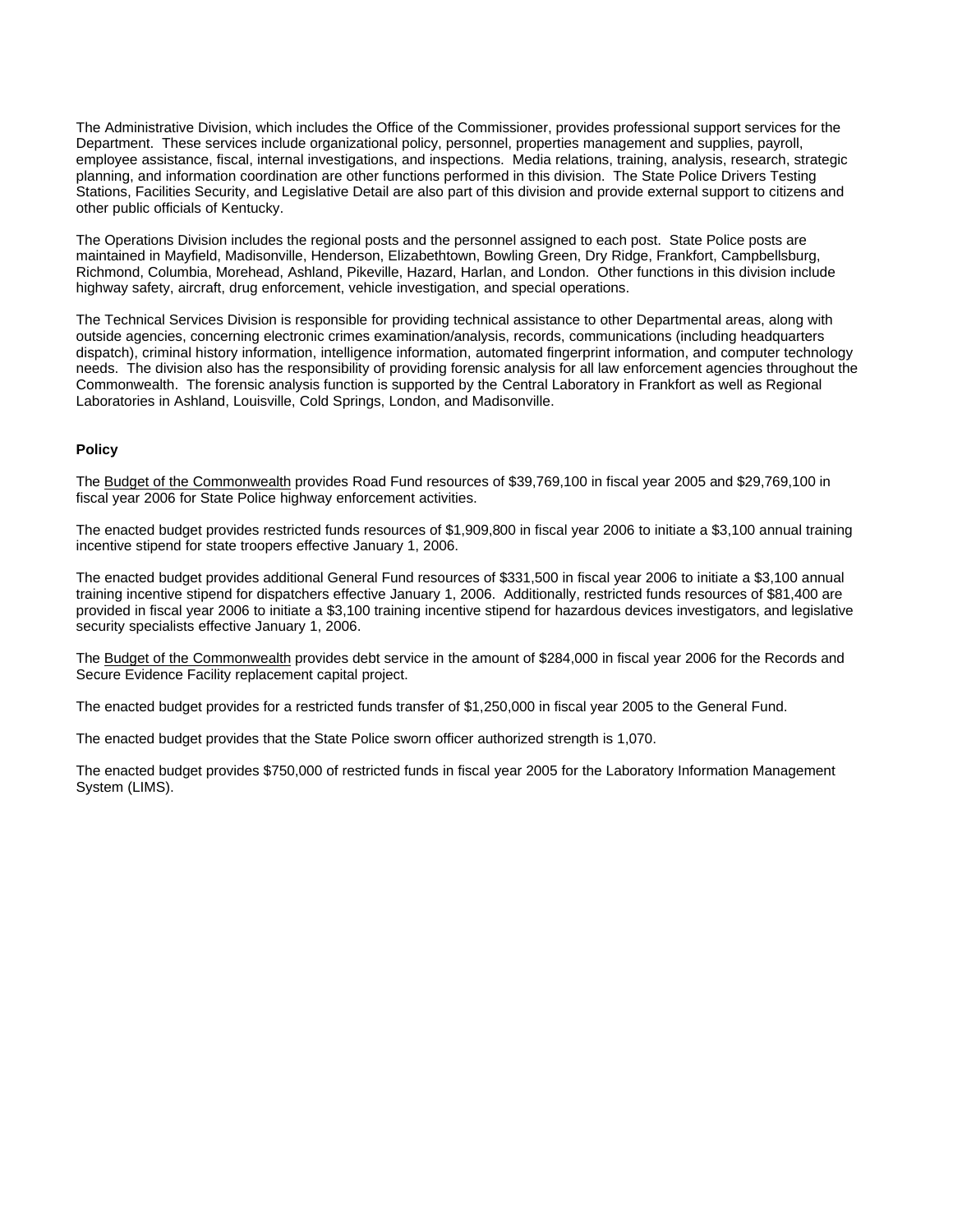# **Justice and Public Safety Cabinet**

| Juvenile Justice |  |
|------------------|--|
|------------------|--|

|                                    | Requested<br>FY 2005 | <b>Requested</b><br>FY 2006 | <b>Enacted</b><br>FY 2005 | <b>Enacted</b><br>FY 2006 |
|------------------------------------|----------------------|-----------------------------|---------------------------|---------------------------|
| <b>SOURCE OF FUNDS</b>             |                      |                             |                           |                           |
| <b>General Fund</b>                |                      |                             |                           |                           |
| <b>Regular Appropriation</b>       | 89,703,900           | 103,582,500                 | 82,039,600                | 82,939,600                |
| <b>Total General Fund</b>          | 89,703,900           | 103,582,500                 | 82,039,600                | 82,939,600                |
| <b>Restricted Funds</b>            |                      |                             |                           |                           |
| <b>Balance Forward</b>             | 4,000,000            |                             | 2,990,700                 |                           |
| <b>Current Receipts</b>            | 14,140,000           | 14,140,000                  | 12,200,000                | 12,200,000                |
| <b>Fund Transfers</b>              |                      |                             | $-2,600,000$              |                           |
| <b>Total Restricted Funds</b>      | 18,140,000           | 14,140,000                  | 12,590,700                | 12,200,000                |
| <b>Federal Funds</b>               |                      |                             |                           |                           |
| <b>Current Receipts</b>            | 16,989,000           | 15,069,000                  | 16,989,000                | 15,069,000                |
| <b>Total Federal Funds</b>         | 16,989,000           | 15,069,000                  | 16,989,000                | 15,069,000                |
| <b>TOTAL SOURCE OF FUNDS</b>       | 124,832,900          | 132,791,500                 | 111,619,300               | 110,208,600               |
| <b>EXPENDITURES BY CLASS</b>       |                      |                             |                           |                           |
| Personnel Cost                     | 75,747,400           | 84,144,500                  | 66,510,000                | 67,250,000                |
| <b>Operating Expenses</b>          | 11,522,800           | 11,885,400                  | 11,379,300                | 11,068,600                |
| Grants, Loans or Benefits          | 34,121,700           | 33,320,600                  | 31,730,000                | 29,890,000                |
| Debt Service                       | 1,441,000            | 1,441,000                   |                           |                           |
| Construction                       | 2,000,000            | 2,000,000                   | 2,000,000                 | 2,000,000                 |
| <b>TOTAL EXPENDITURES</b>          | 124,832,900          | 132,791,500                 | 111,619,300               | 110,208,600               |
| <b>EXPENDITURES BY FUND SOURCE</b> |                      |                             |                           |                           |
| <b>General Fund</b>                | 89,703,900           | 103,582,500                 | 82,039,600                | 82,939,600                |
| <b>Restricted Funds</b>            | 18,140,000           | 14,140,000                  | 12,590,700                | 12,200,000                |
| <b>Federal Funds</b>               | 16,989,000           | 15,069,000                  | 16,989,000                | 15,069,000                |
| <b>TOTAL EXPENDITURES</b>          | 124,832,900          | 132,791,500                 | 111,619,300               | 110,208,600               |
| <b>EXPENDITURES BY UNIT</b>        |                      |                             |                           |                           |
| Program Management                 | 1,356,800            | 1,456,100                   | 935,700                   | 935,700                   |
| <b>Program Operations</b>          | 116,230,800          | 123,574,200                 | 104,828,000               | 103,417,300               |
| <b>Support Services</b>            | 7,245,300            | 7,761,200                   | 5,855,600                 | 5,855,600                 |
| <b>TOTAL EXPENDITURES</b>          | 124,832,900          | 132,791,500                 | 111,619,300               | 110,208,600               |

The Department of Juvenile Justice, established as part of the Justice (and Public Safety) Cabinet in August 1996, operates programs for juvenile crime prevention, detention, and community services, as well as residential facilities for postadjudicated offenders. All programs are designed primarily for "public" and "youthful" offenders. The Department consists of three programmatic areas: Program Management, Program Operations, and Support Services.

Program Management is comprised of two organizational units which provide management and policy direction for the Department: Office of the Commissioner, and Office of Ombudsman. The Office of the Commissioner provides staff support for the Commissioner, which includes public information services. The Office of Ombudsman investigates and resolves grievances filed by those receiving services from the Department.

Program Operations consists of the direct services provided to both public and youthful offenders, through Day Treatment Services, Group Homes, Residential Facilities, Community Supervision, Private Child Care Facilities, Detention Facilities, and Alternatives to Detention. The programs are administered on a regional basis, divided into three separate regions.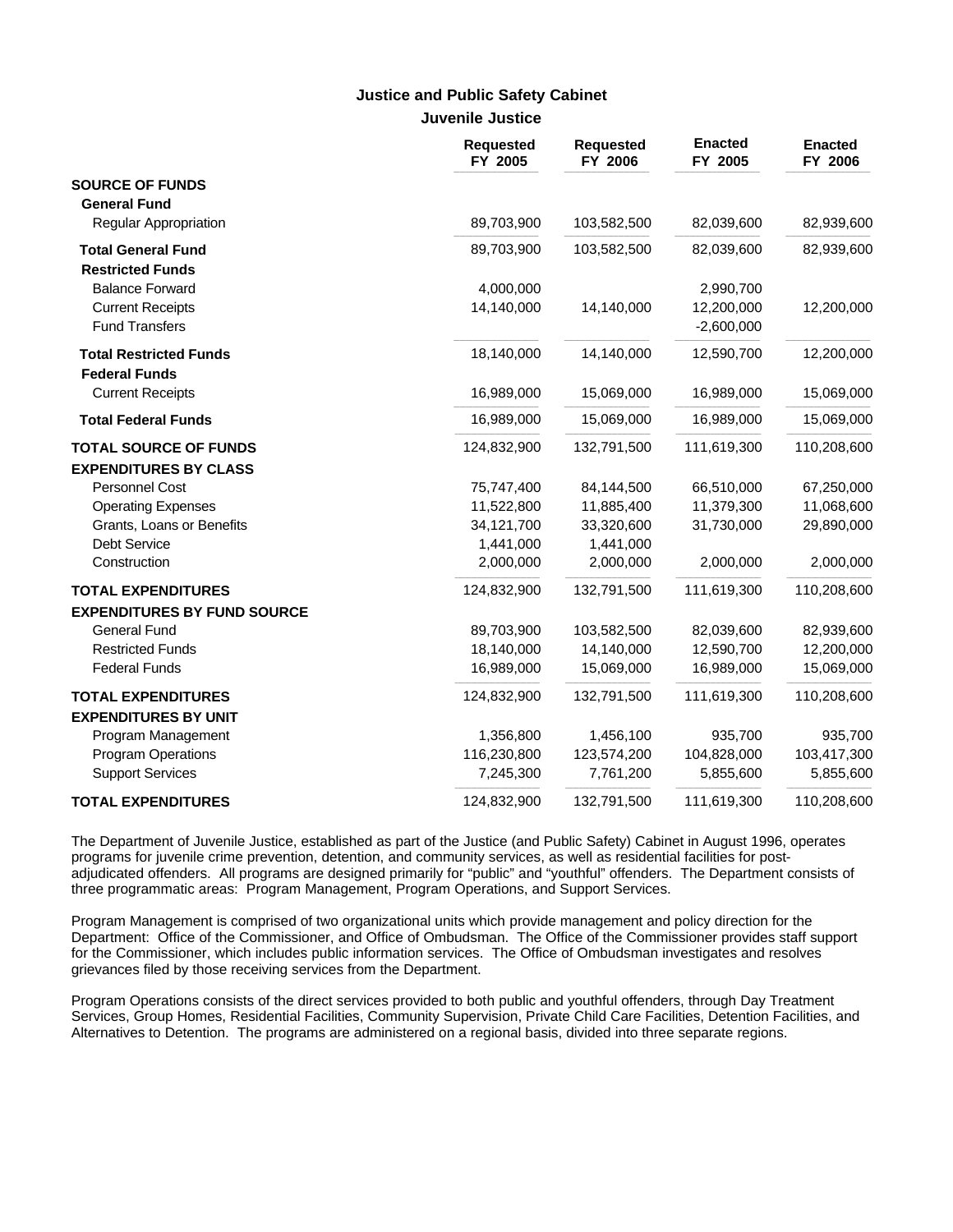Day Treatment Services is comprised of 6 state-owned and 20 contract programs. These programs are the least restrictive, since the youths remain in a home setting during the evening and attend a day treatment program during the day. A court or school system usually refers a youth to serve in these programs. Day Treatment provides educational alternatives, treatment, and counseling for youths between the ages of 12 and 17. The total capacity of 26 centers is 955 youths.

| <b>Day Treatment Facilities</b>           | County              | <b>Slots</b> |
|-------------------------------------------|---------------------|--------------|
| <b>Hardin County</b>                      | Hardin              | 40           |
| <b>Hopkins County</b>                     | Hopkins             | 40           |
| <b>Warren County</b>                      | Warren              | 40           |
| Daviess County                            | Daviess             | 45           |
| <b>Calloway County</b>                    | Calloway            | 30           |
| Ohio County                               | Ohio                | 30           |
| <b>Barren County</b>                      | Barren              | 30           |
| Harrodsburg Independent                   | Mercer              | 30           |
| <b>Bullitt County</b>                     | <b>Bullitt</b>      | 50           |
| <b>Shelby County</b>                      | Shelby              | 30           |
| <b>Wilkinson Street</b>                   | Franklin            | 50           |
| <b>Boyle County</b>                       | Boyle               | 30           |
| <b>Shelby Valley</b>                      | Pike                | 30           |
| Phelps                                    | Pike                | 30           |
| <b>Madison County</b>                     | Madison             | 30           |
| Newport                                   | Campbell            | 45           |
| <b>Laurel County</b>                      | Laurel              | 30           |
| Pulaski County                            | Pulaski             | 30           |
| <b>Clark County</b>                       | Clark               | 30           |
| <b>Christian County</b>                   | Christian           | 40           |
| <b>Campbell County</b>                    | Campbell            | 15           |
| <b>Bell County</b>                        | Bell                | 30           |
| Corbin Board of Education                 | Knox/Laurel/Whitley | 30           |
| Lexington Fayette Urban County Government | Fayette             | 55           |
| Ashland                                   | Boyd                | 40           |
| Louisville                                | Jefferson           | 75           |

Day Treatment Slots = 955

Group Homes are community-based residential treatment facilities that generally serve eight youths per home. These programs accept youths between 12-18 years of age who have been committed to the Department as "public" or "youthful" offenders. Group home care serves as an alternative to institutionalization and aims to transition a youth from institutional placement to the community. The total capacity of ten group homes is 80 youths.

| <b>Group Home Facilities</b> | County    | <b>Beds</b> |
|------------------------------|-----------|-------------|
| Ashland                      | Boyd      | 8           |
| <b>Bowling Green</b>         | Warren    | 8           |
| <b>Burnside</b>              | Pulaski   | 8           |
| Frenchburg                   | Menifee   | 8           |
| Hopkinsville                 | Christian | 8           |
| London                       | Laurel    | 8           |
| Mayfield                     | Graves    | 8           |
| Middlesboro                  | Bell      | 8           |
| Frankfort                    | Franklin  | 8           |
| Westport                     | Jefferson | 8           |

Group Home Beds = 80

The 12 state-operated Residential Facilities provide 24-hour care and custody of juveniles who have been committed to the Department as public offenders, or sentenced as youthful offenders. These facilities serve youths who are in need of treatment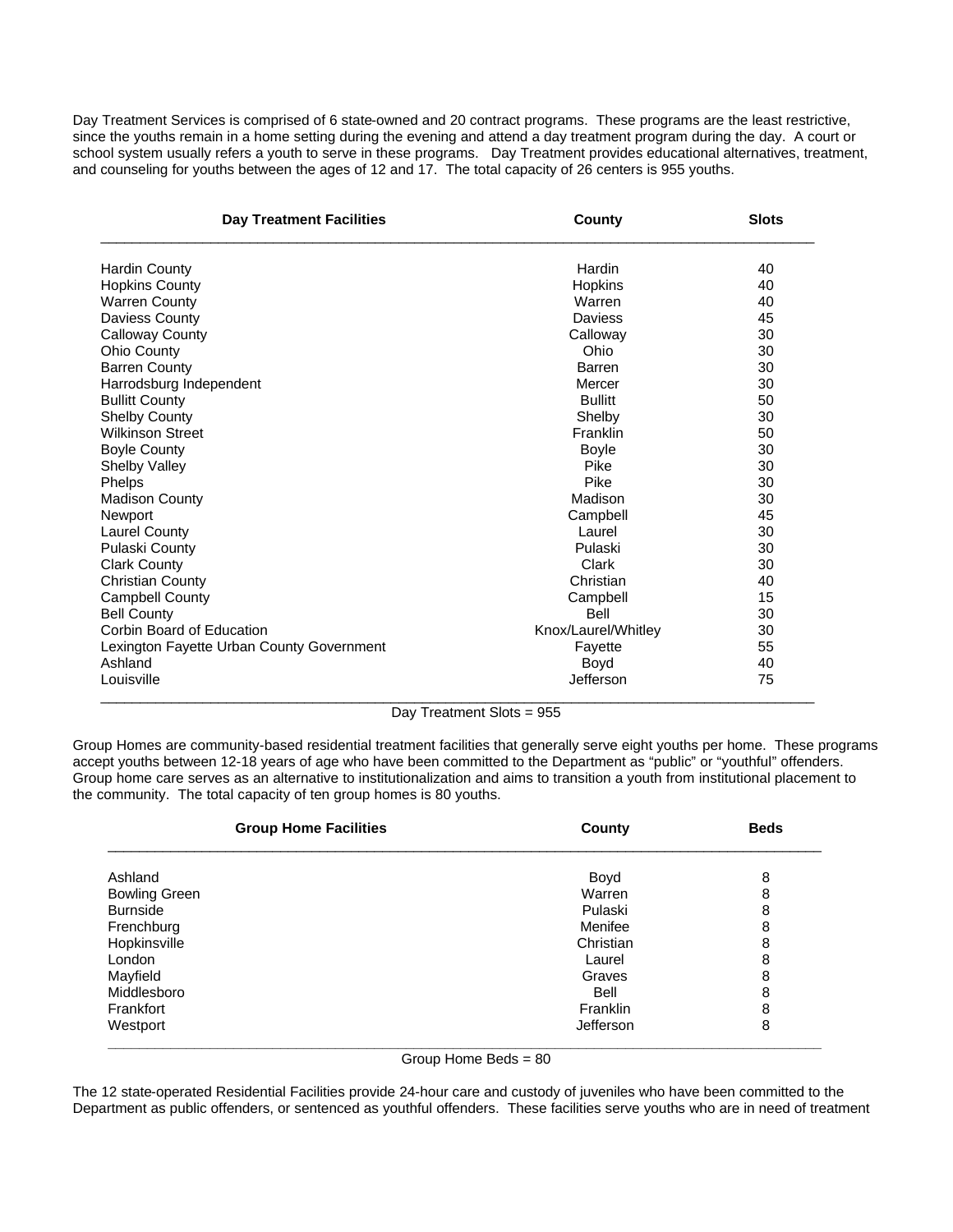that cannot be provided in their community, or who require placement in a secure setting because they represent a threat to the community. The current capacity of the 12 facilities is 470 youths.

| <b>Residential Facilities</b>              | City          |                  | <b>Beds</b> |  |
|--------------------------------------------|---------------|------------------|-------------|--|
| Northern Kentucky Youth Development Center | Crittenden    | Grant            | 40          |  |
| Morehead Youth Development Center          | Morehead      | Rowan            | 32          |  |
| Green River Youth Development Center       | Cromwell      | <b>Butler</b>    | 36          |  |
| Audubon Youth Development Center           | Louisville    | Jefferson        | 60          |  |
| Mayfield Boy's Youth Development Center    | Mayfield      | Graves           | 36          |  |
| Owensboro Treatment Center                 | Owensboro     | Daviess          | 30          |  |
| Lincoln Village Youth Development Center   | Elizabethtown | Hardin           | 40          |  |
| Lake Cumberland Youth Development Center   | Monticello    | Wayne            | 40          |  |
| Woodsbend Boy's Youth Development Center   | West Liberty  | Morgan           | 40          |  |
| Bluegrass Assessment Center                | Lexington     | Fayette          | 16          |  |
| Cadet Leadership Education Program         | Jackson       | <b>Breathitt</b> | 40          |  |
| Adair Youth Development Center             | Columbia      | Adair            | 60          |  |

Residential Beds = 470

Community Services are community-based services provided to juvenile offenders. Juvenile workers in the community offices develop service objectives and comprehensive service plans for juvenile offenders and their families. Juvenile workers supervise juvenile offenders and recommend any necessary out-of-home placements. Juvenile workers supervise over 3000 youths.

Private child care facilities and therapeutic foster care programs are utilized to alleviate facility capacity problems and to provide specialized treatment for youths. Approximately 200 juveniles are in these programs on any given day.

Six state-operated detention centers are currently in operation in Breathitt, McCracken, Campbell, Warren, Laurel, and Boyd Counties, and ten beds are available for detention at the youth development center in Adair County. Detention Centers located in Hardin and Fayette Counties are under construction. The Hardin County facility opened in April 2005 and the Fayette County facility is scheduled to be opened in November 2005. At that time the state will provide detention services to all counties in the state with the exception of Jefferson for which a contract is in place.

Currently, the state provides detention services to 102 counties. Jefferson, Fayette, Hardin, and Madison Counties continue to operate local detention programs, and counties approved to use these facilities receive a subsidy payment from the state of \$94 per day for all public and youthful offenders.

| <b>State-operated Detention Centers</b>      | County           | <b>Beds</b> |
|----------------------------------------------|------------------|-------------|
| Breathitt Regional Juvenile Detention Center | <b>Breathitt</b> | 48          |
| McCracken Regional Juvenile Detention Center | McCracken        | 48          |
| Campbell Regional Juvenile Detention Center  | Campbell         | 52          |
| Adair Youth Development Center               | Adair            | 10          |
| Warren Regional Juvenile Detention Center    | Warren           | 48          |
| Laurel Regional Juvenile Detention Center    | Laurel           | 48          |
| Boyd Regional Juvenile Detention Center      | Boyd             | 24          |

Detention Beds = 278

Less restrictive placements than detention facilities are provided through contracts with emergency shelters and foster care providers, electronic monitoring, and tracking services. The Department operates an eight-bed cottage as an alternative to detention program at the Bluegrass Assessment Center in Lexington. Eleven departmental staff members are responsible for the assessment of juveniles in the facilities, and the determination of whether an alternative to detention is appropriate.

The Division of Placement Services, included in the Program Operations area, determines appropriate out of home placements for youths committed to the Department of Juvenile Justice.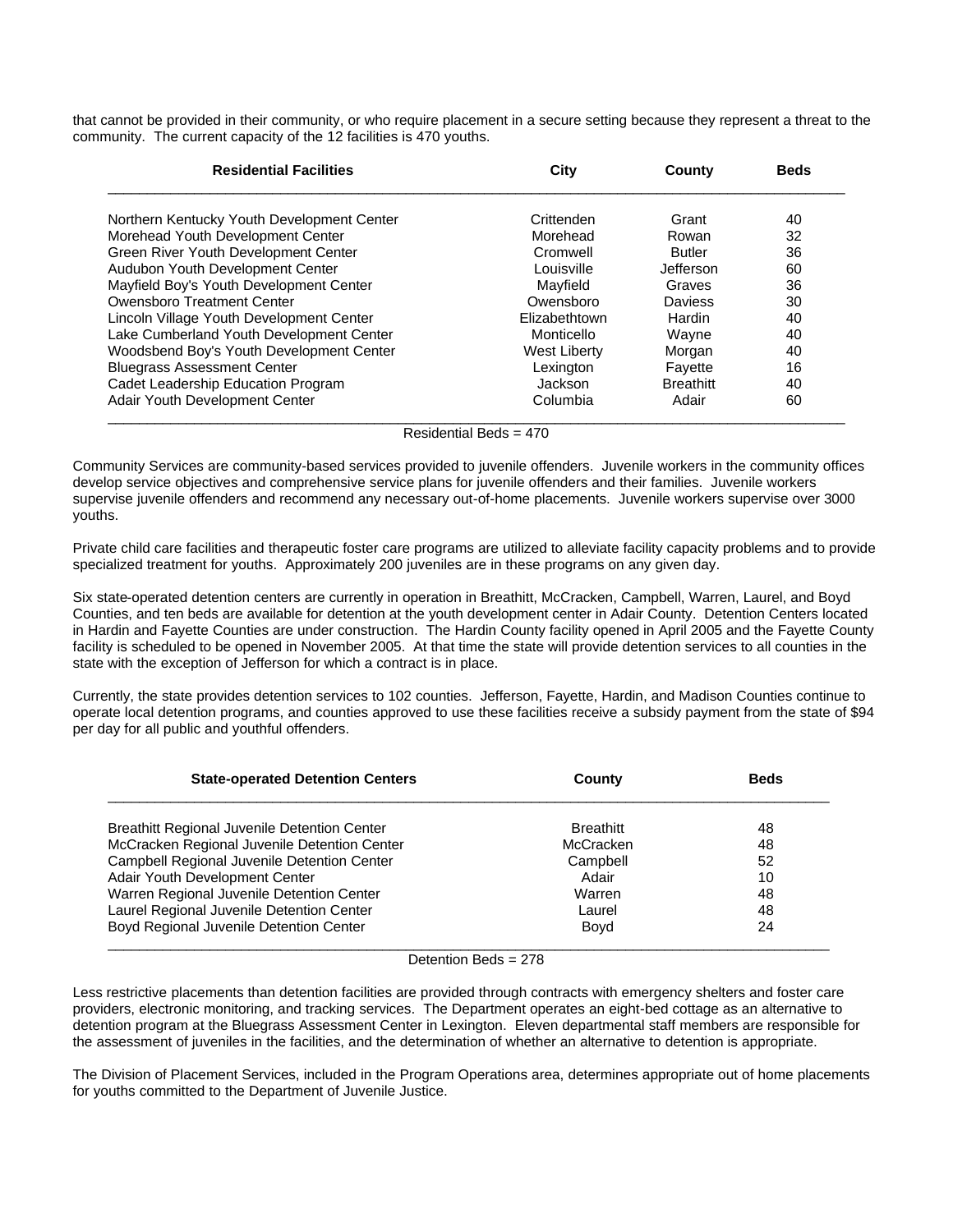Support Services, which provides administrative support to all organizational units of the Department, includes: Division of Administrative Services, Division of Program Services, and the Division of Medical Services. The Division of Administrative Services consists of four branches: Personnel, Fiscal, Capital Construction and Real Properties, and Information Systems. The Division of Program Services consists of two branches: Quality Assurance and Training. The Medical Division oversees the medical delivery system throughout the Department.

#### **Policy**

The enacted budget provides additional General Fund resources of \$1,900,000 in fiscal year 2005 and \$2,800,000 in fiscal year 2006 to support the operation and maintenance of the Boyd, Hardin, and Fayette Regional Juvenile Detention Centers at partial capacity.

Additional restricted funds resources of \$390,700 are provided in fiscal year 2005 to purchase and install digital video surveillance cameras and data storage for the Morehead Youth Development Center and the Rice-Audubon Youth Development Center to provide improved security for both staff and juveniles.

The enacted budget provides for a restricted fund transfer of \$2,600,000 in fiscal year 2005 to the General Fund.

The enacted budget provides General Fund resources of \$350,000 in both years of the biennium for the operation of the Gateway Juvenile Diversion Center in Mt. Sterling.

The enacted budget provides General Fund resources of \$300,000 in both years of the biennium for the operation of the Mary Kendall Home in Lexington.

The Budget of the Commonwealth provides that the Madison County juvenile detention facility may remain open to hold juveniles from Madison County, and the county shall receive the detention subsidy provided for in KRS 635.060(3).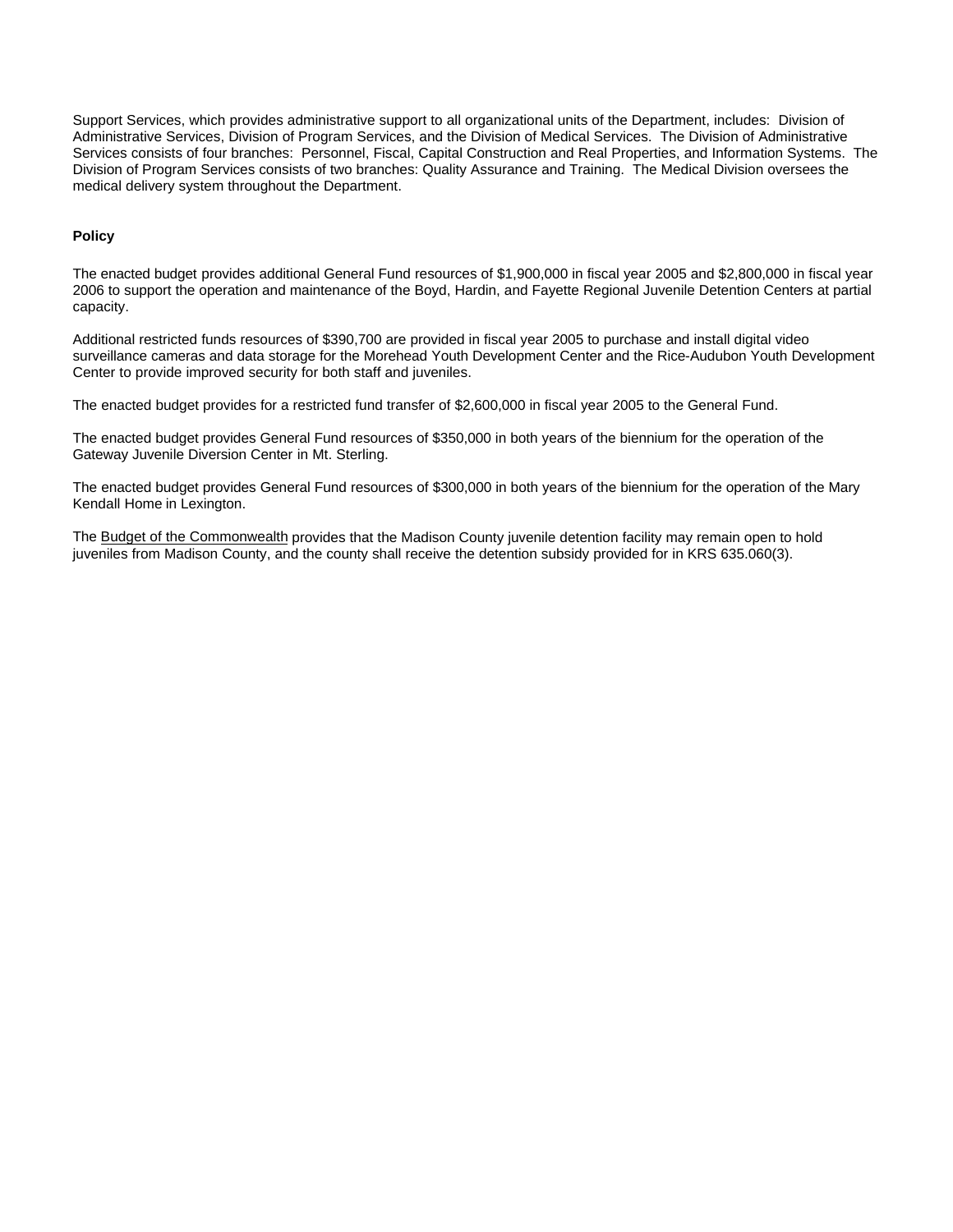### **Criminal Justice Training Justice and Public Safety Cabinet**

|                                          | <b>Requested</b><br>FY 2005 | <b>Requested</b><br>FY 2006 | <b>Enacted</b><br>FY 2005 | <b>Enacted</b><br>FY 2006 |
|------------------------------------------|-----------------------------|-----------------------------|---------------------------|---------------------------|
| <b>SOURCE OF FUNDS</b>                   |                             |                             |                           |                           |
| <b>Restricted Funds</b>                  |                             |                             |                           |                           |
| <b>Balance Forward</b>                   | 7,048,900                   | 10,674,000                  | 10,507,700                | 2,557,300                 |
| <b>Current Receipts</b>                  | 610,000                     | 635,300                     | 695,800                   | 2,895,200                 |
| Non-Revenue Receipts                     | 44,838,700                  | 47,497,700                  | 45,111,200                | 46,446,500                |
| <b>Fund Transfers</b>                    |                             |                             | $-16,422,100$             | $-6,660,600$              |
| <b>Total Restricted Funds</b>            | 52,497,600                  | 58,807,000                  | 39,892,600                | 45,238,400                |
| <b>Federal Funds</b>                     |                             |                             |                           |                           |
| <b>Current Receipts</b>                  | 2,700,000                   | 2,700,000                   | 3,914,800                 | 3,914,800                 |
| <b>Total Federal Funds</b>               | 2,700,000                   | 2,700,000                   | 3,914,800                 | 3,914,800                 |
| <b>TOTAL SOURCE OF FUNDS</b>             | 55,197,600                  | 61,507,000                  | 43,807,400                | 49,153,200                |
| <b>EXPENDITURES BY CLASS</b>             |                             |                             |                           |                           |
| Personnel Cost                           | 12,517,400                  | 13,839,400                  | 11,254,100                | 11,216,500                |
| <b>Operating Expenses</b>                | 3,144,600                   | 2,929,500                   | 2,237,500                 | 2,237,500                 |
| Grants, Loans or Benefits                | 23,729,600                  | 24,410,300                  | 24,916,000                | 27,255,400                |
| Debt Service                             | 3,360,200                   | 5,768,200                   | 2,589,500                 | 3,331,400                 |
| <b>Capital Outlay</b>                    | 1,771,800                   | 787,000                     | 253,000                   | 253,000                   |
| <b>TOTAL EXPENDITURES</b>                | 44,523,600                  | 47,734,400                  | 41,250,100                | 44,293,800                |
| <b>EXPENDITURES BY FUND SOURCE</b>       |                             |                             |                           |                           |
| <b>Restricted Funds</b>                  | 41,823,600                  | 45,034,400                  | 37,335,300                | 40,379,000                |
| <b>Federal Funds</b>                     | 2,700,000                   | 2,700,000                   | 3,914,800                 | 3,914,800                 |
| <b>TOTAL EXPENDITURES</b>                | 44,523,600                  | 47,734,400                  | 41,250,100                | 44,293,800                |
| <b>EXPENDITURES BY UNIT</b>              |                             |                             |                           |                           |
| Kentucky Law Enforcement Program<br>Fund | 40,718,000                  | 43,872,800                  | 36,277,500                | 39,321,200                |
| Peace Officer Professional Standards     | 630,600                     | 661,300                     | 602,000                   | 602,000                   |
| <b>Special Training Programs</b>         | 3,175,000                   | 3,200,300                   | 4,370,600                 | 4,370,600                 |
| <b>TOTAL EXPENDITURES</b>                | 44,523,600                  | 47,734,400                  | 41,250,100                | 44,293,800                |

The Department of Criminal Justice Training (DOCJT) is responsible for the training of law enforcement professionals as provided under Kentucky Revised Statutes, Chapters 15, 15A, 16, 70, 72, 95, and 403.785(2), along with 500 KAR 8:010. Basic and specialized training courses are offered to police officers, telecommunications, sheriffs, deputies, coroners, and certain other agencies upon request. Course curriculum includes training in basic law enforcement, telecommunications, coroner training, AIDS, child sexual abuse, domestic violence, bias-related crimes, legal and constitutional law, police tactical training, professional development, executive and staff training, leadership development, and breath testing. Training is conducted at the Training Center on the Eastern Kentucky University campus and at regional sites.

The DOCJT operates two training programs: the Kentucky Law Enforcement Foundation Program Fund (KLEFPF), and the Special Training Programs with the Peace Officers Professional Standards (POPS) office. The KLEFPF agency resources are derived from insurance premium surcharge proceeds, which accrue pursuant to KRS 42.190 and KRS 136.392.

#### **Policy**

The enacted budget provides restricted funds for a new stipend of \$3,100 (plus pension) for Kentucky State Troopers, Kentucky State Police arson investigators, Kentucky State Police hazardous devices investigators, Kentucky State Police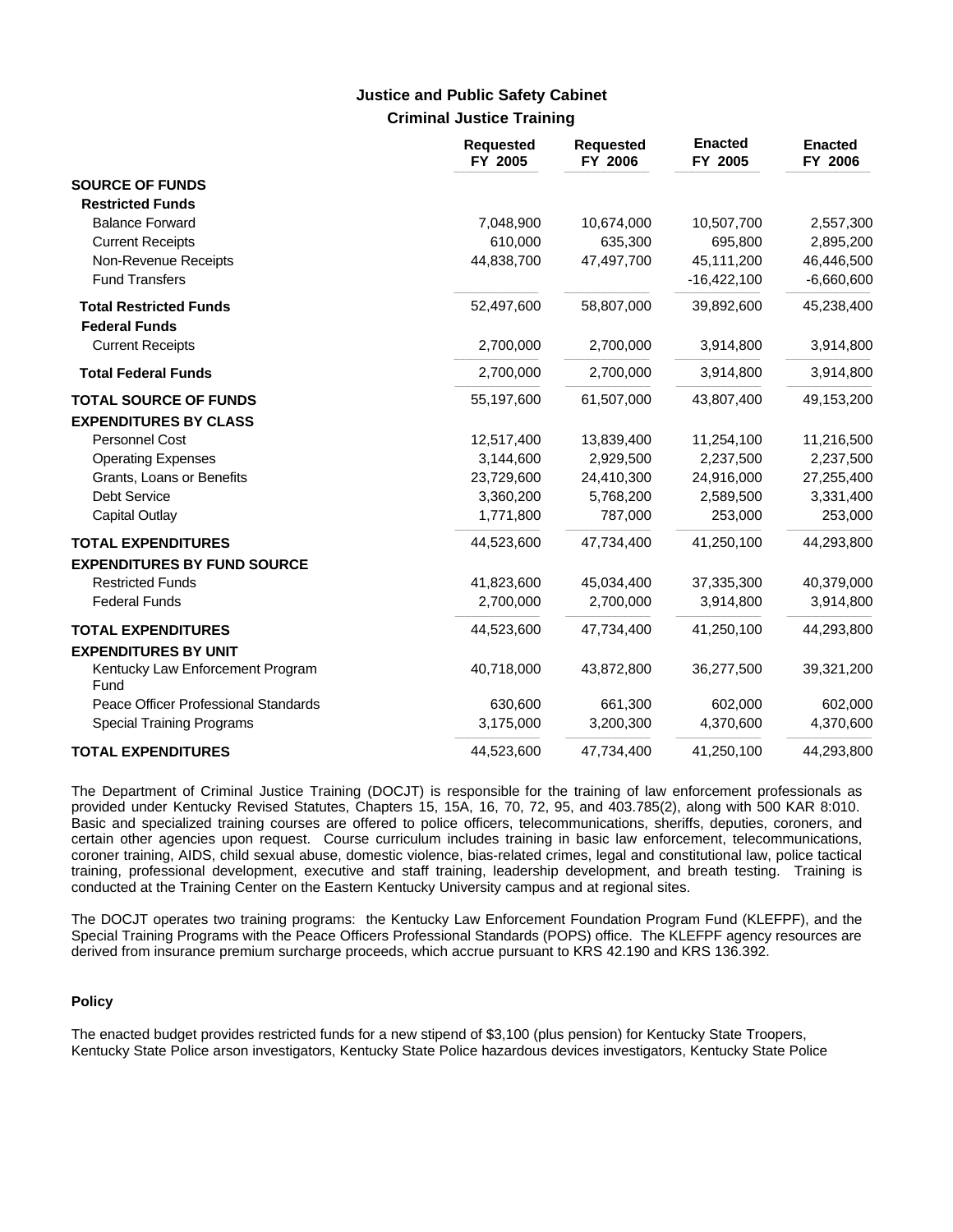legislative security specialists, and Kentucky vehicle enforcement officers effective January 1, 2006.

Notwithstanding KRS 15.430 and KRS 16.392(2), the enacted budget provides for a \$16,422,100 transfer in fiscal year 2005 and \$6,660,600 in fiscal year 2006 from the Kentucky Law Enforcement Foundation Program Fund (KLEFPF) to the General Fund.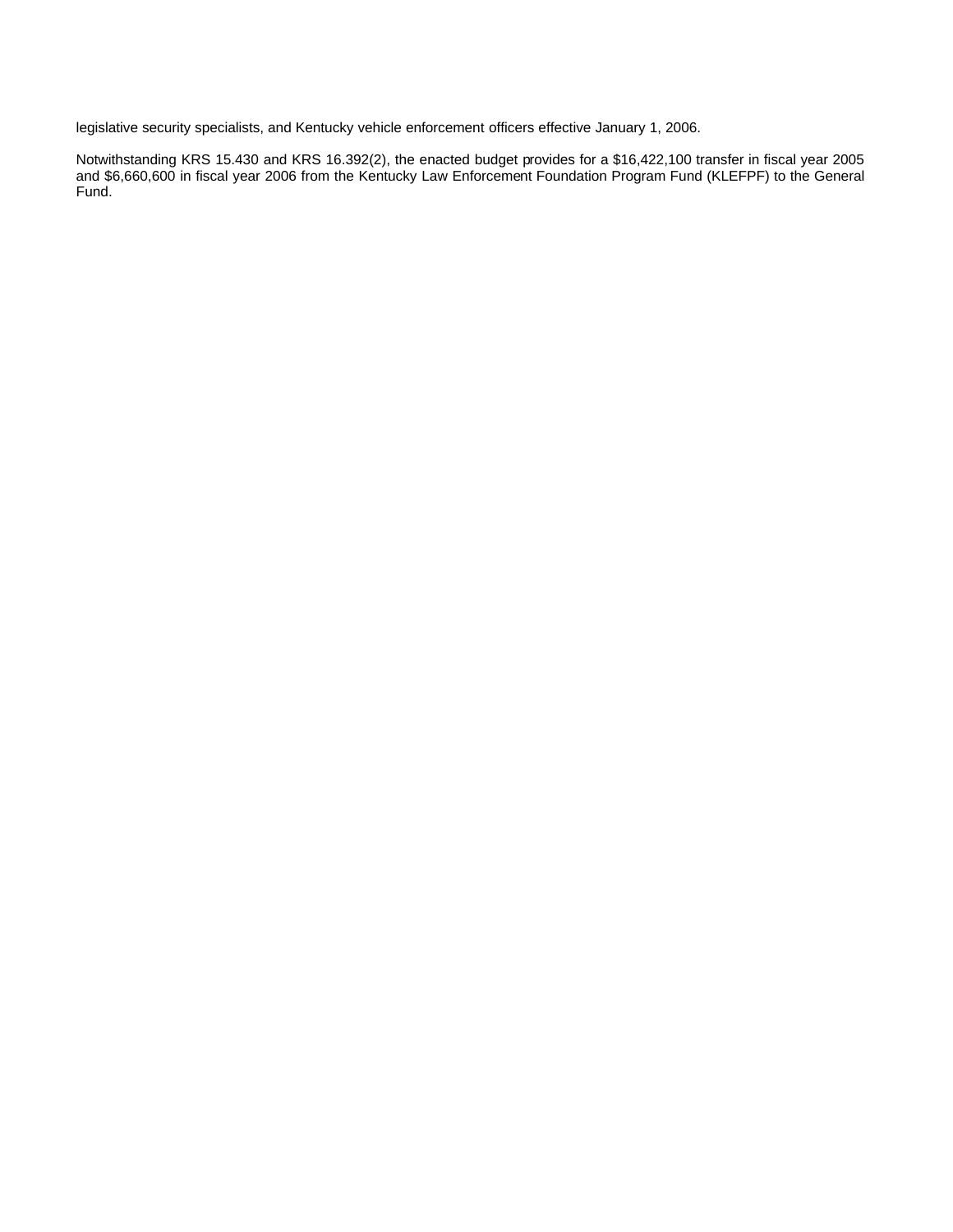### **Justice and Public Safety Cabinet**

**Corrections**

|                                                          | Requested<br>FY 2005 | <b>Requested</b><br>FY 2006 | <b>Enacted</b><br>FY 2005 | <b>Enacted</b><br>FY 2006 |
|----------------------------------------------------------|----------------------|-----------------------------|---------------------------|---------------------------|
| <b>SOURCE OF FUNDS</b>                                   |                      |                             |                           |                           |
| <b>General Fund</b>                                      |                      |                             |                           |                           |
| <b>Regular Appropriation</b><br>Continuing Appropriation | 385,394,600          | 415,553,100                 | 324,460,300<br>42,900     | 345,065,000               |
| <b>Total General Fund</b>                                | 385,394,600          | 415,553,100                 | 324,503,200               | 345,065,000               |
| <b>Restricted Funds</b>                                  |                      |                             |                           |                           |
| <b>Balance Forward</b>                                   | 373,700              | 326,800                     | 973,500                   |                           |
| <b>Current Receipts</b>                                  | 18,770,700           | 19,642,000                  | 19,274,800                | 19,274,800                |
| <b>Total Restricted Funds</b>                            | 19,144,400           | 19,968,800                  | 20,248,300                | 19,274,800                |
| <b>Federal Funds</b>                                     |                      |                             |                           |                           |
| <b>Current Receipts</b>                                  | 315,200              | 315,200                     | 315,200                   | 315,200                   |
| Non-Revenue Receipts                                     | 921,600              | 50,000                      | 1,045,800                 | 50,000                    |
| <b>Total Federal Funds</b>                               | 1,236,800            | 365,200                     | 1,361,000                 | 365,200                   |
| <b>TOTAL SOURCE OF FUNDS</b>                             | 405,775,800          | 435,887,100                 | 346,112,500               | 364,705,000               |
| <b>EXPENDITURES BY CLASS</b>                             |                      |                             |                           |                           |
| <b>Personnel Cost</b>                                    | 226,062,400          | 244,062,400                 | 179,051,400               | 184,130,100               |
| <b>Operating Expenses</b>                                | 47,772,200           | 46,862,300                  | 40,136,700                | 41,189,700                |
| Grants, Loans or Benefits                                | 122,604,100          | 129,676,200                 | 126,718,300               | 138,834,100               |
| Debt Service                                             | 8,351,100            | 14,847,100                  | 206,100                   | 551,100                   |
| <b>Capital Outlay</b>                                    | 500,000              |                             |                           |                           |
| <b>TOTAL EXPENDITURES</b>                                | 405,289,800          | 435,448,000                 | 346,112,500               | 364,705,000               |
| <b>EXPENDITURES BY FUND SOURCE</b>                       |                      |                             |                           |                           |
| <b>General Fund</b>                                      | 385,394,600          | 415,553,100                 | 324,503,200               | 345,065,000               |
| <b>Restricted Funds</b>                                  | 18,817,600           | 19,688,900                  | 20,248,300                | 19,274,800                |
| <b>Federal Funds</b>                                     | 1,236,800            | 365,200                     | 1,361,000                 | 365,200                   |
| <b>TOTAL EXPENDITURES</b>                                | 405,449,000          | 435,607,200                 | 346,112,500               | 364,705,000               |
| <b>EXPENDITURES BY UNIT</b>                              |                      |                             |                           |                           |
| <b>Corrections Management</b>                            | 55,040,900           | 63,352,300                  | 41,312,000                | 41,598,900                |
| <b>Adult Correctional Institutions</b>                   | 246,339,600          | 259,205,900                 | 200,130,100               | 207,236,900               |
| <b>Community Services and Local Facilities</b>           | 88,521,300           | 97,177,100                  | 89,351,400                | 99,633,100                |
| Local Jail Support                                       | 15,547,200           | 15,871,900                  | 15,319,000                | 16,236,100                |
| <b>TOTAL EXPENDITURES</b>                                | 405,449,000          | 435,607,200                 | 346,112,500               | 364,705,000               |

The Department of Corrections, pursuant to KRS 196 - 197, is responsible for the broad range of activities associated with adult criminal incarceration, public safety, inmate rehabilitation, probation and parole, and criminal recidivism. As the largest Department in the Justice and Public Safety Cabinet, Corrections has four separate appropriation units: Corrections Management, Community Services and Local Facilities, Adult Institutions, and Local Jail Support. The Department of Corrections utilizes resources from each of these units to provide the necessary balance between public safety and fiscal responsibility. In order to accomplish this, the Department is charged with accommodating a growing inmate population through a balance of community and institutional based solutions.

The convicted felon population under the custody of the Department of Corrections is estimated to grow to approximately 19,917 by the end of fiscal year 2005 and 21,115 by the end of fiscal year 2006 based on the latest trends, current criminal laws, sentencing, and parole patterns.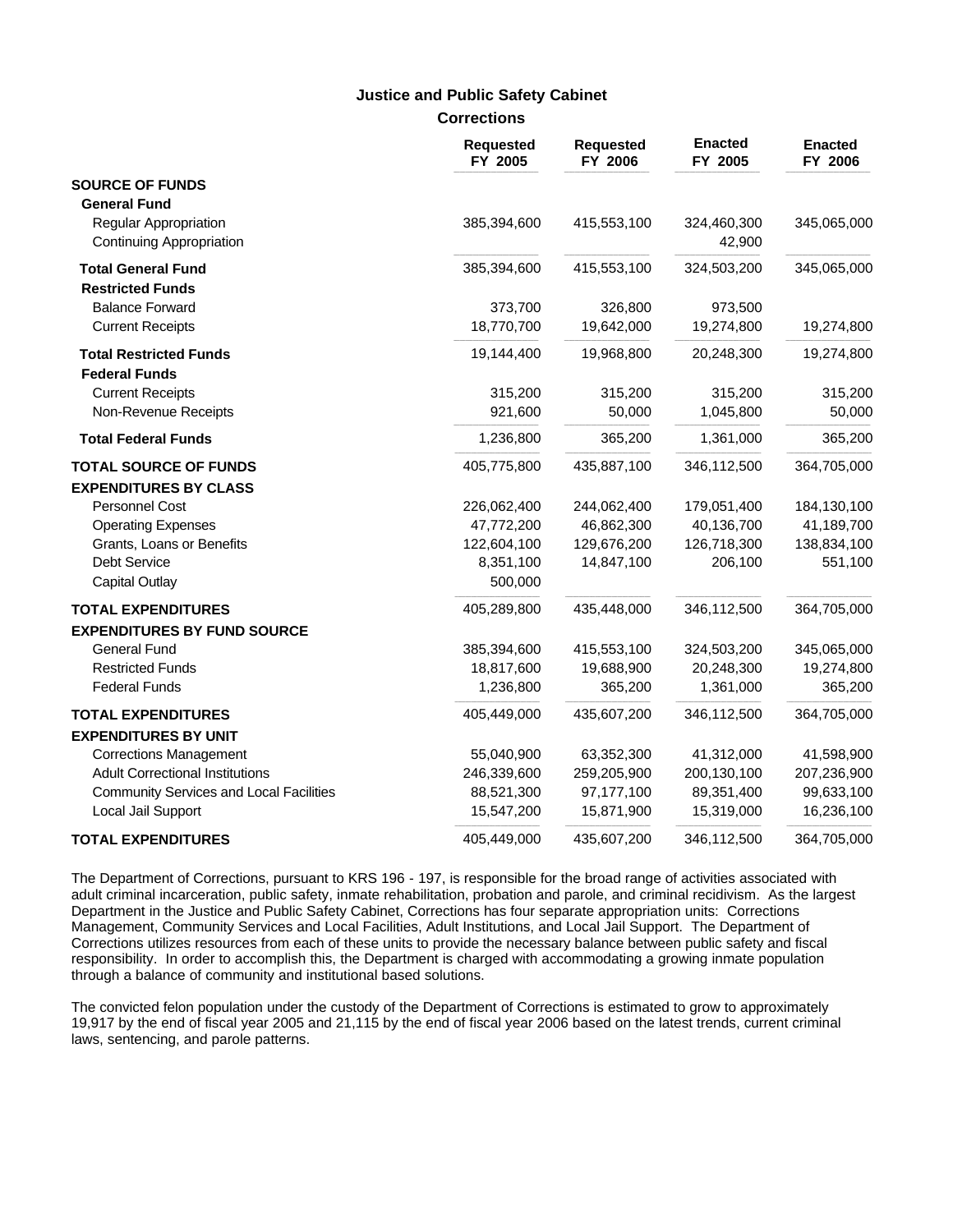### **Corrections Corrections Management Justice and Public Safety Cabinet**

|                                    | <b>Requested</b><br>FY 2005 | <b>Requested</b><br>FY 2006 | <b>Enacted</b><br>FY 2005 | <b>Enacted</b><br>FY 2006 |
|------------------------------------|-----------------------------|-----------------------------|---------------------------|---------------------------|
| <b>SOURCE OF FUNDS</b>             |                             |                             |                           |                           |
| <b>General Fund</b>                |                             |                             |                           |                           |
| <b>Regular Appropriation</b>       | 40,867,200                  | 48,344,000                  | 28,024,600                | 28,695,300                |
| <b>Total General Fund</b>          | 40,867,200                  | 48,344,000                  | 28,024,600                | 28,695,300                |
| <b>Restricted Funds</b>            |                             |                             |                           |                           |
| <b>Balance Forward</b>             | 200,000                     | 200,000                     | 383,800                   |                           |
| <b>Current Receipts</b>            | 14,173,700                  | 15,008,300                  | 14,403,600                | 14,403,600                |
| Non-Revenue Receipts               |                             |                             | $-1,500,000$              | $-1,500,000$              |
| <b>Total Restricted Funds</b>      | 14,373,700                  | 15,208,300                  | 13,287,400                | 12,903,600                |
| <b>TOTAL SOURCE OF FUNDS</b>       | 55,240,900                  | 63,552,300                  | 41,312,000                | 41,598,900                |
| <b>EXPENDITURES BY CLASS</b>       |                             |                             |                           |                           |
| <b>Personnel Cost</b>              | 20,707,300                  | 21,844,300                  | 16,820,400                | 16,956,300                |
| <b>Operating Expenses</b>          | 9,433,200                   | 9,689,600                   | 9,499,700                 | 9,115,900                 |
| Grants, Loans or Benefits          | 16,596,200                  | 17,018,200                  | 14,991,900                | 15,181,700                |
| <b>Debt Service</b>                | 8,145,000                   | 14,641,000                  |                           | 345,000                   |
| <b>TOTAL EXPENDITURES</b>          | 54,881,700                  | 63,193,100                  | 41,312,000                | 41,598,900                |
| <b>EXPENDITURES BY FUND SOURCE</b> |                             |                             |                           |                           |
| <b>General Fund</b>                | 40,867,200                  | 48,344,000                  | 28,024,600                | 28,695,300                |
| <b>Restricted Funds</b>            | 14,173,700                  | 15,008,300                  | 13,287,400                | 12,903,600                |
| <b>TOTAL EXPENDITURES</b>          | 55,040,900                  | 63,352,300                  | 41,312,000                | 41,598,900                |
| <b>EXPENDITURES BY UNIT</b>        |                             |                             |                           |                           |
| <b>Contract Management</b>         | 24,908,100                  | 25,463,500                  | 21,747,500                | 21,937,300                |
| Commissioner                       | 1,344,000                   | 1,420,700                   | 952,300                   | 952,300                   |
| Training                           | 1,748,000                   | 1,836,900                   | 1,478,400                 | 1,464,000                 |
| <b>Administrative Services</b>     | 4,705,400                   | 4,932,100                   | 3,640,800                 | 3,749,200                 |
| Division of Personnel              | 566,700                     | 599,800                     | 437,500                   | 437,500                   |
| <b>Debt Service</b>                | 8,145,000                   | 14,641,000                  |                           | 345,000                   |
| <b>Correctional Industries</b>     | 12,339,900                  | 13,174,500                  | 11,666,700                | 11,429,800                |
| Farms Management                   | 1,283,800                   | 1,283,800                   | 1,388,800                 | 1,283,800                 |
| <b>TOTAL EXPENDITURES</b>          | 55,040,900                  | 63,352,300                  | 41,312,000                | 41,598,900                |

Corrections Management provides the administrative and management functions for the Department of Corrections. These functions are achieved through six program areas: Office of the Commissioner, Division of Personnel, Division of Corrections Training, Division of Administrative Services, Debt Service, and Division of Correctional Industries.

The Office of the Commissioner provides departmental management and administrative support necessary for the Commissioner of Corrections to conduct statutorily assigned duties pursuant to KRS 196 and 197. The Office conducts centralized personnel and budgeting functions. The Commission on Corrections/Community Services is administratively attached to the Office. Also attached to the Office of the Commissioner is the office of the Deputy Commissioner for Support Services, responsible for the following areas: the Division of Corrections Training, Division of Administrative Services, and the Division of Correctional Industries. The Information Technology and Offender Records branch as well as the Victim Notification/Victims Services branch are also under the office of the Deputy Commissioner of Support Services.

The Division of Corrections Training, referenced in KRS 12.020, 16.090, 441.055, and 441.115, is responsible for developing curriculum and providing job training to Corrections employees including staff in the county jails. Instruction is provided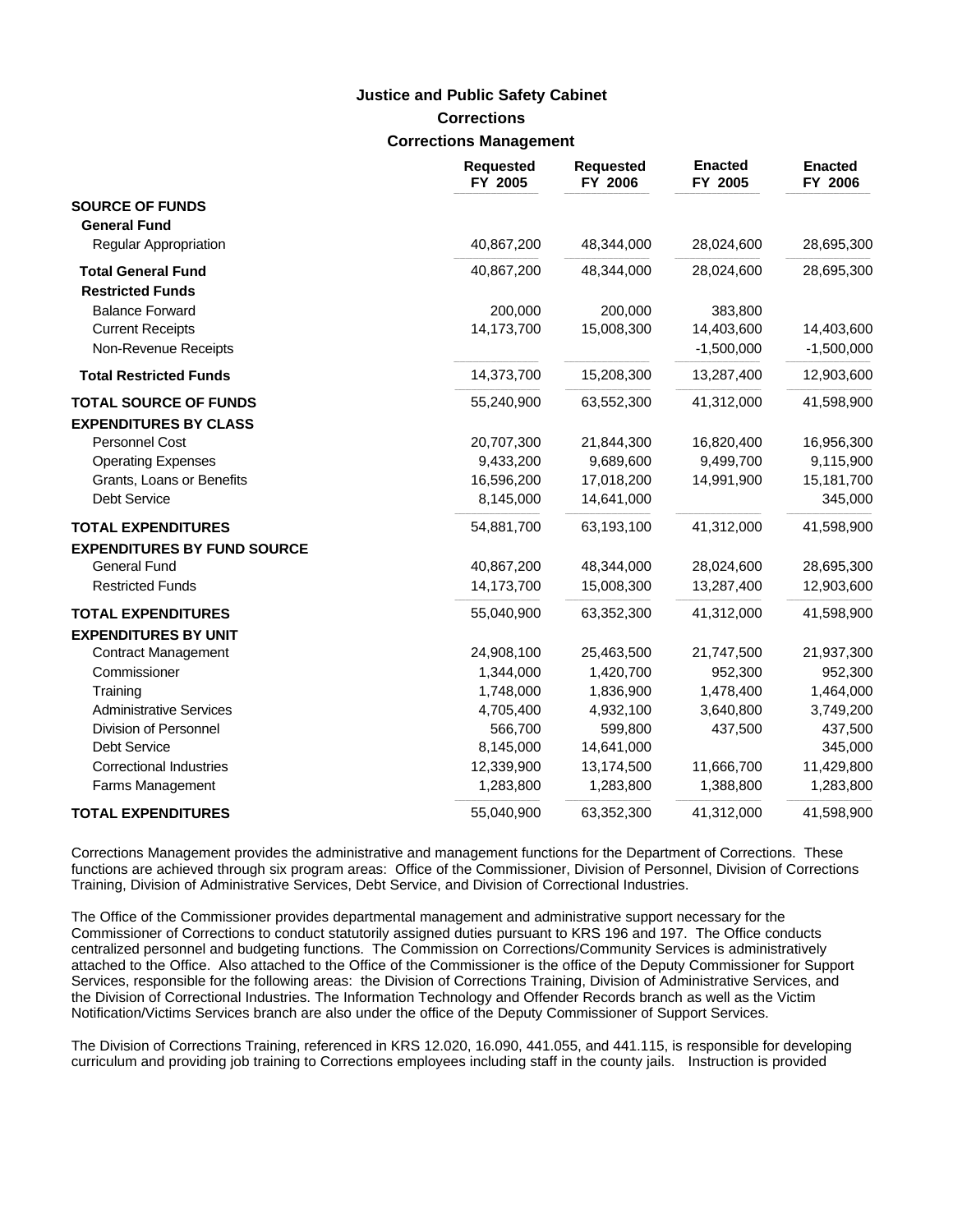through the Basic Academy program, the Common Core/Officer In-service program, Jail Training programs, and various specialized programs.

The Division of Administrative Services, referenced in KRS 12.020, is comprised of two branches that provide support services to the entire Department in: accounting and purchasing, property inventory, and budgeting. The Division of Administrative Services also includes the Contract Management Branch, which is charged with the responsibility of administering the contracts for the Commonwealth's privately operated correctional facilities. These private facilities include two contracted adult institutions (authorized and governed by KRS 197.500-525) - the Lee Adjustment Center, a 390-bed medium security institution located near Beattyville, and the Marion Adjustment Center, an 826-bed minimum security institution located at St. Mary's. This branch also oversees contracts with 15 halfway houses located across the state which provide housing for approximately 600 community custody inmates and approximately 280 parolees.

The Debt Service program reflects the current cost of bonded indebtedness attributable to capital construction projects in the Department of Corrections.

Kentucky Correctional Industries (KCI), as authorized by KRS 197.200, produces goods or services employing inmate labor. Kentucky Correctional Industries is a self-supporting operation, receiving only restricted funds for operations in nine of the Department's state-operated institutions. Twenty-three separate plants produce products and services such as office furniture, recycling, license tags, janitorial products, printing, mattresses, ergonomic chairs, signage, furniture refurbishing, and office panel systems. Data entry, coupon sorting, Braille printing services, and mail services are also offered by KCI.

Also administered by the Division of Correctional Industries is the Institutional Farm program. Farm programs are currently operated at Blackburn Correctional Complex, Northpoint Training Center, Roederer Correctional Complex, and Western Kentucky Correctional Complex. Current farm operations consist of cattle (including commercial cattle and a prime Registered Angus herd), grain, hay, orchards, vegetables, and freshwater shrimp. The farm program also has a working agreement with the Thoroughbred Retirement Foundation, and operates a refuge for retired thoroughbred horses at the Blackburn Correctional Complex.

#### **Policy**

The Budget of the Commonwealth provides debt service in the amount of \$345,000 in fiscal year 2006 for the Electronic Offender Management System, Phase I Project.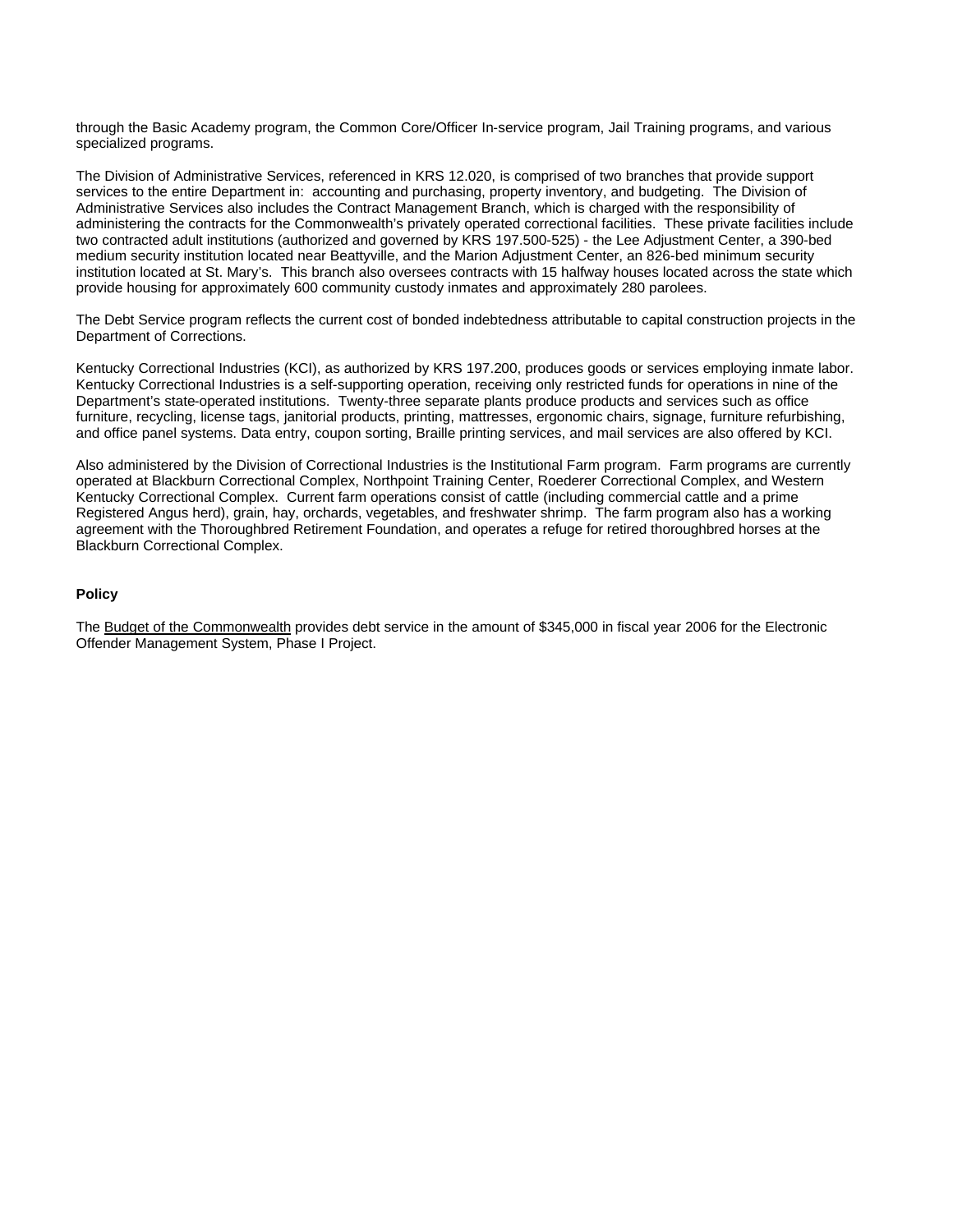# **Corrections Adult Correctional Institutions Justice and Public Safety Cabinet**

|                                                | <b>Requested</b><br>FY 2005 | <b>Requested</b><br>FY 2006 | <b>Enacted</b><br>FY 2005 | <b>Enacted</b><br>FY 2006 |
|------------------------------------------------|-----------------------------|-----------------------------|---------------------------|---------------------------|
| <b>SOURCE OF FUNDS</b>                         |                             |                             |                           |                           |
| <b>General Fund</b>                            |                             |                             |                           |                           |
| Regular Appropriation                          | 240,876,800                 | 254,578,000                 | 192,255,300               | 200,871,500               |
| <b>Total General Fund</b>                      | 240,876,800                 | 254,578,000                 | 192,255,300               | 200,871,500               |
| <b>Restricted Funds</b>                        |                             |                             |                           |                           |
| <b>Balance Forward</b>                         |                             |                             | 535,100                   |                           |
| <b>Current Receipts</b>                        | 4,226,000                   | 4,262,700                   | 4,500,200                 | 4,500,200                 |
| Non-Revenue Receipts                           |                             |                             | 1,500,000                 | 1,500,000                 |
| <b>Total Restricted Funds</b>                  | 4,226,000                   | 4,262,700                   | 6,535,300                 | 6,000,200                 |
| <b>Federal Funds</b>                           |                             |                             |                           |                           |
| <b>Current Receipts</b>                        | 315,200                     | 315,200                     | 315,200                   | 315,200                   |
| Non-Revenue Receipts                           | 921,600                     | 50,000                      | 1,024,300                 | 50,000                    |
| <b>Total Federal Funds</b>                     | 1,236,800                   | 365,200                     | 1,339,500                 | 365,200                   |
| <b>TOTAL SOURCE OF FUNDS</b>                   | 246,339,600                 | 259,205,900                 | 200,130,100               | 207,236,900               |
| <b>EXPENDITURES BY CLASS</b>                   |                             |                             |                           |                           |
| <b>Personnel Cost</b>                          | 175,013,700                 | 187,806,700                 | 138,317,200               | 143,285,600               |
| <b>Operating Expenses</b>                      | 32,647,400                  | 31,723,600                  | 27,207,500                | 28,665,800                |
| Grants, Loans or Benefits                      | 38,472,400                  | 39,469,500                  | 34,399,300                | 35,079,400                |
| <b>Debt Service</b>                            | 206,100                     | 206,100                     | 206,100                   | 206,100                   |
| <b>TOTAL EXPENDITURES</b>                      | 246,339,600                 | 259,205,900                 | 200,130,100               | 207,236,900               |
| <b>EXPENDITURES BY FUND SOURCE</b>             |                             |                             |                           |                           |
| <b>General Fund</b>                            | 240,876,800                 | 254,578,000                 | 192,255,300               | 200,871,500               |
| <b>Restricted Funds</b>                        | 4,226,000                   | 4,262,700                   | 6,535,300                 | 6,000,200                 |
| <b>Federal Funds</b>                           | 1,236,800                   | 365,200                     | 1,339,500                 | 365,200                   |
| <b>TOTAL EXPENDITURES</b>                      | 246,339,600                 | 259,205,900                 | 200,130,100               | 207,236,900               |
| <b>EXPENDITURES BY UNIT</b>                    |                             |                             |                           |                           |
| <b>Institutions Operations</b>                 | 1,800,700                   | 1,898,500                   | 1,987,000                 | 2,179,600                 |
| <b>Medical Services</b>                        | 40,313,500                  | 41,617,400                  | 35,554,000                | 34,042,100                |
| Education                                      | 6,374,000                   | 6,681,200                   | 6,254,600                 | 6,432,800                 |
| <b>Blackburn Correctional Complex</b>          | 7,255,600                   | 7,659,300                   | 6,264,100                 | 6,246,500                 |
| <b>Bell County Forestry Camp</b>               | 3,164,200                   | 3,326,800                   | 2,722,100                 | 2,720,400                 |
| Kentucky Correctional Institution for<br>Women | 12,213,600                  | 12,880,400                  | 10,337,000                | 10,128,200                |
| Frankfort Career Development Center            | 3,187,100                   | 3,362,500                   | 2,786,700                 | 2,780,000                 |
| Eastern Kentucky Correctional Complex          | 21,936,700                  | 23,293,200                  | 19,033,300                | 18,981,600                |
| Northpoint Training Center                     | 16,093,100                  | 17,111,100                  | 13,689,600                | 13,660,000                |
| Kentucky State Reformatory                     | 29,924,000                  | 31,631,400                  | 25,119,900                | 25,079,400                |
| Kentucky State Penitentiary                    | 19,363,500                  | 20,642,900                  | 15,953,600                | 15,946,500                |
| Western Kentucky Correctional Complex          | 11,976,500                  | 12,718,600                  | 10,069,200                | 10,014,100                |
| Roederer Correctional Complex                  | 14,664,900                  | 15,528,700                  | 12,460,000                | 12,428,500                |
| Luther Luckett Correctional Complex            | 14,410,500                  | 15,331,200                  | 11,593,000                | 11,564,500                |
| <b>Green River Correctional Complex</b>        | 13,836,400                  | 14,693,400                  | 11,503,100                | 11,466,200                |
| <b>Elliott County Correctional Complex</b>     | 14,485,800                  | 14,887,700                  | 3,799,100                 | 13,737,100                |
| Mental Health                                  | 15,339,500                  | 15,941,600                  | 11,003,800                | 9,829,400                 |
| <b>TOTAL EXPENDITURES</b>                      | 246,339,600                 | 259,205,900                 | 200,130,100               | 207,236,900               |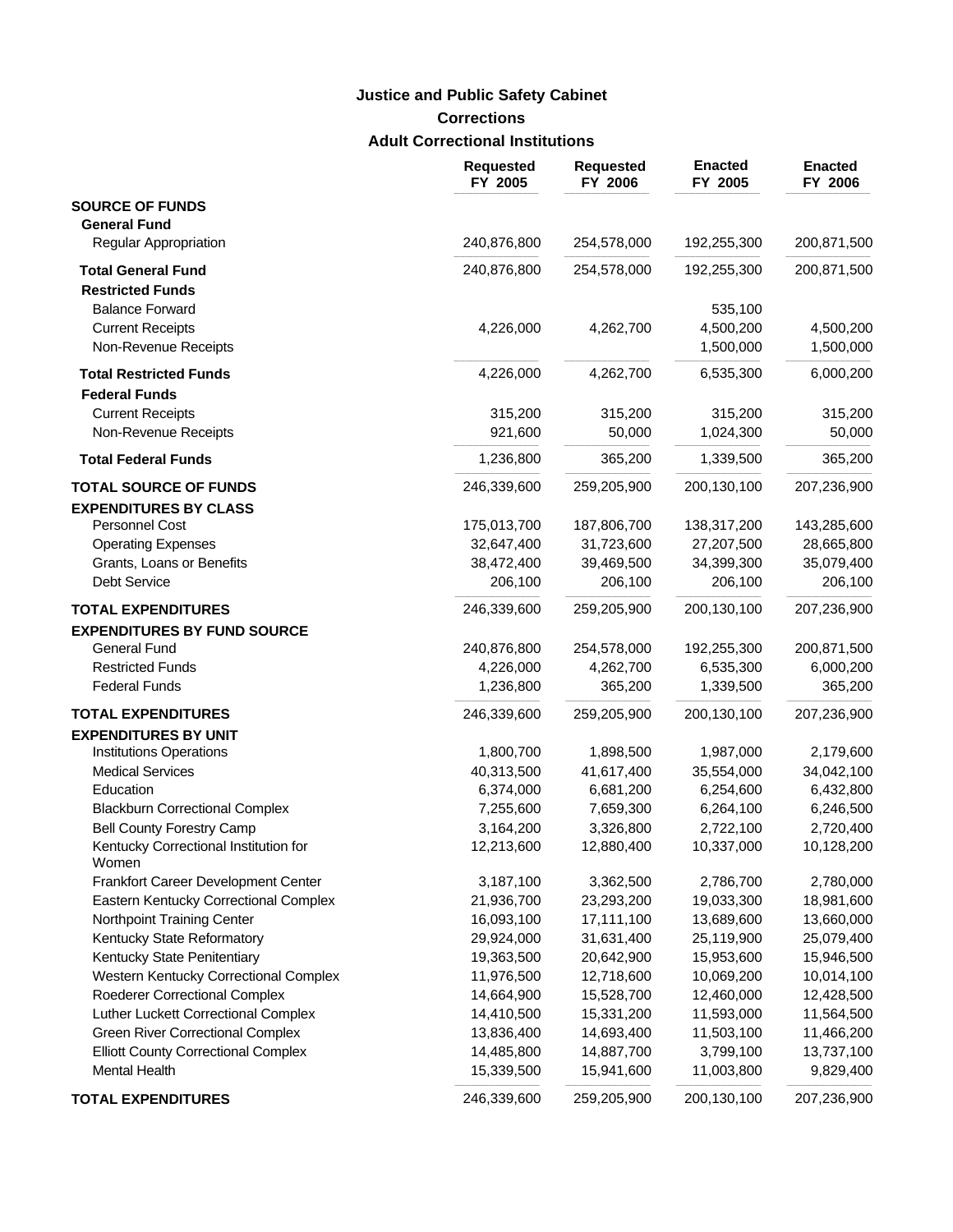Adult Correctional Institutions is comprised of 13 state correctional facilities and two privately contracted facilities for adult felon offenders. Four additional programmatic areas serve all institutions and their incarcerated populations: the Division of Operations, the Division of Mental Health, Education Programs, and Inmate Medical Services.

The Division of Operations, pursuant to KRS 197.505, 197.065, 196.240, and 197.110, supervises and directs the following activities: classification and placement of inmates, coordination of academic and technical programs, coordination of dietary and health programs for state owned facilities, and coordination of security threat group information.

The Division of Mental Health is responsible for providing mental health treatment services to Kentucky's incarcerated, paroled, and probated populations. The Division is comprised of four units: alcohol and other substance abuse treatment programs, sex offender treatment programs (which are governed by KRS 197.400-440), the Sex Offender Risk Assessment Unit, and psychiatric and psychological out patient services.

Medical Services, pursuant to KRS 197.020, provides necessary health services to inmates committed to the Department. Services are performed at each institutional location through institutional medical staff, personal service contracts, and outside referrals to local specialists and hospitals. The provision of medical services is monitored, authorized, and reviewed by a system-wide Medical Director. Beneficiaries of the Division of Medical Services also include the state inmates housed in local jails who are able to participate in the healthcare network administered through the Division.

Kentucky State Reformatory (KSR) is a medium security institution with an operational capacity of 1,895 inmates located near LaGrange in Oldham County. The inmate population is divided into four segments: general population, special management unit, nursing care facility, and mental health unit. Since 1980, KSR has converted designated living areas into single cell facilities and opened a new 150-bed mental health unit during 1998. In 1995 KSR opened the Nursing Care Facility which houses inmates in need of medical care due to their medical condition.

Kentucky State Penitentiary (KSP) is a maximum security institution with an operational capacity of 841 inmates, located near Eddyville in Lyon County. The inmate population is separated into three major groups: general population, protective custody, and disciplinary/administrative segregation. KSP also houses the state's capital punishment unit.

Blackburn Correctional Complex (BCC) is a minimum security institution with an operational capacity of 594 inmates located near Lexington in Fayette County. The institution programmatically directs inmates to halfway houses or returns the inmate to the community by parole, based upon the individual's demonstrated conduct, program performance, and need.

Bell County Forestry Camp (BCFC) is a minimum security institution with an operational capacity of 250 inmates located near Pineville in Bell County. The institution provides manpower to the Division of Forestry for fire suppression in Bell and seven surrounding counties during fire season along with road, highway garage, and community service details.

Kentucky Correctional Institution for Women (KCIW), the only state institutional facility for women in the Commonwealth, houses 726 inmates in PeeWee Valley in Shelby County. All levels of security and all levels of medical services must be provided since virtually all female prisoners are housed at KCIW.

Frankfort Career Development Center (FCDC) is a minimum security institution with an operational capacity of 205 inmates located in Frankfort in Franklin County. The institution primarily provides inmate labor to state government agencies in Frankfort at approximately 30 governmental work locations.

Eastern Kentucky Correctional Complex (EKCC) is a medium security institution with an operational capacity of 1,674 inmates located near West Liberty in Morgan County. The facility is the second largest correctional institution in the state, providing inmates with employment opportunities, academic resources, and vocational programs.

Western Kentucky Correctional Complex (WKCC) is a medium security institution with an operational capacity of 650 inmates located near Caldwell County. The institution operates a full farm operation on 2,500 acres, a community work program for surrounding parks and cities, and the Correctional Industries recycling program serving the surrounding counties.

Roederer Correctional Complex (RCC) is a medium security institution with an operational capacity of 1,002 inmates located near LaGrange in Oldham County. The institution operates the Department's Assessment and Classification Center, serving all incoming male inmates with the exception of inmates sentenced to capital punishment. The institution also operates a full farm operation on approximately 2,800 acres.

Luther Luckett Correctional Complex (LLCC) is a medium security institution with an operational capacity of 1,075 inmates, also located near LaGrange in Oldham County. The facility houses two separate institutions: the Department of Correction's prison facility and the Cabinet for Health and Family Services, Kentucky Correctional Psychiatric Center (KCPC). Due to KCPC, the inmate population has a variety of psychological, pharmaceutical, recreational, academic, vocational, and substance abuse programs available.

Green River Correctional Complex (GRCC) is a medium security institution with an operational capacity of 947 inmates located near Central City in Muhlenberg County.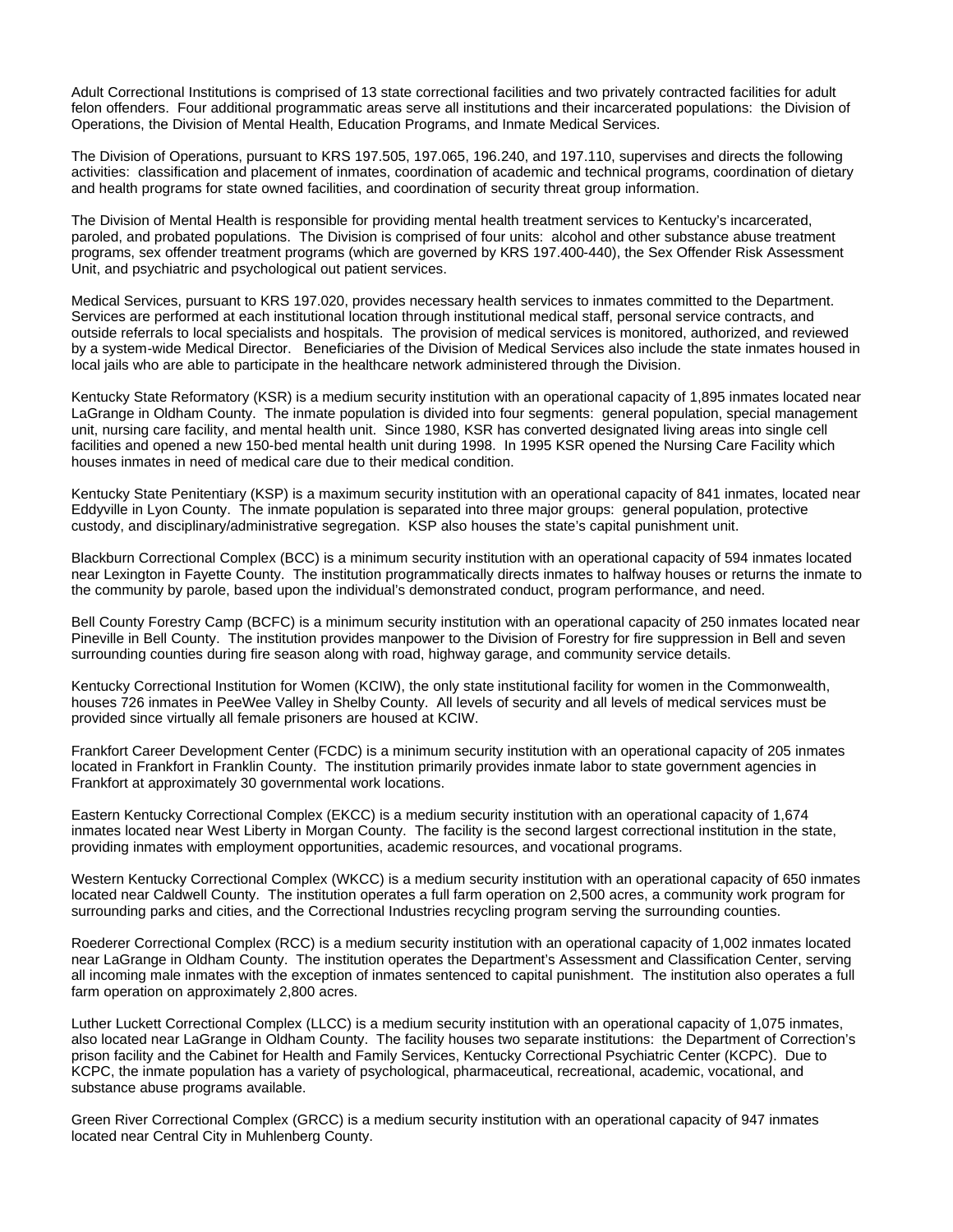Northpoint Training Center (NTC) is a medium security institution with an operational capacity of 1,226 inmates located near Danville in Boyle County. The institution operates a prison farm, along with counseling, academic, and vocational programs.

Little Sandy Correctional Complex (LSCC) is the state's newest correctional institution opening in June 2005. The new institution, located near Sandy Hook in Elliott County, will have a total capacity of 961 inmates (861 medium-security and 100 minimum-security). Programming at the new institution will consist of basic educational and vocational training classes, as well as psychological services. A correctional industries program is planned in the near future.

#### **Policy**

The Budget of the Commonwealth provides additional General Fund resources of \$3,701,000 in fiscal year 2005 and \$13,639,000 in fiscal year 2006 for the operation and maintenance of the Little Sandy Correctional Complex.

The enacted budget also provides that notwithstanding KRS 48.310, the following statute relating to home incarceration is created and shall have permanent effect, subject to future acts by the General Assembly:

#### SECTION 1. A NEW SECTION OF KRS CHAPTER 532 IS CREATED TO READ AS FOLLOWS:

- (1) Any Class C or Class D felon who is serving a sentence in a state-operated prison shall, at the discretion of the commissioner, be eligible to serve the remainder of his or her sentence outside the walls of the detention facility under terms of home incarceration using an approved monitoring device as defined in KRS 532.200, if the felon:
	- *(a) 1. Has not been convicted of, pled guilty to, or entered an Alford plea to a violent felony as defined by the Department of Corrections classification system; or*
		- *2. Has not been convicted of, pled guilty to, or entered an Alford plea to a sex crime as defined in KRS 17.500;*
	- *(b) Has sixty (60) days or less to serve on his or her sentence;*
	- *(c) Has voluntarily participated in a discharge planning process with the department to address his or her education; employment, technical, and vocational skills; and housing, medical, and mental health needs; and*
	- *(d) Has needs that may be adequately met in the community where he or she will reside upon release.*
- (2) A person who is placed under terms of home incarceration pursuant to subsection (1) of this section shall remain in the custody of the Department of Corrections. Any unauthorized departure from the terms of home incarceration may be prosecuted as an escape pursuant to KRS Chapter 520 and shall result in the person being returned to prison.

<sup>(3)</sup> The Department of Corrections shall promulgate administrative regulations to implement the provisions of this section.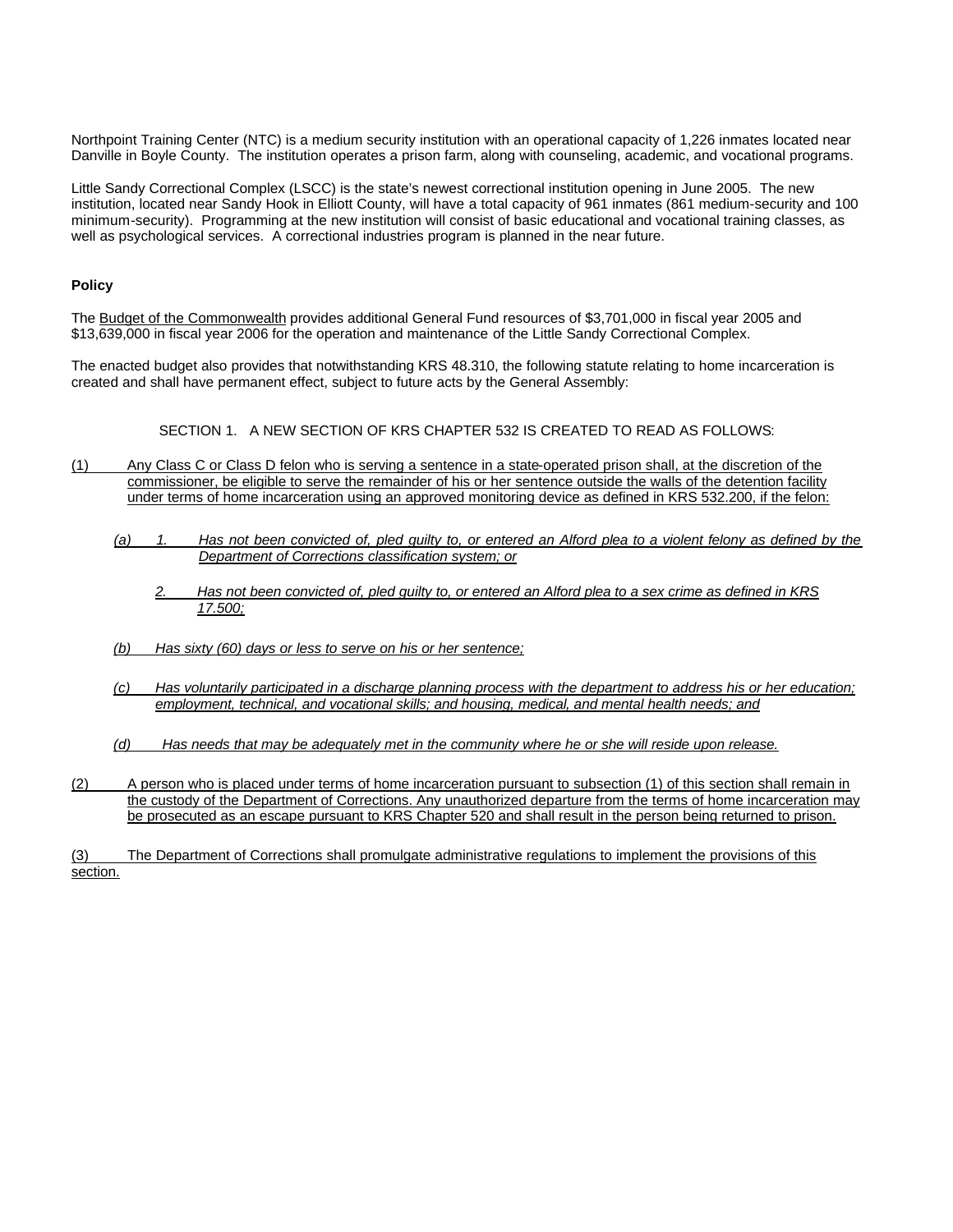# **Corrections Community Services and Local Facilities Justice and Public Safety Cabinet**

|                                         | <b>Requested</b><br>FY 2005 | <b>Requested</b><br>FY 2006 | <b>Enacted</b><br>FY 2005 | <b>Enacted</b><br>FY 2006 |
|-----------------------------------------|-----------------------------|-----------------------------|---------------------------|---------------------------|
| <b>SOURCE OF FUNDS</b>                  |                             |                             |                           |                           |
| <b>General Fund</b>                     |                             |                             |                           |                           |
| <b>Regular Appropriation</b>            | 88,103,400                  | 96,759,200                  | 88,904,300                | 99,262,100                |
| <b>Total General Fund</b>               | 88,103,400                  | 96,759,200                  | 88,904,300                | 99,262,100                |
| <b>Restricted Funds</b>                 |                             |                             |                           |                           |
| <b>Balance Forward</b>                  | 173,700                     | 126,800                     | 54,600                    |                           |
| <b>Current Receipts</b>                 | 371,000                     | 371,000                     | 371,000                   | 371,000                   |
| <b>Total Restricted Funds</b>           | 544,700                     | 497,800                     | 425,600                   | 371,000                   |
| <b>Federal Funds</b>                    |                             |                             |                           |                           |
| Non-Revenue Receipts                    |                             |                             | 21,500                    |                           |
| <b>Total Federal Funds</b>              |                             |                             | 21,500                    |                           |
| <b>TOTAL SOURCE OF FUNDS</b>            | 88,648,100                  | 97,257,000                  | 89,351,400                | 99,633,100                |
| <b>EXPENDITURES BY CLASS</b>            |                             |                             |                           |                           |
| Personnel Cost                          | 30,306,700                  | 34,376,700                  | 23,879,100                | 23,853,500                |
| <b>Operating Expenses</b>               | 5,244,600                   | 5,002,100                   | 2,982,500                 | 2,961,000                 |
| Grants, Loans or Benefits               | 52,470,000                  | 57,798,300                  | 62,489,800                | 72,818,600                |
| <b>Capital Outlay</b>                   | 500,000                     |                             |                           |                           |
| <b>TOTAL EXPENDITURES</b>               | 88,521,300                  | 97,177,100                  | 89,351,400                | 99,633,100                |
| <b>EXPENDITURES BY FUND SOURCE</b>      |                             |                             |                           |                           |
| <b>General Fund</b>                     | 88,103,400                  | 96,759,200                  | 88,904,300                | 99,262,100                |
| <b>Restricted Funds</b>                 | 417,900                     | 417,900                     | 425,600                   | 371,000                   |
| <b>Federal Funds</b>                    |                             |                             | 21,500                    |                           |
| <b>TOTAL EXPENDITURES</b>               | 88,521,300                  | 97,177,100                  | 89,351,400                | 99,633,100                |
| <b>EXPENDITURES BY UNIT</b>             |                             |                             |                           |                           |
| Probation and Parole Program            | 34,909,100                  | 38,160,900                  | 25,784,400                | 25,762,900                |
| <b>Local Facilities Operations</b>      | 1,059,300                   | 1,135,000                   | 990,800                   | 1,015,600                 |
| Local Facilities - Jail Program         | 50,135,000                  | 55,463,300                  | 61,565,600                | 71,898,600                |
| Jefferson County Misdemeanant           | 332,900                     | 332,900                     | 336,400                   | 286,000                   |
| <b>Community Corrections Commission</b> | 2,050,000                   | 2,050,000                   | 635,000                   | 635,000                   |
| Drug Testing Fees                       | 35,000                      | 35,000                      | 39,200                    | 35,000                    |
| <b>TOTAL EXPENDITURES</b>               | 88,521,300                  | 97,177,100                  | 89,351,400                | 99,633,100                |

The Community Services and Local Facilities program provides the core system of community based correctional programs to protect the Commonwealth. Two organizational units comprise this area: the Division of Probation and Parole, and the Division for Local Facilities.

The Division of Probation and Parole, pursuant to KRS 439.370 and 439.480, through the probation and parole officers in the 14 districts, provides supervision of approximately 31,378 probationers and parolees in the community, investigations of offenders for the courts and parole board, rehabilitative services to offenders, and assistance in employment and home placement.

The Division for Local Facilities, as mandated by KRS Chapter 441, is responsible for jail inspection, jail standards review and enforcement regulations, technical assistance to local governments, and approval of construction plans. The Division administers the Controlled Intake and Class D Felony programs.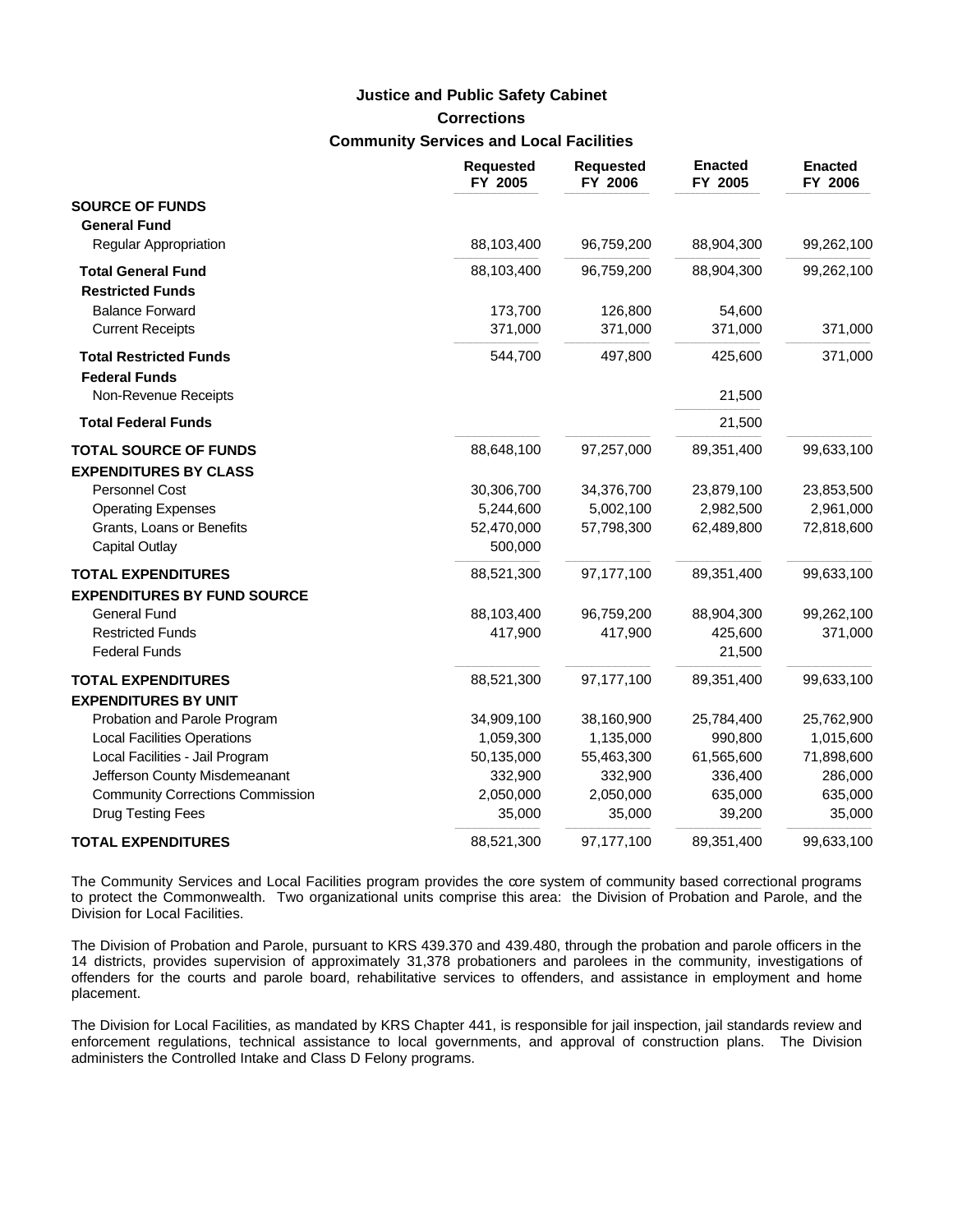This division is also responsible for payment of local jail per diems, medical per diems, excess medical costs, and inmate labor for the state inmates housed in the Commonwealth's 71 full service jails.

#### **Policy**

Additional General Fund resources in the amount of \$9,500,000 in fiscal year 2005 and \$8,300,000 in fiscal year 2006 are provided to support payments to local jails in anticipation of housing approximately 6,176 inmates in fiscal year 2005 and approximately 6,290 inmates in fiscal year 2006 based on a per diem rate of \$27.31.

The Budget of the Commonwealth provides additional General Fund resources of \$9,200,000 in fiscal year 2006 to provide a per diem rate payment increase from \$27.31 to \$30.51 per qualifying prisoner to counties for housing state inmates.

The enacted budget provides that in the event that actual local jail per diem payments exceed the amounts provided to support the budgeted average daily population of state felons in county jails for fiscal year 2004-2005 and fiscal year 2005- 2006, the payments shall be deemed necessary government expenses and may be paid from the General Fund Surplus Account (KRS 48.700) or the Budget Reserve Trust Fund Account (KRS 48.705).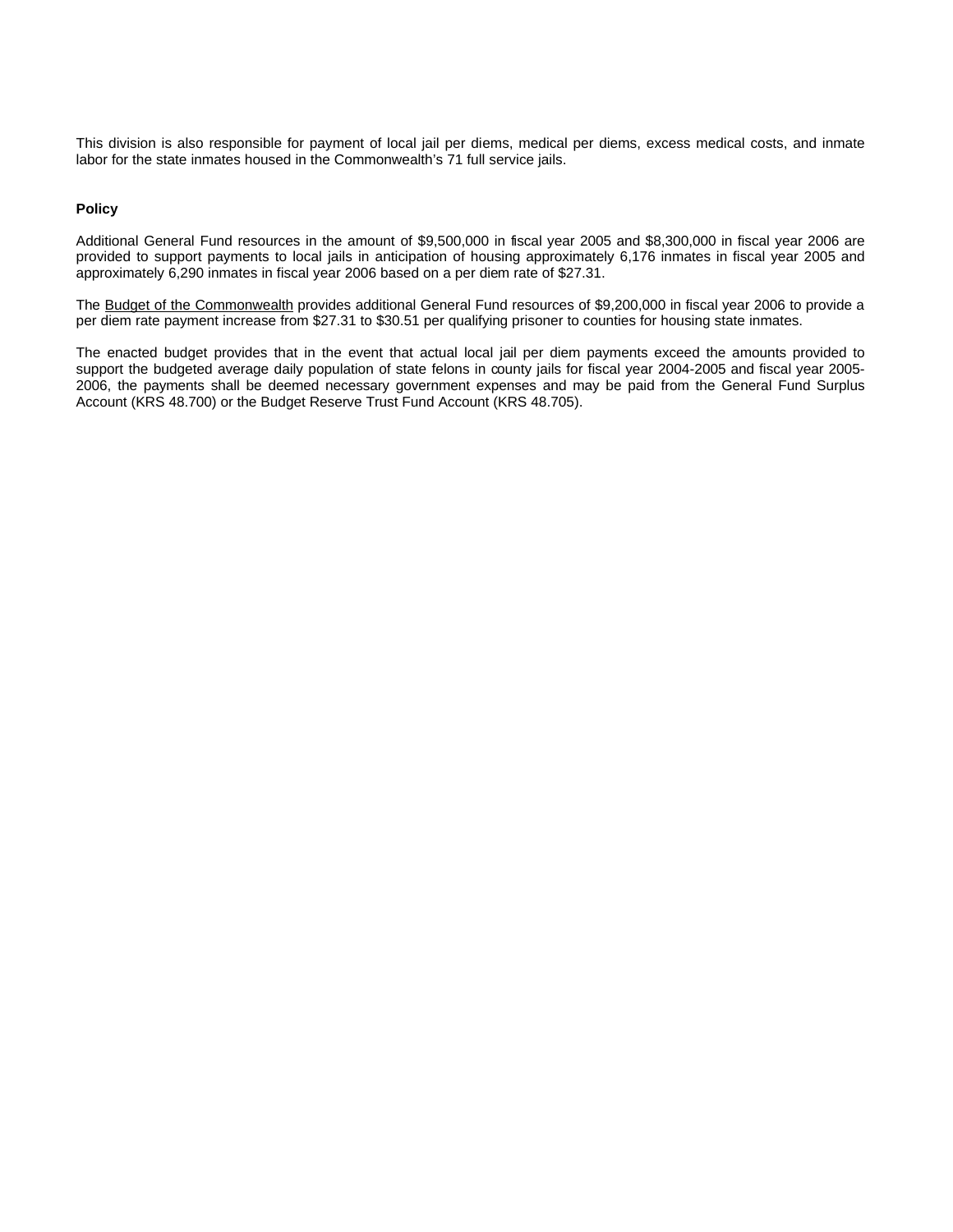### **Corrections Local Jail and Support Justice and Public Safety Cabinet**

|                                                          | <b>Requested</b><br>FY 2005 | <b>Requested</b><br>FY 2006 | <b>Enacted</b><br>FY 2005 | <b>Enacted</b><br>FY 2006 |
|----------------------------------------------------------|-----------------------------|-----------------------------|---------------------------|---------------------------|
| <b>SOURCE OF FUNDS</b><br><b>General Fund</b>            |                             |                             |                           |                           |
| <b>Regular Appropriation</b><br>Continuing Appropriation | 15,547,200                  | 15,871,900                  | 15,276,100<br>42,900      | 16,236,100                |
| <b>Total General Fund</b>                                | 15,547,200                  | 15,871,900                  | 15,319,000                | 16,236,100                |
| <b>TOTAL SOURCE OF FUNDS</b>                             | 15,547,200                  | 15,871,900                  | 15,319,000                | 16,236,100                |
| <b>EXPENDITURES BY CLASS</b>                             |                             |                             |                           |                           |
| <b>Personnel Cost</b>                                    | 34,700                      | 34,700                      | 34,700                    | 34,700                    |
| <b>Operating Expenses</b>                                | 447,000                     | 447,000                     | 447,000                   | 447,000                   |
| Grants, Loans or Benefits                                | 15,065,500                  | 15,390,200                  | 14,837,300                | 15,754,400                |
| <b>TOTAL EXPENDITURES</b>                                | 15,547,200                  | 15,871,900                  | 15,319,000                | 16,236,100                |
| <b>EXPENDITURES BY FUND SOURCE</b>                       |                             |                             |                           |                           |
| <b>General Fund</b>                                      | 15,547,200                  | 15,871,900                  | 15,319,000                | 16,236,100                |
| <b>TOTAL EXPENDITURES</b>                                | 15,547,200                  | 15,871,900                  | 15,319,000                | 16,236,100                |
| <b>EXPENDITURES BY UNIT</b>                              |                             |                             |                           |                           |
| Local Jail Allotment                                     | 13,784,500                  | 14,046,400                  | 13,567,400                | 14,527,400                |
| <b>Restricted Medical</b>                                | 972,100                     | 1,019,700                   | 931,100                   | 931,100                   |
| Jailers' Allowance                                       | 481,700                     | 481,700                     | 481,700                   | 481,700                   |
| Catastrophic Medical                                     | 308,900                     | 324,100                     | 338,800                   | 295,900                   |
| <b>TOTAL EXPENDITURES</b>                                | 15,547,200                  | 15,871,900                  | 15,319,000                | 16,236,100                |

The Local Jail Support Program consists of four funds used to assist counties in local jail operations: Local Jail Allotment, Restricted Medical Allotment, Jailer's Allowance, and Catastrophic Medical. These programs were part of the Jail Reform package passed in the 1982 and 1984 Regular Sessions of the General Assembly.

The Local Jail Allotment, pursuant to KRS 441.206, was established for the care and maintenance of prisoners charged with or convicted of violations of state law. Funds appropriated for the Jail Allotment program are distributed to each county based upon a statutory formula.

The Restricted Medical Fund program is used to pay for indigent inmate medical costs pursuant to a distribution formula in KRS 441.206.

The Jailer's Allowance program, pursuant to KRS 441.115, trains jailers and jail personnel. No fee is charged for this training. Three hundred dollars (\$300) per month is paid to jailers to help defray the costs of participation in this training program. Expense allowance payments are discontinued if the jailer fails to satisfactorily complete annual continuing training.

The Catastrophic Medical program, pursuant to KRS 441.045, provides funds that assist counties with costs of providing necessary medical, dental, or psychological care beyond routine care and diagnostic services. When the cost of providing such services exceeds \$2,000, the county is reimbursed. Initial reimbursements are limited by the maximum payments allowed for services under the Kentucky Medical Assistance Program.

#### **Policy**

The Budget of the Commonwealth provides additional General Fund resources of \$960,000 in fiscal year 2006 to provide a monthly payment of an annual amount of \$20,000 to each county with a life safety jail or a closed jail. The payment is in addition to the monthly payment required by KRS 441.206(2).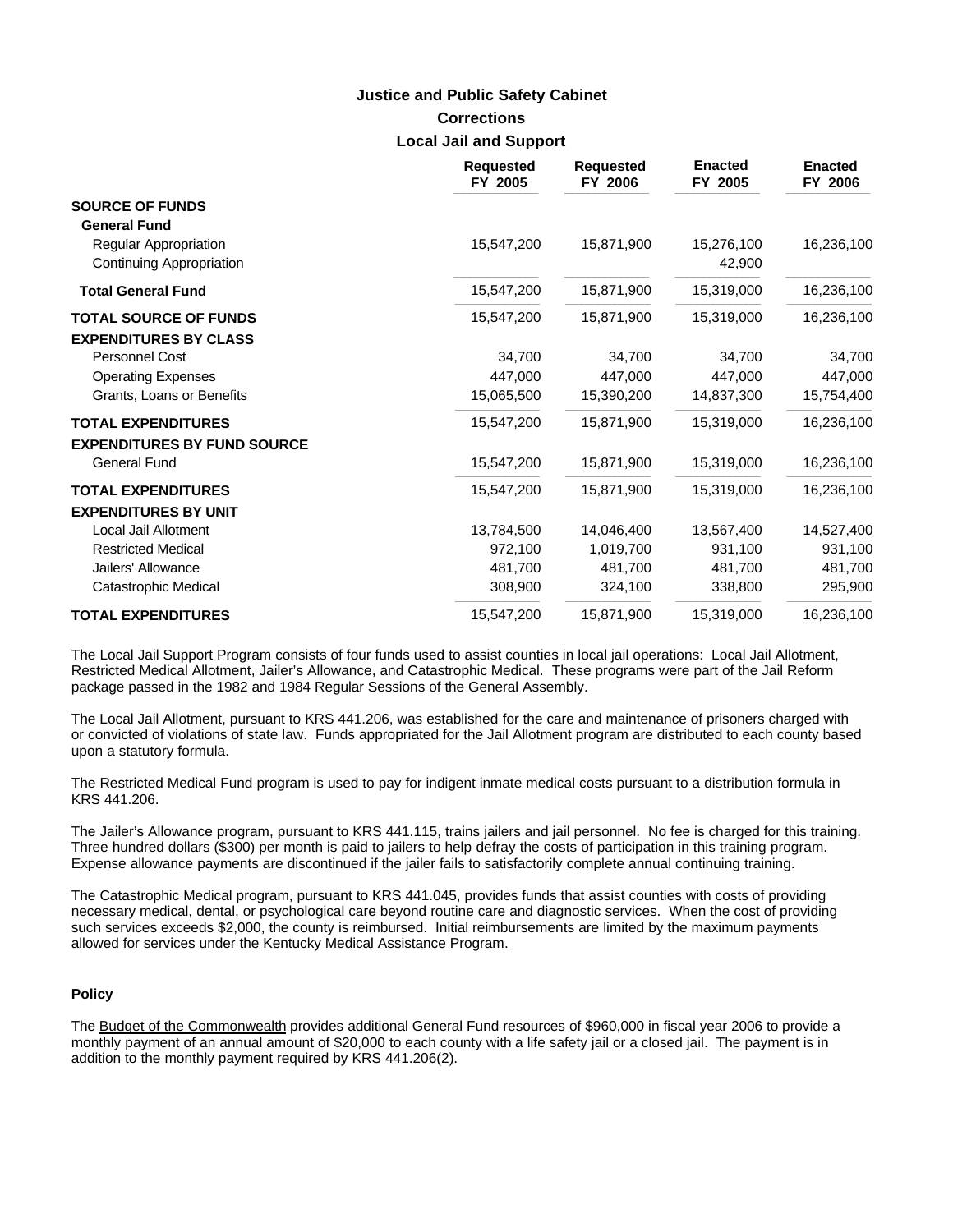### **Public Advocacy Justice and Public Safety Cabinet**

|                                    | <b>Requested</b><br>FY 2005 | <b>Requested</b><br>FY 2006 | <b>Enacted</b><br>FY 2005 | <b>Enacted</b><br>FY 2006 |
|------------------------------------|-----------------------------|-----------------------------|---------------------------|---------------------------|
| <b>SOURCE OF FUNDS</b>             |                             |                             |                           |                           |
| <b>General Fund</b>                |                             |                             |                           |                           |
| Regular Appropriation              | 32,656,400                  | 37,328,800                  | 25,264,400                | 25,264,400                |
| <b>Total General Fund</b>          | 32,656,400                  | 37,328,800                  | 25,264,400                | 25,264,400                |
| <b>Restricted Funds</b>            |                             |                             |                           |                           |
| <b>Balance Forward</b>             | 1,789,600                   | 1,789,600                   | 4,963,900                 | 2,648,500                 |
| <b>Current Receipts</b>            | 2,898,200                   | 2,898,200                   | 3,728,600                 | 3,888,400                 |
| Non-Revenue Receipts               | 1,500,000                   | 1,500,000                   | 1,500,000                 | 1,500,000                 |
| <b>Fund Transfers</b>              |                             |                             | $-830,400$                |                           |
| <b>Total Restricted Funds</b>      | 6,187,800                   | 6,187,800                   | 9,362,100                 | 8,036,900                 |
| <b>Federal Funds</b>               |                             |                             |                           |                           |
| <b>Balance Forward</b>             | 482,200                     | 487,200                     | 482,200                   | 487,200                   |
| <b>Current Receipts</b>            | 1,479,000                   | 1,569,600                   | 1,649,000                 | 1,569,600                 |
| <b>Total Federal Funds</b>         | 1,961,200                   | 2,056,800                   | 2,131,200                 | 2,056,800                 |
| <b>TOTAL SOURCE OF FUNDS</b>       | 40,805,400                  | 45,573,400                  | 36,757,700                | 35,358,100                |
| <b>EXPENDITURES BY CLASS</b>       |                             |                             |                           |                           |
| <b>Personnel Cost</b>              | 25,837,700                  | 30,083,100                  | 21,327,400                | 21,389,100                |
| <b>Operating Expenses</b>          | 5,448,000                   | 5,940,600                   | 5,006,500                 | 5,030,200                 |
| Grants, Loans or Benefits          | 7,227,900                   | 7,257,900                   | 7,197,900                 | 7,197,900                 |
| <b>Capital Outlay</b>              | 15,000                      | 15,000                      |                           |                           |
| <b>TOTAL EXPENDITURES</b>          | 38,528,600                  | 43,296,600                  | 33,531,800                | 33,617,200                |
| <b>EXPENDITURES BY FUND SOURCE</b> |                             |                             |                           |                           |
| <b>General Fund</b>                | 32,656,400                  | 37,328,800                  | 25,264,400                | 25,264,400                |
| <b>Restricted Funds</b>            | 4,398,200                   | 4,398,200                   | 6,623,400                 | 6,783,200                 |
| <b>Federal Funds</b>               | 1,474,000                   | 1,569,600                   | 1,644,000                 | 1,569,600                 |
| <b>TOTAL EXPENDITURES</b>          | 38,528,600                  | 43,296,600                  | 33,531,800                | 33,617,200                |
| <b>EXPENDITURES BY UNIT</b>        |                             |                             |                           |                           |
| Office of the Public Advocate      | 1,004,400                   | 1,055,500                   | 965,400                   | 965,400                   |
| <b>Defense Services</b>            | 33,647,000                  | 38,040,100                  | 29,258,900                | 29,418,700                |
| Law Operations                     | 1,807,500                   | 1,902,000                   | 1,518,200                 | 1,468,200                 |
| Protection and Advocacy            | 2,069,700                   | 2,299,000                   | 1,789,300                 | 1,764,900                 |
| <b>TOTAL EXPENDITURES</b>          | 38,528,600                  | 43,296,600                  | 33,531,800                | 33,617,200                |

The U. S. and Kentucky Constitutions mandate that all criminal defendants have the assistance of counsel. The Kentucky Department of Public Advocacy (DPA) was established in KRS Chapter 31 to provide representation for indigent persons accused of crimes (or mental states) which may result in their incarceration. Kentucky's mandated public defender services are delivered by a system consisting of full-time employed public defenders, full-time non-state public defenders, and private attorneys contracting with the Department to provide services. The Department, under the direction of the Public Advocate, is attached to the Justice and Public Safety Cabinet for administrative purposes.

The Office of the Public Advocate is responsible for the oversight of the agency and includes all strategic planning and education functions.

The Operations Division provides budget, personnel, administrative, technology, library services, research, and management support for the Office.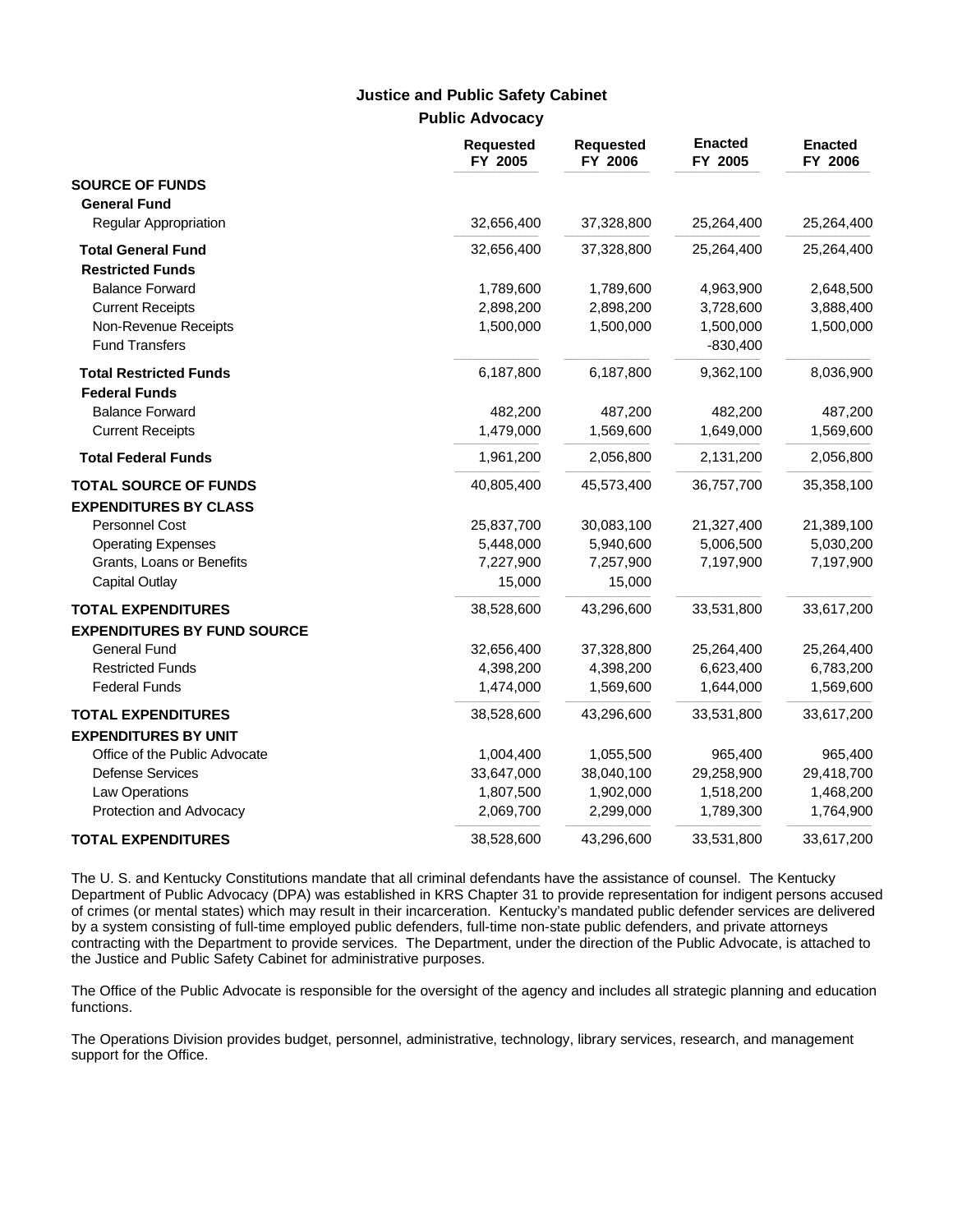The Trial Division represents all needy persons accused of crimes punishable by loss of liberty or a fine of \$500 or more; persons accused of juvenile delinquency and status offenses; and all needy persons faced with involuntary commitments due to mental state or condition in all of Kentucky's 120 counties. This includes district, circuit, drug, juvenile, and family court venues.

The Post-Trial Division provides mandated defender services for indigent persons after conviction. These services provide access to the courts at the appellate level.

The Department's Protection and Advocacy Division was established pursuant to Public Law 99-319, Public Law 101-496, and KRS 31.030. The Division seeks legal, administrative, and other appropriate remedies to insure protection of Kentuckians with developmental disabilities and mental illness. Most of the funds in this division's budget are federal funds that have strict nonsupplanting requirements.

#### **Policy**

The Budget of the Commonwealth provides an expansion of restricted funds support in the amount of \$830,400 in fiscal year 2005 and \$990,200 in fiscal year 2006 to provide assistance in handling increasing caseloads in public advocacy offices statewide.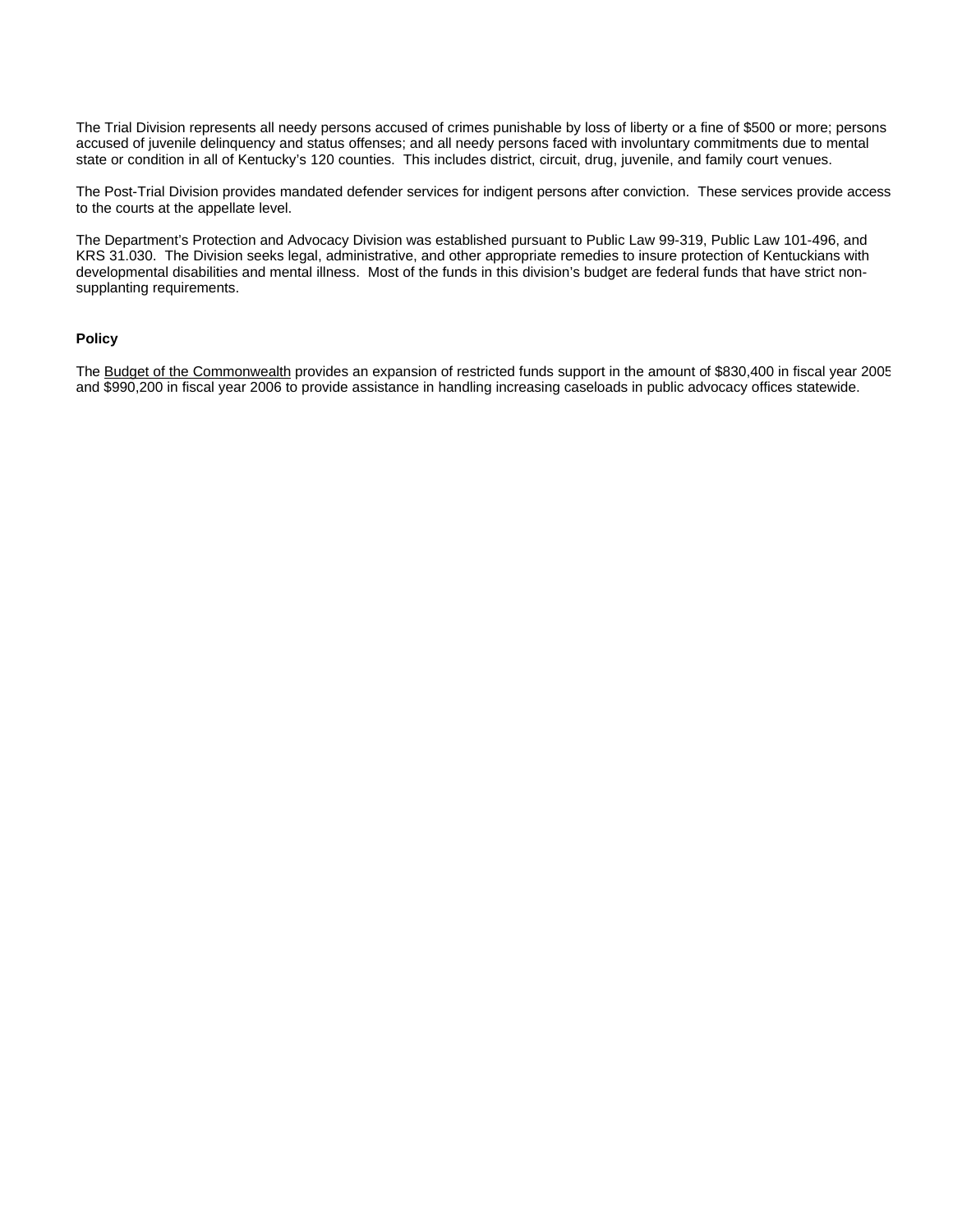### **Vehicle Enforcement Justice and Public Safety Cabinet**

|                                                                 | <b>Requested</b><br>FY 2005 | <b>Requested</b><br>FY 2006 | <b>Enacted</b><br>FY 2005 | <b>Enacted</b><br>FY 2006 |
|-----------------------------------------------------------------|-----------------------------|-----------------------------|---------------------------|---------------------------|
| <b>SOURCE OF FUNDS</b><br><b>Restricted Funds</b>               |                             |                             |                           |                           |
| <b>Balance Forward</b>                                          | 25,600                      | 68,700                      | 769,100                   |                           |
| <b>Current Receipts</b>                                         | 372,300                     | 375,300                     | 372,300                   | 723,500                   |
| <b>Total Restricted Funds</b><br><b>Federal Funds</b>           | 397,900                     | 444,000                     | 1,141,400                 | 723,500                   |
| <b>Current Receipts</b>                                         | 3,614,800                   | 3,787,100                   | 3,614,800                 | 3,787,100                 |
| <b>Total Federal Funds</b><br><b>Road Fund</b>                  | 3,614,800                   | 3,787,100                   | 3,614,800                 | 3,787,100                 |
| Regular Appropriation                                           | 12,795,300                  | 13,575,700                  | 12,696,600                | 12,999,000                |
| <b>Total Road Fund</b>                                          | 12,795,300                  | 13,575,700                  | 12,696,600                | 12,999,000                |
| <b>TOTAL SOURCE OF FUNDS</b><br><b>EXPENDITURES BY CLASS</b>    | 16,808,000                  | 17,806,800                  | 17,452,800                | 17,509,600                |
| <b>Personnel Cost</b>                                           | 13,220,400                  | 14,173,100                  | 13,121,700                | 13,944,600                |
| <b>Operating Expenses</b>                                       | 3,518,900                   | 3,518,900                   | 4,331,100                 | 3,565,000                 |
| <b>TOTAL EXPENDITURES</b><br><b>EXPENDITURES BY FUND SOURCE</b> | 16,739,300                  | 17,692,000                  | 17,452,800                | 17,509,600                |
| <b>Restricted Funds</b>                                         | 329,200                     | 329,200                     | 1,141,400                 | 723,500                   |
| <b>Federal Funds</b>                                            | 3,614,800                   | 3,787,100                   | 3,614,800                 | 3,787,100                 |
| Road Fund                                                       | 12,795,300                  | 13,575,700                  | 12,696,600                | 12,999,000                |
| <b>TOTAL EXPENDITURES</b>                                       | 16,739,300                  | 17,692,000                  | 17,452,800                | 17,509,600                |

The Department of Kentucky Vehicle Enforcement's (KVE) is responsible for enforcing state and federal laws and regulations pertaining to the operation of commercial vehicles within the Commonwealth. It is the primary mission of KVE to encourage and promote a safe driving environment through education and safety awareness while enforcing laws and regulations relating to commercial vehicles. Specific responsibilities include the enforcement of:

- State and Federal Motor Carrier Safety regulations and Federal Hazardous Material Transport regulations
- Economic regulations (KRS 138 and 186)
- Size and weight regulations (KRS 189 and 23 CFR, Parts 657 and 658)
- Traffic laws in road construction work zones (KRS 189.232)
- DUI statutes (KRS 189A.010) on drivers of passenger vehicles when violations are observed

The Department is divided into ten regions throughout the state which operate 17 weigh/inspection stations in accordance with KRS 189.227, and provides enforcement coverage on related bypass routes. KVE employees include officers, inspectors, supervisors, and civilian support personnel. The inspectors are assigned to fixed facilities where they perform safety inspections, enforce size and weight regulations, and enforce the highway use tax. Officers perform these same duties both at fixed facilities and through mobile enforcement. In addition, officers conduct drug and criminal interdiction as well as traffic enforcement. The Department also has a drug interdiction unit that has six canines and handlers. The drug interdiction unit, along with the inspecting personnel, make numerous drug seizures and bulk cash seizures annually.

Kentucky's program is comprehensive, encompassing all elements as outlined in the Federal Motor Carrier Safety Assistance (FMCSA) national program outline (49 CFR, Part 350). Program elements include:

- Commercial vehicle/driver safety inspections
- Traffic enforcement activities, including stopping commercial vehicles operating on highways, streets or roads for violations of state or local motor vehicle or traffic laws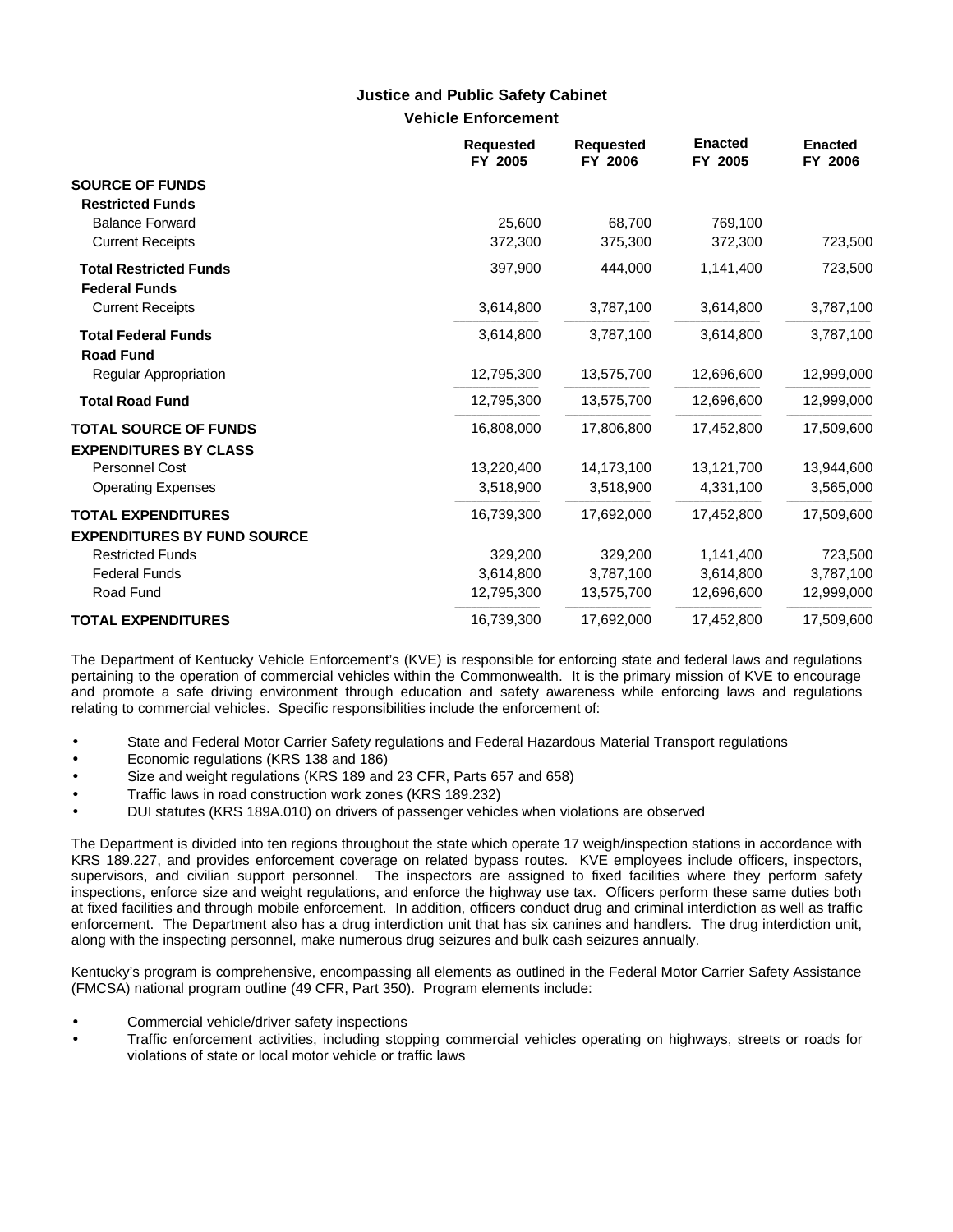- Review of motor carriers for compliance with Federal Motor Carrier Safety and Federal Hazardous Material Safety regulations and rendering to the carriers educational and technical assistance with regard to regulatory compliance
- Public education and awareness
- Motor carrier safety data collection and reporting

KVE provides funds to two MCSAP sub-grantees, the Lexington and Louisville Police Departments. Both police agencies conduct commercial vehicle inspections and perform traffic enforcement activities. These partner agencies have been valuable in creating a stronger commercial vehicle enforcement presence in urban areas, thus allowing a more efficient deployment of limited KVE resources in other areas of the Commonwealth.

#### **Policy**

The Budget of the Commonwealth provides additional Road Fund resources in the amount of \$348,200 in fiscal year 2006 to initiate a \$3,100 annual training incentive stipend for vehicle enforcement officers effective January 1, 2006.

Additional Road Fund resources of \$250,000 are provided in both years of the biennium for eight additional positions to provide administrative support in the areas of accounting, purchasing, budget preparation and management.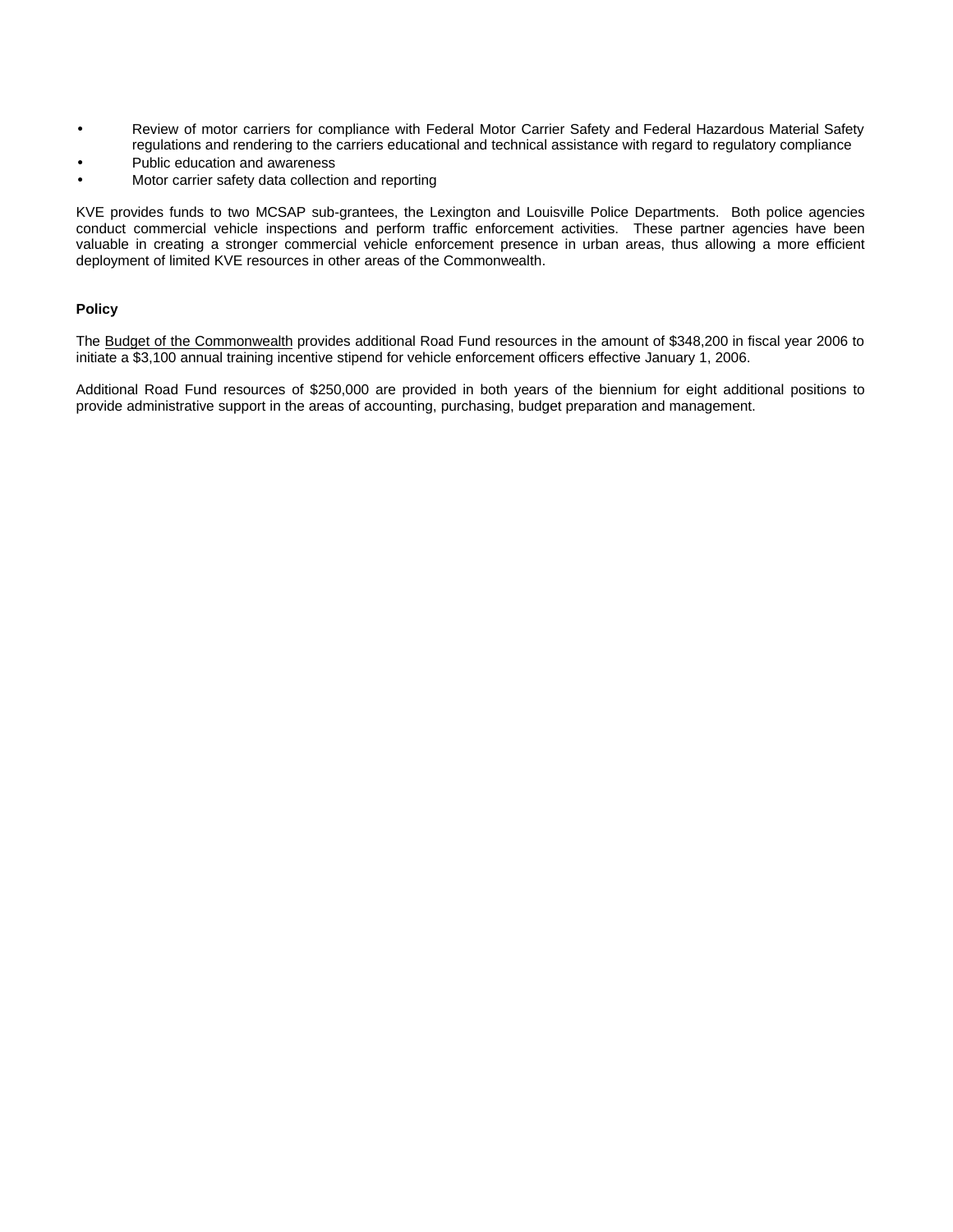#### **Personnel Cabinet**

|                                                                   | <b>Requested</b><br>FY 2005 | <b>Requested</b><br>FY 2006 | <b>Enacted</b><br>FY 2005 | <b>Enacted</b><br>FY 2006 |
|-------------------------------------------------------------------|-----------------------------|-----------------------------|---------------------------|---------------------------|
| <b>SOURCE OF FUNDS</b>                                            |                             |                             |                           |                           |
| <b>General Fund</b>                                               |                             |                             |                           |                           |
| <b>Regular Appropriation</b>                                      | 3,285,700                   | 3,285,700                   | 26,452,200                | 56,736,500                |
| <b>Total General Fund</b>                                         | 3,285,700                   | 3,285,700                   | 26,452,200                | 56,736,500                |
| <b>Restricted Funds</b>                                           |                             |                             |                           |                           |
| <b>Balance Forward</b>                                            | 5,973,600                   | 4,622,400                   | 7,221,200                 | 4,393,300                 |
| <b>Current Receipts</b>                                           | 41,133,400                  | 45,486,200                  | 39,466,600                | 44,074,100                |
| Non-Revenue Receipts                                              | 2,645,400                   | 1,320,000                   | 3,822,300                 | 1,820,000                 |
| <b>Fund Transfers</b>                                             | $-146,000$                  |                             | $-201,000$                |                           |
| <b>Total Restricted Funds</b>                                     | 49,606,400                  | 51,428,600                  | 50,309,100                | 50,287,400                |
| <b>TOTAL SOURCE OF FUNDS</b>                                      | 52,892,100                  | 54,714,300                  | 76,761,300                | 107,023,900               |
| <b>EXPENDITURES BY CLASS</b>                                      |                             |                             |                           |                           |
| Personnel Cost                                                    | 41,137,200                  | 45,911,600                  | 64,952,900                | 96,854,400                |
| <b>Operating Expenses</b>                                         | 6,968,200                   | 7,174,800                   | 7,134,800                 | 7,310,300                 |
| <b>Debt Service</b>                                               |                             |                             |                           | 1,164,000                 |
| <b>Capital Outlay</b>                                             | 310,300                     | 400,200                     | 280,300                   | 400,200                   |
| <b>TOTAL EXPENDITURES</b>                                         | 48,415,700                  | 53,486,600                  | 72,368,000                | 105,728,900               |
| <b>EXPENDITURES BY FUND SOURCE</b>                                |                             |                             |                           |                           |
| <b>General Fund</b>                                               | 3,285,700                   | 3,285,700                   | 26,452,200                | 56,736,500                |
| <b>Restricted Funds</b>                                           | 45,130,000                  | 50,200,900                  | 45,915,800                | 48,992,400                |
| <b>TOTAL EXPENDITURES</b>                                         | 48,415,700                  | 53,486,600                  | 72,368,000                | 105,728,900               |
| <b>EXPENDITURES BY UNIT</b>                                       |                             |                             |                           |                           |
| <b>General Operations</b>                                         | 16,850,400                  | 17,962,000                  | 16,277,200                | 18,015,900                |
| Workers' Compensation Benefits and<br>Reserve                     | 24,687,500                  | 27,977,600                  | 24,666,800                | 27,931,500                |
| <b>Public Employees Deferred</b><br><b>Compensation Authority</b> | 5,337,000                   | 5,912,300                   | 5,133,200                 | 5,648,600                 |
| <b>Government Training</b>                                        | 1,540,800                   | 1,634,700                   | 1,542,200                 | 1,574,000                 |
| State Salary and Compensation Fund                                |                             |                             | 7,053,000                 | 14,100,000                |
| State Group Health Insurance Fund                                 |                             |                             | 17,695,600                | 38,458,900                |
| <b>TOTAL EXPENDITURES</b>                                         | 48,415,700                  | 53,486,600                  | 72,368,000                | 105,728,900               |

The Department of Personnel was created in 1960 under KRS 18.160. At the time of its inception, it was headed by a personnel board consisting of five members appointed by the Governor. The terms of the board members were for four years, but the first board appointed was on staggered terms. At the first meeting of the Personnel Board, the board appointed a committee of three persons to conduct an examination of qualified applicants for the position of Commissioner of Personnel. Upon the completion of the examination the board certified three names of qualified applicants from the classified service to the Governor for appointment. In 1972, the legislature authorized the Department of Personnel and made its commissioner a direct appointee of the Governor without nominations from the Personnel Board.

In 1982, KRS 18.160 was repealed and re-enacted under KRS chapter 18A.015. At this time the personnel board was abolished from this chapter of the statutes. 1982 also marks the time authorizing the Department to charge other state agencies their pro rata share of costs associated with the administration of the Executive Branch's personnel related functions. This was a pre-cursor to the department's "benefit assessment fee."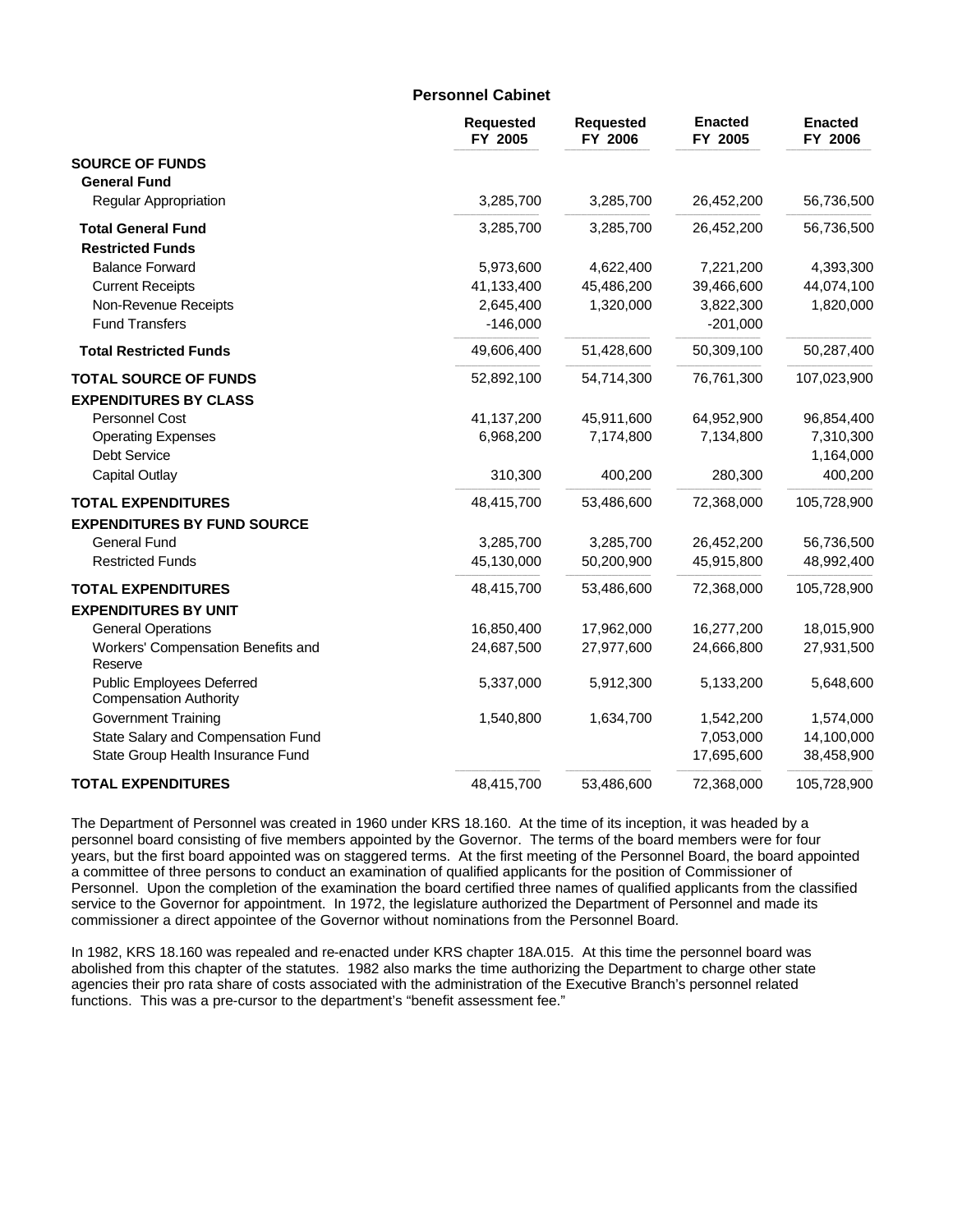In 1998, the General Assembly elevated the department to Cabinet status. As then and now, the Personnel Cabinet provides human resources management for Kentucky state government agencies. The Cabinet coordinates the personnel and payroll functions for most of state government. It coordinates state employee benefit packages, such as health and life insurance, workers' compensation and deferred compensation programs The Cabinet coordinates state government's employee application and testing processes, as well as recruiting and retention functions.

The Personnel Cabinet is comprised of five appropriation units: General Operations, Public Employees Deferred Compensation Authority, the Workers' Compensation Benefits and Reserve, Government Training, the State Salary and Compensation Fund, and the State Group Health Insurance Fund.

#### **Policy**

Executive Order 2004 - 832, executed on August 3, 2004, as amended by Executive Order 2004-903, dated August 17, 2004 was ratified by the 2005 General Assembly in Senate Bill 43 and confirms the Personnel Cabinet and its organizational structure.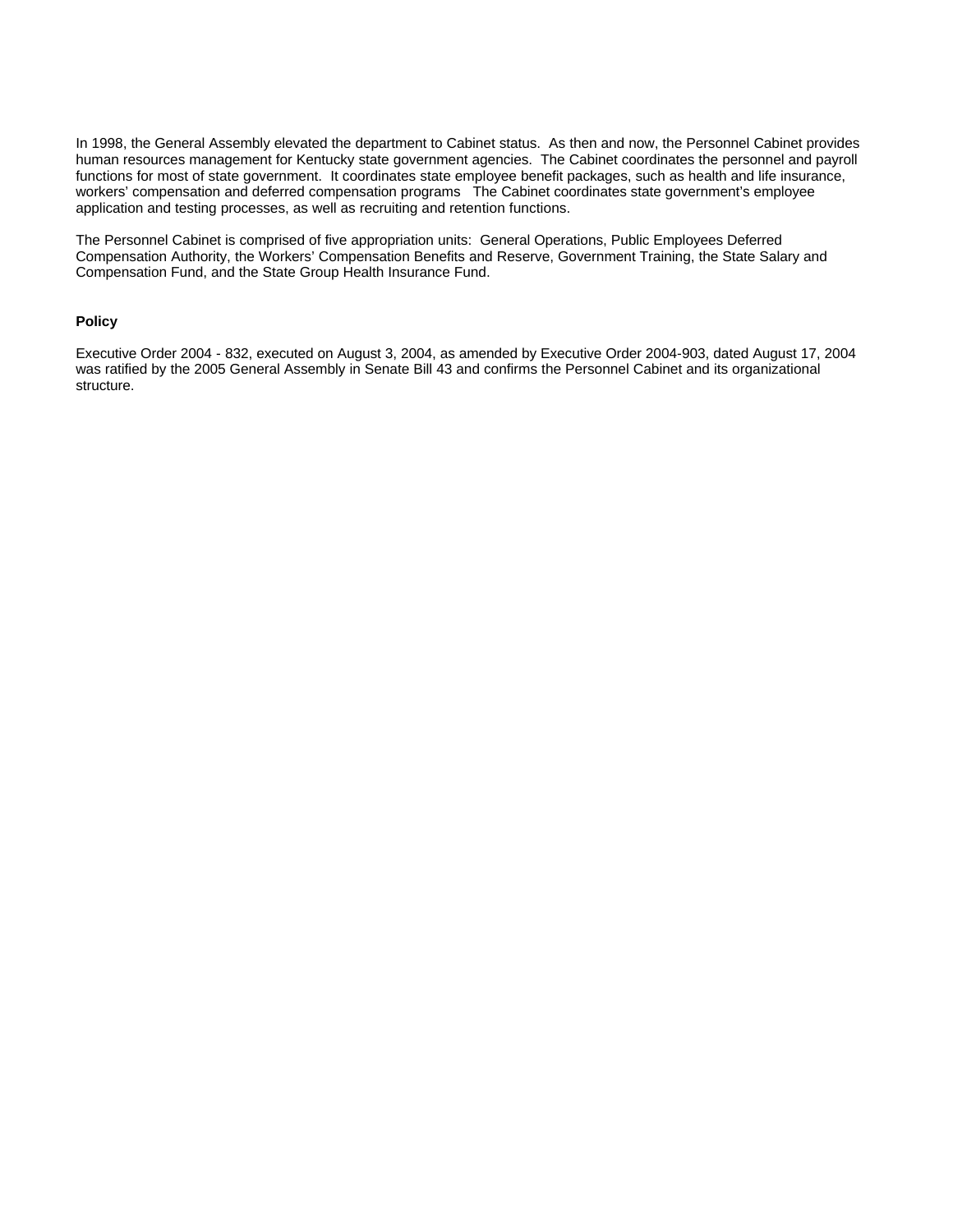### **General Operations Personnel Cabinet**

|                                               | <b>Requested</b><br>FY 2005 | <b>Requested</b><br>FY 2006 | <b>Enacted</b><br>FY 2005 | <b>Enacted</b><br>FY 2006 |
|-----------------------------------------------|-----------------------------|-----------------------------|---------------------------|---------------------------|
| <b>SOURCE OF FUNDS</b><br><b>General Fund</b> |                             |                             |                           |                           |
| <b>Regular Appropriation</b>                  | 3,285,700                   | 3,285,700                   | 1,703,600                 | 4,177,600                 |
| <b>Total General Fund</b>                     | 3,285,700                   | 3,285,700                   | 1,703,600                 | 4,177,600                 |
| <b>Restricted Funds</b>                       |                             |                             |                           |                           |
| <b>Balance Forward</b>                        | 3,660,200                   | 3,575,600                   | 4,697,600                 | 3,266,300                 |
| <b>Current Receipts</b>                       | 11,986,300                  | 12,076,800                  | 10,617,600                | 11,048,100                |
| Non-Revenue Receipts                          | 1,493,800                   | 173,000                     | 2,670,700                 | 673,000                   |
| <b>Fund Transfers</b>                         | $-146,000$                  |                             | $-146,000$                |                           |
| <b>Total Restricted Funds</b>                 | 16,994,300                  | 15,825,400                  | 17,839,900                | 14,987,400                |
| <b>TOTAL SOURCE OF FUNDS</b>                  | 20,280,000                  | 19,111,100                  | 19,543,500                | 19,165,000                |
| <b>EXPENDITURES BY CLASS</b>                  |                             |                             |                           |                           |
| Personnel Cost                                | 11,808,600                  | 12,637,600                  | 11,143,800                | 11,447,300                |
| <b>Operating Expenses</b>                     | 4,769,700                   | 4,975,400                   | 4,891,300                 | 5,055,600                 |
| <b>Debt Service</b>                           |                             |                             |                           | 1,164,000                 |
| <b>Capital Outlay</b>                         | 272,100                     | 349,000                     | 242,100                   | 349,000                   |
| <b>TOTAL EXPENDITURES</b>                     | 16,850,400                  | 17,962,000                  | 16,277,200                | 18,015,900                |
| <b>EXPENDITURES BY FUND SOURCE</b>            |                             |                             |                           |                           |
| <b>General Fund</b>                           | 3,285,700                   | 3,285,700                   | 1,703,600                 | 4,177,600                 |
| <b>Restricted Funds</b>                       | 13,564,700                  | 14,676,300                  | 14,573,600                | 13,838,300                |
| <b>TOTAL EXPENDITURES</b>                     | 16,850,400                  | 17,962,000                  | 16,277,200                | 18,015,900                |
| <b>EXPENDITURES BY UNIT</b>                   |                             |                             |                           |                           |
| <b>General Administration</b>                 | 2,490,300                   | 2,664,300                   | 2,291,800                 | 3,513,300                 |
| <b>Employee Relations</b>                     | 1,628,000                   | 1,798,200                   | 1,476,900                 | 1,536,500                 |
| Public Employee Health Insurance              | 5,998,300                   | 6,244,500                   | 6,253,600                 | 6,398,500                 |
| Personnel Administration                      | 6,733,800                   | 7,255,000                   | 6,254,900                 | 6,567,600                 |
| <b>TOTAL EXPENDITURES</b>                     | 16,850,400                  | 17,962,000                  | 16,277,200                | 18,015,900                |

The General Operations appropriation unit includes two departments and four offices: the Department for Personnel Administration and the Department for Employee Insurance; the Office of the Secretary, the Office of Administrative Services, the Office of Legal Services, and the Office of Employee Relations.

The Secretary of Personnel provides policy and management support to the offices and units of the Cabinet, promulgates administrative regulations, advises the Personnel Board on matters pertaining to the classified service, and conducts investigations on all matters relating to personnel statutes and regulations. Reporting to the Secretary are the Commonwealth's Equal Employment Opportunity program and the State Minority Management program.

The Department of Personnel Administration consists of two divisions: the Division of Employee Management and the Division of Staffing Services. The responsibilities of this department include recruiting, counseling, testing, and certifying persons for employment with the Commonwealth; maintaining the classification and compensation system; auditing and certifying state payrolls; preparing and maintaining the official personnel and payroll records; and coordinating and implementing employee performance evaluation systems.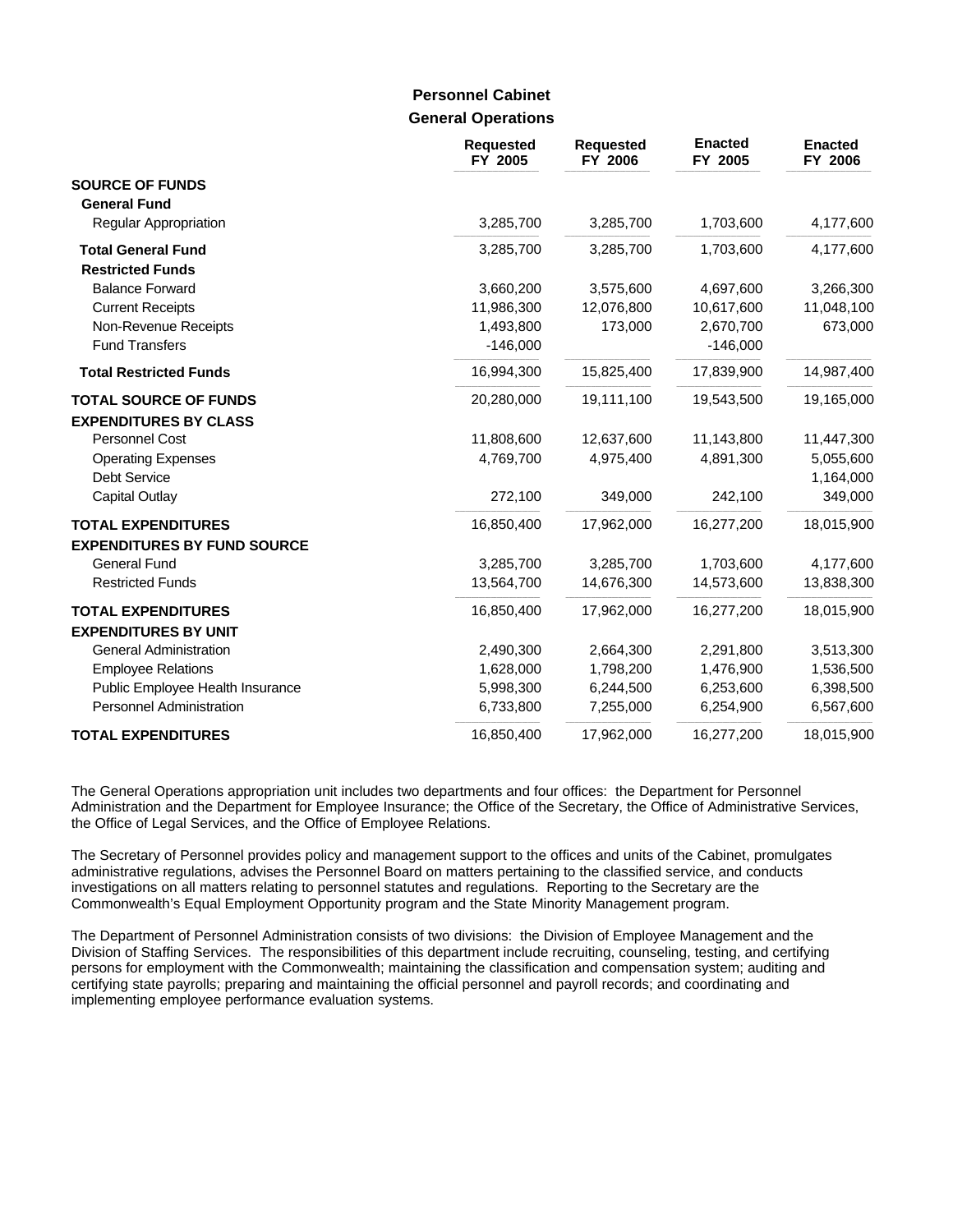The Department of Employee Insurance manages health insurance coverage for state employees, local boards of education, local health departments, and other public and quasi-public agencies. It manages the Commonwealth Choice 125 benefit program for state employees and provides administrative support for the Group Health Insurance Board under KRS 18A.226 and 18A.227.

The Office of Administrative Services' responsibilities include overseeing the internal operations of the Cabinet, including personnel related matters, accounting, property management, and procurement functions.

The Office of Legal services provides all legal services relating to the enforcement and application of state and federal laws and regulations governing employment to the Cabinet and executive branch agencies upon request.

The Office of Employee Relations program includes two units, Employee Benefits and Communications and Recognition. The program administers the Kentucky Employee Assistance Program, which provides assistance to troubled employees, life insurance benefits for state employees, the employee suggestion system, the Commonwealth Communique newsletter, a mediation program to help resolve employment problems, the state safety program, and the self-insured Workers' Compensation program. The Workers' Compensation program provides benefits to workers injured on the job and manages a return-to-work program. The program provides coverage for state employees, most regional universities, volunteer firemen, volunteer ambulance personnel, and various local government entities.

#### **Policy**

The Budget of the Commonwealth provides General Fund support totaling \$1,164,000 in fiscal year 2006 for debt service on the new personnel and payroll system. The new system will replace the current system that is nearly twenty five years old and has limited functionality.

The enacted budget provides restricted funds totaling \$500,000 in fiscal year 2005 and \$500,000 in fiscal year 2006 for the Governor's Wellness Initiative. This initiative will focus on improving employee health.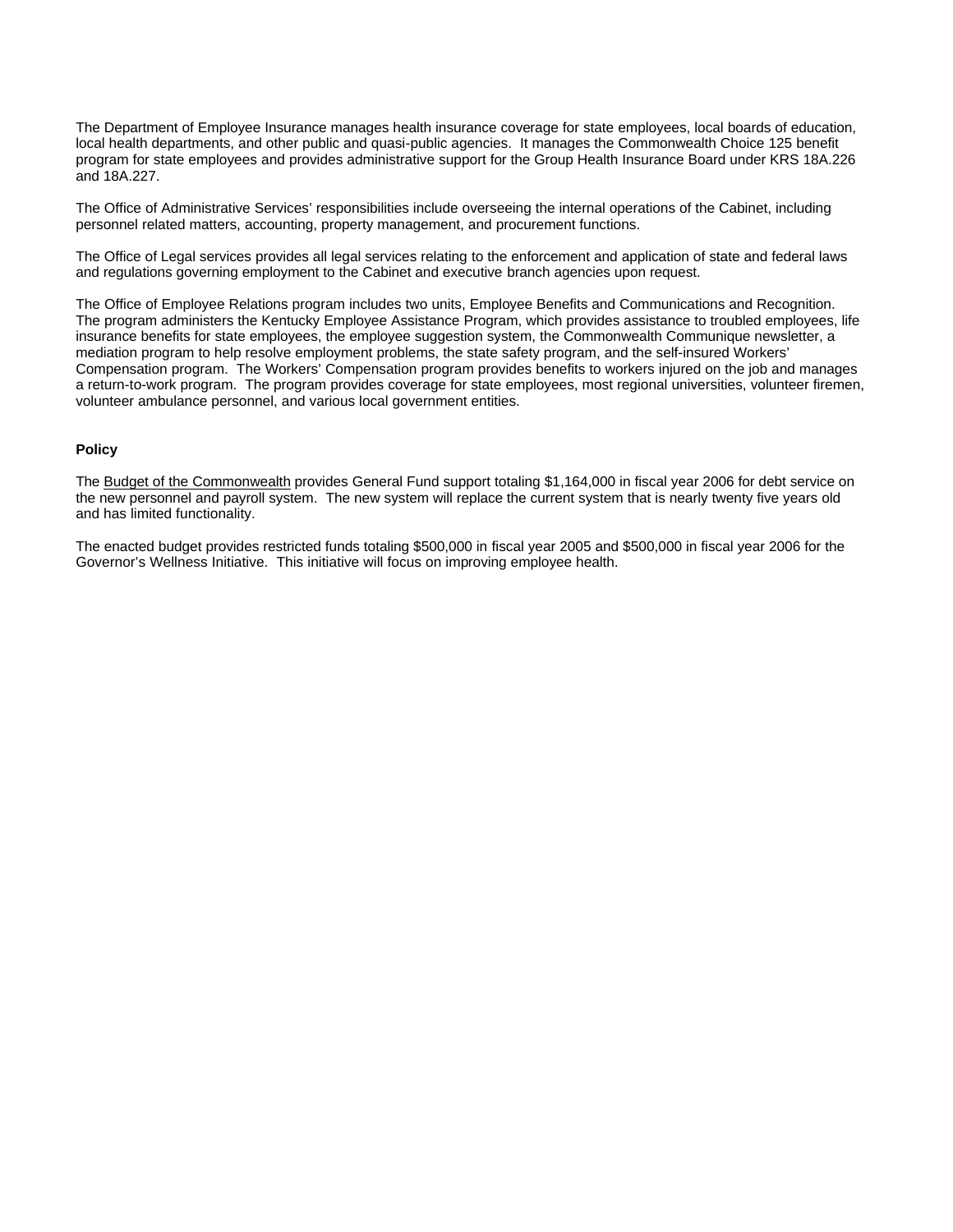# **Public Employees Deferred Compensation Authority Personnel Cabinet**

|                                                               | <b>Requested</b><br>FY 2005 | <b>Requested</b><br>FY 2006 | <b>Enacted</b><br>FY 2005 | <b>Enacted</b><br>FY 2006 |
|---------------------------------------------------------------|-----------------------------|-----------------------------|---------------------------|---------------------------|
| <b>SOURCE OF FUNDS</b>                                        |                             |                             |                           |                           |
| <b>Restricted Funds</b>                                       |                             |                             |                           |                           |
| <b>Balance Forward</b>                                        | 1,730,000                   | 861,500                     | 1,730,000                 | 861,500                   |
| <b>Current Receipts</b>                                       | 4,517,700                   | 5,180,000                   | 4,313,900                 | 4,916,300                 |
| Non-Revenue Receipts                                          | $-49,200$                   | $-50,600$                   | $-49,200$                 | $-50,600$                 |
| <b>Total Restricted Funds</b>                                 | 6,198,500                   | 5,990,900                   | 5,994,700                 | 5,727,200                 |
| <b>TOTAL SOURCE OF FUNDS</b>                                  | 6,198,500                   | 5,990,900                   | 5,994,700                 | 5,727,200                 |
| <b>EXPENDITURES BY CLASS</b>                                  |                             |                             |                           |                           |
| Personnel Cost                                                | 4,922,300                   | 5,488,300                   | 4,748,500                 | 5,249,300                 |
| <b>Operating Expenses</b>                                     | 387,300                     | 387,500                     | 357,300                   | 362,800                   |
| Capital Outlay                                                | 27,400                      | 36,500                      | 27,400                    | 36,500                    |
| <b>TOTAL EXPENDITURES</b>                                     | 5,337,000                   | 5,912,300                   | 5,133,200                 | 5,648,600                 |
| <b>EXPENDITURES BY FUND SOURCE</b><br><b>Restricted Funds</b> | 5,337,000                   | 5,912,300                   | 5,133,200                 | 5,648,600                 |
| <b>TOTAL EXPENDITURES</b>                                     | 5,337,000                   | 5,912,300                   | 5,133,200                 | 5,648,600                 |

The Kentucky Public Employees Deferred Compensation Authority administers deferred compensation plans as established in the U.S. Internal Revenue Codes 457, 401(k), and 403 (b) and KRS 18A.230-18A.350 as tax-sheltered, supplemental retirement savings programs. These programs are an optional benefit for Kentucky's public employees.

#### **Policy**

The Budget of the Commonwealth provides additional restricted fund support of \$325,000 in fiscal year 2005 and \$500,000 in fiscal year 2006 for the Deferred Compensation 403(b) Plan and an IRA plan. The funding will provide additional support to the Deferred Compensation Authority for an escalating number of participants joining the group and costs associated with third party administration.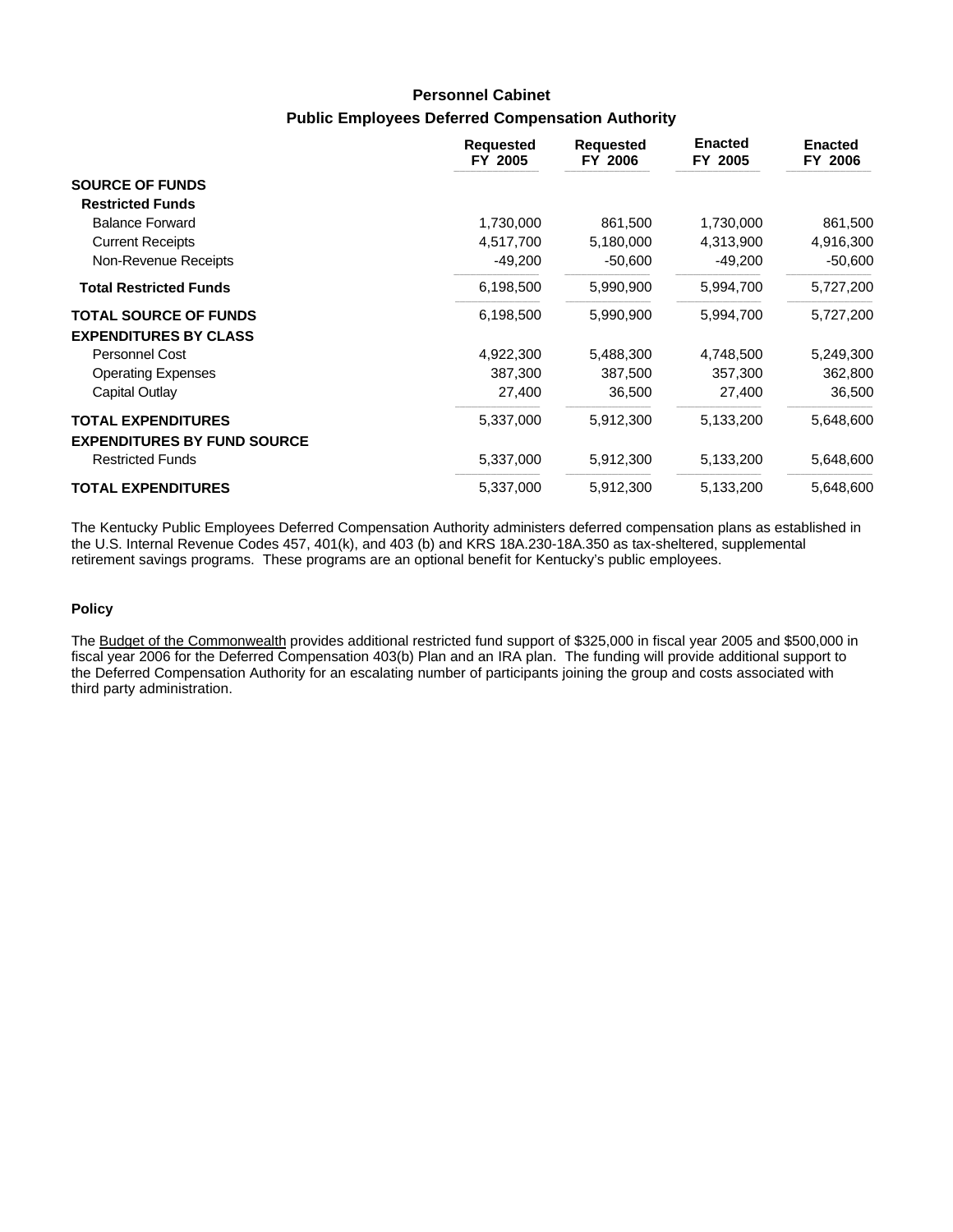# **Workers' Compensation Benefits and Reserve Personnel Cabinet**

|                                    | <b>Requested</b><br>FY 2005 | <b>Requested</b><br>FY 2006 | <b>Enacted</b><br>FY 2005 | <b>Enacted</b><br>FY 2006 |
|------------------------------------|-----------------------------|-----------------------------|---------------------------|---------------------------|
| <b>SOURCE OF FUNDS</b>             |                             |                             |                           |                           |
| <b>Restricted Funds</b>            |                             |                             |                           |                           |
| <b>Balance Forward</b>             | 306,700                     |                             | 306,700                   |                           |
| <b>Current Receipts</b>            | 24,500,000                  | 28,100,000                  | 24,479,300                | 28,053,900                |
| Non-Revenue Receipts               | $-119,200$                  | $-122,400$                  | $-119,200$                | $-122,400$                |
| <b>Total Restricted Funds</b>      | 24,687,500                  | 27,977,600                  | 24,666,800                | 27,931,500                |
| <b>TOTAL SOURCE OF FUNDS</b>       | 24,687,500                  | 27,977,600                  | 24,666,800                | 27,931,500                |
| <b>EXPENDITURES BY CLASS</b>       |                             |                             |                           |                           |
| Personnel Cost                     | 23,150,500                  | 26,436,000                  | 23,129,800                | 26,389,900                |
| <b>Operating Expenses</b>          | 1,526,200                   | 1,526,900                   | 1,526,200                 | 1,526,900                 |
| Capital Outlay                     | 10,800                      | 14,700                      | 10,800                    | 14,700                    |
| <b>TOTAL EXPENDITURES</b>          | 24,687,500                  | 27,977,600                  | 24,666,800                | 27,931,500                |
| <b>EXPENDITURES BY FUND SOURCE</b> |                             |                             |                           |                           |
| <b>Restricted Funds</b>            | 24,687,500                  | 27,977,600                  | 24,666,800                | 27,931,500                |
| <b>TOTAL EXPENDITURES</b>          | 24,687,500                  | 27,977,600                  | 24,666,800                | 27,931,500                |

Created in 1990, the Workers' Compensation Benefits and Reserve is state government's self insured workers' compensation program. The program provides coverage to all three branches of government: executive, legislative, and judicial, but excludes the Transportation Cabinet, the University of Kentucky and the University of Louisville. The program also covers volunteer firefighters, volunteer ambulance personnel, the Fayette County Health Department and employees of county clerk's and sheriff's offices when the county's population is 70,000 or more.

The revenue accruing to the program is derived from participating agencies based upon the claims history of the agency. Claims history is calculated upon a three year running average.

#### **Policy**

The Budget of the Commonwealth provides additional restricted fund appropriation, subject to conditions and procedures provided in House Bill 267, if claims against the fund exceed appropriated amounts contained herein.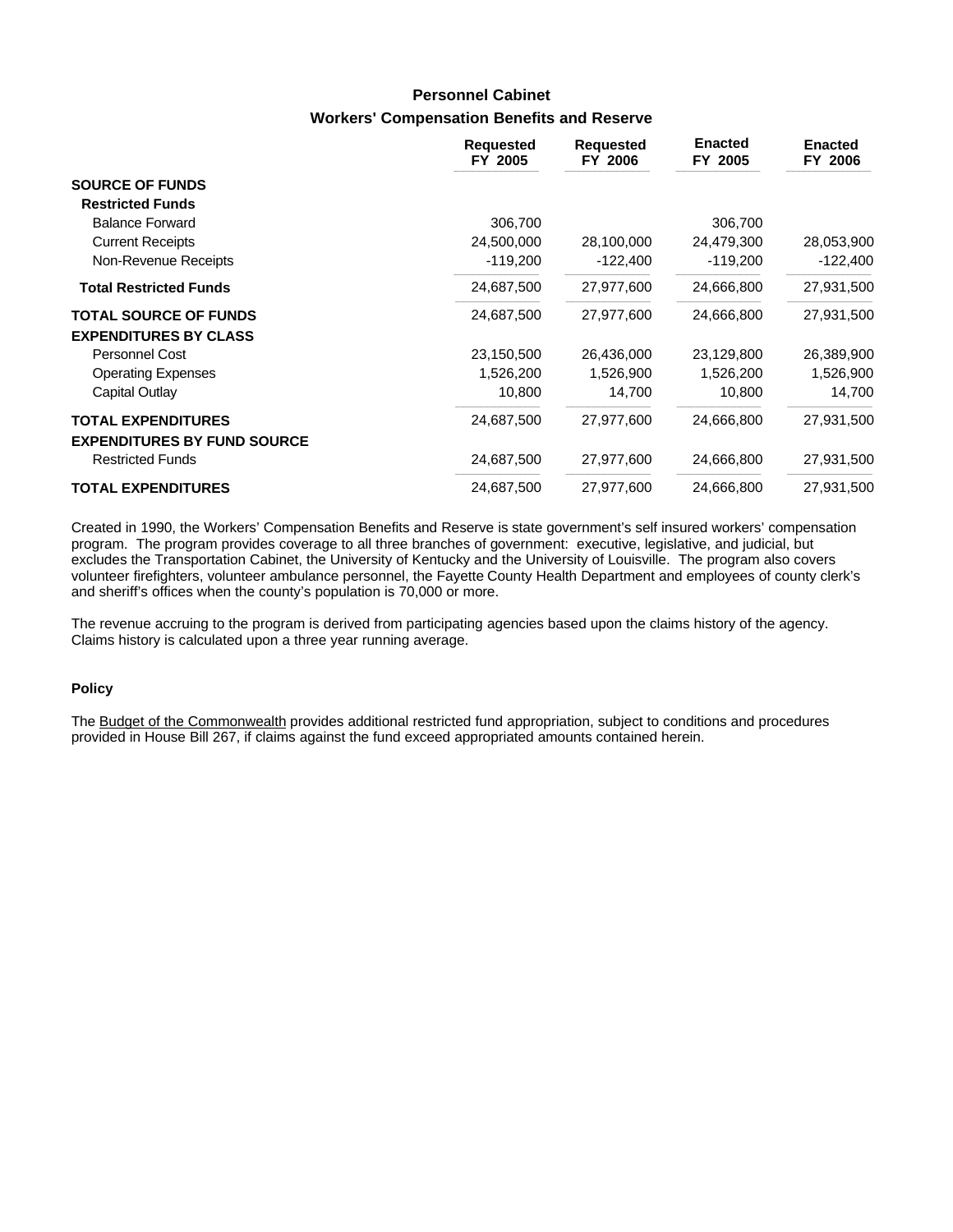### **Government Training Personnel Cabinet**

|                                    | <b>Requested</b><br>FY 2005 | <b>Requested</b><br>FY 2006 | <b>Enacted</b><br>FY 2005 | <b>Enacted</b><br>FY 2006 |
|------------------------------------|-----------------------------|-----------------------------|---------------------------|---------------------------|
| <b>SOURCE OF FUNDS</b>             |                             |                             |                           |                           |
| <b>Restricted Funds</b>            |                             |                             |                           |                           |
| <b>Balance Forward</b>             | 276,700                     | 185,300                     | 486,900                   | 265,500                   |
| <b>Current Receipts</b>            | 129,400                     | 129,400                     | 55,800                    | 55,800                    |
| Non-Revenue Receipts               | 1,320,000                   | 1,320,000                   | 1,320,000                 | 1,320,000                 |
| <b>Fund Transfers</b>              |                             |                             | $-55,000$                 |                           |
| <b>Total Restricted Funds</b>      | 1,726,100                   | 1,634,700                   | 1,807,700                 | 1,641,300                 |
| <b>TOTAL SOURCE OF FUNDS</b>       | 1,726,100                   | 1,634,700                   | 1,807,700                 | 1,641,300                 |
| <b>EXPENDITURES BY CLASS</b>       |                             |                             |                           |                           |
| Personnel Cost                     | 1,255,800                   | 1,349,700                   | 1,182,200                 | 1,209,000                 |
| <b>Operating Expenses</b>          | 285,000                     | 285,000                     | 360,000                   | 365,000                   |
| <b>TOTAL EXPENDITURES</b>          | 1,540,800                   | 1,634,700                   | 1,542,200                 | 1,574,000                 |
| <b>EXPENDITURES BY FUND SOURCE</b> |                             |                             |                           |                           |
| <b>Restricted Funds</b>            | 1,540,800                   | 1,634,700                   | 1,542,200                 | 1,574,000                 |
| <b>TOTAL EXPENDITURES</b>          | 1,540,800                   | 1,634,700                   | 1,542,200                 | 1,574,000                 |

Executive Order 2004-832, executed on August 3, 2004 as amended by Executive Order 2004-903, dated August 17, 2004 transferred the organization, formerly known as the Governmental Services Center, to the Personnel Cabinet, and renamed it as the Office of Government Training. The 2005 General Assembly adopted Senate Bill 43 which ratified The Office of Government Training as an organization within the Personnel Cabinet. The Office is responsible for the development, coordination, content, approval, and implementation of all training, employee development, and related programs conducted for state government agencies.

In addition to its role within state government, the statutory authority also allows the Office of Government Training, at the request of the Department of Local Government, to provide services to counties, cities, and other political subdivisions of the state. The Office may provide private industry with consultation, research, programs, and employee assessment services, at the request of the Cabinet for Economic Development. These services are provided on a cost reimbursement basis.

The Office of Government Training provides government-wide quality services in training, consultation, and organization development to support and strengthen the work of individuals and agencies in continuous improvement, strategic planning, performance measurement, and excellence in public service.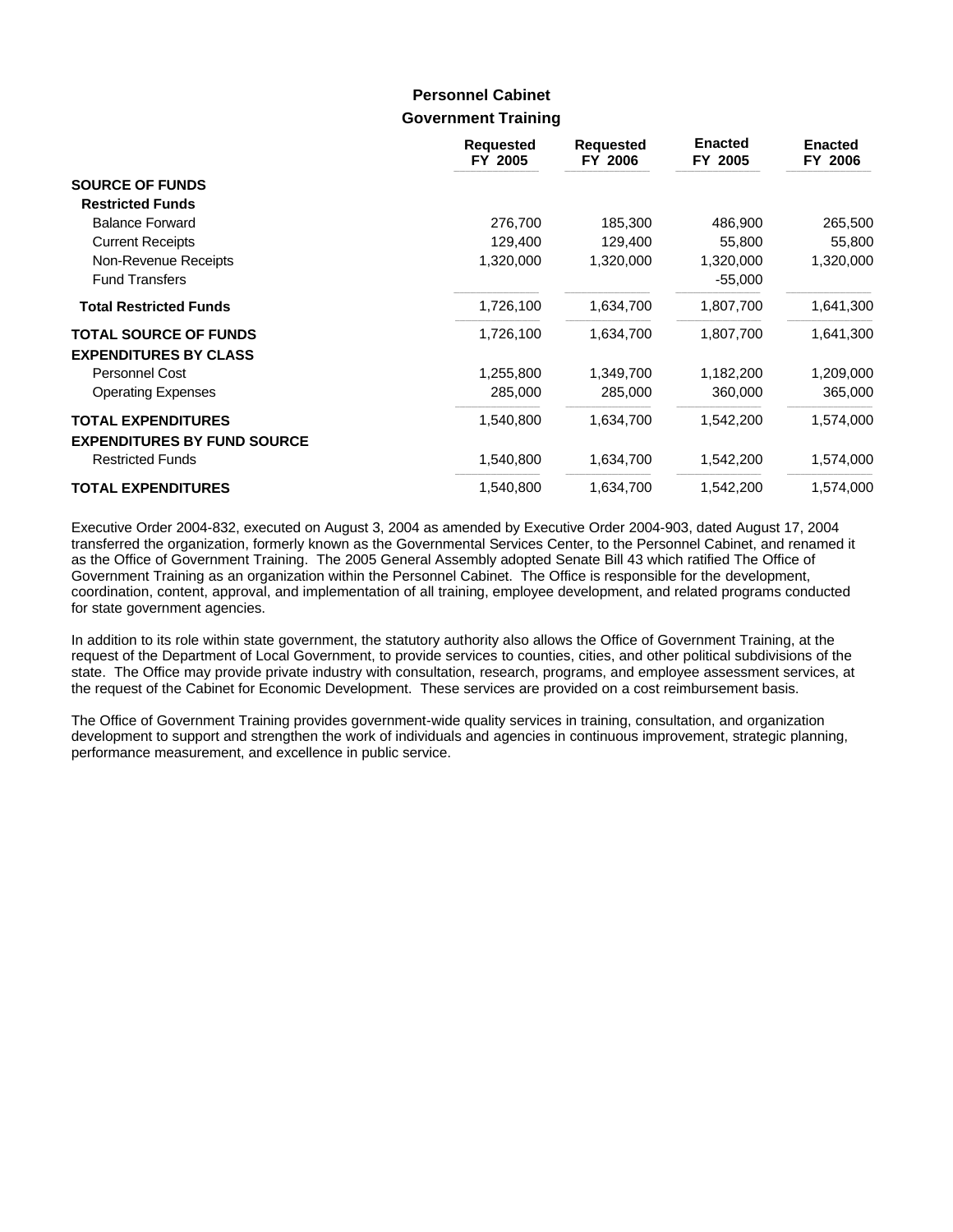# **State Salary and Compensation Fund Personnel Cabinet**

|                                                                        | <b>Requested</b><br>FY 2005 | <b>Requested</b><br>FY 2006 | <b>Enacted</b><br>FY 2005 | <b>Enacted</b><br>FY 2006 |
|------------------------------------------------------------------------|-----------------------------|-----------------------------|---------------------------|---------------------------|
| <b>SOURCE OF FUNDS</b><br><b>General Fund</b><br>Regular Appropriation |                             |                             | 7,053,000                 | 14,100,000                |
| <b>Total General Fund</b>                                              |                             |                             | 7,053,000                 | 14,100,000                |
| <b>TOTAL SOURCE OF FUNDS</b><br><b>EXPENDITURES BY CLASS</b>           |                             |                             | 7,053,000                 | 14,100,000                |
| Personnel Cost                                                         |                             |                             | 7,053,000                 | 14,100,000                |
| <b>TOTAL EXPENDITURES</b><br><b>EXPENDITURES BY FUND SOURCE</b>        |                             |                             | 7,053,000                 | 14,100,000                |
| General Fund                                                           |                             |                             | 7,053,000                 | 14,100,000                |
| <b>TOTAL EXPENDITURES</b>                                              |                             |                             | 7,053,000                 | 14,100,000                |

The State Salary and Compensation Fund is an appropriation unit created as the result of the actions taken by the General Assembly in the 2004 Extraordinary Session. The Governor called the special session to address the issue of employee health insurance. Subsequently, the General Assembly, through the enactment of House Bill 1, created the State Salary and Compensation Fund as the placeholder for supplemental funding for state employee salaries and compensation.

#### **Policy**

Notwithstanding House Bill 1 of the 2004 Extraordinary Session of the General Assembly, General Fund support totaling \$7,053,000 is provided in fiscal year 2005 for an increase in the state employee increment as compared to that recommended in the Executive Budget submitted to the 2004 Regular Session of the General Assembly.

The Budget of the Commonwealth appropriates \$14,100,000 in General Fund support for the additional costs related to the three percent cost-of-living adjustment.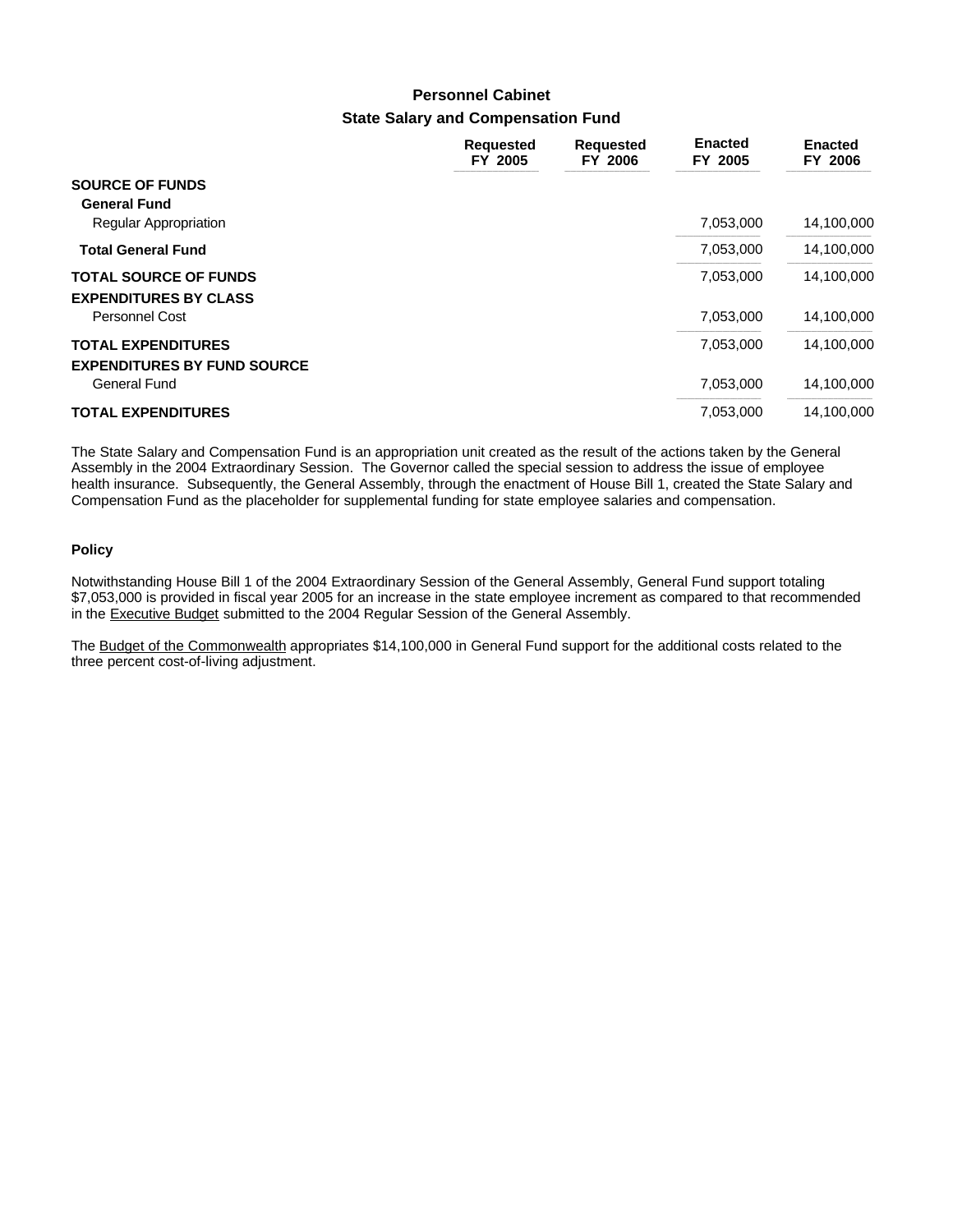# **State Group Health Insurance Fund Personnel Cabinet**

|                                                                        | Requested<br>FY 2005 | <b>Requested</b><br>FY 2006 | <b>Enacted</b><br>FY 2005 | <b>Enacted</b><br>FY 2006 |
|------------------------------------------------------------------------|----------------------|-----------------------------|---------------------------|---------------------------|
| <b>SOURCE OF FUNDS</b><br><b>General Fund</b><br>Regular Appropriation |                      |                             | 17,695,600                | 38,458,900                |
| <b>Total General Fund</b>                                              |                      |                             | 17,695,600                | 38,458,900                |
| <b>TOTAL SOURCE OF FUNDS</b><br><b>EXPENDITURES BY CLASS</b>           |                      |                             | 17,695,600                | 38,458,900                |
| Personnel Cost                                                         |                      |                             | 17,695,600                | 38,458,900                |
| <b>TOTAL EXPENDITURES</b><br><b>EXPENDITURES BY FUND SOURCE</b>        |                      |                             | 17,695,600                | 38,458,900                |
| General Fund                                                           |                      |                             | 17,695,600                | 38,458,900                |
| <b>TOTAL EXPENDITURES</b>                                              |                      |                             | 17,695,600                | 38,458,900                |

The State Group Health Insurance Fund is an appropriation unit created as the result of the actions taken by the General Assembly in the 2004 Extraordinary Session. In October 2004, the Governor called the special session to address the issue of employee health insurance. The General Assembly created this appropriation unit as the placeholder for the additional employer share of state group health insurance costs.

#### **Policy**

Notwithstanding House Bill 1 of the 2004 Extraordinary Session of the General Assembly, the Budget of the Commonwealth provides General Fund support totaling \$17,695,600 in fiscal year 2005 for the additional employer costs for employee health insurance resulting from actions taken in the 2004 special session. These amounts supplement the amounts provided as part of the Executive Budget recommendation submitted to the January 2004 Regular Session of the General Assembly. For fiscal year 2005, \$15,241,400 is provided for executive branch agencies and \$2,454,200 for eligible quasi-governmental employers and the Kentucky Community and Technical College System (KCTCS).

The enacted budget provides \$38,458,900 (\$31,191,200 for executive branch employers and \$7,267,700 for eligible quasigovernmental employers and KCTCS) in General Fund support for fiscal year 2006 for the additional costs associated with maintaining the current health insurance benefit structure adopted by the 2004 Extraordinary Session of the General Assembly.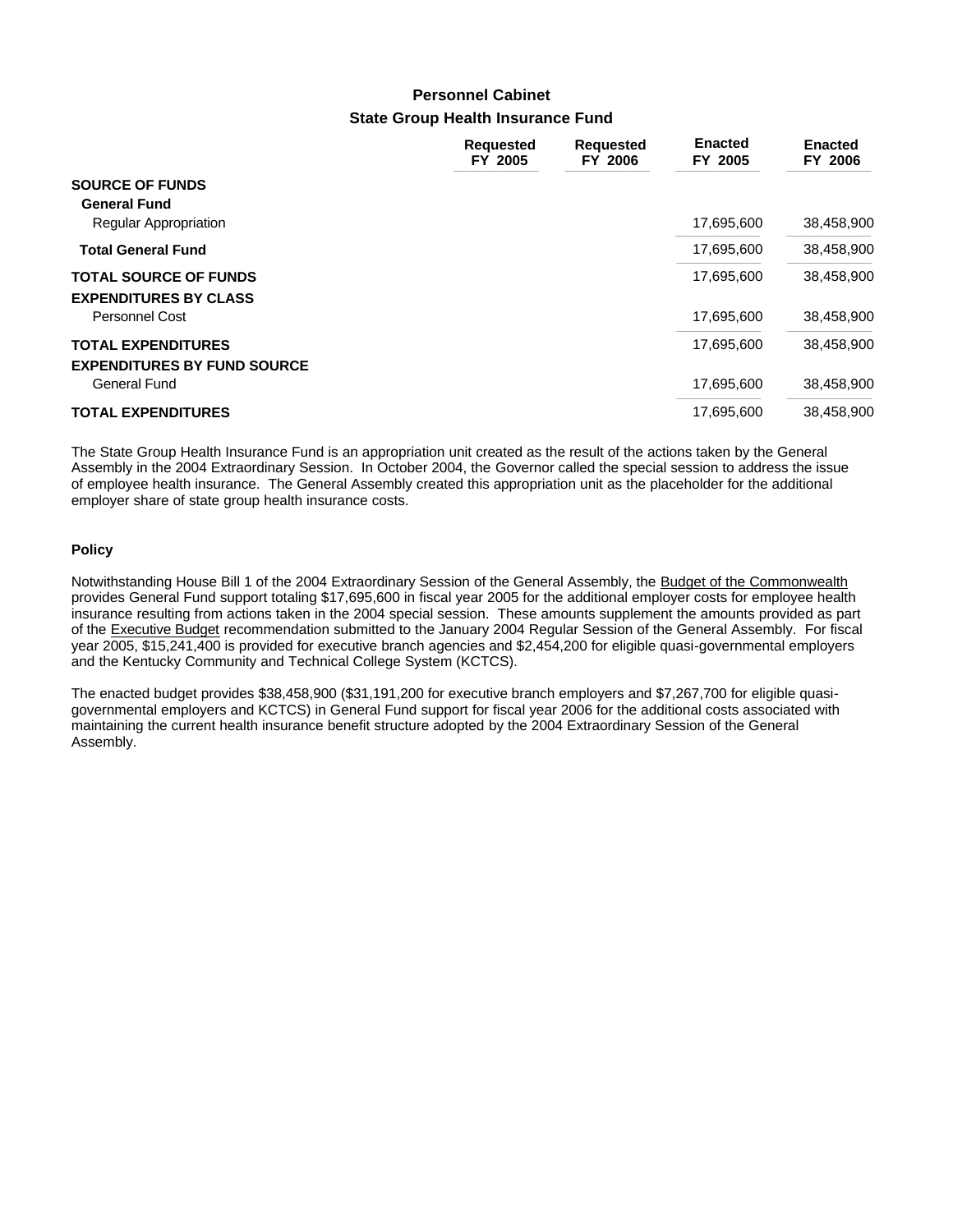### **Postsecondary Education**

|                                                                                 | <b>Requested</b><br>FY 2005 | <b>Requested</b><br>FY 2006 | <b>Enacted</b><br>FY 2005   | <b>Enacted</b><br>FY 2006  |
|---------------------------------------------------------------------------------|-----------------------------|-----------------------------|-----------------------------|----------------------------|
| <b>SOURCE OF FUNDS</b>                                                          |                             |                             |                             |                            |
| <b>General Fund</b><br>Regular Appropriation<br><b>Continuing Appropriation</b> | 1,310,321,800               | 1,506,776,800               | 1,171,539,300<br>1,865,500  | 1,261,823,800              |
| <b>Total General Fund</b><br><b>Tobacco Settlement-Phase I</b>                  | 1,310,321,800               | 1,506,776,800               | 1,173,404,800               | 1,261,823,800              |
| Tobacco Settlement - I<br><b>Continuing Appropriation</b>                       | 6,681,200                   | 6,736,200                   | 6,331,300<br>63,600         | 6,321,300                  |
| <b>Total Tobacco Settlement-Phase I</b>                                         | 6,681,200                   | 6,736,200                   | 6,394,900                   | 6,321,300                  |
| <b>Restricted Funds</b>                                                         |                             |                             |                             |                            |
| <b>Balance Forward</b>                                                          | 4,673,200                   | 18,400                      | 8,550,400                   | 1,366,200                  |
| <b>Current Receipts</b>                                                         | 1,995,104,600               | 2,115,978,800               | 1,993,331,600               | 2,116,662,600              |
| Non-Revenue Receipts<br><b>Fund Transfers</b>                                   | 81,389,600                  | 86,251,500                  | 77,802,500<br>$-10,268,900$ | 84,014,800<br>$-3,500,000$ |
| <b>Total Restricted Funds</b>                                                   | 2,081,167,400               | 2,202,248,700               | 2,069,415,600               | 2,198,543,600              |
| <b>Federal Funds</b>                                                            |                             |                             |                             |                            |
| <b>Current Receipts</b>                                                         | 541,825,800                 | 575,623,100                 | 541,825,800                 | 575,623,100                |
| <b>Total Federal Funds</b>                                                      | 541,825,800                 | 575,623,100                 | 541,825,800                 | 575,623,100                |
| <b>TOTAL SOURCE OF FUNDS</b>                                                    | 3,939,996,200               | 4,291,384,800               | 3,791,041,100               | 4,042,311,800              |
| <b>EXPENDITURES BY CLASS</b>                                                    |                             |                             |                             |                            |
| Personnel Cost                                                                  | 2,013,182,000               | 2,142,546,200               | 1,946,634,900               | 2,128,507,400              |
| <b>Operating Expenses</b>                                                       | 980,845,000                 | 1,033,315,500               | 962,674,100                 | 992,577,200                |
| Grants, Loans or Benefits                                                       | 750,315,700                 | 880,910,600                 | 696,042,400                 | 714,914,500                |
| Debt Service                                                                    | 87,425,000                  | 122,022,000                 | 79,309,400                  | 97,556,300                 |
| <b>Capital Outlay</b><br>Construction                                           | 108,070,100<br>140,000      | 112,590,500                 | 104,874,100<br>140,000      | 107,408,600                |
| <b>TOTAL EXPENDITURES</b>                                                       | 3,939,977,800               | 4,291,384,800               | 3,789,674,900               | 4,040,964,000              |
| <b>EXPENDITURES BY FUND SOURCE</b>                                              |                             |                             |                             |                            |
| General Fund                                                                    | 1,310,321,800               | 1,506,776,800               | 1,173,404,800               | 1,261,823,800              |
| Tobacco Settlement-Phase I                                                      | 6,681,200                   | 6,736,200                   | 6,394,900                   | 6,321,300                  |
| <b>Restricted Funds</b>                                                         | 2,081,149,000               | 2,202,248,700               | 2,068,049,400               | 2,197,195,800              |
| <b>Federal Funds</b>                                                            | 541,825,800                 | 575,623,100                 | 541,825,800                 | 575,623,100                |
| <b>TOTAL EXPENDITURES</b>                                                       | 3,939,977,800               | 4,291,384,800               | 3,789,674,900               | 4,040,964,000              |
| <b>EXPENDITURES BY UNIT</b>                                                     |                             |                             |                             |                            |
| Council on Postsecondary Education                                              | 148,578,400                 | 264,528,800                 | 151,747,800                 | 165,758,700                |
| Kentucky Higher Education Assistance<br>Authority                               | 256,096,700                 | 284,813,200                 | 194,279,100                 | 196,454,800                |
| Postsecondary Education Institutions                                            | 3,535,302,700               | 3,742,042,800               | 3,443,648,000               | 3,678,750,500              |
| <b>TOTAL EXPENDITURES</b>                                                       | 3,939,977,800               | 4,291,384,800               | 3,789,674,900               | 4,040,964,000              |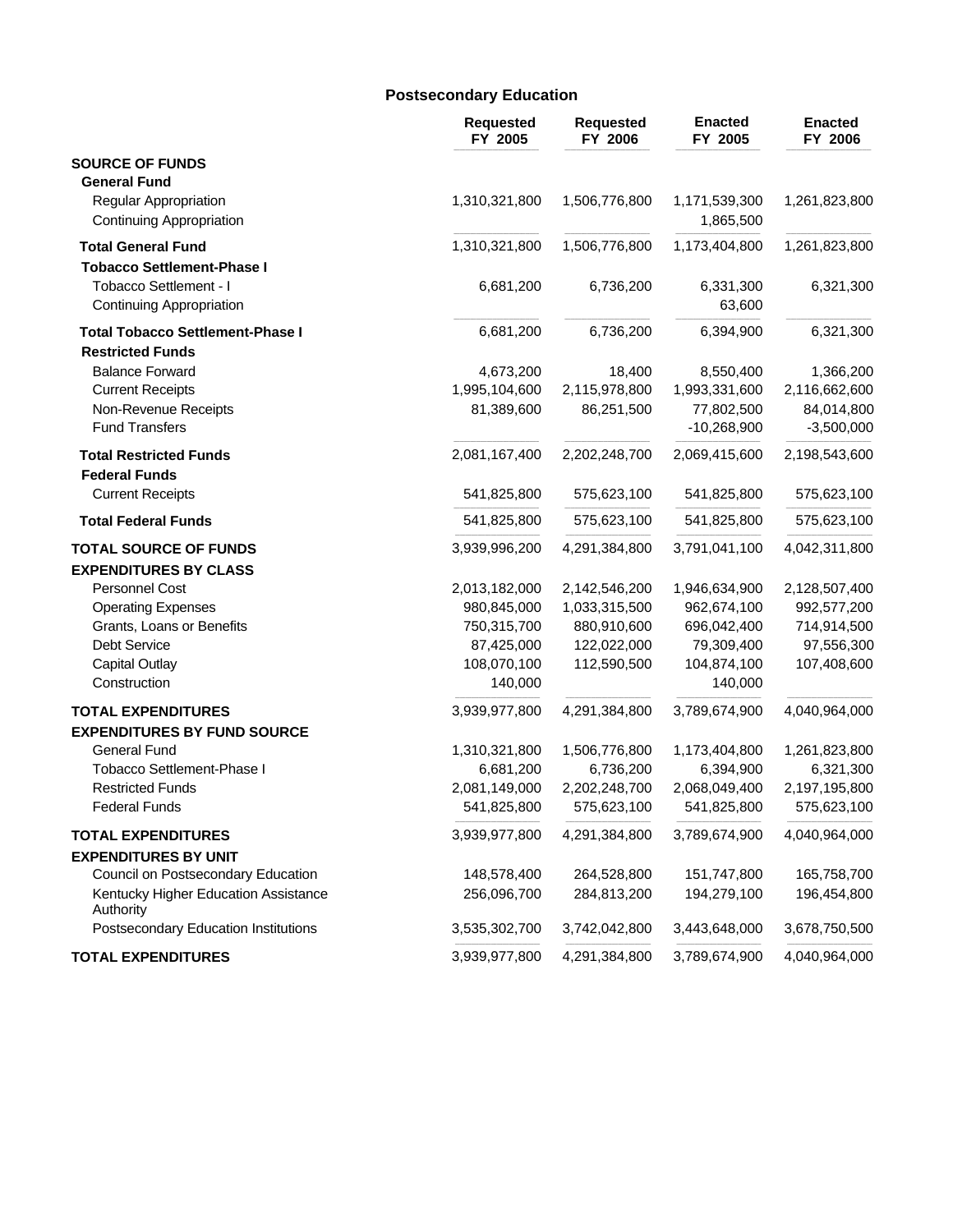# **Council on Postsecondary Education Postsecondary Education**

|                                                                                                                               | <b>Requested</b><br>FY 2005       | <b>Requested</b><br>FY 2006 | <b>Enacted</b><br>FY 2005                            | <b>Enacted</b><br>FY 2006       |
|-------------------------------------------------------------------------------------------------------------------------------|-----------------------------------|-----------------------------|------------------------------------------------------|---------------------------------|
| <b>SOURCE OF FUNDS</b>                                                                                                        |                                   |                             |                                                      |                                 |
| <b>General Fund</b><br>Regular Appropriation<br>Other                                                                         | 117,688,600                       | 238,618,200                 | 124,139,300                                          | 189,386,700<br>$-50,000,000$    |
| <b>Total General Fund</b>                                                                                                     | 117,688,600                       | 238,618,200                 | 124,139,300                                          | 139,386,700                     |
| <b>Tobacco Settlement-Phase I</b><br>Tobacco Settlement - I                                                                   | 5,681,200                         | 5,736,200                   | 5,431,300                                            | 5,421,300                       |
| <b>Total Tobacco Settlement-Phase I</b>                                                                                       | 5,681,200                         | 5,736,200                   | 5,431,300                                            | 5,421,300                       |
| <b>Restricted Funds</b><br><b>Balance Forward</b><br><b>Current Receipts</b><br>Non-Revenue Receipts<br><b>Fund Transfers</b> | 4,500,300<br>1,115,000<br>493,900 | 1,075,000                   | 4,377,600<br>1,197,200<br>$-1,366,000$<br>$-400,000$ | 731,000<br>1,075,000<br>776,300 |
| <b>Total Restricted Funds</b>                                                                                                 | 6,109,200                         | 1,075,000                   | 3,808,800                                            | 2,582,300                       |
| <b>Federal Funds</b><br><b>Current Receipts</b>                                                                               | 19,099,400                        | 19,099,400                  | 19,099,400                                           | 19,099,400                      |
| <b>Total Federal Funds</b>                                                                                                    | 19,099,400                        | 19,099,400                  | 19,099,400                                           | 19,099,400                      |
| <b>TOTAL SOURCE OF FUNDS</b><br><b>EXPENDITURES BY CLASS</b>                                                                  | 148,578,400                       | 264,528,800                 | 152,478,800                                          | 166,489,700                     |
| Personnel Cost                                                                                                                | 17,875,100                        | 18,400,900                  | 16,528,600                                           | 16,597,200                      |
| <b>Operating Expenses</b>                                                                                                     | 7,972,700                         | 7,067,600                   | 7,565,700                                            | 6,844,700                       |
| Grants, Loans or Benefits                                                                                                     | 122,046,500                       | 202,291,200                 | 127,546,000                                          | 123,696,800                     |
| <b>Debt Service</b>                                                                                                           | 569,100                           | 36,654,100                  |                                                      | 18,515,000                      |
| <b>Capital Outlay</b>                                                                                                         | 115,000                           | 115,000                     | 107,500                                              | 105,000                         |
| <b>TOTAL EXPENDITURES</b><br><b>EXPENDITURES BY FUND SOURCE</b>                                                               | 148,578,400                       | 264,528,800                 | 151,747,800                                          | 165,758,700                     |
| General Fund                                                                                                                  | 117,688,600                       | 238,618,200                 | 124,139,300                                          | 139,386,700                     |
| Tobacco Settlement-Phase I                                                                                                    | 5,681,200                         | 5,736,200                   | 5,431,300                                            | 5,421,300                       |
| <b>Restricted Funds</b>                                                                                                       | 6,109,200                         | 1,075,000                   | 3,077,800                                            | 1,851,300                       |
| <b>Federal Funds</b>                                                                                                          | 19,099,400                        | 19,099,400                  | 19,099,400                                           | 19,099,400                      |
| <b>TOTAL EXPENDITURES</b>                                                                                                     | 148,578,400                       | 264,528,800                 | 151,747,800                                          | 165,758,700                     |
| <b>EXPENDITURES BY UNIT</b>                                                                                                   |                                   |                             |                                                      |                                 |
| <b>Agency Operations</b>                                                                                                      | 6,004,600                         | 6,331,900                   | 5,299,200                                            | 5,425,500                       |
| <b>Adult Education &amp; Literacy Operations</b>                                                                              | 3,106,300                         | 3,239,300                   | 2,880,400                                            | 2,880,400                       |
| Pass Through Programs                                                                                                         | 5,579,200                         | 5,906,800                   | 5,404,200                                            | 7,276,600                       |
| <b>Federal Programs</b>                                                                                                       | 3,950,000                         | 3,950,000                   | 3,950,000                                            | 3,950,000                       |
| Kentucky Virtual University<br>Strategic Invest & Incentive Funding<br>Program                                                | 5,663,400<br>124,274,900          | 4,787,600<br>240,313,200    | 5,152,900<br>129,061,100                             | 4,410,100<br>141,816,100        |
| <b>TOTAL EXPENDITURES</b>                                                                                                     | 148,578,400                       | 264,528,800                 | 151,747,800                                          | 165,758,700                     |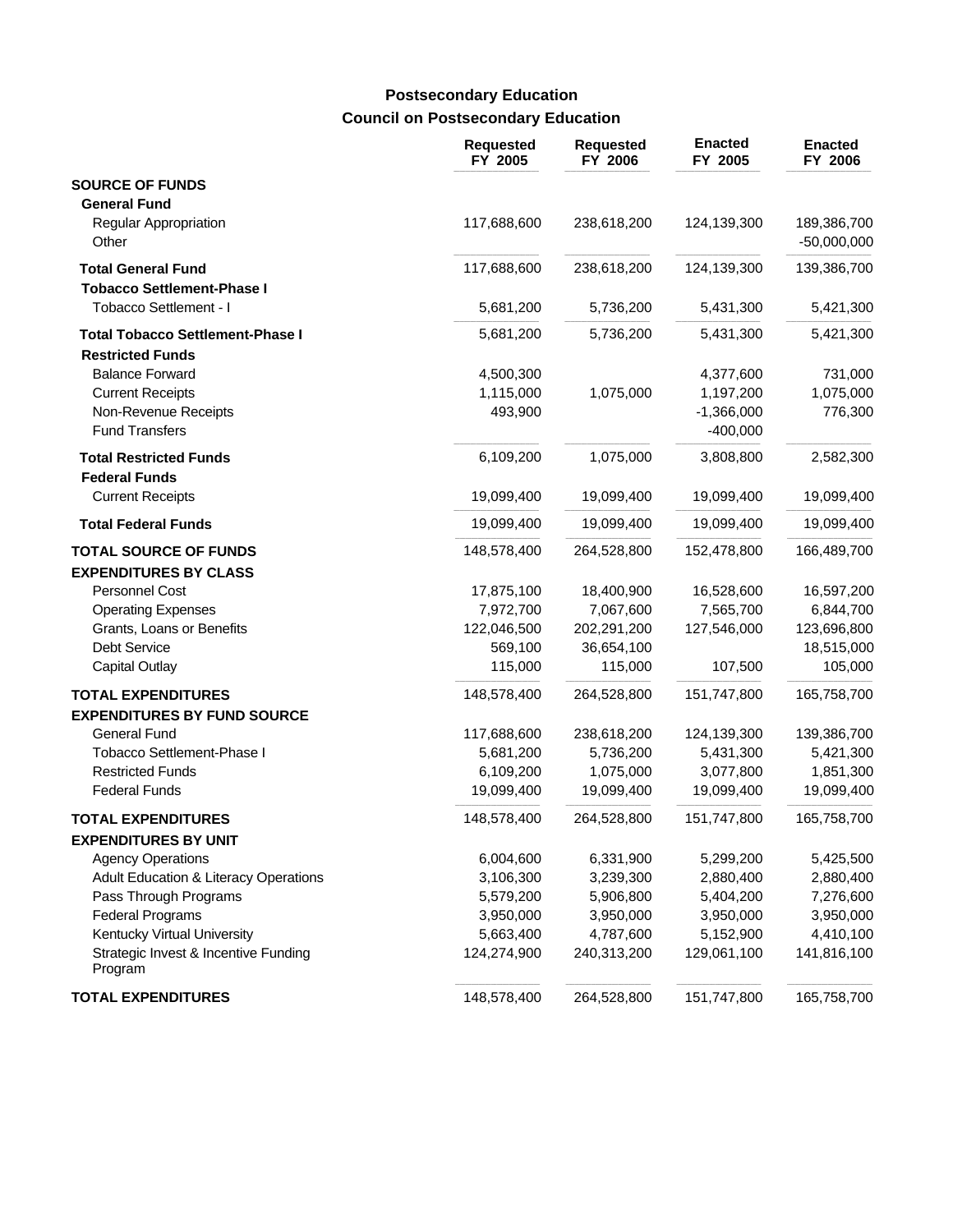The Council on Postsecondary Education serves as the representative agency in matters of postsecondary education and in this role brings a statewide perspective to postsecondary education issues and planning. The council has the responsibility both for guiding the system and serving as an advocate for postsecondary education as a part of the total education enterprise. The primary focus of the council is the coordination of an effective system of postsecondary education meeting the current and future educational needs of the Commonwealth. In July 2003 the Governor issued an executive order giving the Council authority to operate Kentucky's adult education system, bringing all of Kentucky's public postsecondary and adult education providers under a single authority.

The six goals for the postsecondary education system, codified in KRS 164.003(2), are summarized below:

- 1 A seamless, integrated system of postsecondary education strategically planned and adequately funded to enhance economic development and quality of life.
- 2 A major comprehensive research institution ranked nationally in the top 20 public universities at the University of Kentucky.
- 3 A premier, nationally-recognized metropolitan research university at the University of Louisville.
- 4 Regional universities, with at least one nationally-recognized program of distinction or one nationally-recognized applied research program, working cooperatively with other postsecondary institutions to assure statewide access to baccalaureate and master's degrees of a quality at or above the national average.
- 5 A comprehensive community and technical college system with a mission that assures, in conjunction with other postsecondary institutions, access throughout the Commonwealth to a two year course of general studies designed for transfer to a baccalaureate program, the training necessary to develop a workforce with the skills to meet the needs of new and existing industries, and remedial and continuing education to improve the employability of citizens.
- 6 An efficient, responsive, and coordinated system of providers that delivers educational services to all adult citizens in quantities and of a quality that is comparable to the national average or above and significantly elevates the level of education of the adults of the Commonwealth.

The Council is the liaison between postsecondary education and other segments of the education community. This role is particularly important in relation to other state agencies relating to elementary and secondary education and those directly impacting postsecondary education. The creation of the P-16 council, a joint effort of the council and the Kentucky Board of Education, is a concerted effort to identify common issues between the two systems and to further identify solutions.

The statutory responsibilities set forth in KRS Chapter 164 primarily involve: determining the needs of postsecondary education in the Commonwealth; developing and implementing a strategic agenda and strategic implementation plan (the Action Agenda) designed to achieve the legislatively mandated goals for postsecondary education; setting tuition rates or overseeing the setting of tuition rates by the public postsecondary education institutions; provide the Governor and the General Assembly reports on the performance of the postsecondary education system and the individual institutions in achieving the goals of postsecondary education reform; operating the Kentucky Virtual University and the Kentucky Virtual Library; supporting P-16 reform initiatives; administering a comprehensive program for adult students; establishing technology standards for distance education; deregulating, where possible, the policies and procedures of the Council; establishing minimum standards for admissions; reviewing, modifying, approving and eliminating academic programs; reviewing and recommending funding for the public institutions; administering the strategic investment and incentive funding program; approving and recommending capital projects; maintaining a statewide system of accountability; and, licensing private degree-granting and proprietary baccalaureate degree-granting institutions. The Council also is the representative agency of the Commonwealth in postsecondary education matters not specifically delegated by statute to any of the public institutions and for interstate compacts and agreements.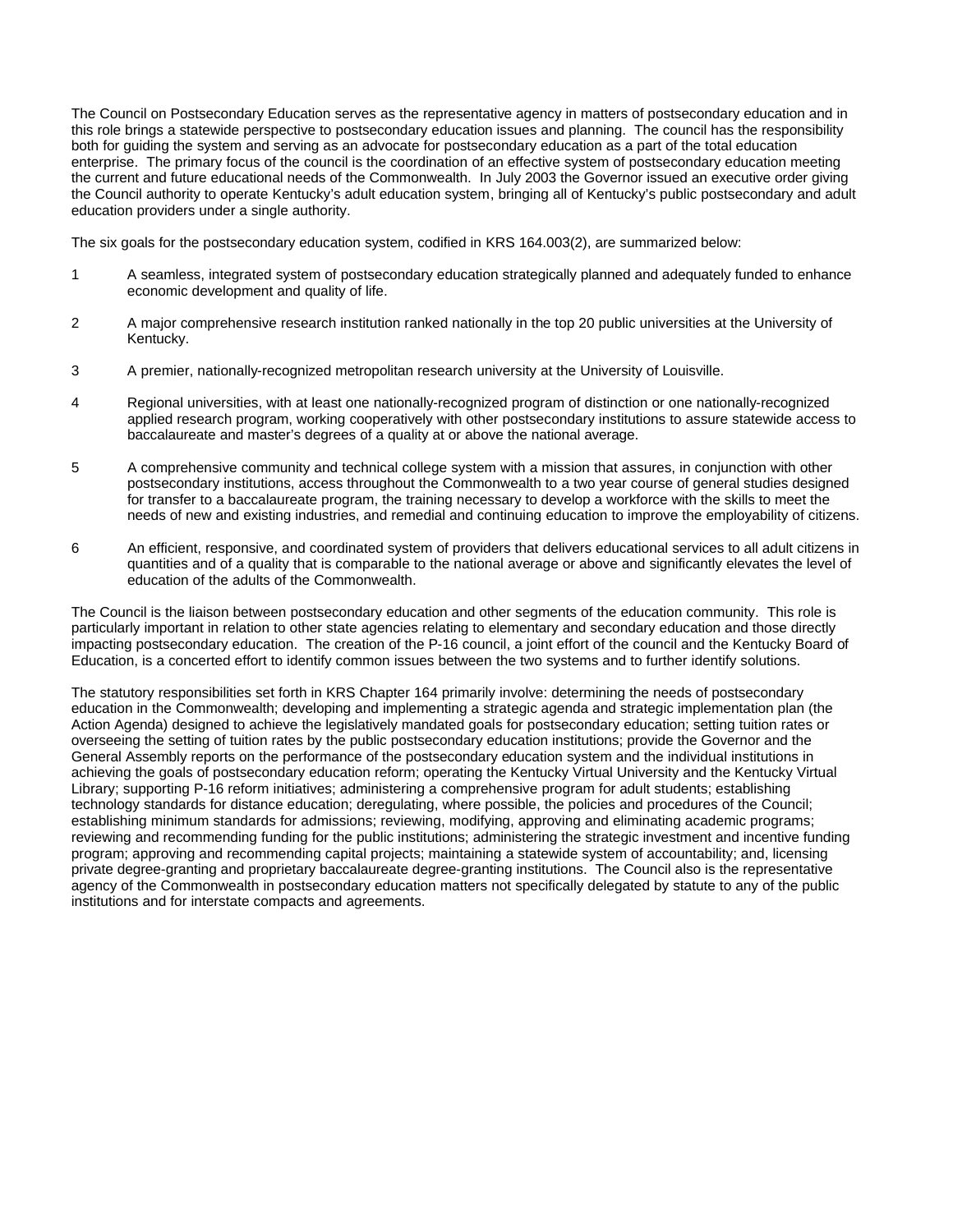### **Council on Postsecondary Education Agency Operations Postsecondary Education**

|                                                      | <b>Requested</b><br>FY 2005 | <b>Requested</b><br>FY 2006 | <b>Enacted</b><br>FY 2005 | <b>Enacted</b><br>FY 2006 |
|------------------------------------------------------|-----------------------------|-----------------------------|---------------------------|---------------------------|
| <b>SOURCE OF FUNDS</b><br><b>General Fund</b>        |                             |                             |                           |                           |
| <b>Regular Appropriation</b>                         | 5,765,100                   | 6,256,900                   | 5,184,200                 | 5,350,500                 |
| <b>Total General Fund</b><br><b>Restricted Funds</b> | 5,765,100                   | 6,256,900                   | 5,184,200                 | 5,350,500                 |
| <b>Balance Forward</b>                               | 124,500                     |                             | 202,300                   | 162,300                   |
| <b>Current Receipts</b>                              | 115,000                     | 75,000                      | 75,000                    | 75,000                    |
| <b>Total Restricted Funds</b>                        | 239,500                     | 75,000                      | 277,300                   | 237,300                   |
| <b>TOTAL SOURCE OF FUNDS</b>                         | 6,004,600                   | 6,331,900                   | 5,461,500                 | 5,587,800                 |
| <b>EXPENDITURES BY CLASS</b>                         |                             |                             |                           |                           |
| Personnel Cost                                       | 5,201,300                   | 5,514,600                   | 4,496,500                 | 4,611,300                 |
| <b>Operating Expenses</b>                            | 753,300                     | 767,300                     | 760,200                   | 774,200                   |
| Capital Outlay                                       | 50,000                      | 50,000                      | 42,500                    | 40,000                    |
| <b>TOTAL EXPENDITURES</b>                            | 6,004,600                   | 6,331,900                   | 5,299,200                 | 5,425,500                 |
| <b>EXPENDITURES BY FUND SOURCE</b>                   |                             |                             |                           |                           |
| <b>General Fund</b>                                  | 5,765,100                   | 6,256,900                   | 5,184,200                 | 5,350,500                 |
| <b>Restricted Funds</b>                              | 239,500                     | 75,000                      | 115,000                   | 75,000                    |
| <b>TOTAL EXPENDITURES</b>                            | 6,004,600                   | 6,331,900                   | 5,299,200                 | 5,425,500                 |

The Agency Operations program is the support unit of the Council. The Agency Operations budget includes funding for operating activities in support of development and implementation of the strategic agenda and action plan, academic program review, capital and operating finances, and implementation of the Strategic Investment and Incentive Funding Program.

Authority for the council is found in KRS 164.013, 164.0203, and 164.020. The agency operations program is the support unit of the council. As such, employees included in the agency operations program provided limited direct services to students and faculty at public and private postsecondary education institutions, legislators, members of the governor's staff, and other state agencies. The council does license private postsecondary education institutions, a regulatory function.

Agency operations include staff and operating expenses necessary to manage the agency and programs of the council with the exception of those employees involved in the direct delivery of services for adult education and the Kentucky Virtual University/Virtual Library. The staff is organized into seven primary units with agency operations providing support services to all units:

- The Executive unit consists of the CPE president, executive vice president, general counsel, and support staff. The executive unit provides leadership and direction to the other units, coordinates the postsecondary education equal opportunity efforts, directs strategic planning, accountability, and assessment efforts, and, provides legal services to the agency.
- The Public Affairs, Communications, and Human Resources unit, headed by the agency's Chief of Staff, includes support staff providing governmental and legislative services, media relations, and communications planning for the entire agency as well as human resources services.
- Academic Affairs includes activities related to approval, modification, disapproval, or discontinuance of academic programs, extended campus activities, academic course inventory, admissions standards, accountability, statewide strategic planning, early childhood literacy, baccalaureate degree transfer, academic common market, the Kentucky Educational Excellence Scholarship (KEES) program, and licensure of independent colleges and universities.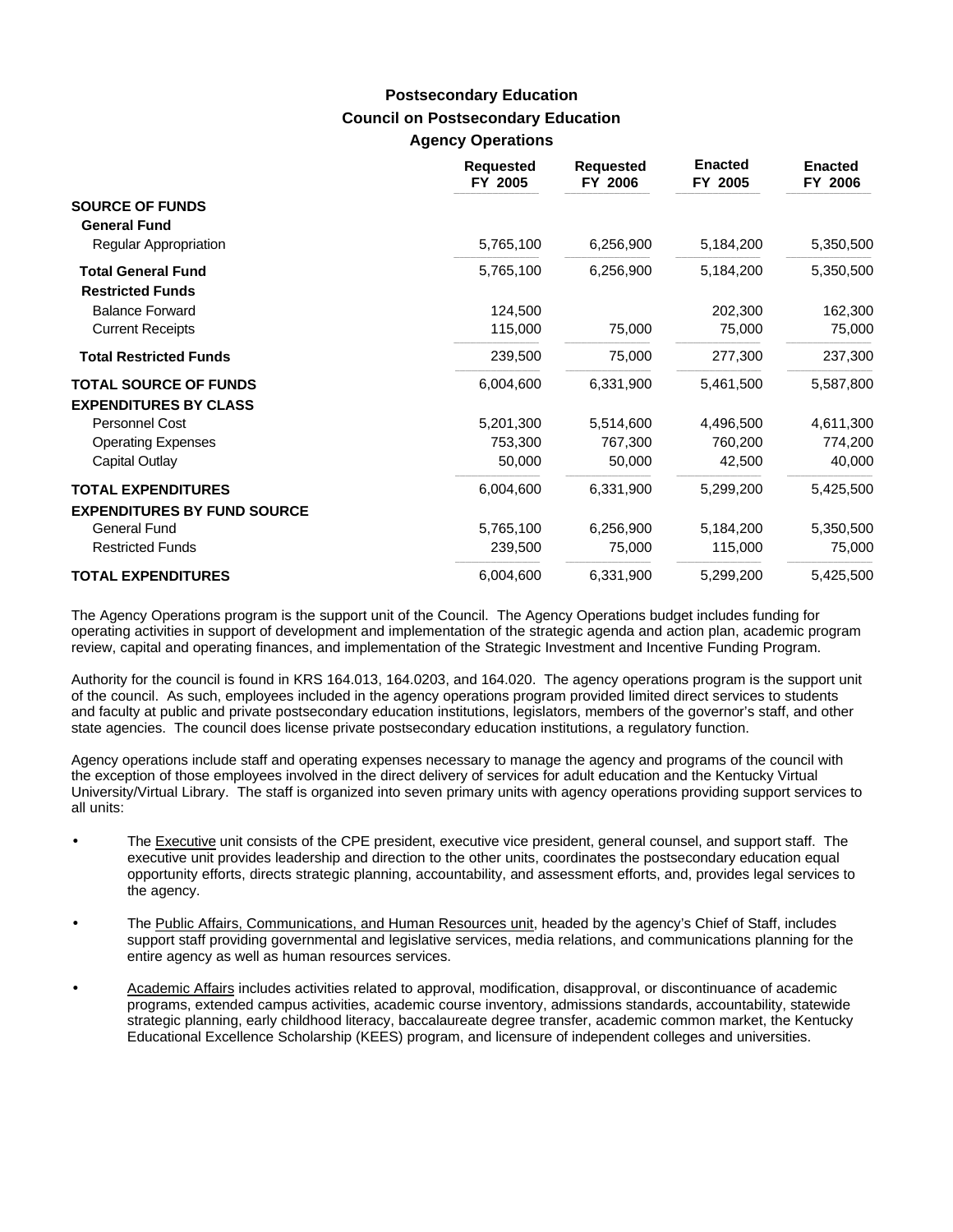Testing and Local P-16 Council initiatives are funded through the council's pass-through programs. New economy responsibilities of this unit include oversight of the Science and Technology funding program and coordination of the state's economic development initiatives in conjunction with the Economic Development Cabinet.

- Adult Education was transferred to the council in 2003. The agency operations unit provides governmental relations, communications, information, technology, and business office support to the direct program activities of the adult education program unit.
- The Kentucky Virtual University/Virtual Library operates a comprehensive set of university programs that include over 16,000 learners. The virtual library is a consortium of public and private postsecondary education libraries, the Kentucky Department for Libraries and Archives, the Kentucky Department of Education, the county and city public libraries, and special libraries. The agency operations unit provides governmental relations, communications, information, technology, and business office support to the program activities of the Kentucky Virtual University/Virtual Library program unit.
- The Finance unit is responsible for developing funding approaches for the institutions, the analysis of postsecondary education financial information, the review and recommendation of capital construction projects, tuition setting, reciprocity agreements, and the administration of the strategic investment and incentive trust funds. In addition to these institutionally focused activities, the Finance unit also is responsible for the administrative and business operations of the agency; budgeting, accounting, purchasing, printing/copying, telecommunications services, and inventory control.
- Information Technology includes those activities related to the collection and analysis of student data collected through the agency's comprehensive data base, support and maintenance of the agency's computing needs including the local area network and coordination of statewide technology efforts. The information technology unit provides services to all of the program units of the council. The agency's general counsel also serves as Associate Vice President for Information Technology.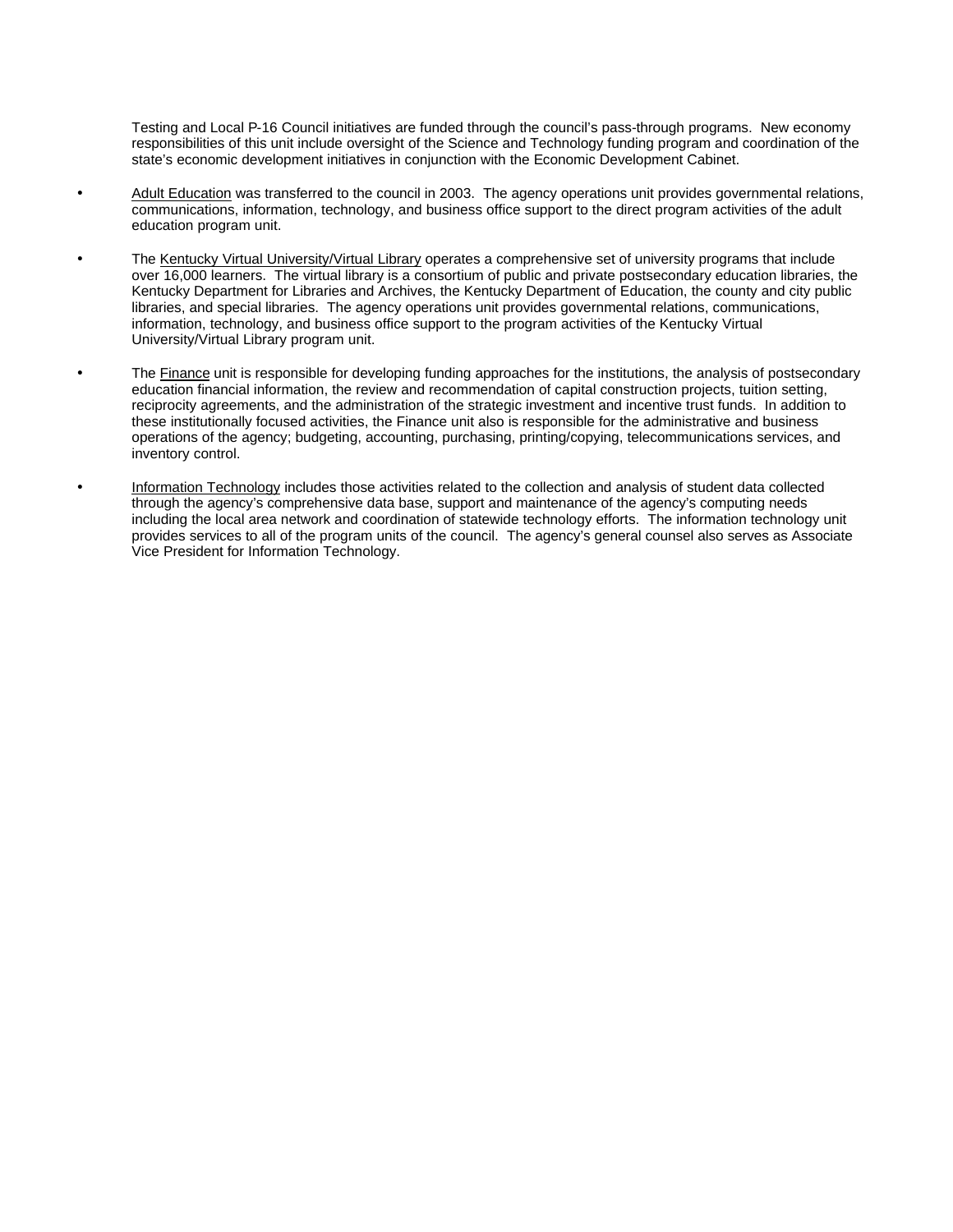### **Council on Postsecondary Education Adult Education & Literacy Operations Postsecondary Education**

|                                                                 | <b>Requested</b><br>FY 2005 | <b>Requested</b><br>FY 2006 | <b>Enacted</b><br>FY 2005 | <b>Enacted</b><br>FY 2006 |
|-----------------------------------------------------------------|-----------------------------|-----------------------------|---------------------------|---------------------------|
| <b>SOURCE OF FUNDS</b><br><b>General Fund</b>                   |                             |                             |                           |                           |
| Regular Appropriation                                           | 2,154,300                   | 2,287,300                   | 1,928,400                 | 1,928,400                 |
| <b>Total General Fund</b><br><b>Restricted Funds</b>            | 2,154,300                   | 2,287,300                   | 1,928,400                 | 1,928,400                 |
| <b>Balance Forward</b>                                          |                             |                             | 74,600                    | 74,600                    |
| <b>Current Receipts</b>                                         | 75,000                      | 75,000                      | 75,000                    | 75,000                    |
| <b>Total Restricted Funds</b><br><b>Federal Funds</b>           | 75,000                      | 75,000                      | 149,600                   | 149,600                   |
| <b>Current Receipts</b>                                         | 877,000                     | 877,000                     | 877,000                   | 877,000                   |
| <b>Total Federal Funds</b>                                      | 877,000                     | 877,000                     | 877,000                   | 877,000                   |
| <b>TOTAL SOURCE OF FUNDS</b><br><b>EXPENDITURES BY CLASS</b>    | 3,106,300                   | 3,239,300                   | 2,955,000                 | 2,955,000                 |
| Personnel Cost                                                  | 2,481,200                   | 2,603,100                   | 2,255,300                 | 2,244,200                 |
| <b>Operating Expenses</b>                                       | 625,100                     | 636,200                     | 625,100                   | 636,200                   |
| <b>TOTAL EXPENDITURES</b><br><b>EXPENDITURES BY FUND SOURCE</b> | 3,106,300                   | 3,239,300                   | 2,880,400                 | 2,880,400                 |
| <b>General Fund</b>                                             | 2,154,300                   | 2,287,300                   | 1,928,400                 | 1,928,400                 |
| <b>Restricted Funds</b>                                         | 75,000                      | 75,000                      | 75,000                    | 75,000                    |
| <b>Federal Funds</b>                                            | 877,000                     | 877,000                     | 877,000                   | 877,000                   |
| <b>TOTAL EXPENDITURES</b>                                       | 3,106,300                   | 3,239,300                   | 2,880,400                 | 2,880,400                 |

Adult Education was transferred to the council from the Workforce Development Cabinet in the summer of 2003. The operations portion of the adult education budget is located in the Adult Education and Literacy Operations program; grant activity is located in the Adult Education and Literacy Funding Program.

The Adult Education and Literacy Operations program administers a statewide, comprehensive adult education system using both federal and state funds. A portion of the state funds are devoted to matching the federal funds and providing the required maintenance-of-effort. Federal and state adult education funds and grants funds are awarded through a competitive grant process open to eligible entities identified by statute. Contracts are made with various agencies selected through this process to provide adult education and literacy services in all 120 counties. Among these agencies are local boards of education, community and technical colleges, community-based organizations, education consortia, public and private nonprofit organizations, and correctional institutions. Instruction is funded to improve educational skills through several program types: literacy/Adult Basic Education (ABE)/GED; family literacy; workplace education; corrections education; and English as a second language (ESL).

This program is also the administering agency for the General Educational Development (GED) diploma program, overseeing the GED Testing Program jointly with the GED Testing Service of the American Council on Education. The GED Testing Program provides statewide testing in the areas of: language arts, writing; social studies; science; language arts, reading; and mathematics. These tests measure the educational achievement of adults who have not graduated from high school and compare their competency with that of high school seniors.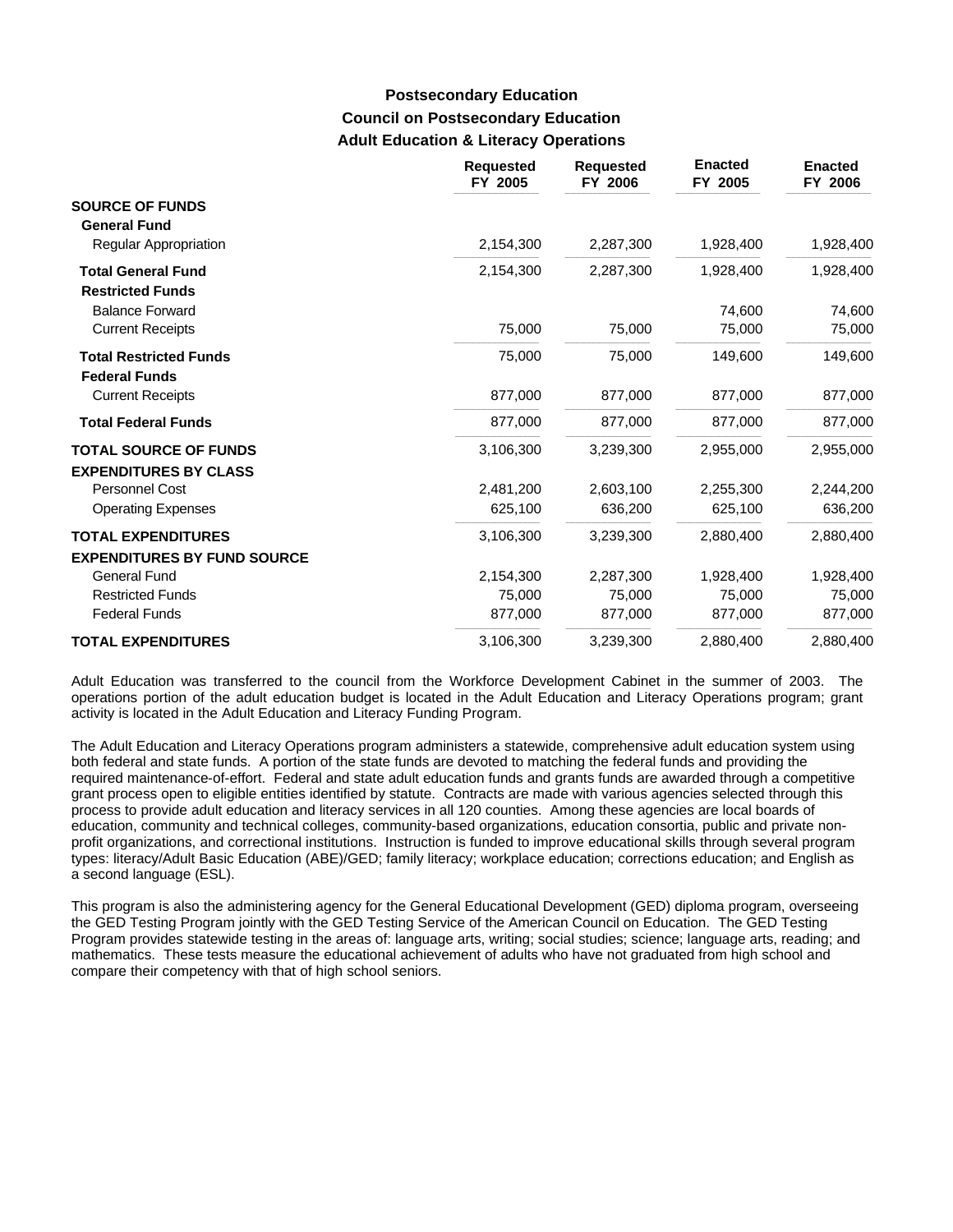### **Council on Postsecondary Education Pass Through Programs Postsecondary Education**

|                                                                 | <b>Requested</b><br>FY 2005 | <b>Requested</b><br>FY 2006 | <b>Enacted</b><br>FY 2005 | <b>Enacted</b><br>FY 2006   |
|-----------------------------------------------------------------|-----------------------------|-----------------------------|---------------------------|-----------------------------|
| <b>SOURCE OF FUNDS</b><br><b>General Fund</b>                   |                             |                             |                           |                             |
| Regular Appropriation<br>Other                                  | 5,085,300                   | 5,906,800                   | 4,910,300                 | 56,500,300<br>$-50,000,000$ |
| <b>Total General Fund</b><br><b>Restricted Funds</b>            | 5,085,300                   | 5,906,800                   | 4,910,300                 | 6,500,300                   |
| Non-Revenue Receipts                                            | 493,900                     |                             | 493,900                   | 776,300                     |
| <b>Total Restricted Funds</b>                                   | 493,900                     |                             | 493,900                   | 776,300                     |
| <b>TOTAL SOURCE OF FUNDS</b><br><b>EXPENDITURES BY CLASS</b>    | 5,579,200                   | 5,906,800                   | 5,404,200                 | 7,276,600                   |
| Grants, Loans or Benefits                                       | 5,579,200                   | 5,906,800                   | 5,404,200                 | 7,276,600                   |
| <b>TOTAL EXPENDITURES</b><br><b>EXPENDITURES BY FUND SOURCE</b> | 5,579,200                   | 5,906,800                   | 5,404,200                 | 7,276,600                   |
| General Fund                                                    | 5,085,300                   | 5,906,800                   | 4,910,300                 | 6,500,300                   |
| <b>Restricted Funds</b>                                         | 493,900                     |                             | 493,900                   | 776,300                     |
| <b>TOTAL EXPENDITURES</b>                                       | 5,579,200                   | 5,906,800                   | 5,404,200                 | 7,276,600                   |
| <b>EXPENDITURES BY UNIT</b>                                     |                             |                             |                           |                             |
| <b>Contract Spaces</b>                                          | 3,133,800                   | 3,461,400                   | 3,133,800                 | 3,516,200                   |
| Metroversity                                                    | 60,600                      | 60,600                      | 58,800                    | 58,800                      |
| Professional Education Preparation<br>Program                   | 438,600                     | 438,600                     | 416,700                   | 416,700                     |
| Telecommunications Consortia                                    | 188,300                     | 188,300                     | 182,700                   | 182,700                     |
| Minority Student College Prep Program                           | 337,200                     | 337,200                     | 330,200                   | 330,200                     |
| <b>State Autism Training Center</b>                             | 229,300                     | 229,300                     | 217,800                   | 217,800                     |
| Kentucky Rural Development Center                               | 735,000                     | 735,000                     | 698,200                   | 698,200                     |
| <b>SREB Doctoral Scholars Program</b>                           | 256,400                     | 256,400                     | 256,400                   | 256,400                     |
| P-16 Councils/Math Testing Program                              | 200,000                     | 200,000                     | 100,000                   | 100,000                     |
| M.L. King Scholarship at Kentucky State<br>Univ.                |                             |                             | 9,600                     | 9,600                       |
| Washington D.C. Internship Program                              |                             |                             |                           | 120,000                     |
| Biotechnology Program in Shrimp<br>Production                   |                             |                             |                           | 1,100,000                   |
| Meadowbrook Dairy Research &<br><b>Education Center</b>         |                             |                             |                           | 270,000                     |
| <b>TOTAL EXPENDITURES</b>                                       | 5,579,200                   | 5,906,800                   | 5,404,200                 | 7,276,600                   |

The Council on Postsecondary Education has been designated as the receiving agency for several programs. Funds are appropriated to the Council and subsequently "passed-through" to other agencies or entities. The Council monitors the implementation of the programs but is not responsible for actual day-to-day operations. For purposes of display, these programs have been grouped together under the heading of Pass Through Programs. A brief description of each program is provided below.

The **Contract Spaces Program** provides students with access to veterinary medicine and optometry programs through contracts administered by the Southern Regional Education Board (SREB) and Indiana University. In veterinary medicine, Kentucky contracts for 36 entering spaces at Auburn University (34) and Tuskegee Institute (2). In optometry,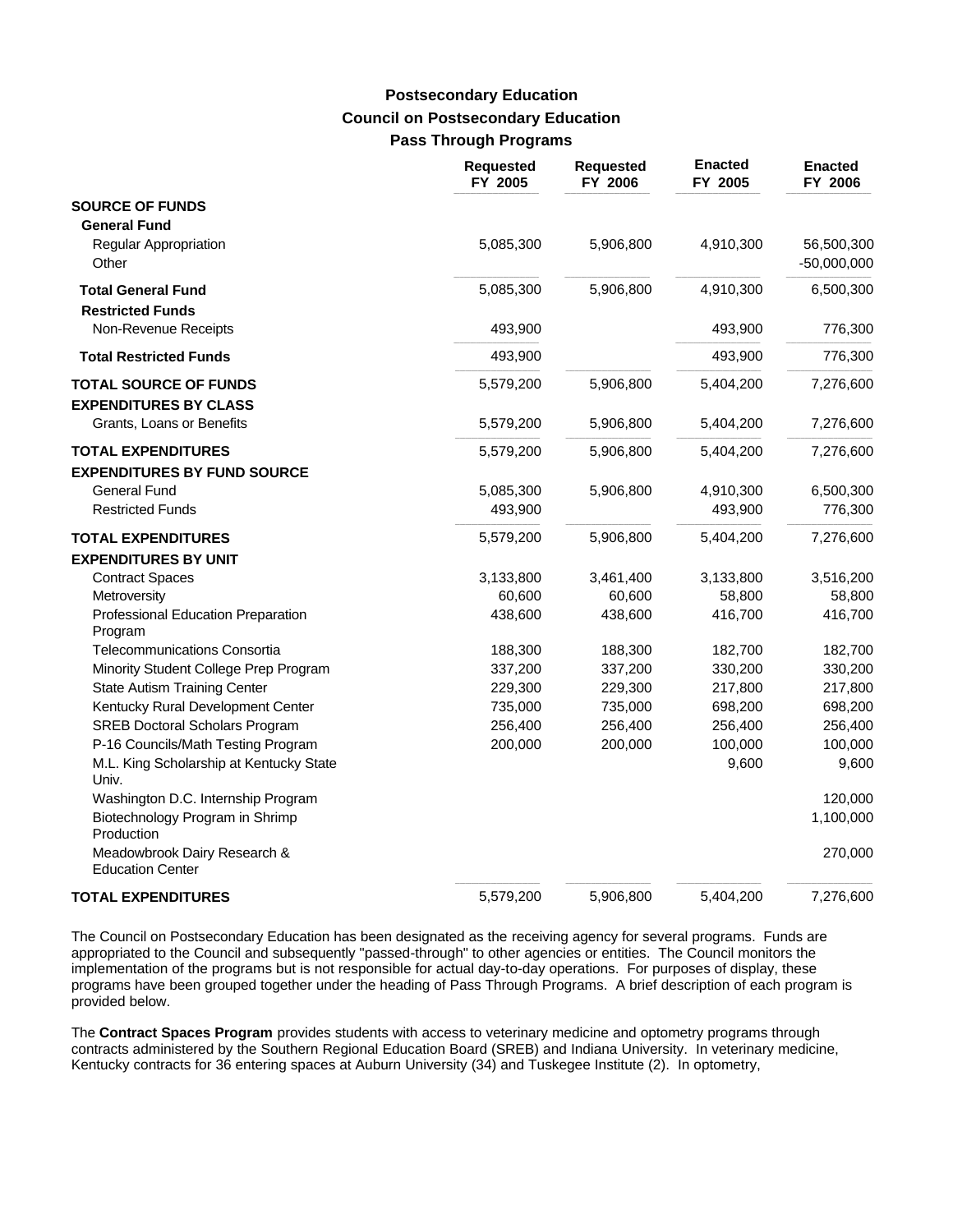Kentucky contracts for 14 entering spaces at the Southern College of Optometry (8), the University of Alabama (3), and Indiana University (3). Contract fees guarantee a fixed number of spaces in these academic programs for qualified Kentucky residents. Enrolled students are required to pay only the equivalent of the in-state tuition at the host institution. Students are supported for four years. To reserve these spaces and to help defray cost, the Commonwealth pays a contract fee per space to each participating institution. These contracts are the primary sources of enrollment opportunities for Kentucky students and for trained individuals to meet workforce needs in these professional areas.

Since the late 1970s, the Council has supported cooperative activities among and services to postsecondary education institutions in the Greater Louisville area through the interstate **Metroversity Consortium**. On behalf of the participating institutions, Metroversity operates the Educational Opportunity Center, a cross-registration program, student and faculty competitions and activities, and interlibrary courier service. The Consortia also maintains a cable TV channel for institutional use. State funds represent less than 10 percent of Metroversity's total budget.

The **Professional Education Preparation Program (PEPP)** was established in 1980 pursuant to KRS 164.028 through 164.0282. The program prepares students and prospective students from rural and inner-city areas medically underserved to gain admission to and graduate from medical or dental school. The students are encouraged to establish a medical practice in underserved areas of the state. All funds appropriated to the Council for the primary PEPP program are allocated to the University of Kentucky and the University of Louisville to conduct: pre-freshman workshops, undergraduate workshops; student assessment conferences, and MCAT/DAT test assistance with tutors, tutoring, and summer job placement. The PEPP Program includes the Pikeville College of Osteopathic Medicine, the University of Kentucky, and the University of Louisville.

The **Telecommunications Consortium (ETV)** was established in 1978 with funding provided through the budget of the Council. Programming and any needed staff services are provided by Kentucky Educational Television (KET) through a Memorandum of Agreement with the Council. The Consortium provides college credit course via KET's open broadcast television capability. Generally, 25 courses are broadcast each academic year. Both undergraduate and graduate courses are offered. Students may enroll by mail and view courses at home.

The **Governor's Minority Student College Preparation Program** was established in 1986 to: provide academic enrichment activities for middle and junior high school students; encourage them to stay in school and to enter college; make young African-American students aware of the benefits and value of college and make them more likely to consider college as an achievable option; and to prepare these students to be successful in college-level work. The program places emphasis on early intervention in an attempt to overcome problems at the high school level that tend to reduce the pool of minorities interested in attending and prepared to do well in college. Approximately 1,000 middle and high-school students will be enrolled in this program each year.

The **Kentucky State Autism Training Center** contracts with the University of Louisville to provide coordinated services for training individuals involved in delivering services to those diagnosed with autism or autistic related disorders.

The **Kentucky Rural Development Center** operates in Somerset, Kentucky. The Center provides technical assistance to business and governmental entities in networking and video conferencing.

The **Southern Regional Education Board (SREB) Doctoral Scholars Program** is part of a national effort to support and encourage minority students to pursue doctoral degrees. The program seeks to increase the number of minority faculty members employed as college faculty by increasing the pool of minority candidates. Students are provided scholarships and other financial support to attend institutions throughout the southern region and the Midwest.

Upon selection to the program, the scholar is expected to devote full-time attention to the completion of the academic requirements. The scholar is also expected to attend and participate in the annual Doctoral Scholars Program/Compact for Faculty Diversity Institute.

According to the SREB, as of July 2003, the program has served 507 individuals, with 250 currently matriculating scholars enrolled throughout the south. By July 2003 190 scholars had completed their Ph.D. and 12 had withdrawn. The retention rate for the program is 95 percent over the last six years of operation. Kentucky has 27 students currently enrolled with the state and is providing continuing funding for the four of the 15 graduates pursing higher degrees. National data show that only 50 percent of all Ph.D. students complete the degree and only 37 percent of minorities finish. Of the 25 Kentucky scholars who enrolled over the ten-year period, one had withdrawn, two have transferred to programs in other states, and the rest are on schedule to complete. This is a retention rate of 96 percent. By August 2001, ten Kentucky scholars had completed all requirements for the Ph.D. Currently Kentucky enrolls 15 in the program.

### **Policy**

An additional \$430,800 is provided in fiscal year 2005 and \$813,200 in fiscal year 2006 to the Contract Spaces program to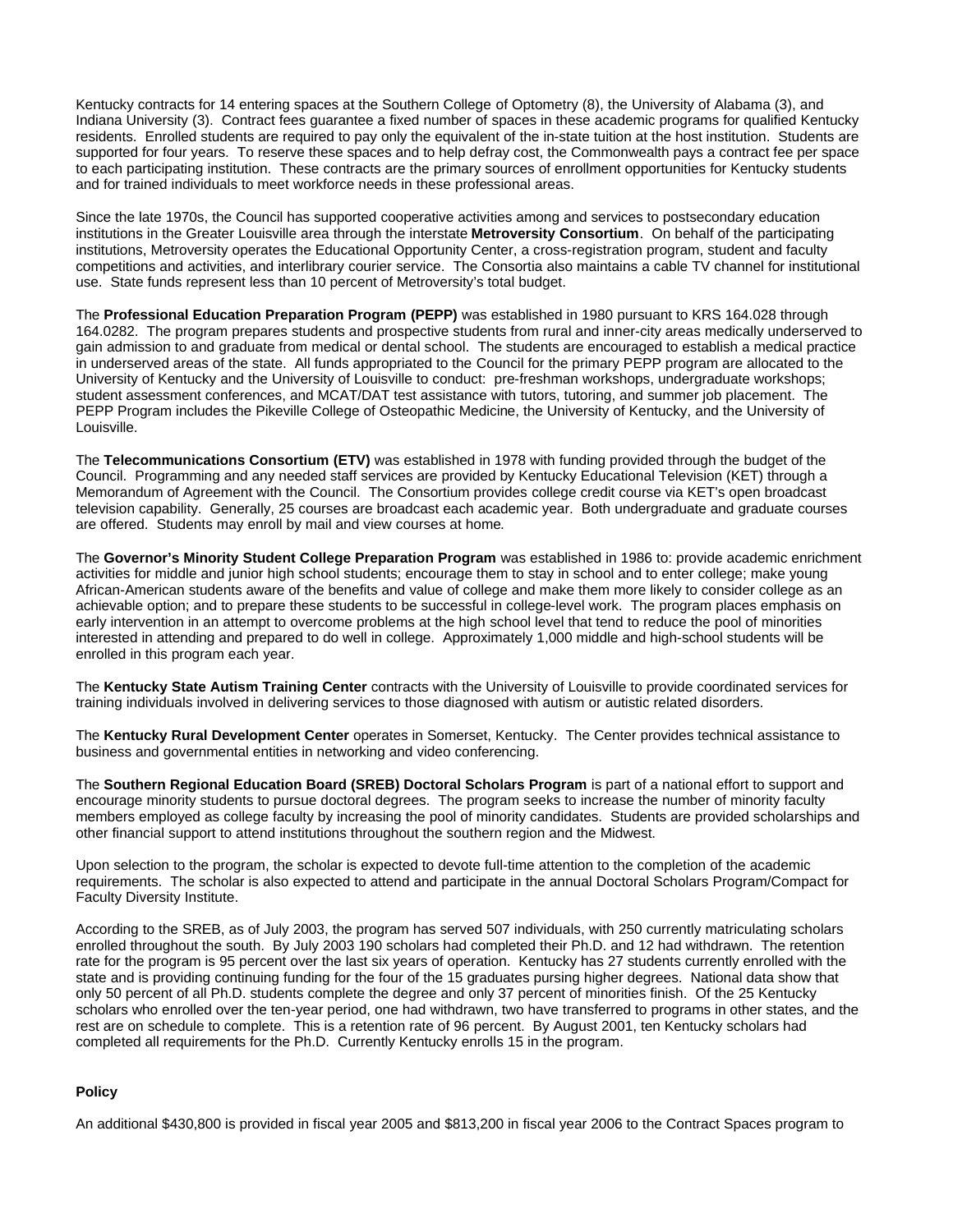ensure that the existing veterinary and optometry professional school slots are maintained for Kentucky students at the participating out-of-state professional schools. In fiscal year 2005 the program required a 16 percent increase in funding, and an additional 12 percent increase in fiscal year 2006.

In fiscal year 2006 an additional \$45 million from the General Fund is provided for enhancement to the postsecondary education institutions' base budgets. These funds will be allocated to each institution using the Council 's Funding Distribution Methodology.

The enacted budget includes \$5,000,000 from the General Fund in fiscal year 2006 to be allocated by the Council using fulltime equivalent enrollment data from 1998 through 2005 among the postsecondary education institutions to rebalance the base funding in the context of significant and disproportionate student enrollment growth.

Notwithstanding KRS 164.7911, interest income in the amount of \$493,900 in fiscal year 2005 and \$776,300 in fiscal year 2006 is authorized to be used for the Contract Spaces, Governor's Minority Student College Preparation, SREB Doctoral Scholars, P-16 Council, and Early Math Testing programs to maintain these programs at current levels of funding.

The enacted budget provides \$9,600 each year of the biennium for a new Martin Luther King Scholarship Program at Kentucky State University.

In fiscal year 2006, \$120,000 from the General Fund is provided for a Washington, D.C. internship and academic seminars program.

Additional funding of \$1,100,000 is provided in fiscal year 2006 for a Biotechnology Marine Shrimp Production program. The Council and the Economic Development Cabinet's Department of Innovation and Commercialization shall review a plan to develop and market the shrimp industry in Kentucky through the collaborative efforts of the University of Kentucky, Kentucky State University, and Western Kentucky University. Associated with these funds is a capital project appropriation of \$1,700,000 associated with this initiative to construct a marine shrimp production facility.

In fiscal year 2006, \$270,000 from the General Fund is provided for a project design of a joint dairy merger involving the University of Kentucky and Eastern Kentucky University. The resulting dairy research and education center will be located at the Meadowbrook Farm near the Eastern Kentucky University campus.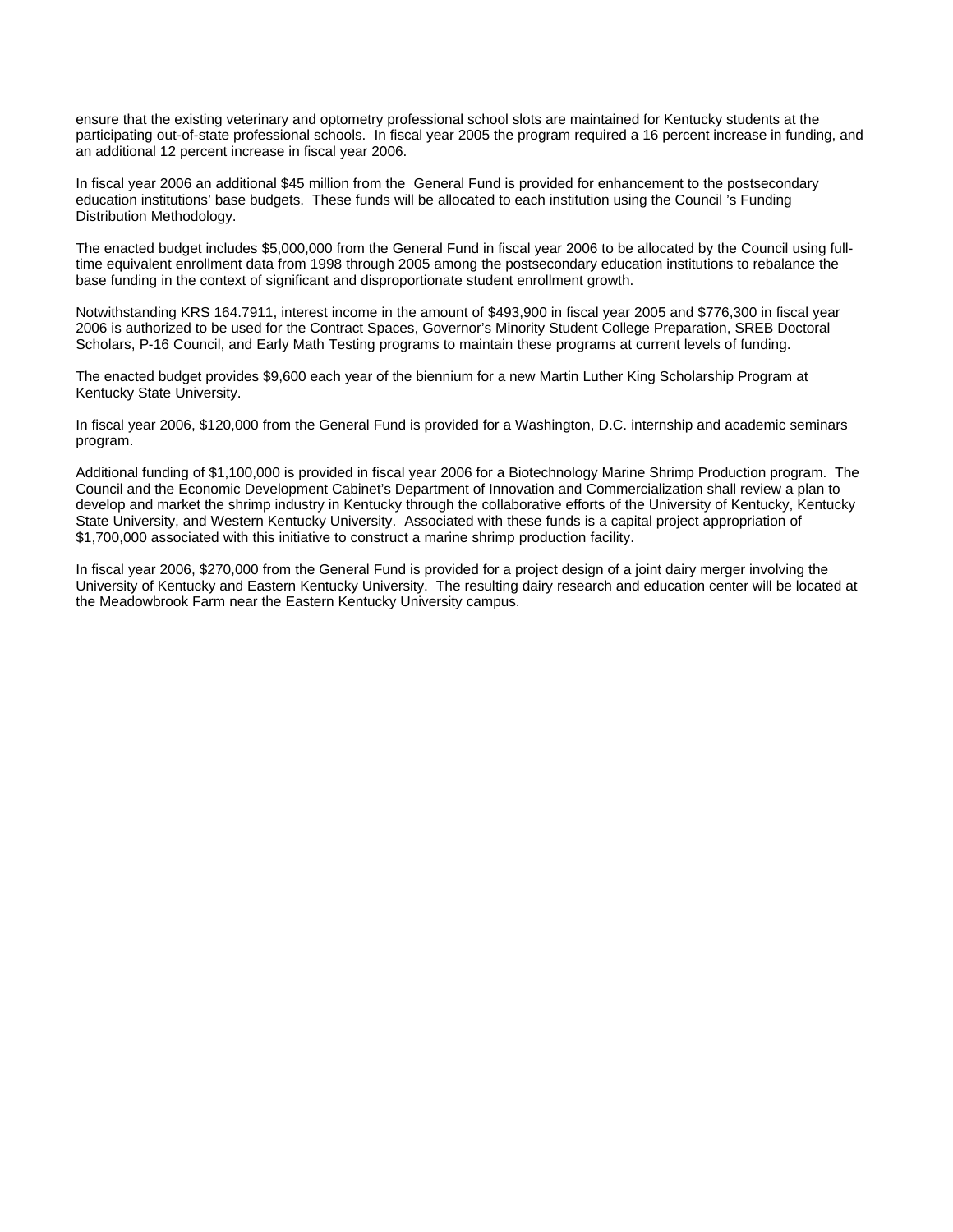### **Council on Postsecondary Education Federal Programs Postsecondary Education**

|                                                | <b>Requested</b><br>FY 2005 | <b>Requested</b><br>FY 2006 | <b>Enacted</b><br>FY 2005 | <b>Enacted</b><br>FY 2006 |
|------------------------------------------------|-----------------------------|-----------------------------|---------------------------|---------------------------|
| <b>SOURCE OF FUNDS</b><br><b>Federal Funds</b> |                             |                             |                           |                           |
| <b>Current Receipts</b>                        | 3,950,000                   | 3,950,000                   | 3,950,000                 | 3,950,000                 |
| <b>Total Federal Funds</b>                     | 3,950,000                   | 3,950,000                   | 3,950,000                 | 3,950,000                 |
| <b>TOTAL SOURCE OF FUNDS</b>                   | 3,950,000                   | 3,950,000                   | 3,950,000                 | 3,950,000                 |
| <b>EXPENDITURES BY CLASS</b>                   |                             |                             |                           |                           |
| Personnel Cost                                 | 564,700                     | 548,000                     | 559,900                   | 533,600                   |
| <b>Operating Expenses</b>                      | 147,600                     | 145,500                     | 147,600                   | 145,500                   |
| Grants, Loans or Benefits                      | 3,237,700                   | 3,256,500                   | 3,242,500                 | 3,270,900                 |
| <b>TOTAL EXPENDITURES</b>                      | 3,950,000                   | 3,950,000                   | 3,950,000                 | 3,950,000                 |
| <b>EXPENDITURES BY FUND SOURCE</b>             |                             |                             |                           |                           |
| <b>Federal Funds</b>                           | 3,950,000                   | 3,950,000                   | 3,950,000                 | 3,950,000                 |
| <b>TOTAL EXPENDITURES</b>                      | 3,950,000                   | 3,950,000                   | 3,950,000                 | 3,950,000                 |

The Council on Postsecondary Education administers three federal grant programs: the Improving Educator Quality State Grant program, the GEAR UP program, and the Fund for the Improvement of Postsecondary Education (FIPSE).

The Improving Educator Quality State Grant Program focuses on preparing, training, and recruiting high-quality teachers. The Council on Postsecondary Education provides competitive grants to partnerships comprised of schools of education and arts and sciences, along with one or more high-need local school districts.

GEAR UP is a federal initiative that encourages young people to stay in school, study hard and take the right courses to go to college. The program provides a range of services to low-income students by supporting new or expanded activities that strengthen schools. GEAR UP grants are awarded to states as well as partnerships comprising schools, postsecondary institutions and non-school partners. In Kentucky, there are seven GEAR UP partnerships. GEAR UP state grants stress early intervention and provide scholarships.

The Council received its first FIPSE grant in 2002 to develop a statewide advising outreach network for high school students and adult learners who want to go on to college and for students who wish to transfer from two-year to four-year institutions. The grant funds a coordinated advising network.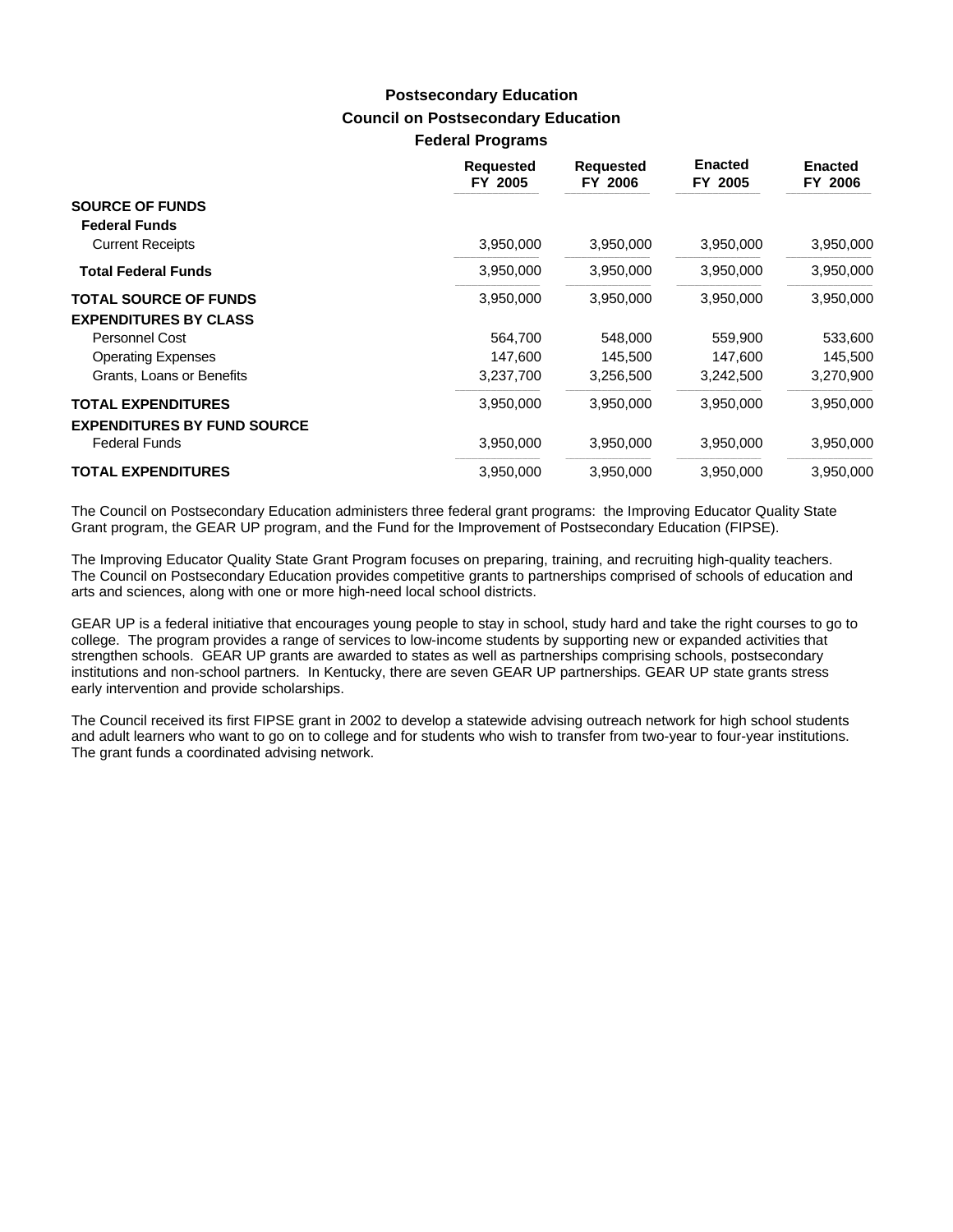### **Council on Postsecondary Education Kentucky Virtual University Postsecondary Education**

|                                                      | <b>Requested</b><br>FY 2005 | <b>Requested</b><br>FY 2006 | <b>Enacted</b><br>FY 2005 | <b>Enacted</b><br>FY 2006 |
|------------------------------------------------------|-----------------------------|-----------------------------|---------------------------|---------------------------|
| <b>SOURCE OF FUNDS</b><br><b>General Fund</b>        |                             |                             |                           |                           |
| Regular Appropriation                                | 3,862,600                   | 3,862,600                   | 3,485,100                 | 3,485,100                 |
| <b>Total General Fund</b><br><b>Restricted Funds</b> | 3,862,600                   | 3,862,600                   | 3,485,100                 | 3,485,100                 |
| <b>Balance Forward</b>                               | 875,800                     |                             | 1,195,000                 | 452,200                   |
| <b>Current Receipts</b>                              | 925,000                     | 925,000                     | 925,000                   | 925,000                   |
| <b>Total Restricted Funds</b>                        | 1,800,800                   | 925,000                     | 2,120,000                 | 1,377,200                 |
| <b>TOTAL SOURCE OF FUNDS</b>                         | 5,663,400                   | 4,787,600                   | 5,605,100                 | 4,862,300                 |
| <b>EXPENDITURES BY CLASS</b>                         |                             |                             |                           |                           |
| Personnel Cost                                       | 945,700                     | 998,000                     | 784,600                   | 785,800                   |
| <b>Operating Expenses</b>                            | 4,302,700                   | 3,374,600                   | 3,953,300                 | 3,209,300                 |
| Grants, Loans or Benefits                            | 350,000                     | 350,000                     | 350,000                   | 350,000                   |
| Capital Outlay                                       | 65,000                      | 65,000                      | 65,000                    | 65,000                    |
| <b>TOTAL EXPENDITURES</b>                            | 5,663,400                   | 4,787,600                   | 5,152,900                 | 4,410,100                 |
| <b>EXPENDITURES BY FUND SOURCE</b>                   |                             |                             |                           |                           |
| <b>General Fund</b>                                  | 3,862,600                   | 3,862,600                   | 3,485,100                 | 3,485,100                 |
| <b>Restricted Funds</b>                              | 1,800,800                   | 925,000                     | 1,667,800                 | 925,000                   |
| <b>TOTAL EXPENDITURES</b>                            | 5,663,400                   | 4,787,600                   | 5,152,900                 | 4,410,100                 |

The Kentucky Revised Statute (KRS) 164.800 provides that the council will coordinate the Kentucky Virtual University. A Distance Learning Advisory Committee was established by statute to provide institutional input into the development and policy aspects of the KYVU and KYVL. The mission of the KYVU is to be a student-centered, technology-based utility for the support of lifelong learning. The KYVU simplifies access to quality college credit, professional development, and supplemental studies. The KYVU provides a single access port to statewide learning support services, including the KYVL.

Consistent with the council's statewide strategic agenda, the goals of the KYVU are to:

- Enhance and expand educational access and increase educational attainment across Kentucky.
- Upgrade workforce skills and expand professional development through basic and continuing education.
- Increase collaboration and foster efficiency and effectiveness in delivering courses and program.
- Increase global competitiveness of Kentucky's educational resources.

The KYVU targets the following primary audiences, recognizing that the nature of electronic delivery systems is such that the potential pool of learners is essentially unlimited:

- Adult students;
- Place-bound and time-bound students;
- Employers and employees in business, industry, and government;
- P-12 students, teachers, and administrators;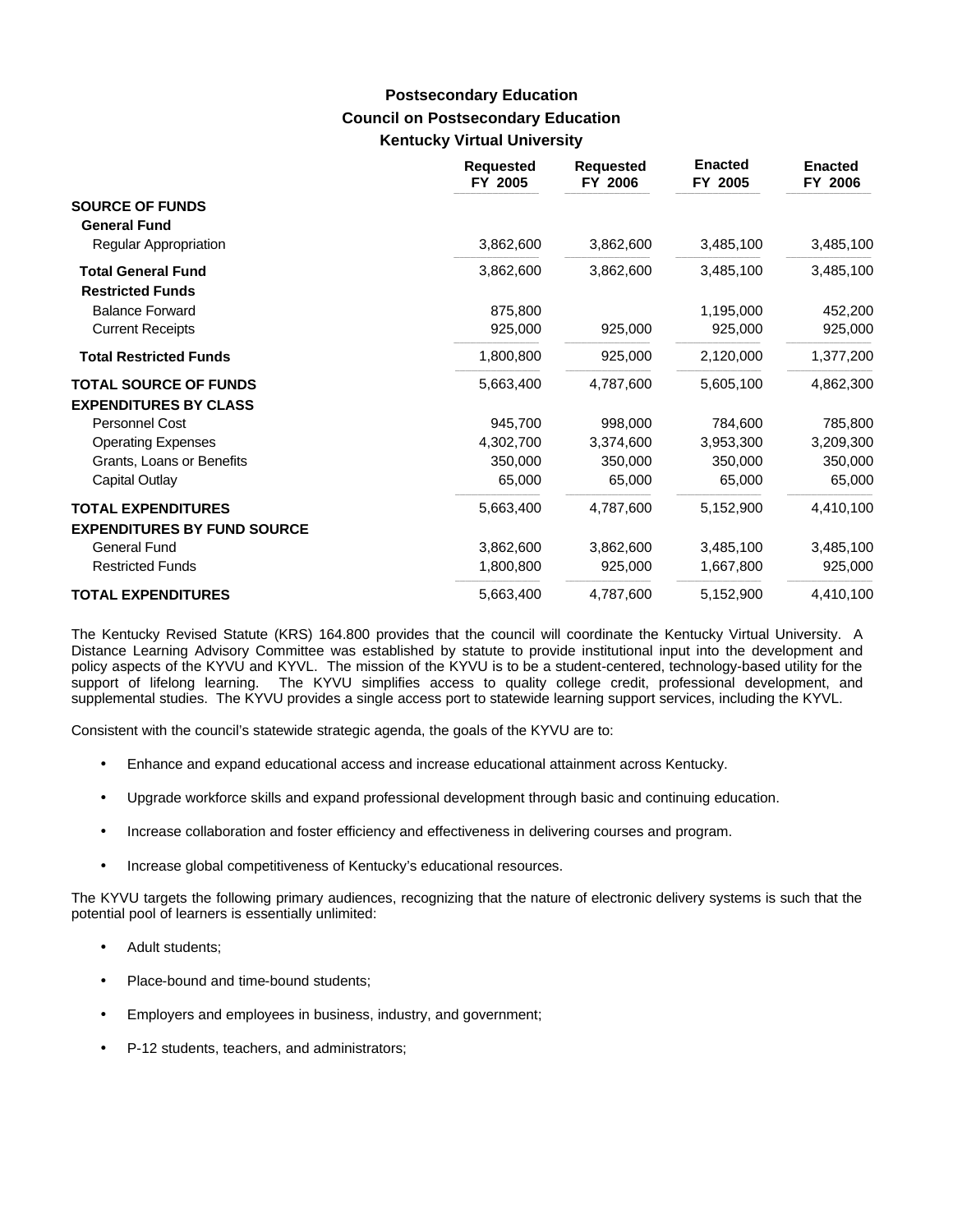- Traditional Residential Students; and
- Students living in other states and countries.

The KYVU is a value-added provider of learning services including: on-line registration for students, single undergraduate application and fee, single sign on (multiple passwords are needed), course management systems for the development and delivery of instructional programs, searchable course catalog, toll-free call center, 24X7 technical support, library resources, and e-commerce functionality for on-line payment of professional development courses for K-12 teachers.

The KYVL is an integral part of the KYVU. The mission of the KYVL is to provide all Kentuckians with equitable access to quality library and information resources to support the KYVU and meet the broader needs for learning, working, and living in the Commonwealth. The KYVL includes the nine public postsecondary education institutions, the 19 independent postsecondary education institutions, all K-12 school libraries, and the 111 public libraries in the Commonwealth. The KYVL has negotiated statewide licenses for searchable electronic databases, full-text journals, and other materials. It is estimated that the combined purchasing power of the KYVL saved the Commonwealth over \$5.0 million in acquisition costs. The KYVL also provides a statewide courier service for interlibrary loan activities. The KYVL provides training in the use of these resources and responds to usage questions through a toll-free number.

Both the KYVU and KYVL provide direct services to learners - including postsecondary education students, faculty and administrators, the Kentucky Department of Education, Department for Libraries and Archives, school districts, the Education Professions Standards (EPSB), all 120 adult education learning centers - both instructors and students, the Kentucky Virtual High School, local public libraries, and special libraries. Neither the KYVU nor the KYVL engage in direct law enforcement or regulatory activity.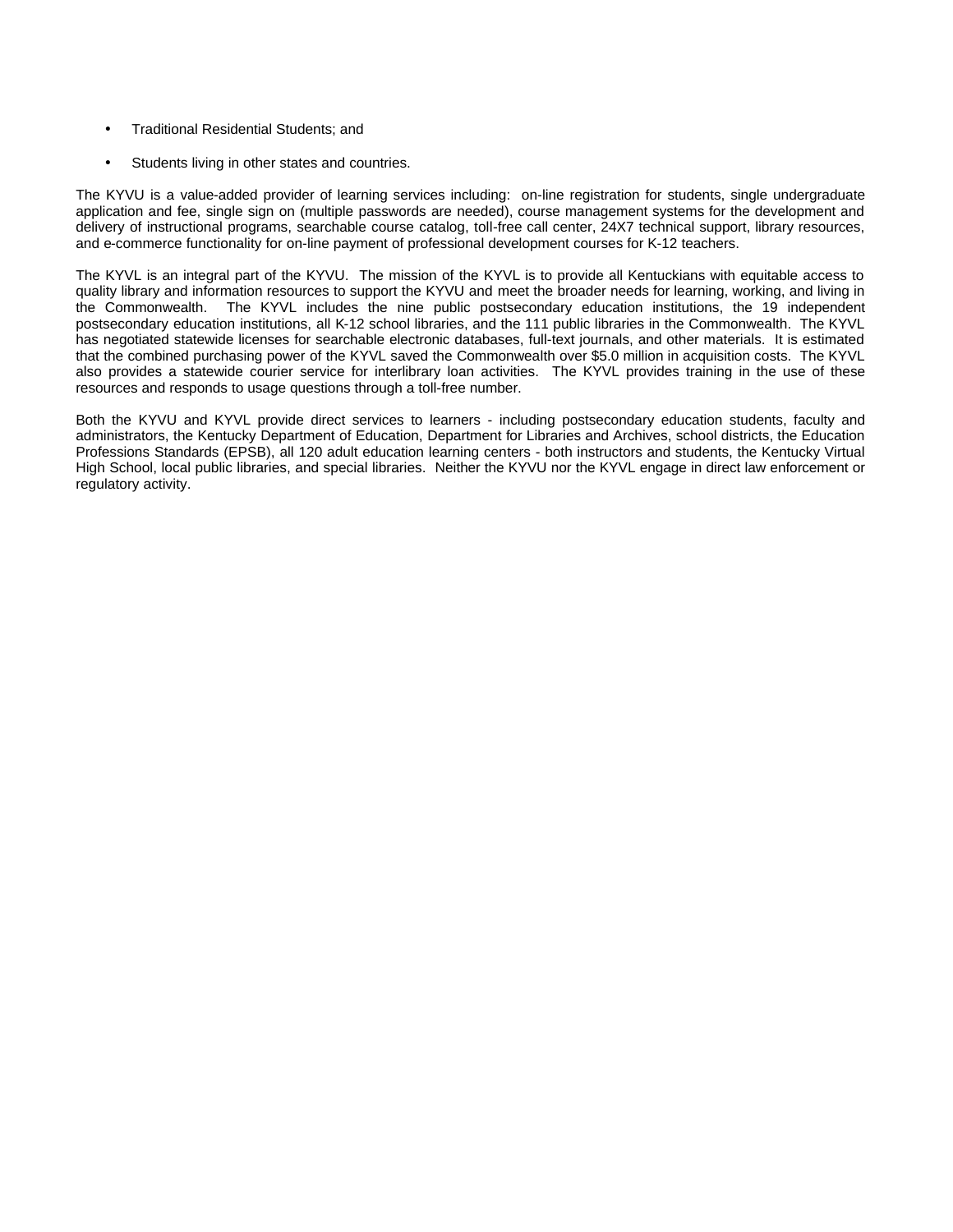# **Council on Postsecondary Education Strategic Invest & Incentive Funding Program Postsecondary Education**

|                                                            | <b>Requested</b><br>FY 2005 | <b>Requested</b><br>FY 2006 | <b>Enacted</b><br>FY 2005 | <b>Enacted</b><br>FY 2006 |
|------------------------------------------------------------|-----------------------------|-----------------------------|---------------------------|---------------------------|
| <b>SOURCE OF FUNDS</b>                                     |                             |                             |                           |                           |
| <b>General Fund</b>                                        |                             |                             |                           |                           |
| <b>Regular Appropriation</b>                               | 100,821,300                 | 220,304,600                 | 108,631,300               | 122,122,400               |
| <b>Total General Fund</b>                                  | 100,821,300                 | 220,304,600                 | 108,631,300               | 122,122,400               |
| <b>Tobacco Settlement-Phase I</b>                          |                             |                             |                           |                           |
| Tobacco Settlement - I                                     | 5,681,200                   | 5,736,200                   | 5,431,300                 | 5,421,300                 |
| <b>Total Tobacco Settlement-Phase I</b>                    | 5,681,200                   | 5,736,200                   | 5,431,300                 | 5,421,300                 |
| <b>Restricted Funds</b>                                    |                             |                             |                           |                           |
| <b>Balance Forward</b>                                     | 3,500,000                   |                             | 2,905,700                 | 41,900                    |
| <b>Current Receipts</b>                                    |                             |                             | 122,200                   |                           |
| Non-Revenue Receipts                                       |                             |                             | $-1,859,900$              |                           |
| <b>Fund Transfers</b>                                      |                             |                             | $-400,000$                |                           |
| <b>Total Restricted Funds</b>                              | 3,500,000                   |                             | 768,000                   | 41,900                    |
| <b>Federal Funds</b>                                       |                             |                             |                           |                           |
| <b>Current Receipts</b>                                    | 14,272,400                  | 14,272,400                  | 14,272,400                | 14,272,400                |
| <b>Total Federal Funds</b>                                 | 14,272,400                  | 14,272,400                  | 14,272,400                | 14,272,400                |
| <b>TOTAL SOURCE OF FUNDS</b>                               | 124,274,900                 | 240,313,200                 | 129,103,000               | 141,858,000               |
| <b>EXPENDITURES BY CLASS</b>                               |                             |                             |                           |                           |
| Personnel Cost                                             | 8,682,200                   | 8,737,200                   | 8,432,300                 | 8,422,300                 |
| <b>Operating Expenses</b>                                  | 2,144,000                   | 2,144,000                   | 2,079,500                 | 2,079,500                 |
| Grants, Loans or Benefits                                  | 112,879,600                 | 192,777,900                 | 118,549,300               | 112,799,300               |
| Debt Service                                               | 569,100                     | 36,654,100                  |                           | 18,515,000                |
| <b>TOTAL EXPENDITURES</b>                                  | 124,274,900                 | 240,313,200                 | 129,061,100               | 141,816,100               |
| <b>EXPENDITURES BY FUND SOURCE</b>                         |                             |                             |                           |                           |
| General Fund                                               | 100,821,300                 | 220,304,600                 | 108,631,300               | 122,122,400               |
| Tobacco Settlement-Phase I                                 | 5,681,200                   | 5,736,200                   | 5,431,300                 | 5,421,300                 |
| <b>Restricted Funds</b>                                    | 3,500,000                   |                             | 726,100                   |                           |
| <b>Federal Funds</b>                                       | 14,272,400                  | 14,272,400                  | 14,272,400                | 14,272,400                |
| <b>TOTAL EXPENDITURES</b>                                  | 124,274,900                 | 240,313,200                 | 129,061,100               | 141,816,100               |
| <b>EXPENDITURES BY UNIT</b>                                |                             |                             |                           |                           |
| Research Challenge Trust Fund                              | 5,681,200                   | 61,736,200                  | 5,431,300                 | 5,421,300                 |
| Regional University Excellence Trust<br>Fund               |                             | 16,000,000                  |                           |                           |
| <b>Technology Initiative Trust Fund</b>                    | 2,115,000                   | 3,515,000                   | 2,050,500                 | 2,050,500                 |
| <b>Physical Facilities Trust Fund</b>                      | 569,100                     | 36,654,100                  |                           | 18,515,000                |
| Postsecondary Workforce Development<br><b>Trust Fund</b>   |                             | 1,000,000                   |                           |                           |
| Student Financial Aid and Advancement<br><b>Trust Fund</b> | 66,600,000                  | 65,385,000                  | 75,375,000                | 69,525,000                |
| Adult Education and Literacy Funding<br>Program            | 38,324,700                  | 34,824,700                  | 33,698,400                | 36,298,400                |
| Science and Technology Funding<br>Program                  | 10,771,600                  | 10,771,600                  | 12,505,900                | 10,005,900                |
| Enrollment Growth & Productivity<br><b>Funding Program</b> |                             | 10,000,000                  |                           |                           |
| Special Initiatives Funding Program                        | 213,300                     | 426,600                     |                           |                           |
| <b>TOTAL EXPENDITURES</b>                                  | 124,274,900                 | 240,313,200                 | 129,061,100               | 141,816,100               |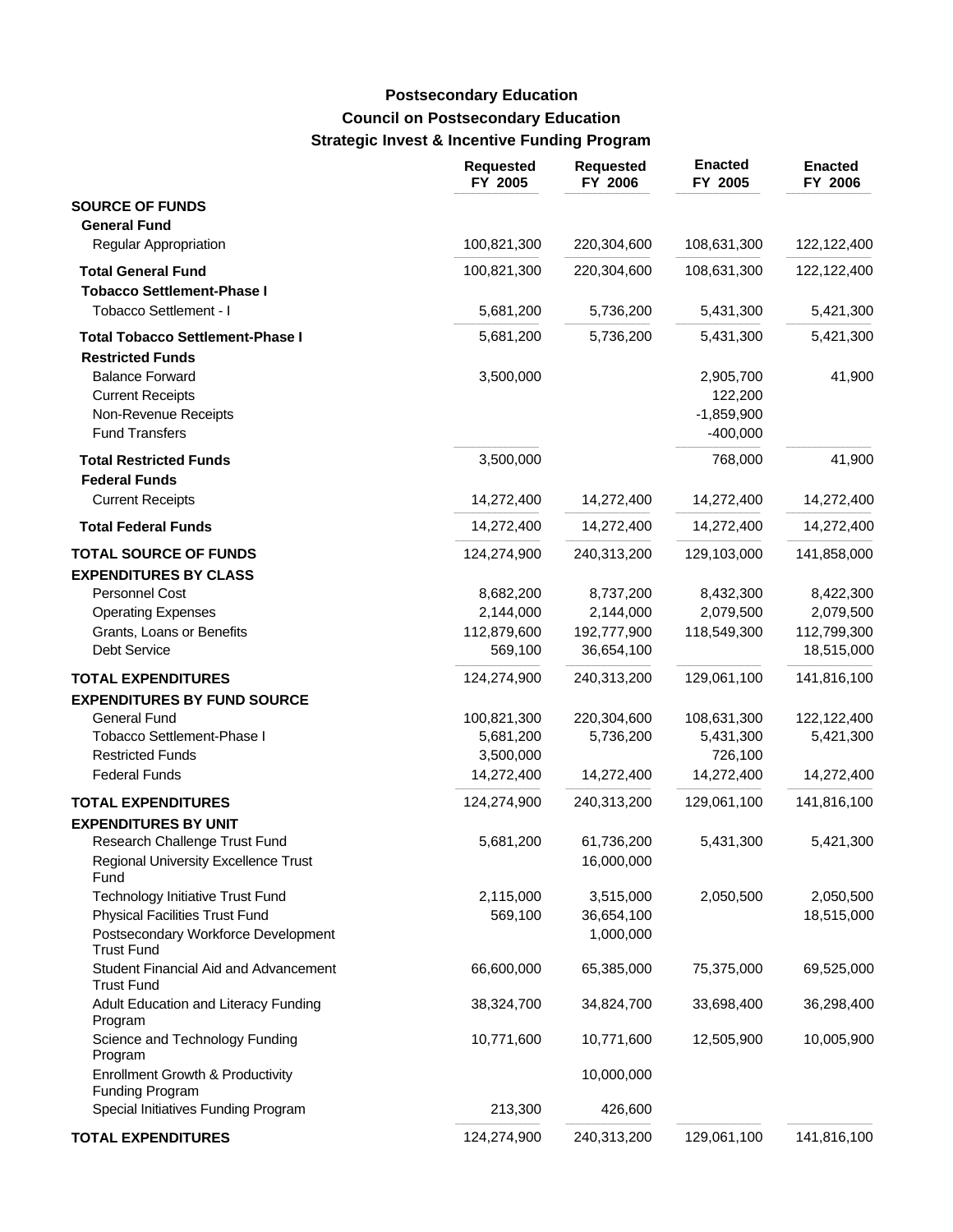The **Strategic Investment and Incentive Funding Program** was created in the Kentucky Postsecondary Education Improvement Act of 1997, codified as KRS 164.7911. This program consists of appropriations for six Strategic Investment and Incentive Trust Funds (a Research Challenge Trust Fund; a Regional University Excellence Trust Fund; a Technology Initiative Trust Fund; a Physical Facilities Trust Fund; a Postsecondary Workforce Development Trust Fund; and a Student Financial Aid and Advancement Trust Fund) and appropriations for two Strategic Investment and Incentive Funding Programs (the Adult Education and Literacy Funding Program; the Science and Technology Funding Program. These appropriations are made to the Council, which is responsible for establishing criteria and distributing these funds to postsecondary institutions in a manner that will allow the Commonwealth to reach the six goals established in KRS 164.003(2).

|                                                                                                   | <b>FY 2005</b> | FY 2006     |
|---------------------------------------------------------------------------------------------------|----------------|-------------|
| <b>Research Challenge Trust Fund</b><br>Lung Cancer Research - Phase I Tobacco Settlement Funding | 5,431,300      | 5,421,300   |
| <b>Physical Facilities Trust Fund</b><br>Debt Service                                             |                | 18,515,000  |
| <b>Technology Initiative Trust Fund</b>                                                           | 2.050.500      | 2,050,500   |
| Student Financial Aid and Advancement Trust Fund - KEES Merit Scholarships 75,375,000             |                | 69,525,000  |
| <b>Adult Education and Literacy Funding Program</b>                                               | 33,698,400     | 36,298,400  |
| <b>Science and Technology Funding Program</b>                                                     | 12,505,900     | 10,005,900  |
| <b>TOTAL FUNDING PROGRAM APPROPRIATIONS</b>                                                       | 129,061,100    | 141,816,100 |

### **Research Challenge Trust Fund**

This Trust Fund includes funding from the Phase I Tobacco Settlement devoted to the Lung Cancer Research Trust Fund established by KRS 164.476.

#### **Physical Facilities Trust Fund**

Debt service in the amount of \$18,515,000 is provided in fiscal year 2006 for 26 bond funded capital projects (\$397,041,000) at the various public postsecondary institutions.

#### **Technology Initiatives Trust Fund**

Funding in the amount of \$2,050,000 in each year of the biennium is provided for the following subsidiary programs of the Technology Initiatives Trust Fund:

- 1. Network Infrastructure for the communications network infrastructure used by the Kentucky Commonwealth Virtual University, the Kentucky Commonwealth Virtual Library, and the institutions. This network infrastructure provides bandwidth for all postsecondary education institutions for data transmission, telecommunications and Internet access, and provides connectivity to every public university and community or technical college in the Kentucky postsecondary education system. The Governor's Office for Technology coordinates and manages the network infrastructure, while the Council on Postsecondary Education serves as the fiscal agent for the network. The funding appropriated for this purpose pays for line charges and management of the network.
- 2. Faculty Development in collaboration with one or more institutions, to sponsor statewide initiatives. These initiatives serve an agenda setting function, drawing attention to important dimensions of faculty development linked to system goals.

### **Student Financial Aid and Advancement Trust Fund**

Funding from net lottery revenues in the amount of \$75,375,000 in fiscal year 2005 and \$69,525,000 in fiscal year 2006 is provided to fund the Kentucky Excellence in Education Scholarship (KEES) Program based on the forecasted needs of the program. These funds are transferred to the Kentucky Higher Education Assistance Authority (KHEAA) and disbursed to scholarship recipients. The Appropriations Act, House Bill 267, in Part III, section 22, provides KHEAA with the ability to access unclaimed lottery prize money from a reserve account after fully using the net lottery revenues transferred from CPE. The budget estimates that \$5,158,200 will be needed in fiscal year 2005, and \$13,087,900 in fiscal year 2006.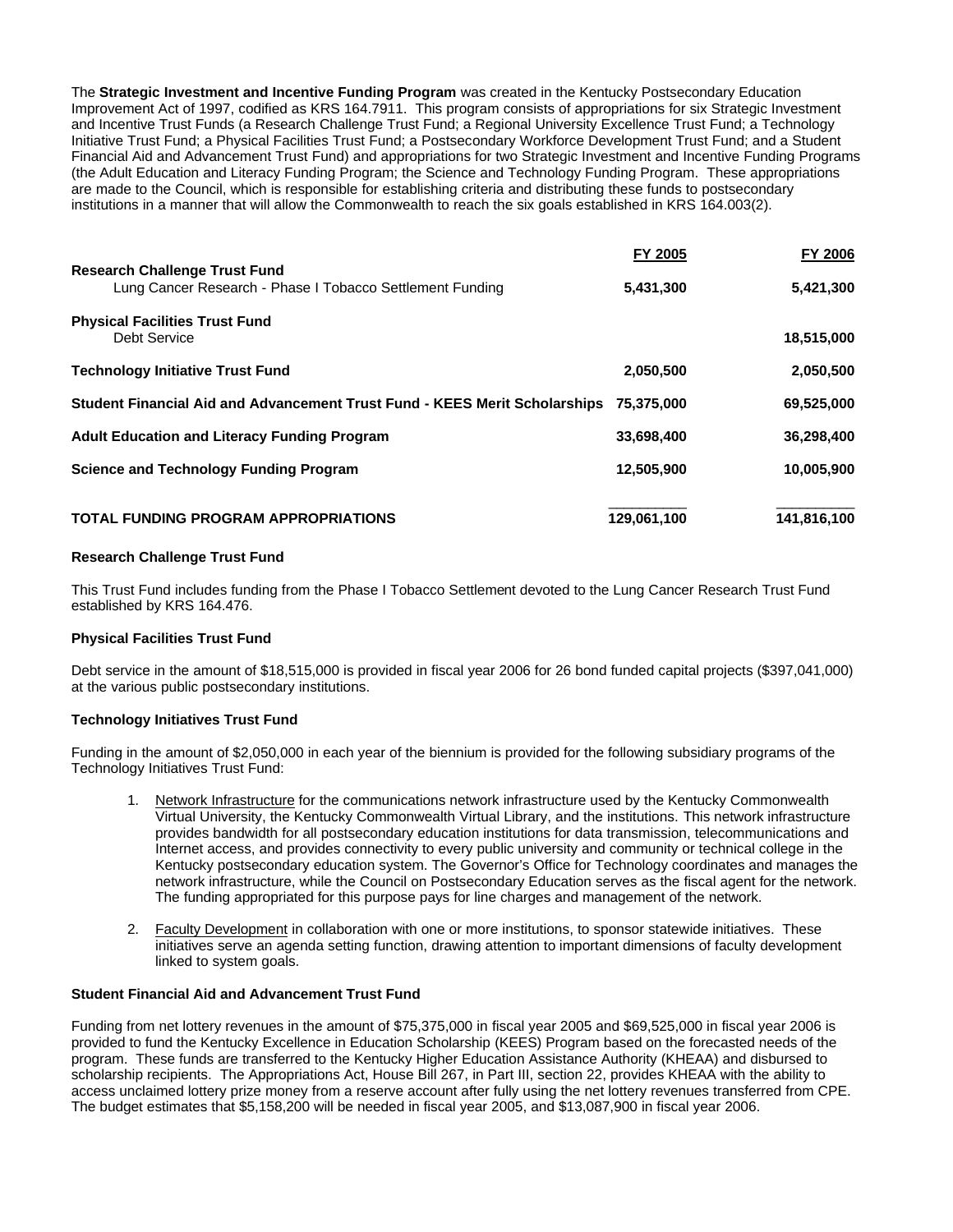#### **Adult Education and Literacy Funding Program**

A total of \$19,026,000 in fiscal year 2005 and \$22,026,000 in fiscal year 2006 from the General Fund are provided for Adult Education and Literacy Funding Program. This includes an additional \$500,000 in funds for family literacy programs associated with the Governor's Read-to-Achieve initiative, and an additional \$2,500,000 to increase the base funding of the adult education and literacy programs. Over \$14 million per year in federal funds combine with the state General Funds to finance adult education and literacy programs.

Notwithstanding the provisions of KRS 45.229, any unexpended balance of funds appropriated for the Adult Education and Literacy Funding Program shall not lapse and shall be carried forward into the next fiscal year.

The Adult Education Reform Act of 2000 stated, "Adult illiteracy is a fundamental barrier to every major challenge facing Kentucky, including early childhood education, education reform, economic development and improving the health and well being of Kentucky's families and communities."

One in four Kentuckians age 25 or older do not have a high school diploma or GED, compared to 19.6 percent nationally. Of 2.4 million working-age Kentuckians, 40 percent (nearly one million) function at the two lowest levels of literacy.

The Adult Education Reform Act provided the foundation for improving the educational status of adult Kentuckians who do not have a high school diploma, who function at low levels of literacy or who want to learn the English language. Kentucky Adult Education increased enrollment in adult education and literacy programs 115 percent from 51,177 in 1999-2000 to a record high enrollment of 109,880 in 2002-03. This enrollment exceeded the fiscal year 2003 goal of 90,000 and even the fiscal year 2004 goal of 100,000. Of the fiscal year 2003 enrollment, 43,050 adults participated in workplace programs, and 5,459 were enrolled in English as a Second Language.

The Act also created a partnership between the Council on Postsecondary Education and the Department for Adult Education and Literacy. The partnership was strengthened in July 2003 by the organizational transition of the newly renamed "Kentucky Adult Education" from the Cabinet for Workforce Development to the Council on Postsecondary Education. This reorganization positions Kentucky Adult Education at the forefront of education in the Commonwealth and facilitates the program's momentum toward the next level of achievement by creating new avenues for reaching adult learners and helping them transition to postsecondary education and employment.

Base funding is distributed to local organizations through grants for adult basic education and literacy services, the cornerstone of Kentucky Adult Education. The Kentucky Adult Education Reform Act requires services to be targeted to communities with the greatest need, so funds are allocated using a formula based on the number of adults in each county functioning at low literacy levels.

Through this funding, every Kentucky county is served by a comprehensive adult education provider that offers all levels of adult education instruction, family literacy and employability and life skills instruction. Many providers also offer English as a Second Language classes and workplace education. Every provider operates one or more sites throughout the county to meet the unique learning needs of its target population. Kentucky Adult Education contracts with local boards of education, community and technical colleges, community-based organizations, education consortia, public and private non-profit organizations and correctional institutions to provide adult education and literacy services in a variety of settings and locations.

### **Science and Technology Funding Program**

The funding for the Science and Technology Funding Program supports the programs established by the Kentucky Innovation Act, enacted by the 2000 General Assembly, and amended in subsequent sessions, and codified as KRS 164.6011 through 164.6043. Funding is provided each year of the biennium for the suite of Science and Technology programs which include: **the Research and Development Voucher** program that provides vouchers to small and medium-size Kentucky-based companies that undertake research and development work in partnership with universities in the Commonwealth, the **Commercialization Fund** that provides development funds for promising technologies developed through the research and development work undertaken at the universities in the Commonwealth, the **Rural Innovation** program which received an additional \$1,000,000 from the General Fund in fiscal year 2006, the **Experimental Program to Stimulate Competitive Research (EPSCoR)** program, a highly collaborative and successful federal research and development program initiated by the National Science Foundation in 1978 that leverages state matching funds to bring additional federal research dollars to Kentucky. EPSCoR has been responsible for bringing over \$36 million in federal research dollars to Kentucky since 1985. The return on the state's investment in this program equals \$2.50 of federal funding for every dollar of state funds invested in EPSCoR. The Science and Technology Funding Program also provides funding for the **Science and Engineering Foundation**. The Science and Engineering Foundation, expanding on the existing EPSCoR program and funding, is modeled in part after the National Science Foundation and makes investments in peer-reviewed science and engineering research, to accelerate the rate of research and development funds and work to increase the amount of federal and private sector funds for this work in Kentucky. The Science and Technology Funding Program provides \$1,000,000 in funding each year is provided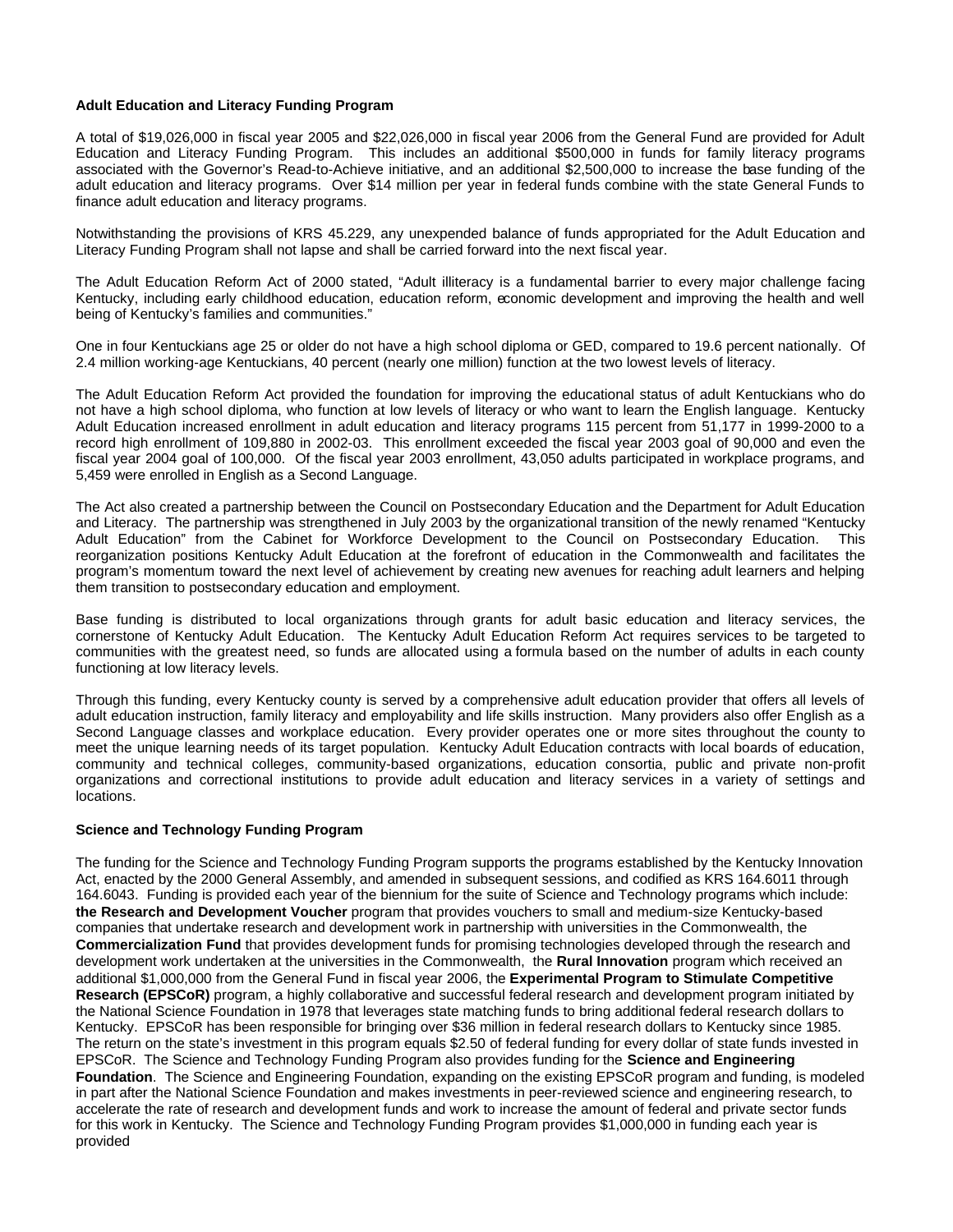for the **Knowledge-Based Economy Academic Programs** in engineering and information technology. The Council on Postsecondary Education directed the public universities and colleges to work together to design a statewide strategy to educate more engineers, to integrate engineering education more closely into the technology-driven New Economy, and to recruit more women and minorities into engineering. Students at Western Kentucky University, Murray State University, the University of Louisville, and the University of Kentucky are enrolled in joint engineering classes.

provided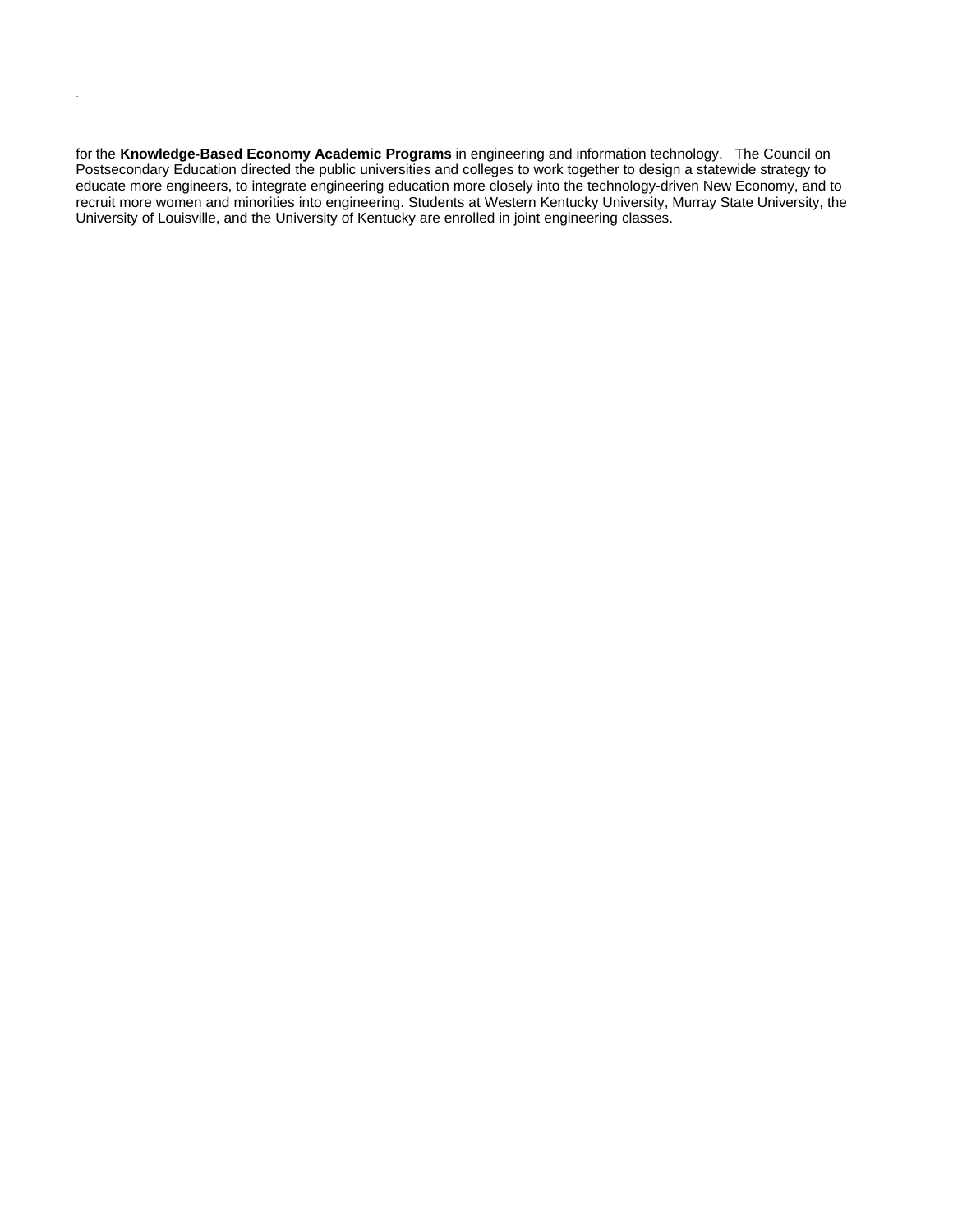# **Kentucky Higher Education Assistance Authority Postsecondary Education**

|                                                           | <b>Requested</b><br>FY 2005 | <b>Requested</b><br>FY 2006 | <b>Enacted</b><br>FY 2005 | <b>Enacted</b><br>FY 2006 |
|-----------------------------------------------------------|-----------------------------|-----------------------------|---------------------------|---------------------------|
| <b>SOURCE OF FUNDS</b><br><b>General Fund</b>             |                             |                             |                           |                           |
| Regular Appropriation<br>Continuing Appropriation         | 149,605,900                 | 173,162,700                 | 85,055,400<br>1,865,500   | 86,233,500                |
| <b>Total General Fund</b>                                 | 149,605,900                 | 173,162,700                 | 86,920,900                | 86,233,500                |
| <b>Tobacco Settlement-Phase I</b>                         |                             |                             |                           |                           |
| Tobacco Settlement - I<br><b>Continuing Appropriation</b> | 1,000,000                   | 1,000,000                   | 900,000<br>63,600         | 900,000                   |
| <b>Total Tobacco Settlement-Phase I</b>                   | 1,000,000                   | 1,000,000                   | 963,600                   | 900,000                   |
| <b>Restricted Funds</b>                                   |                             |                             |                           |                           |
| <b>Balance Forward</b>                                    | 172,900                     | 18,400                      | 4,172,800                 | 635,200                   |
| <b>Current Receipts</b>                                   | 22,725,700                  | 22,654,600                  | 21,973,600                | 24,338,400                |
| Non-Revenue Receipts                                      | 80,895,700                  | 86,251,500                  | 79,168,500                | 83,238,500                |
| <b>Total Restricted Funds</b><br><b>Federal Funds</b>     | 103,794,300                 | 108,924,500                 | 105,314,900               | 108,212,100               |
| <b>Current Receipts</b>                                   | 1,714,900                   | 1,726,000                   | 1,714,900                 | 1,726,000                 |
| <b>Total Federal Funds</b>                                | 1,714,900                   | 1,726,000                   | 1,714,900                 | 1,726,000                 |
| <b>TOTAL SOURCE OF FUNDS</b>                              | 256,115,100                 | 284,813,200                 | 194,914,300               | 197,071,600               |
| <b>EXPENDITURES BY CLASS</b>                              |                             |                             |                           |                           |
| Personnel Cost                                            | 12,683,900                  | 13,645,600                  | 9,793,400                 | 10,981,300                |
| <b>Operating Expenses</b>                                 | 5,062,100                   | 5,192,600                   | 4,295,100                 | 4,427,500                 |
| Grants, Loans or Benefits                                 | 237,091,100                 | 264,977,000                 | 178,931,000               | 180,048,000               |
| Debt Service                                              | 748,600                     | 746,600                     | 748,600                   | 746,600                   |
| <b>Capital Outlay</b>                                     | 371,000                     | 251,400                     | 371,000                   | 251,400                   |
| Construction                                              | 140,000                     |                             | 140,000                   |                           |
| <b>TOTAL EXPENDITURES</b>                                 | 256,096,700                 | 284,813,200                 | 194,279,100               | 196,454,800               |
| <b>EXPENDITURES BY FUND SOURCE</b>                        |                             |                             |                           |                           |
| <b>General Fund</b>                                       | 149,605,900                 | 173,162,700                 | 86,920,900                | 86,233,500                |
| Tobacco Settlement-Phase I                                | 1,000,000                   | 1,000,000                   | 963,600                   | 900,000                   |
| <b>Restricted Funds</b>                                   | 103,775,900                 | 108,924,500                 | 104,679,700               | 107,595,300               |
| <b>Federal Funds</b>                                      | 1,714,900                   | 1,726,000                   | 1,714,900                 | 1,726,000                 |
| <b>TOTAL EXPENDITURES</b>                                 | 256,096,700                 | 284,813,200                 | 194,279,100               | 196,454,800               |
| <b>EXPENDITURES BY UNIT</b>                               |                             |                             |                           |                           |
| General Administration and Support                        | 17,408,000                  | 18,230,200                  | 14,555,400                | 15,515,400                |
| College Access Program                                    | 111,583,900                 | 130,158,300                 | 49,731,100                | 56,851,400                |
| Work Study Program                                        | 1,000,000                   | 1,000,000                   | 900,000                   | 900,000                   |
| Kentucky Tuition Grant                                    | 39,687,600                  | 44,621,900                  | 25,429,000                | 30,270,000                |
| <b>Teacher Scholarships</b>                               | 2,290,700                   | 2,290,700                   | 2,290,700                 | 2,290,700                 |
| Ky National Guard Tuition                                 | 10,000                      | 10,000                      | 3,614,100                 | 4,358,100                 |
| Osteopathic Medicine Scholarship                          | 1,255,300                   | 1,318,500                   | 1,255,300                 | 1,318,500                 |
| Ky Educational Excellence Scholarships                    | 79,749,700                  | 84,031,200                  | 80,533,200                | 82,612,900                |
| Early Childhood Development<br>Scholarships               | 1,007,000                   | 1,028,400                   | 970,600                   | 928,400                   |
| Kentucky's Affordable Prepaid Tuition<br>(KAPT)           | 1,547,600                   | 1,556,000                   | 14,442,800                | 841,400                   |
| Robert C Byrd Honors Scholarship                          | 556,900                     | 568,000                     | 556,900                   | 568,000                   |
| <b>TOTAL EXPENDITURES</b>                                 | 256,096,700                 | 284,813,200                 | 194,279,100               | 196,454,800               |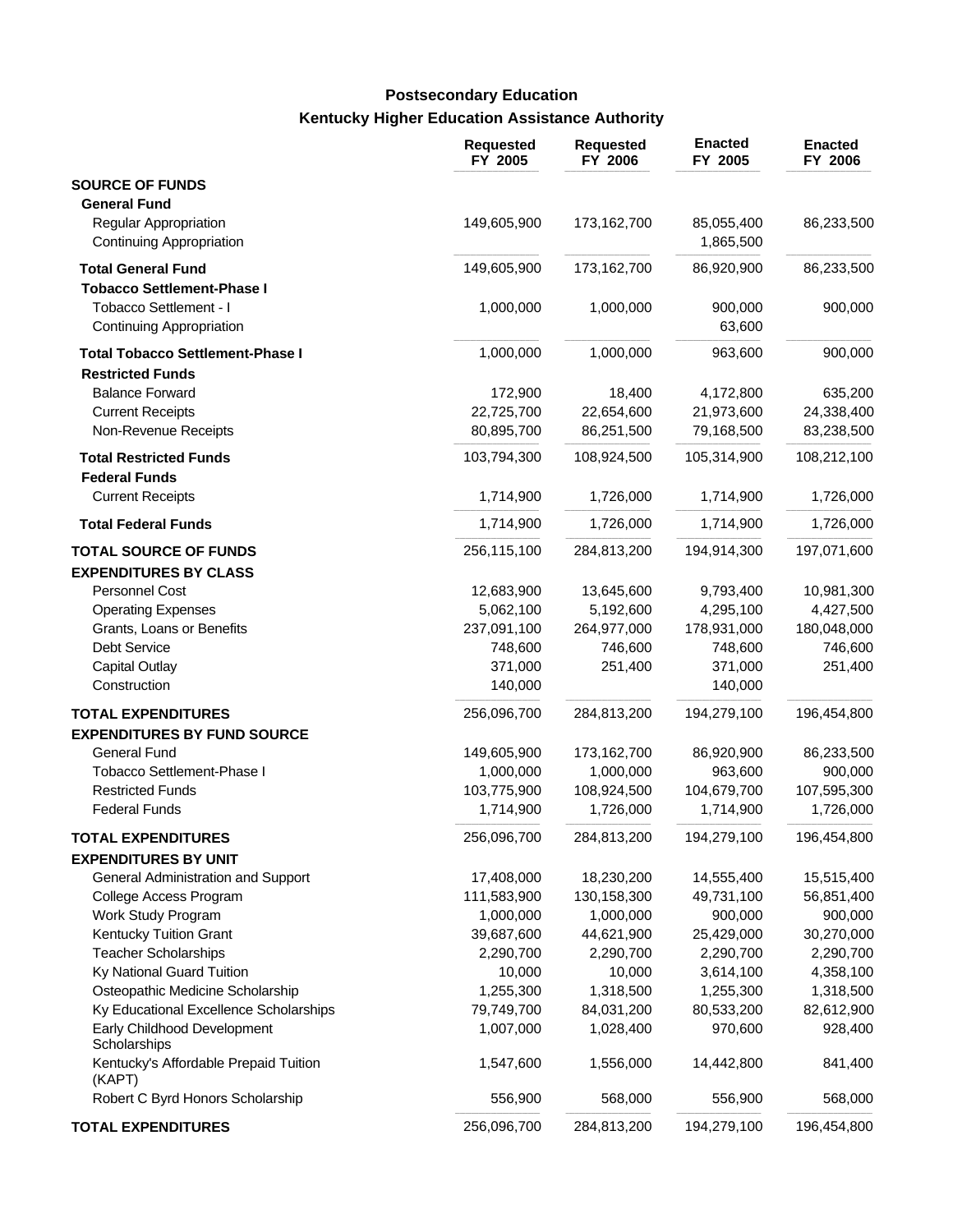The Kentucky Higher Education Assistance Authority's (KHEAA) mission is to improve the higher education opportunities of persons who are attending or planning to attend eligible institutions. The Kentucky Higher Education Assistance Authority provides student financial aid, allowing each student to choose institutions appropriate to each person's education and career objectives as provided under KRS 164.740 - 164.785.

The KHEAA administers state grants, work study, scholarships, and college savings programs for postsecondary students. The agency is the designated guarantor of insured student loans and disseminates postsecondary school and financial aid information. The agency provides administrative services at no cost to the Kentucky Department of Education for its Occupational/Physical Therapy Incentive program and to the Kentucky National Guard for its Tuition Assistance Program.

The Kentucky Higher Education Assistance Authority (KHEAA) administers the following student aid programs:

The College Access Program (CAP) awards grants to Kentucky's financially needy undergraduate students enrolled in a public or private non-profit college, public technical college, or proprietary school.

The Kentucky Tuition Grant (KTG) program provides need-based grants to qualified Kentucky students who choose to attend one of the Commonwealth's 24 participating independent colleges and is designed to assist full-time students with tuition charges at these schools.

The Teacher Scholarship program is designed to assist financially needy Kentucky students with the costs incurred while seeking initial teacher certification. Recipients must agree to render qualified teaching service in the Commonwealth.

The Work-Study program allows students to work and earn funds to apply toward college expenses while gaining valuable career related work experience.

The Kentucky National Guard Tuition Award program provides tuition assistance to active members of the Kentucky National Guard to attend Kentucky's state-supported postsecondary educational institutions. The Department of Military Affairs selects the recipients and KHEAA forwards funds to the schools to be disbursed to the students.

The Osteopathic Medicine Scholarship program provides tuition equalization awards to eligible students who choose to attend a Kentucky school of osteopathic medicine rather than a state medical school. Recipients must agree to provide medical services in Kentucky one year for each year they receive a scholarship.

The Early Childhood Development Scholarship program provides tuition assistance to Kentucky residents pursuing a credential, certificate, or degree in early childhood education. It was established to upgrade the professional development of child-care workers and trainers who do not have access to state or federal professional development funds.

The Kentucky Educational Excellence Scholarship (KEES) program provides merit-based scholarships to eligible high school students based on their yearly grade point average and supplemental awards based on their highest ACT (or equivalent SAT) score attained by their high school graduation date. The scholarships can be used to pay the expenses of each year of college or technical training.

Effective July 1, 2004, the Robert C. Byrd Honors Scholarship program was transferred from the Kentucky Department of Education to the Kentucky Higher Education Assistance Authority. This is a federally-funded merit-based program that awards scholarships to qualified high school seniors and GED recipients who demonstrate outstanding academic achievement.

### **Policy**

Included in the General Fund for the College Access Program (CAP) is \$45,442,900 in fiscal year 2005 and an additional \$9,320,500 in fiscal year 2006 for a total of \$54,763,400, notwithstanding the provisions of KRS 154A.130(4). Included in the restricted funds for CAP is \$2,893,400 for fiscal year 2005 and \$930,000 for fiscal year 2006. Included in the federal funds for CAP is \$1,158,000 for fiscal years 2004-06.

Included in the General Fund for the Kentucky Tuition Grant (KTG) program is \$22,975,500 in fiscal year 2005 and an additional \$5,494,500 in fiscal year 2006 for a total of \$28,470,000, notwithstanding the provisions of KRS 154A.130(4). Included in the restricted funds for KTG is an additional \$880,800 in fiscal year 2005 and \$1,800,000 in fiscal year 2006.

Included in the General Fund for the Teacher Scholarship Program is \$1,681,600 in fiscal years 2004-06, notwithstanding the provisions of KRS 154A.130(4). Included in the restricted funds for the Teacher Scholarship Program is \$609,100 in fiscal years 2004-06.

Included in the restricted funds for the Kentucky National Guard Tuition Award Program is \$3,558,100 in fiscal year 2005 and \$4,358,100 fiscal year 2006.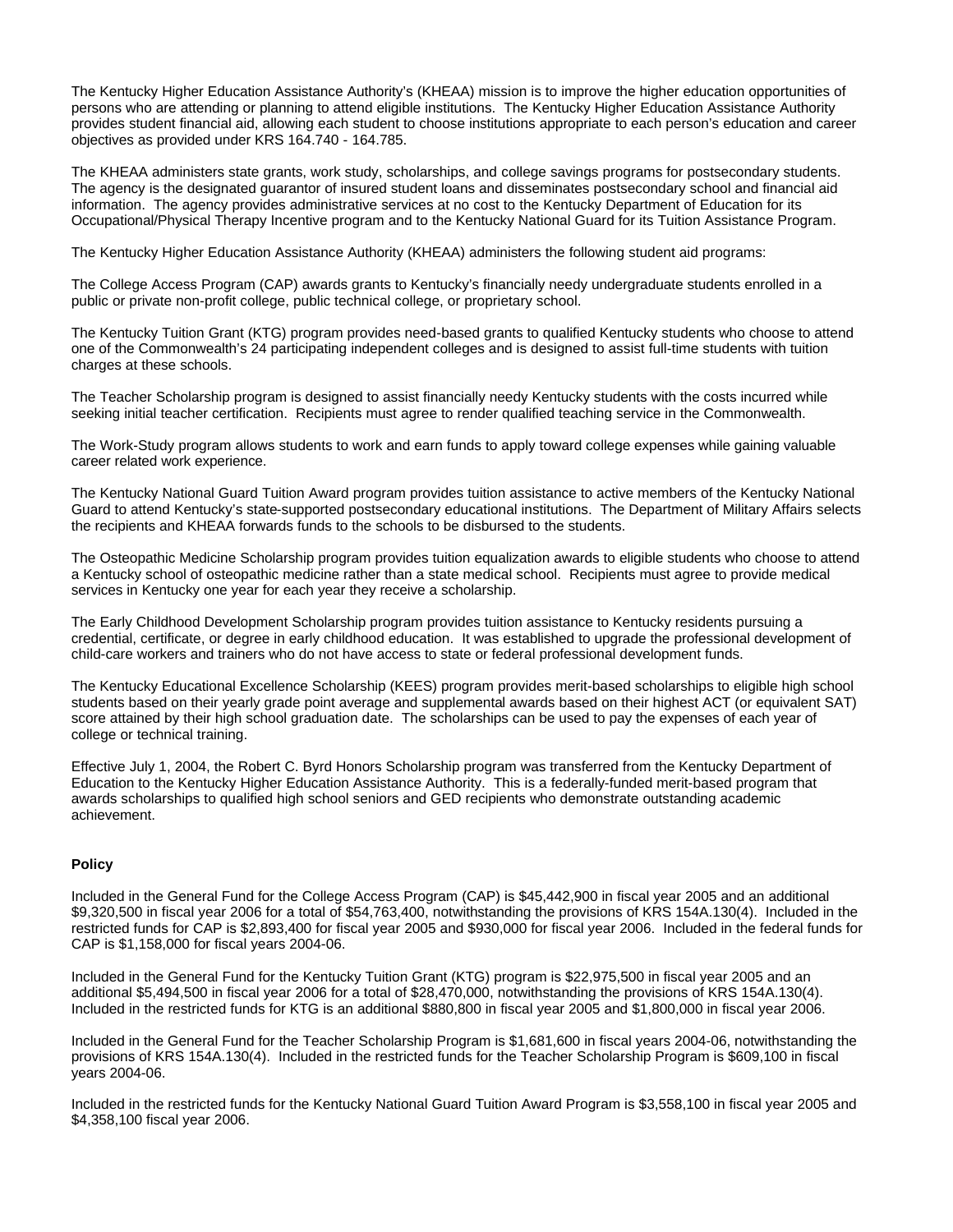Included in the General Fund for the Osteopathic Medicine Scholarships are \$1,255,300 in fiscal year 2005 and an additional \$63,200 in fiscal year 2006 totaling \$1,318,500.

Included in the restricted funds appropriation for Kentucky Educational Excellence Scholarships (KEES) is \$80,533,200 for fiscal year 2005 and an additional \$2,079,700 in fiscal year 2006 totaling \$82,612,900.

The enacted Budget of the Commonwealth for fiscal years 2004-06, provides for all unclaimed lottery prize money under KRS 154A.130 to be credited to the Kentucky Educational Excellence Scholarship (KEES) Program Reserve Account to be used solely for the purposes of KRS 164.7871 to 164.7885. Moneys in this account shall not lapse and shall be carried forward into the next fiscal year.

Included in the General Fund appropriation is \$900,000 from Tobacco Settlement Funds in each year of the biennium for Early Childhood Development Scholarships.

Restricted Funds in the amount of \$140,000 in fiscal year 2005 are appropriated in the Capital Budget for the purchase of inserter equipment.

The enacted Budget of the Commonwealth includes a \$13,700,100 fund transfer to the General Fund from the Kentucky Higher Education Assistance Authority in fiscal year 2005. Fund transfers to the General Fund from the Kentucky Higher Education Student Loan Corporation are budgeted in fiscal year 2005 in the amount of \$7,800,000 and \$59,000,000 in fiscal year 2006.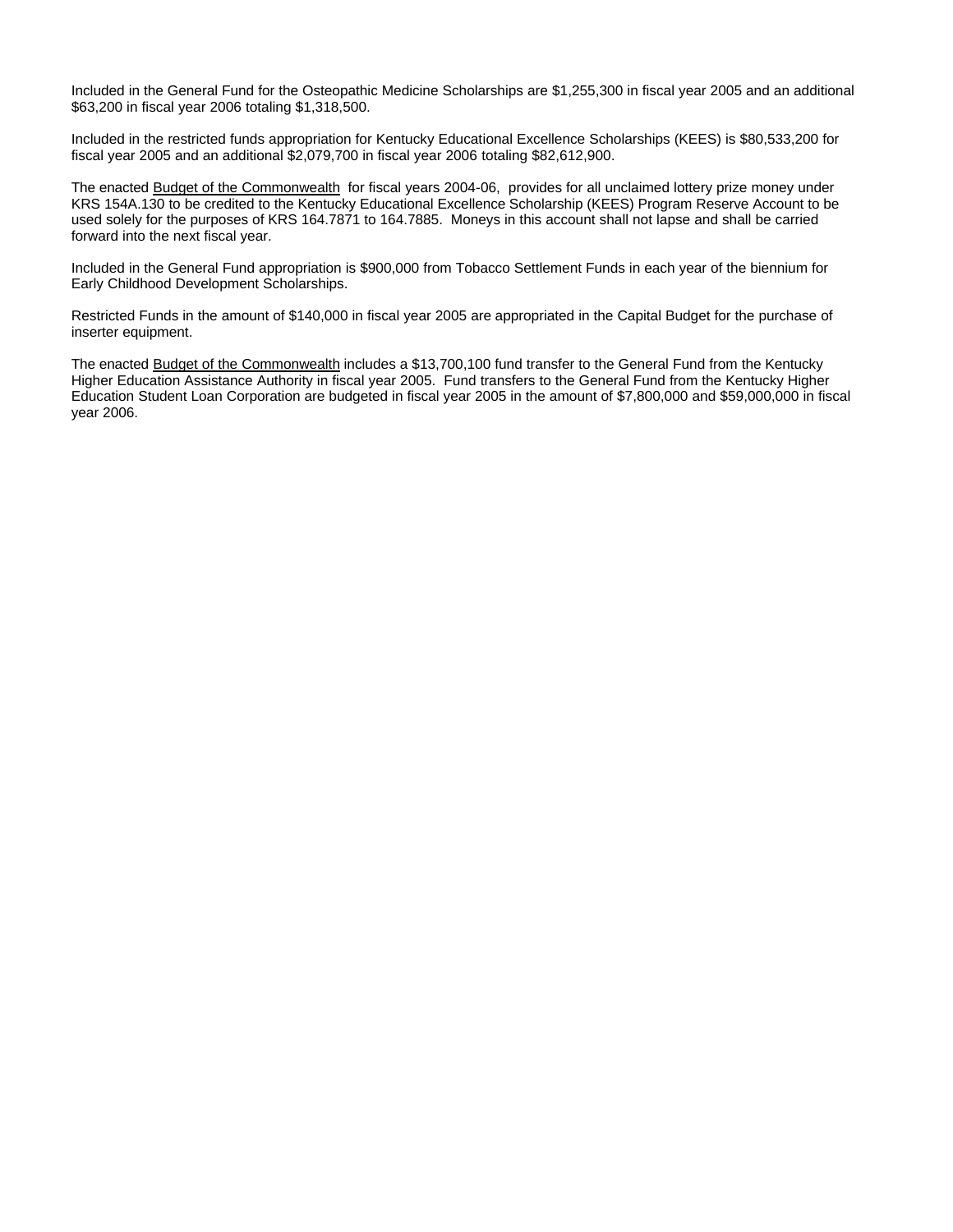# **Postsecondary Education Institutions Postsecondary Education**

|                                                              | <b>Requested</b><br>FY 2005 | <b>Requested</b><br>FY 2006 | <b>Enacted</b><br>FY 2005     | <b>Enacted</b><br>FY 2006     |
|--------------------------------------------------------------|-----------------------------|-----------------------------|-------------------------------|-------------------------------|
| <b>SOURCE OF FUNDS</b>                                       |                             |                             |                               |                               |
| <b>General Fund</b><br>Regular Appropriation<br>Other        | 1,043,027,300               | 1,094,995,900               | 962,344,600                   | 986,203,600<br>50,000,000     |
| <b>Total General Fund</b><br><b>Restricted Funds</b>         | 1,043,027,300               | 1,094,995,900               | 962,344,600                   | 1,036,203,600                 |
| <b>Current Receipts</b><br><b>Fund Transfers</b>             | 1,971,263,900               | 2,092,249,200               | 1,970,160,800<br>$-9,868,900$ | 2,091,249,200<br>$-3,500,000$ |
| <b>Total Restricted Funds</b><br><b>Federal Funds</b>        | 1,971,263,900               | 2,092,249,200               | 1,960,291,900                 | 2,087,749,200                 |
| <b>Current Receipts</b>                                      | 521,011,500                 | 554,797,700                 | 521,011,500                   | 554,797,700                   |
| <b>Total Federal Funds</b>                                   | 521,011,500                 | 554,797,700                 | 521,011,500                   | 554,797,700                   |
| <b>TOTAL SOURCE OF FUNDS</b><br><b>EXPENDITURES BY CLASS</b> | 3,535,302,700               | 3,742,042,800               | 3,443,648,000                 | 3,678,750,500                 |
| Personnel Cost                                               | 1,982,623,000               | 2,110,499,700               | 1,920,312,900                 | 2,100,928,900                 |
| <b>Operating Expenses</b>                                    | 967,810,200                 | 1,021,055,300               | 950,813,300                   | 981,305,000                   |
| Grants, Loans or Benefits                                    | 391,178,100                 | 413,642,400                 | 389,565,400                   | 411,169,700                   |
| Debt Service                                                 | 86,107,300                  | 84,621,300                  | 78,560,800                    | 78,294,700                    |
| <b>Capital Outlay</b>                                        | 107,584,100                 | 112,224,100                 | 104,395,600                   | 107,052,200                   |
| <b>TOTAL EXPENDITURES</b>                                    | 3,535,302,700               | 3,742,042,800               | 3,443,648,000                 | 3,678,750,500                 |
| <b>EXPENDITURES BY FUND SOURCE</b>                           |                             |                             |                               |                               |
| <b>General Fund</b>                                          | 1,043,027,300               | 1,094,995,900               | 962,344,600                   | 1,036,203,600                 |
| <b>Restricted Funds</b>                                      | 1,971,263,900               | 2,092,249,200               | 1,960,291,900                 | 2,087,749,200                 |
| <b>Federal Funds</b>                                         | 521,011,500                 | 554,797,700                 | 521,011,500                   | 554,797,700                   |
| <b>TOTAL EXPENDITURES</b>                                    | 3,535,302,700               | 3,742,042,800               | 3,443,648,000                 | 3,678,750,500                 |
| <b>EXPENDITURES BY UNIT</b>                                  |                             |                             |                               |                               |
| Eastern Kentucky University                                  | 222,476,500                 | 239,285,800                 | 216,897,100                   | 234,258,200                   |
| Kentucky State University                                    | 52,136,800                  | 51,026,200                  | 52,236,400                    | 52,683,800                    |
| Morehead State University                                    | 141,032,400                 | 143,885,000                 | 137,432,500                   | 140,099,200                   |
| Murray State University                                      | 128,672,900                 | 135,435,600                 | 124,784,900                   | 132,498,200                   |
| Northern Kentucky University                                 | 155,893,400                 | 168,332,600                 | 149,676,200                   | 163,465,200                   |
| University of Kentucky                                       | 1,449,658,500               | 1,502,990,300               | 1,391,929,200                 | 1,457,149,700                 |
| University of Louisville                                     | 624,136,700                 | 673,871,400                 | 610,798,800                   | 661,514,800                   |
| Western Kentucky University                                  | 242,281,500                 | 264,942,600                 | 232,226,400                   | 255,118,800                   |
| Kentucky Community and Technical<br>College System           | 519,014,000                 | 562,273,300                 | 527,666,500                   | 581,962,600                   |
| <b>TOTAL EXPENDITURES</b>                                    | 3,535,302,700               | 3,742,042,800               | 3,443,648,000                 | 3,678,750,500                 |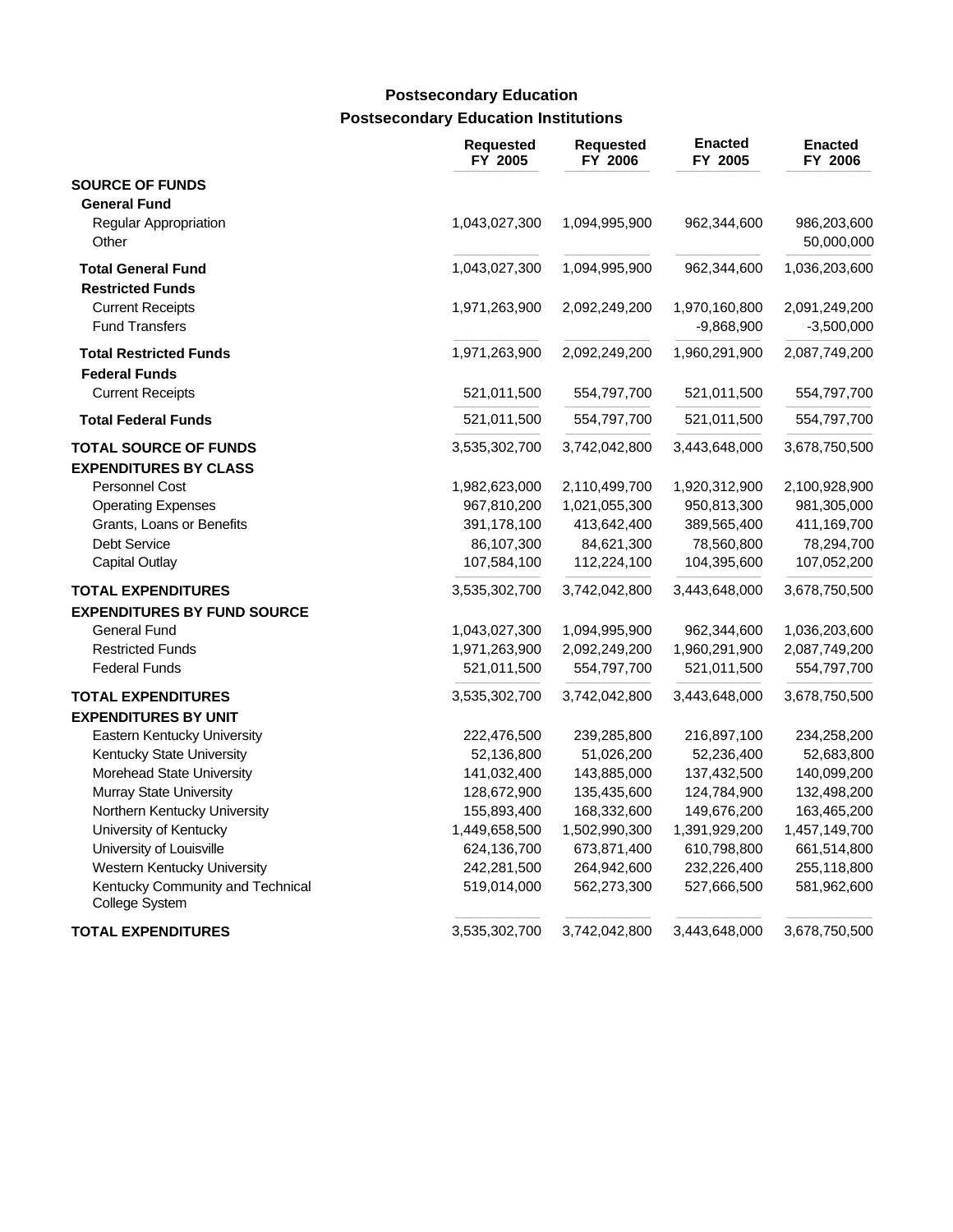### **Postsecondary Education Institutions Eastern Kentucky University Postsecondary Education**

|                                                              | <b>Requested</b><br>FY 2005 | <b>Requested</b><br>FY 2006 | <b>Enacted</b><br>FY 2005 | <b>Enacted</b><br>FY 2006 |
|--------------------------------------------------------------|-----------------------------|-----------------------------|---------------------------|---------------------------|
| <b>SOURCE OF FUNDS</b>                                       |                             |                             |                           |                           |
| <b>General Fund</b><br><b>Regular Appropriation</b><br>Other | 77,804,600                  | 82,498,400                  | 72,225,200                | 73,922,200<br>3,548,600   |
| <b>Total General Fund</b>                                    | 77,804,600                  | 82,498,400                  | 72,225,200                | 77,470,800                |
| <b>Restricted Funds</b>                                      |                             |                             |                           |                           |
| <b>Current Receipts</b>                                      | 99,016,500                  | 108,857,500                 | 99,016,500                | 108,857,500               |
| <b>Total Restricted Funds</b><br><b>Federal Funds</b>        | 99,016,500                  | 108,857,500                 | 99,016,500                | 108,857,500               |
| <b>Current Receipts</b>                                      | 45,655,400                  | 47,929,900                  | 45,655,400                | 47,929,900                |
| <b>Total Federal Funds</b>                                   | 45,655,400                  | 47,929,900                  | 45,655,400                | 47,929,900                |
| <b>TOTAL SOURCE OF FUNDS</b><br><b>EXPENDITURES BY CLASS</b> | 222,476,500                 | 239,285,800                 | 216,897,100               | 234,258,200               |
| <b>Personnel Cost</b>                                        | 118,369,200                 | 124,411,200                 | 116,041,500               | 124,805,300               |
| <b>Operating Expenses</b>                                    | 63,341,700                  | 70,846,300                  | 60,744,000                | 66,686,600                |
| Grants, Loans or Benefits                                    | 33,923,000                  | 35,540,900                  | 33,923,000                | 35,540,900                |
| <b>Debt Service</b>                                          | 4,766,400                   | 5,303,200                   | 4,766,400                 | 5,303,200                 |
| Capital Outlay                                               | 2,076,200                   | 3,184,200                   | 1,422,200                 | 1,922,200                 |
| <b>TOTAL EXPENDITURES</b>                                    | 222,476,500                 | 239,285,800                 | 216,897,100               | 234,258,200               |
| <b>EXPENDITURES BY FUND SOURCE</b>                           |                             |                             |                           |                           |
| <b>General Fund</b>                                          | 77,804,600                  | 82,498,400                  | 72,225,200                | 77,470,800                |
| <b>Restricted Funds</b>                                      | 99,016,500                  | 108,857,500                 | 99,016,500                | 108,857,500               |
| <b>Federal Funds</b>                                         | 45,655,400                  | 47,929,900                  | 45,655,400                | 47,929,900                |
| <b>TOTAL EXPENDITURES</b><br><b>EXPENDITURES BY UNIT</b>     | 222,476,500                 | 239,285,800                 | 216,897,100               | 234,258,200               |
| Instruction                                                  | 64,168,700                  | 68,111,200                  | 61,847,800                | 63,722,100                |
| Research                                                     | 137,100                     | 142,400                     | 312,800                   | 129,800                   |
| <b>Public Service</b>                                        | 44,945,800                  | 50,209,700                  | 44,951,400                | 50,075,000                |
| Libraries                                                    | 4,110,900                   | 4,216,500                   | 4,017,900                 | 4,058,000                 |
| Academic Support                                             | 10,320,600                  | 10,699,800                  | 10,012,700                | 10,144,800                |
| <b>Student Services</b>                                      | 10,682,100                  | 11,084,700                  | 10,236,300                | 10,369,000                |
| <b>Institutional Support</b>                                 | 25,811,300                  | 27,082,600                  | 24,675,000                | 25,149,700                |
| Operation and Maintenance of Plant                           | 13,941,900                  | 16,439,900                  | 12,485,100                | 14,728,300                |
| Scholarships and Fellowships                                 | 34,756,800                  | 36,390,900                  | 34,756,800                | 36,390,900                |
| <b>Mandatory Transfers</b>                                   | 3,128,700                   | 3,665,500                   | 3,128,700                 | 3,665,500                 |
| <b>Auxilliary Enterprises</b>                                | 10,472,600                  | 11,242,600                  | 10,472,600                | 11,242,600                |
| Restore Portion of Past Budget Cuts                          |                             |                             |                           | 1,033,900                 |
| Past Enrollment Growth Funding                               |                             |                             |                           | 100,000                   |
| <b>Base Funding Increase</b>                                 |                             |                             |                           | 3,448,600                 |
| <b>TOTAL EXPENDITURES</b>                                    | 222,476,500                 | 239,285,800                 | 216,897,100               | 234,258,200               |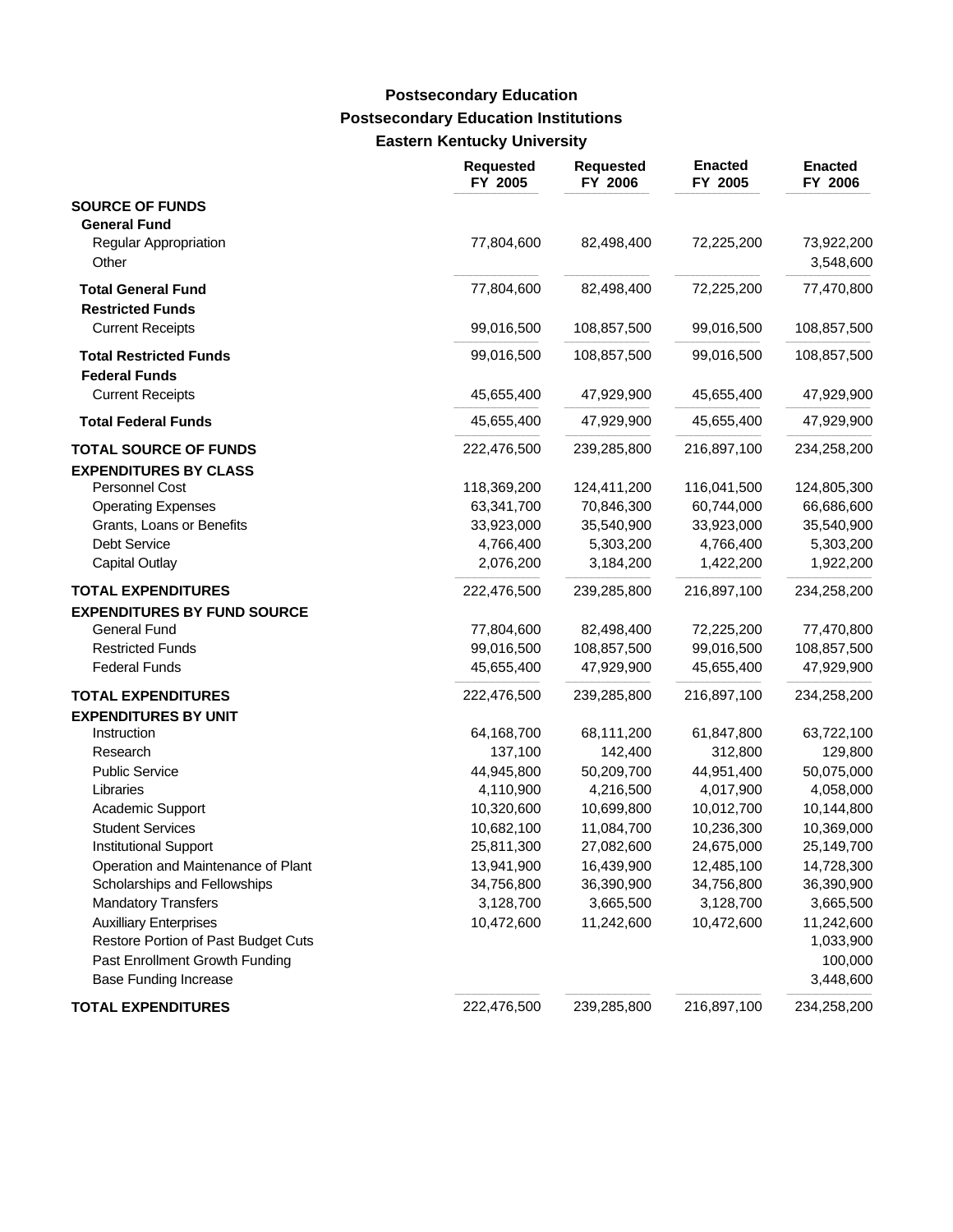Eastern Kentucky University, located in Richmond, Madison County, Kentucky, was established by the General Assembly in 1906 when there was authorized the establishment of two schools in the state for the training of teachers. Originally designated the Eastern Kentucky State Normal School, the 1922 General Assembly changed the name to the Eastern Kentucky State Normal School and Teachers College, and passed an enabling act permitting the University to confer academic degrees. In 1930, the name was changed to Eastern Kentucky State Teachers College, and in 1948 to Eastern Kentucky State College. Effective July 1, 1966, pursuant to enabling legislation enacted in the 1966 General Assembly, the name was changed to Eastern Kentucky University. The governing body of the University is the Board of Regents of Eastern Kentucky University, consisting of eight members appointed by the Governor of Kentucky, one faculty member elected by the Faculty, one student member elected by students and one staff member elected by the staff. The Board has general supervision of lands, buildings, and other properties of the University and, subject to the statutes of the Commonwealth of Kentucky, control of all expenses therefore.

Eastern Kentucky University is organized into five Colleges: College of Arts and Sciences, College of Business and Technology, College of Education, College of Health Sciences, College of Justice and Safety, and Office of Graduate Studies. The University offers a variety of undergraduate programs leading to the Associate of Arts and Bachelor's Degrees and several pre-professional programs. It offers Master of Arts and Master of Science degrees in a number of fields: Music, Music Education, Public Administration, Business Administration; Specialist Degrees in Technology and in Education, Fifth and Sixth Year Certification Program for Teachers and School Personnel; and a joint doctoral program with the University of Kentucky. The academic year of the University is divided into two semesters of approximately eighteen weeks each and a summer session of twelve weeks.

Eastern Kentucky University is accredited by the commission of Colleges of the Southern Association of Colleges and Schools to award associate, baccalaureate, master, and specialist degrees, and by the following organizations: Accreditation Council for Occupational Therapy Education, American Council for Construction Education, American Speech-Language-Hearing Association, Commission on Accreditation of Allied Health Education Programs, Computer Science Accreditation, Commission of Computer Science Education Board, Council on Social Work Education, International Council for Exceptional Children, International Society of Fire Services Instructors Emergency Management Accreditation and Certification System, National Accrediting Agency for Clinical Laboratory Sciences, National Association for the Education of Young Children, National Association of Industrial Technology, National Association of Schools of Music, National Association of Schools of Public Affairs and Administration, National Athletic Trainers Association, National Council for Accreditation of Teachers Nursing Accrediting Commission, and Natural Recreation and Park Association/American Association for Leisure and Recreation Joint Council on Accreditation.

### **Policy**

An additional \$1,178,000 from the General Fund is provided in fiscal year 2005 for targeted programs.

The additional funding described in the following represent increases in base funding for Eastern Kentucky University:

An additional \$1,033,900 from the General Fund is provided in fiscal year 2006 representing one-half of the recurring budget reductions from fiscal year 2004. An additional \$100,000 from the General Fund is provided in fiscal year 2006 representing Eastern Kentucky University's allocation from the \$5,000,000 appropriated to the Council on Postsecondary Education to rebalance the base funding in the context of significant and disproportionate student enrollment growth. An additional \$3,448,600 from the General Fund is provided in fiscal year 2006 representing Eastern Kentucky University's allocation from the \$45,000,000 appropriated to the Council on Postsecondary Education to enhance the institutions' base budgets. These funds were allocated using the Council's Funding Distribution Methodology.

Additional General Funds in the amount of \$1,304,300 are provided in fiscal year 2006 for the costs associated with the maintenance and operations of three new facilities.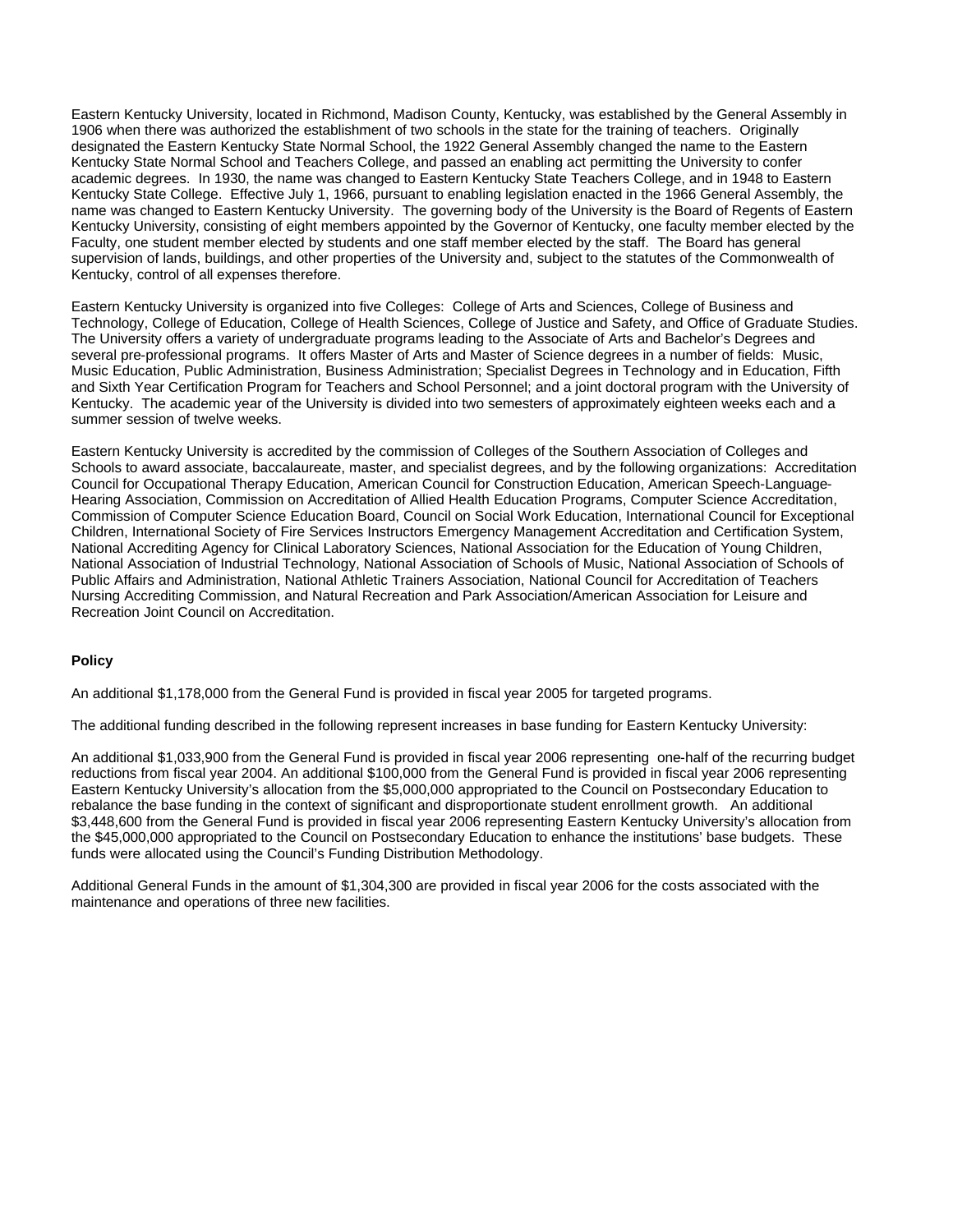# **Postsecondary Education Institutions Kentucky State University Postsecondary Education**

|                                              | <b>Requested</b><br>FY 2005 | <b>Requested</b><br>FY 2006 | <b>Enacted</b><br>FY 2005 | <b>Enacted</b><br>FY 2006 |
|----------------------------------------------|-----------------------------|-----------------------------|---------------------------|---------------------------|
| <b>SOURCE OF FUNDS</b>                       |                             |                             |                           |                           |
| <b>General Fund</b><br>Regular Appropriation | 24,701,300                  | 23,590,700                  | 24,800,900                | 24,568,500                |
| Other                                        |                             |                             |                           | 679,800                   |
| <b>Total General Fund</b>                    | 24,701,300                  | 23,590,700                  | 24,800,900                | 25,248,300                |
| <b>Restricted Funds</b>                      |                             |                             |                           |                           |
| <b>Current Receipts</b>                      | 14,176,500                  | 14,176,500                  | 14,176,500                | 14,176,500                |
| <b>Total Restricted Funds</b>                | 14,176,500                  | 14,176,500                  | 14,176,500                | 14,176,500                |
| <b>Federal Funds</b>                         |                             |                             |                           |                           |
| <b>Current Receipts</b>                      | 13,259,000                  | 13,259,000                  | 13,259,000                | 13,259,000                |
| <b>Total Federal Funds</b>                   | 13,259,000                  | 13,259,000                  | 13,259,000                | 13,259,000                |
| <b>TOTAL SOURCE OF FUNDS</b>                 | 52,136,800                  | 51,026,200                  | 52,236,400                | 52,683,800                |
| <b>EXPENDITURES BY CLASS</b>                 |                             |                             |                           |                           |
| Personnel Cost                               | 33,287,700                  | 33,632,100                  | 33,807,700                | 34,566,600                |
| <b>Operating Expenses</b>                    | 14,781,100                  | 15,106,700                  | 14,734,500                | 15,203,500                |
| <b>Debt Service</b>                          | 2,029,100                   | 229,100                     | 1,664,900                 | 873,500                   |
| Capital Outlay                               | 2,038,900                   | 2,058,300                   | 2,029,300                 | 2,040,200                 |
| <b>TOTAL EXPENDITURES</b>                    | 52,136,800                  | 51,026,200                  | 52,236,400                | 52,683,800                |
| <b>EXPENDITURES BY FUND SOURCE</b>           |                             |                             |                           |                           |
| <b>General Fund</b>                          | 24,701,300                  | 23,590,700                  | 24,800,900                | 25,248,300                |
| <b>Restricted Funds</b>                      | 14,176,500                  | 14,176,500                  | 14,176,500                | 14,176,500                |
| <b>Federal Funds</b>                         | 13,259,000                  | 13,259,000                  | 13,259,000                | 13,259,000                |
| <b>TOTAL EXPENDITURES</b>                    | 52,136,800                  | 51,026,200                  | 52,236,400                | 52,683,800                |
| <b>EXPENDITURES BY UNIT</b>                  |                             |                             |                           |                           |
| Instruction                                  | 19,143,500                  | 19,154,300                  | 19,014,600                | 18,894,100                |
| Research                                     | 5,545,600                   | 5,785,000                   | 6,066,200                 | 6,275,600                 |
| <b>Public Service</b>                        | 3,910,300                   | 4,154,300                   | 4,427,100                 | 4,637,200                 |
| Academic Support                             | 1,097,900                   | 1,098,500                   | 1,233,500                 | 1,083,600                 |
| <b>Student Services</b>                      | 6,569,700                   | 6,592,300                   | 6,529,800                 | 6,465,300                 |
| <b>Institutional Support</b>                 | 4,224,300                   | 4,266,400                   | 3,912,100                 | 3,885,300                 |
| Operation and Maintenance of Plant           | 2,372,000                   | 2,410,200                   | 2,184,100                 | 2,239,400                 |
| Scholarships and Fellowships                 | 3,880,900                   | 3,883,200                   | 3,854,800                 | 3,830,400                 |
| <b>Mandatory Transfers</b>                   | 1,687,400                   |                             | 1,309,000                 | 838,600                   |
| <b>Auxilliary Enterprises</b>                | 3,705,200                   | 3,682,000                   | 3,705,200                 | 3,682,000                 |
| Restore Portion of Past Budget Cuts          |                             |                             |                           | 172,500                   |
| Past Enrollment Growth Funding               |                             |                             |                           | 100,000                   |
| <b>Base Funding Increase</b>                 |                             |                             |                           | 579,800                   |
| <b>TOTAL EXPENDITURES</b>                    | 52,136,800                  | 51,026,200                  | 52,236,400                | 52,683,800                |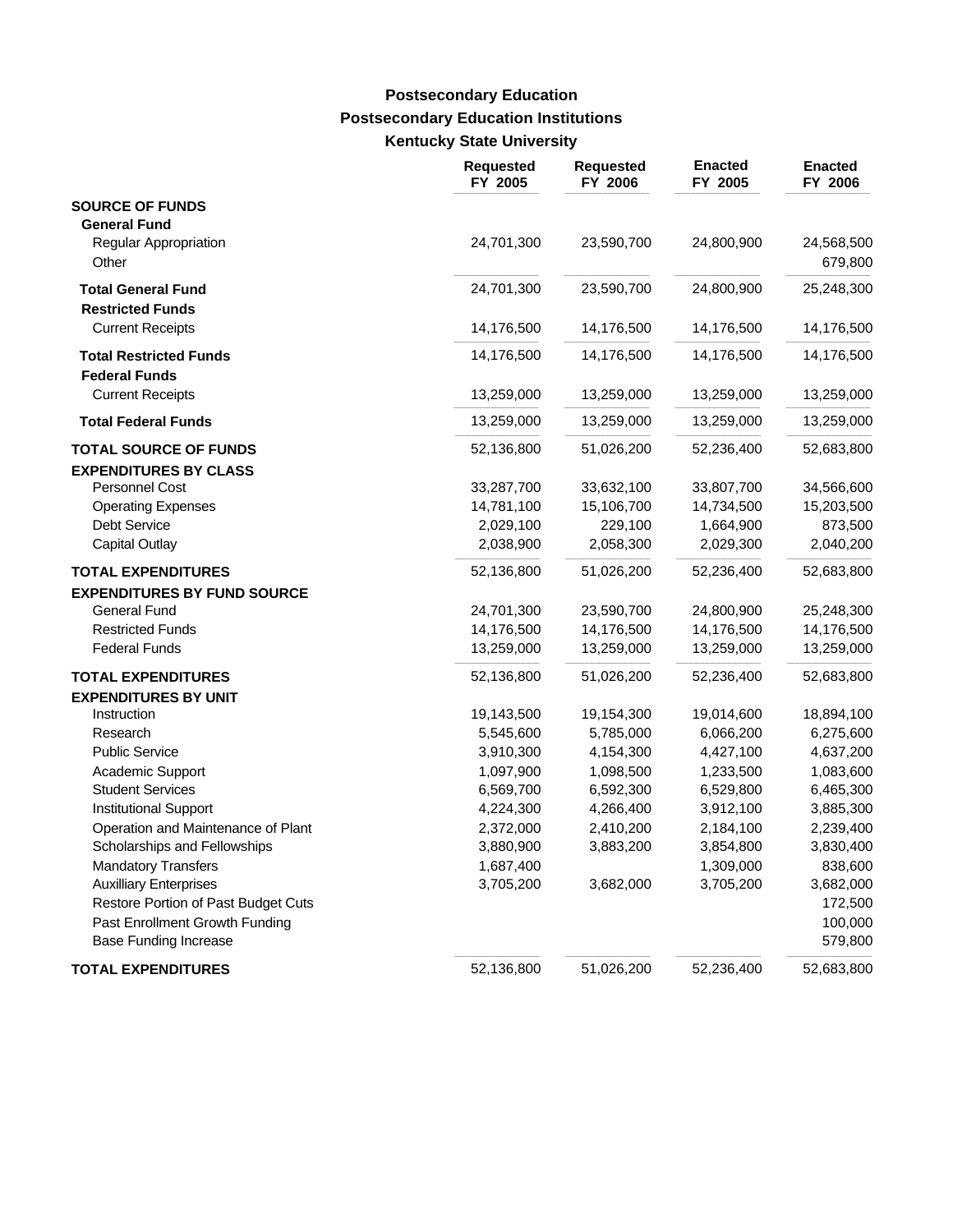Kentucky State College was established in 1886 by an Act of the Kentucky General Assembly. In its early years, the institution's purpose was to train Negro teachers for the Negro public schools in the Commonwealth. With the passage of the 1890 Morrill Act by the U.S. Congress, the college became a land-grant institution. A tripartite mission was instituted: teaching, research, and public service. The 1972 General Assembly elevated the college to university status, effective July 1, 1973. Since that time, the General Assembly has amended Kentucky Revised Statute 164.290 to further read . . ."It is the intent of the General Assembly that Kentucky State University shall serve as a four-year residential institution emphasizing a program of liberal studies appropriate to its size and resources." The University is authorized to provide both undergraduate and graduate programs of instruction and is accredited by regional and national accreditation agencies.

Student enrollment has stabilized at approximately 2,300. The student body is racially integrated, serving both white and black residential students and a significant number of commuting students representing the ethnic and geographic diversity of the Commonwealth.

Kentucky State University is the Commonwealth's designated, small public liberal studies university providing a common liberal studies core curriculum for all students and baccalaureate programs in the traditional arts and sciences. Kentucky State University offers a variety of baccalaureate and associate degrees in career and vocational-oriented courses of instruction such as business, computer sciences, medical technology, office administration, and nursing. Pre-professional programs in law, dentistry, medicine, veterinary medicine, optometry, allied health, and engineering are also offered. The university's liberal studies focus is further enhanced by the Whitney M. Young, Jr. College of Leadership Studies, an honors college established in 1983 which offers a baccalaureate degree earned through an innovative program of seminars and tutorials based on the Great Books Program of St. John's College (Annapolis, Maryland). Kentucky State University's Community Programs serve non-traditional learners within the framework of the general mission of the university.

Since 1973, Kentucky State University has offered a master's degree in Public Affairs (M.P.A). This multidisciplinary curriculum trains prospective and current state government employees for challenging careers in Frankfort and elsewhere in the Commonwealth. The M.P.A. also provides internship training for its students.

At Kentucky State University, both faculty and staff are engaged in the shared work of advancing the purposes of quality education at the undergraduate and graduate levels. At the same time, the university continues its traditional land-grant research and public service functions, providing a range of community services for citizens throughout the Commonwealth. A particular objective of the university is to address the needs of state government employees in Frankfort and citizens in adiacent counties.

### **Policy**

General Funds in the amount of \$2,815,400 in fiscal year 2005 and \$3,297,400 in fiscal year 2006 are provided to Kentucky State University so that the University is able to sufficiently match federal cooperative agricultural research and extension service funds. The 2002 federal Agricultural Research, Extension and Education Reform Act increased the required state match for the federal funds provided to 1890 land-grant colleges and universities to 80 percent in fiscal year 2005 and 90 percent in fiscal year 2006.

An additional \$286,000 from the General Fund is provided in fiscal year 2005 for targeted programs.

The additional funding described in the following represent increases in base funding for Kentucky State University:

An additional \$172,500 from the General Fund is provided in fiscal year 2005 to restore one-half of the recurring budget reductions from fiscal year 2004. An additional \$100,000 from the General Fund is provided in fiscal year 2006 representing Kentucky State University's allocation from the \$5,000,000 appropriated to the Council on Postsecondary Education to rebalance the base funding in the context of significant and disproportionate student enrollment growth. An additional \$579,800 from the General Fund is provided in fiscal year 2006 representing Kentucky State University's allocation from the \$45,000,000 appropriated to the Council on Postsecondary Education to enhance the institutions' base budgets. These funds were allocated using the Council's Funding Distribution Methodology.

Additional General Funds in the amount of \$190,500 are provided in fiscal year 2006 for the costs associated with the maintenance and operations of one new facility and one expanded facility.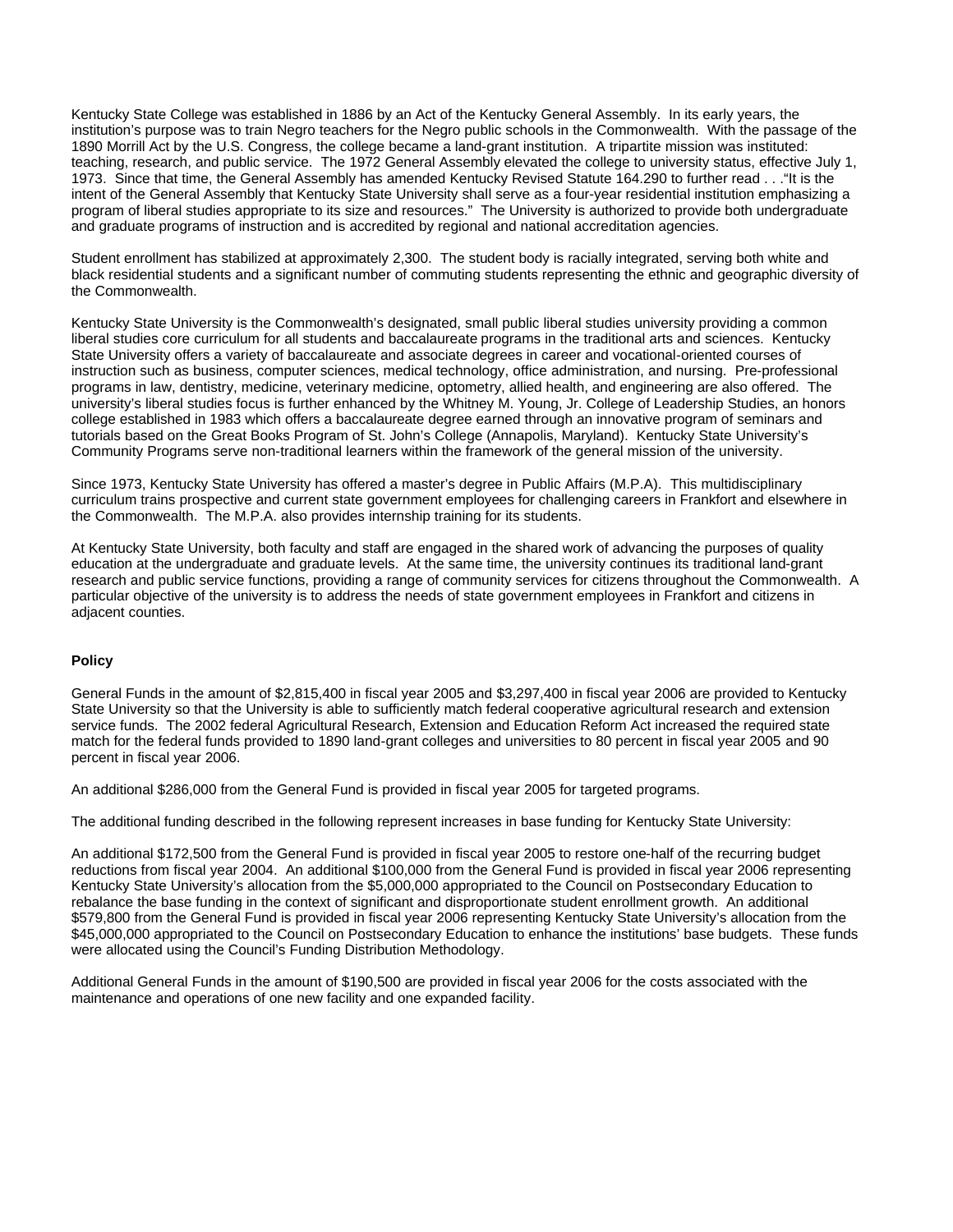### **Postsecondary Education Institutions Morehead State University Postsecondary Education**

|                                                     | <b>Requested</b><br>FY 2005 | <b>Requested</b><br>FY 2006 | <b>Enacted</b><br>FY 2005 | <b>Enacted</b><br>FY 2006 |
|-----------------------------------------------------|-----------------------------|-----------------------------|---------------------------|---------------------------|
| <b>SOURCE OF FUNDS</b>                              |                             |                             |                           |                           |
| <b>General Fund</b><br><b>Regular Appropriation</b> | 45,882,200                  | 48,625,300                  | 42,282,300                | 42,376,100                |
| Other                                               |                             |                             |                           | 2,463,400                 |
| <b>Total General Fund</b>                           | 45,882,200                  | 48,625,300                  | 42,282,300                | 44,839,500                |
| <b>Restricted Funds</b>                             |                             |                             |                           |                           |
| <b>Current Receipts</b>                             | 58,397,300                  | 58,585,200                  | 58,397,300                | 58,585,200                |
| <b>Total Restricted Funds</b>                       | 58,397,300                  | 58,585,200                  | 58,397,300                | 58,585,200                |
| <b>Federal Funds</b>                                |                             |                             |                           |                           |
| <b>Current Receipts</b>                             | 36,752,900                  | 36,674,500                  | 36,752,900                | 36,674,500                |
| <b>Total Federal Funds</b>                          | 36,752,900                  | 36,674,500                  | 36,752,900                | 36,674,500                |
| <b>TOTAL SOURCE OF FUNDS</b>                        | 141,032,400                 | 143,885,000                 | 137,432,500               | 140,099,200               |
| <b>EXPENDITURES BY CLASS</b>                        |                             |                             |                           |                           |
| <b>Personnel Cost</b>                               | 68,215,900                  | 71,040,900                  | 64,385,500                | 67,412,900                |
| <b>Operating Expenses</b>                           | 21,911,400                  | 21,745,900                  | 22,257,600                | 21,616,300                |
| Grants, Loans or Benefits                           | 38,658,700                  | 38,966,600                  | 38,658,700                | 38,966,600                |
| Debt Service                                        | 5,370,800                   | 5,281,500                   | 5,255,100                 | 5,253,300                 |
| <b>Capital Outlay</b>                               | 6,875,600                   | 6,850,100                   | 6,875,600                 | 6,850,100                 |
| <b>TOTAL EXPENDITURES</b>                           | 141,032,400                 | 143,885,000                 | 137,432,500               | 140,099,200               |
| <b>EXPENDITURES BY FUND SOURCE</b>                  |                             |                             |                           |                           |
| General Fund                                        | 45,882,200                  | 48,625,300                  | 42,282,300                | 44,839,500                |
| <b>Restricted Funds</b>                             | 58,397,300                  | 58,585,200                  | 58,397,300                | 58,585,200                |
| <b>Federal Funds</b>                                | 36,752,900                  | 36,674,500                  | 36,752,900                | 36,674,500                |
| <b>TOTAL EXPENDITURES</b>                           | 141,032,400                 | 143,885,000                 | 137,432,500               | 140,099,200               |
| <b>EXPENDITURES BY UNIT</b>                         |                             |                             |                           |                           |
| Instruction                                         | 37,712,900                  | 39,193,600                  | 36,028,800                | 36,416,400                |
| Research                                            | 849,900                     | 669,100                     | 846,000                   | 665,200                   |
| <b>Public Service</b>                               | 4,345,900                   | 4,380,900                   | 4,801,000                 | 4,252,200                 |
| Libraries                                           | 3,001,400                   | 3,083,100                   | 2,883,700                 | 2,880,500                 |
| Academic Support                                    | 7,845,500                   | 8,100,200                   | 7,514,100                 | 7,514,100                 |
| <b>Student Services</b>                             | 7,359,400                   | 7,585,800                   | 6,954,100                 | 6,954,100                 |
| <b>Institutional Support</b>                        | 11,631,100                  | 11,999,100                  | 10,992,300                | 10,992,300                |
| Operation and Maintenance of Plant                  | 7,527,000                   | 7,755,400                   | 7,179,100                 | 7,223,100                 |
| Scholarships and Fellowships                        | 38,658,700                  | 38,966,600                  | 38,586,800                | 38,894,700                |
| <b>Mandatory Transfers</b>                          | 3,261,000                   | 3,071,700                   | 3,231,600                 | 3,043,500                 |
| Non-Mandatory Transfers                             | 5,637,500                   | 5,796,400                   | 5,637,500                 | 5,796,400                 |
| <b>Auxilliary Enterprises</b>                       | 13,202,100                  | 13,283,100                  | 12,777,500                | 12,433,900                |
| Restore Portion of Past Budget Cuts                 |                             |                             |                           | 569,400                   |
| Past Enrollment Growth Funding                      |                             |                             |                           | 264,300                   |
| <b>Base Funding Increase</b>                        |                             |                             |                           | 2,199,100                 |
| <b>TOTAL EXPENDITURES</b>                           | 141,032,400                 | 143,885,000                 | 137,432,500               | 140,099,200               |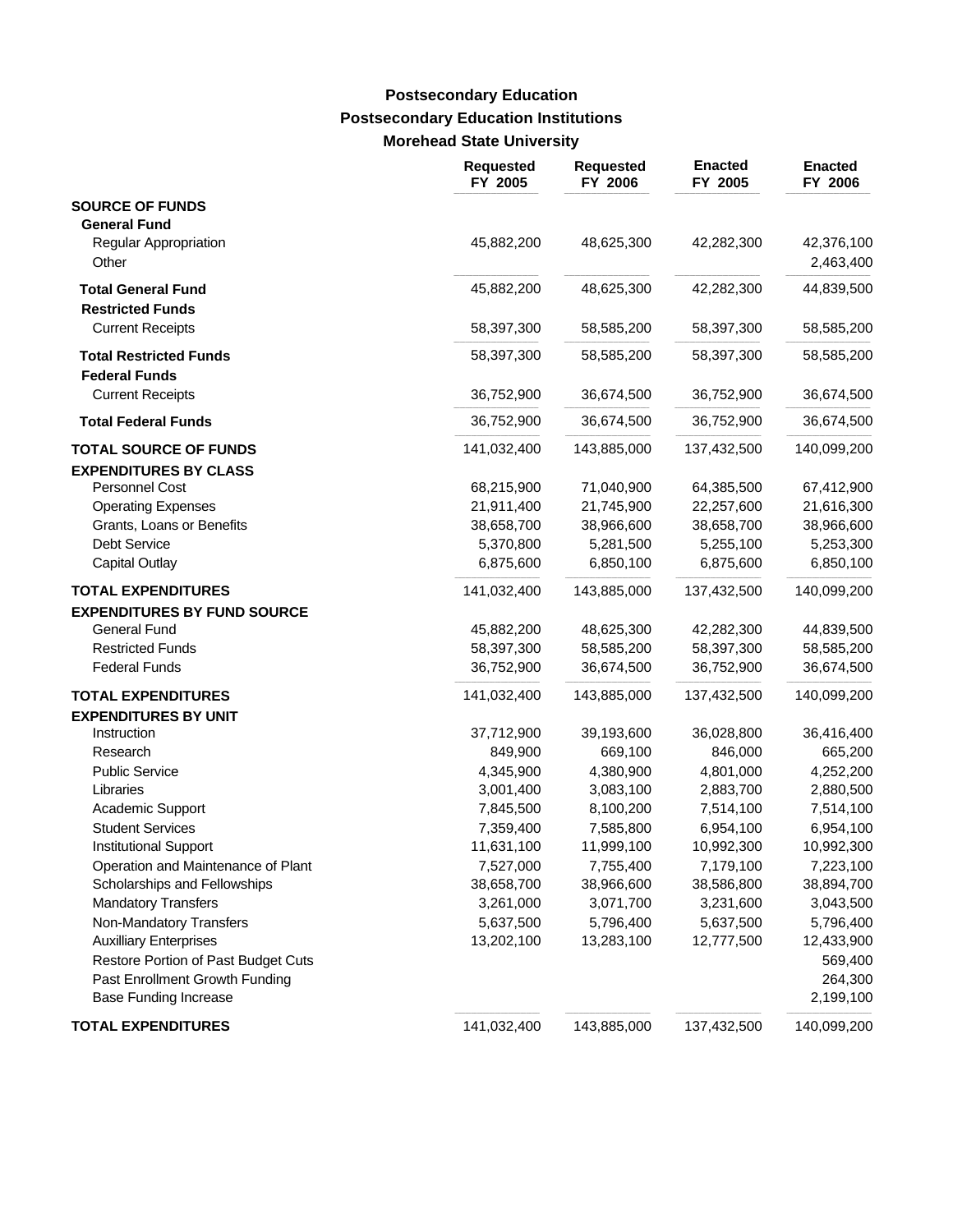The University, located in Morehead, Kentucky, was established in 1922 by the Kentucky General Assembly. The University's current name was adopted in 1966 pursuant to an act of the General Assembly. The governing body of the University, the Board of Regents, is a body corporate and an educational institution and agency of the Commonwealth, consisting of eight citizen members appointed by the Governor of Kentucky. A student, faculty and staff representative also serve on the Board and are elected by their respective peers. The government of the University is vested in the Board and the Board has general supervision of lands, buildings, and other properties of the University, subject to the statutes of the Commonwealth of Kentucky.

The University was established primarily for the purpose of training teachers, administrators and supervisors for the elementary and secondary schools of the state, but has over the years expanded its facilities and curriculum to serve as a general regional institution of higher learning. Academically, the University is organized into four colleges: the College of Science and Technology; the College of Education and Behavioral Sciences; the College of Humanities and the College of Business.

The University offers 76 undergraduate degree programs and 12 pre-professional programs of study. The University offers the Associate Degree in Arts, Applied Business, Applied Sciences, and Nursing. The University offers the Bachelor Degree in Business Administration and in Arts, Music, Music Education, Sciences, Social Work, University Studies, and Nursing. The Master of Arts Degree is offered in Adult and Higher Education, Art, Communications, Education, English, Health, Physical Education and Sport Sciences, Psychology, School Administration, Sociology, and Teaching.

The Master of Science Degree is offered in Biology, Industrial Education, and Career/Technical Education. Other Master's degrees include the Master of Business Administration, and Master of Music. The Post-Master's Degree of Ed.S. is offered, as well as programs leading to an Ed.D or Ph.D. offered cooperatively with the University of Kentucky. The University also offers eleven non-degree and certification programs at the graduate level.

The University's accreditation was reaffirmed in 1990 by the Southern Association of Colleges and School. Programs in veterinary technology, social work, radiologic technology, teacher education, nursing, and music are accredited through individual professional agencies.

The Morehead State University campus is located in the Appalachian foothills with main campus facilities in the city of Morehead and an agricultural center in Rowan County. Art and music facilities provide cultural programs and activities for the campus, community, and surrounding area. A modern student athletic center provides health, physical education, and recreation opportunities for students, employees, and members of the community. Over 47 percent of the university's students live in 13 residence halls and the university provides extensive student development programs.

### **Policy**

An additional \$732,000 from the General Fund is provided in fiscal year 2005 for targeted programs.

The additional funding described in the following represent increases in base funding for Morehead State University:

An additional \$569,400 from the General Fund is provided in fiscal year 2005 to restore one-half of the recurring budget reductions from fiscal year 2004. An additional \$264,300 from the General Fund is provided in fiscal year 2006 representing Morehead State University's allocation from the \$5,000,000 appropriated to the Council on Postsecondary Education to rebalance the base funding in the context of significant and disproportionate student enrollment growth. An additional \$2,199,100 from the General Fund is provided in fiscal year 2006 representing Morehead State University's allocation from the \$45,000,000 appropriated to the Council on Postsecondary Education to enhance the institutions' base budgets. These funds were allocated using the Council's Funding Distribution Methodology.

Additional General Funds in the amount of \$248,900 are provided in fiscal year 2006 for the costs associated with the maintenance and operations of three new expanded facilities.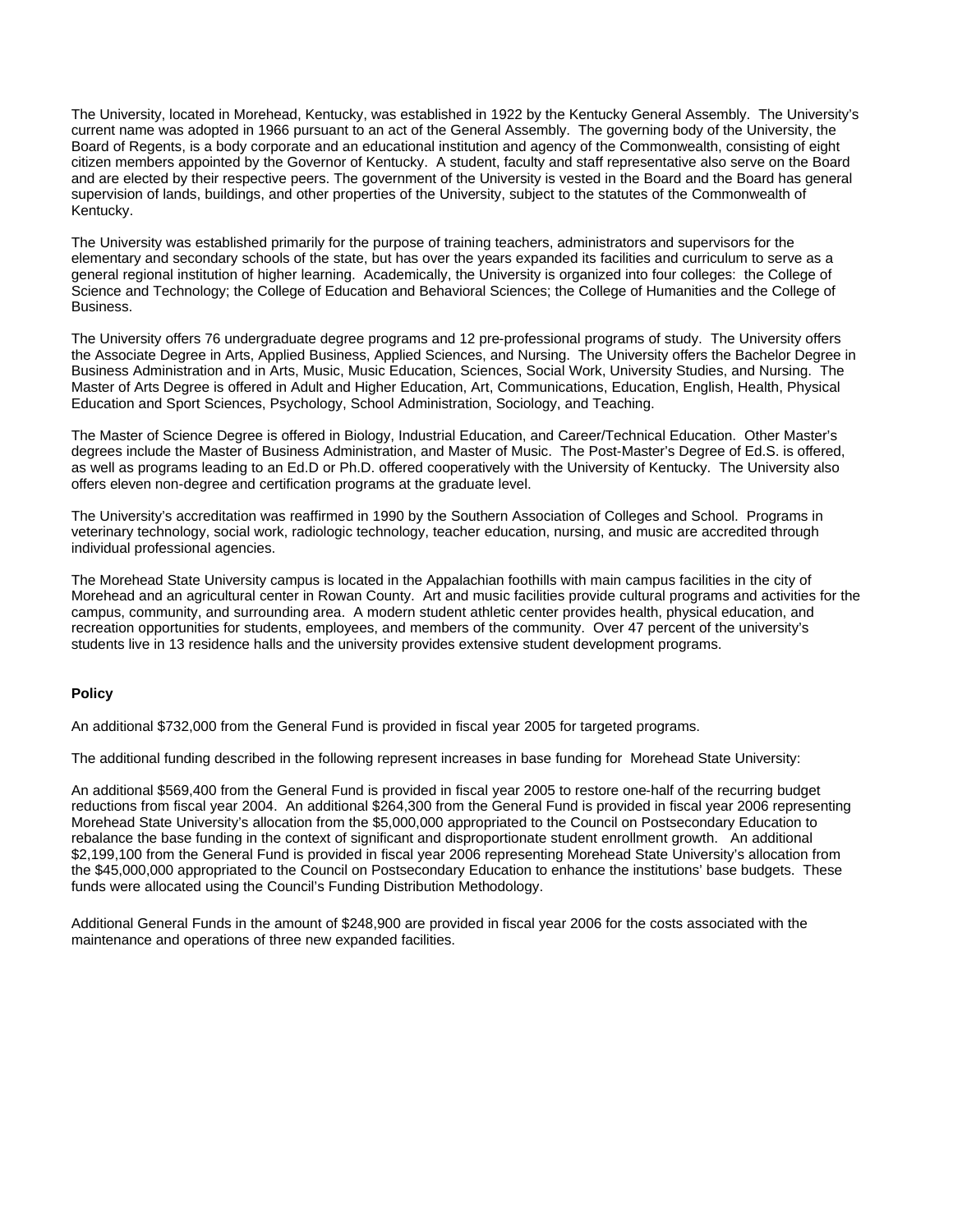# **Postsecondary Education Institutions Murray State University Postsecondary Education**

|                                              | <b>Requested</b><br>FY 2005 | <b>Requested</b><br>FY 2006 | <b>Enacted</b><br>FY 2005 | <b>Enacted</b><br>FY 2006 |
|----------------------------------------------|-----------------------------|-----------------------------|---------------------------|---------------------------|
| <b>SOURCE OF FUNDS</b>                       |                             |                             |                           |                           |
| <b>General Fund</b><br>Regular Appropriation | 54,887,000                  | 57,891,600                  | 50,999,000                | 52,381,100                |
| Other                                        |                             |                             |                           | 2,573,100                 |
| <b>Total General Fund</b>                    | 54,887,000                  | 57,891,600                  | 50,999,000                | 54,954,200                |
| <b>Restricted Funds</b>                      |                             |                             |                           |                           |
| <b>Current Receipts</b>                      | 60,392,600                  | 64,150,700                  | 60,392,600                | 64,150,700                |
| <b>Total Restricted Funds</b>                | 60,392,600                  | 64,150,700                  | 60,392,600                | 64,150,700                |
| <b>Federal Funds</b>                         |                             |                             |                           |                           |
| <b>Current Receipts</b>                      | 13,393,300                  | 13,393,300                  | 13,393,300                | 13,393,300                |
| <b>Total Federal Funds</b>                   | 13,393,300                  | 13,393,300                  | 13,393,300                | 13,393,300                |
| <b>TOTAL SOURCE OF FUNDS</b>                 | 128,672,900                 | 135,435,600                 | 124,784,900               | 132,498,200               |
| <b>EXPENDITURES BY CLASS</b>                 |                             |                             |                           |                           |
| Personnel Cost                               | 83,005,200                  | 88,924,200                  | 80,932,700                | 87,986,100                |
| <b>Operating Expenses</b>                    | 32,597,300                  | 33,632,100                  | 31,401,800                | 31,832,800                |
| Grants, Loans or Benefits                    | 6,091,800                   | 6,091,800                   | 6,091,800                 | 6,091,800                 |
| <b>Debt Service</b>                          | 3,784,800                   | 3,713,700                   | 3,784,800                 | 3,713,700                 |
| <b>Capital Outlay</b>                        | 3,193,800                   | 3,073,800                   | 2,573,800                 | 2,873,800                 |
| <b>TOTAL EXPENDITURES</b>                    | 128,672,900                 | 135,435,600                 | 124,784,900               | 132,498,200               |
| <b>EXPENDITURES BY FUND SOURCE</b>           |                             |                             |                           |                           |
| <b>General Fund</b>                          | 54,887,000                  | 57,891,600                  | 50,999,000                | 54,954,200                |
| <b>Restricted Funds</b>                      | 60,392,600                  | 64,150,700                  | 60,392,600                | 64,150,700                |
| <b>Federal Funds</b>                         | 13,393,300                  | 13,393,300                  | 13,393,300                | 13,393,300                |
| <b>TOTAL EXPENDITURES</b>                    | 128,672,900                 | 135,435,600                 | 124,784,900               | 132,498,200               |
| <b>EXPENDITURES BY UNIT</b>                  |                             |                             |                           |                           |
| Instruction                                  | 48,594,900                  | 52,499,900                  | 46,907,100                | 48,485,600                |
| Research                                     | 2,247,900                   | 2,224,200                   | 2,246,800                 | 2,223,100                 |
| <b>Public Service</b>                        | 5,413,600                   | 5,538,000                   | 5,737,400                 | 5,716,800                 |
| Libraries                                    | 2,848,300                   | 2,968,600                   | 2,928,500                 | 2,915,800                 |
| Academic Support                             | 5,587,800                   | 6,311,600                   | 5,234,200                 | 5,317,600                 |
| <b>Student Services</b>                      | 9,946,200                   | 10,302,500                  | 9,340,900                 | 9,654,300                 |
| <b>Institutional Support</b>                 | 14,845,500                  | 15,045,900                  | 14,024,100                | 14,544,500                |
| Operation and Maintenance of Plant           | 11,525,900                  | 12,413,200                  | 10,703,100                | 12,288,800                |
| Scholarships and Fellowships                 | 6,249,000                   | 6,024,300                   | 6,249,000                 | 6,024,300                 |
| <b>Mandatory Transfers</b>                   | 3,986,600                   | 3,915,500                   | 3,986,600                 | 3,915,500                 |
| Non-Mandatory Transfers                      | 2,026,900                   | 2,026,900                   | 2,026,900                 | 2,026,900                 |
| <b>Auxilliary Enterprises</b>                | 15,400,300                  | 16,165,000                  | 15,400,300                | 16,165,000                |
| Restore Portion of Past Budget Cuts          |                             |                             |                           | 646,900                   |
| Past Enrollment Growth Funding               |                             |                             |                           | 257,300                   |
| <b>Base Funding Increase</b>                 |                             |                             |                           | 2,315,800                 |
| <b>TOTAL EXPENDITURES</b>                    | 128,672,900                 | 135,435,600                 | 124,784,900               | 132,498,200               |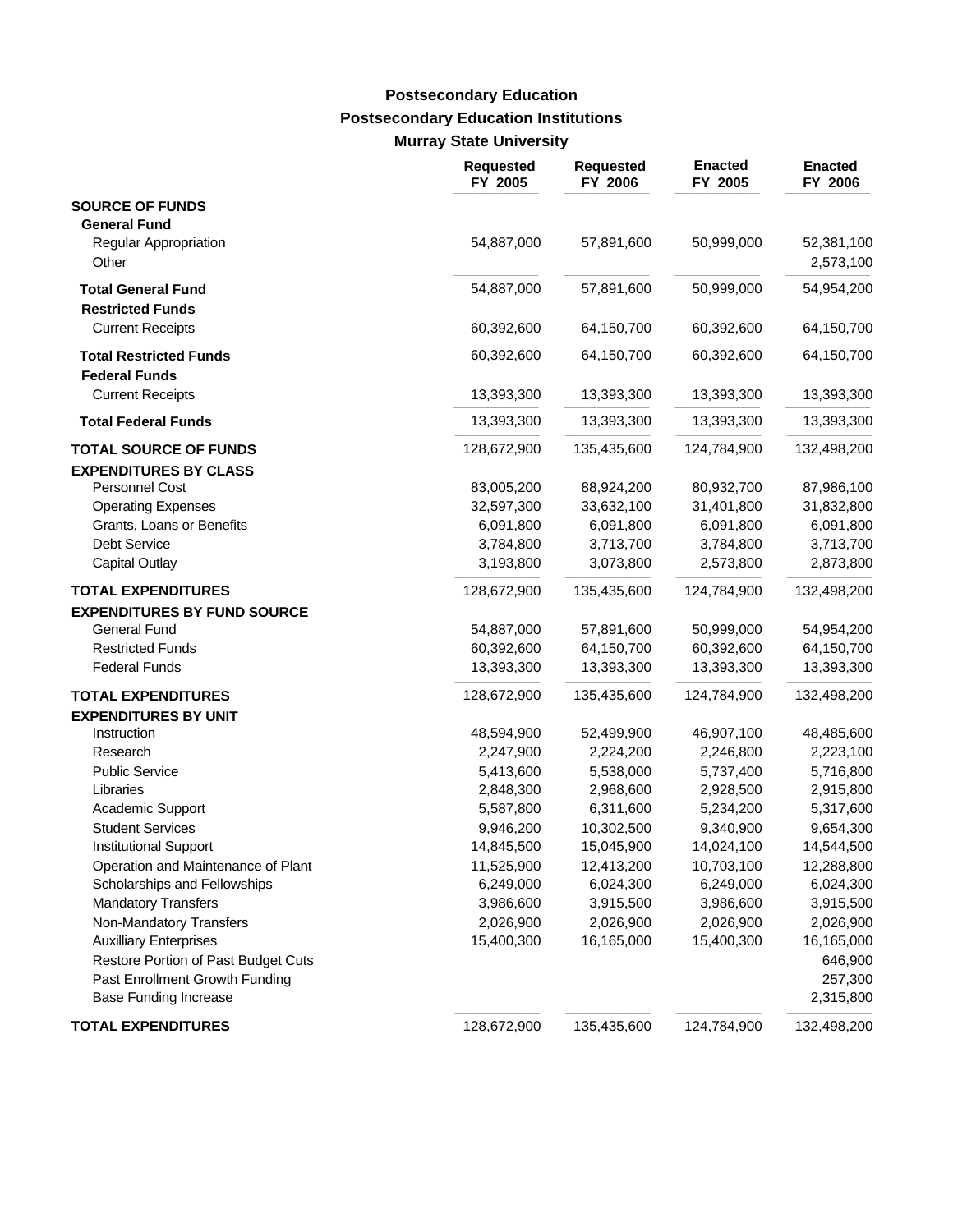The University, which is located in Murray, Calloway County, Kentucky, was established in 1922 as Murray Normal School by the act of the General Assembly of Kentucky. In 1966, the General Assembly established its present name, Murray State University. The University's main campus is a 232-acre site in Murray. Two agricultural farms totaling 351 acres are within one mile of the campus.

The governing body of the University is the Board of Regents, consisting of eight members appointed by the Governor, one faculty member, one staff member, and one student member. Pursuant to KRS 164.350, the Board of Regents is a body corporate with the powers usually vested in corporations and, as such, subject to the statutes of the Commonwealth, has control and management of the University.

From an enrollment of 87 students in 1923, the University has grown to more than 9,920 students with a full-time teaching faculty of 390. The University is a comprehensive institution comprised of five colleges and one school: College of Business and Public Affairs; College of Education; College of Health Sciences and Human Services; College of Humanities and Fine Arts; College of Science, Engineering and Technology; and School of Agriculture.

Pre-professional curricula are provided in medicine, dentistry, veterinary medicine, engineering, pharmacy, law, architecture, and physical therapy. Additionally, the University offers interactive television and web distance learning, extended campus, correspondence and evening classes.

The University confers 24 different degrees. These include four Associate Degrees, 11 Baccalaureate Degrees, 9 Masters Degrees and one Specialist Degree. Degrees offered are the Associate of Arts, Associate of Science, Associate of Applied Science, and Associate of Science in Vocational-Technical Education; Bachelor of Arts in Business, Bachelor of Fine Arts, Bachelor of Independent Studies, Bachelor of Music, Bachelor of Science, Bachelor of Science in Agriculture, Bachelor of Science in Business, Bachelor of Science in Vocational-Technical Education, Bachelor of Science in Nursing, and Bachelor of Social Work; Master of Arts, Master of Arts in Education, Master of Arts in Teaching, Master of Business Administration, Master of Music Education, Master of Public Administration, Master of Science, Master of Professional Accountancy, and Master of Science in Nursing; and Specialist in Education.

Murray State University was designated by the Kentucky Council on Postsecondary Education for a Center of Excellence in Reservoir Research and an Endowed Chair for Applied Ecosystem Ecology, as well as funding for a Program of Distinction in telecommunications systems management. The University is the official transfer agency for NASA Lansat technology in Kentucky.

### **Policy**

An additional \$796,000 from the General Fund is provided in fiscal year 2005 for targeted programs.

The additional funding described in the following represent increases in base funding for Murray State University:

An additional \$646,900 from the General Fund is provided in fiscal year 2005 to restore one-half of the recurring budget reductions from fiscal year 2004. An additional \$257,300 from the General Fund is provided in fiscal year 2006 representing Murray State University's allocation from the \$5,000,000 appropriated to the Council on Postsecondary Education to rebalance the base funding in the context of significant and disproportionate student enrollment growth. An additional \$2,315,800 from the General Fund is provided in fiscal year 2006 representing Murray State University's allocation from the \$45,000,000 appropriated to the Council on Postsecondary Education to enhance the institutions' base budgets. These funds were allocated using the Council's Funding Distribution Methodology.

An additional \$300,000 from the General Fund is provided in fiscal year 2006 for a new Pathological Incinerator for the Breathitt Veterinary Center, which includes building modification, engineering equipment, and installation.

Additional General Funds in the amount of \$1,230,000 are provided in fiscal year 2006 for the costs associated with the maintenance and operations of four new facilities and several University farm buildings.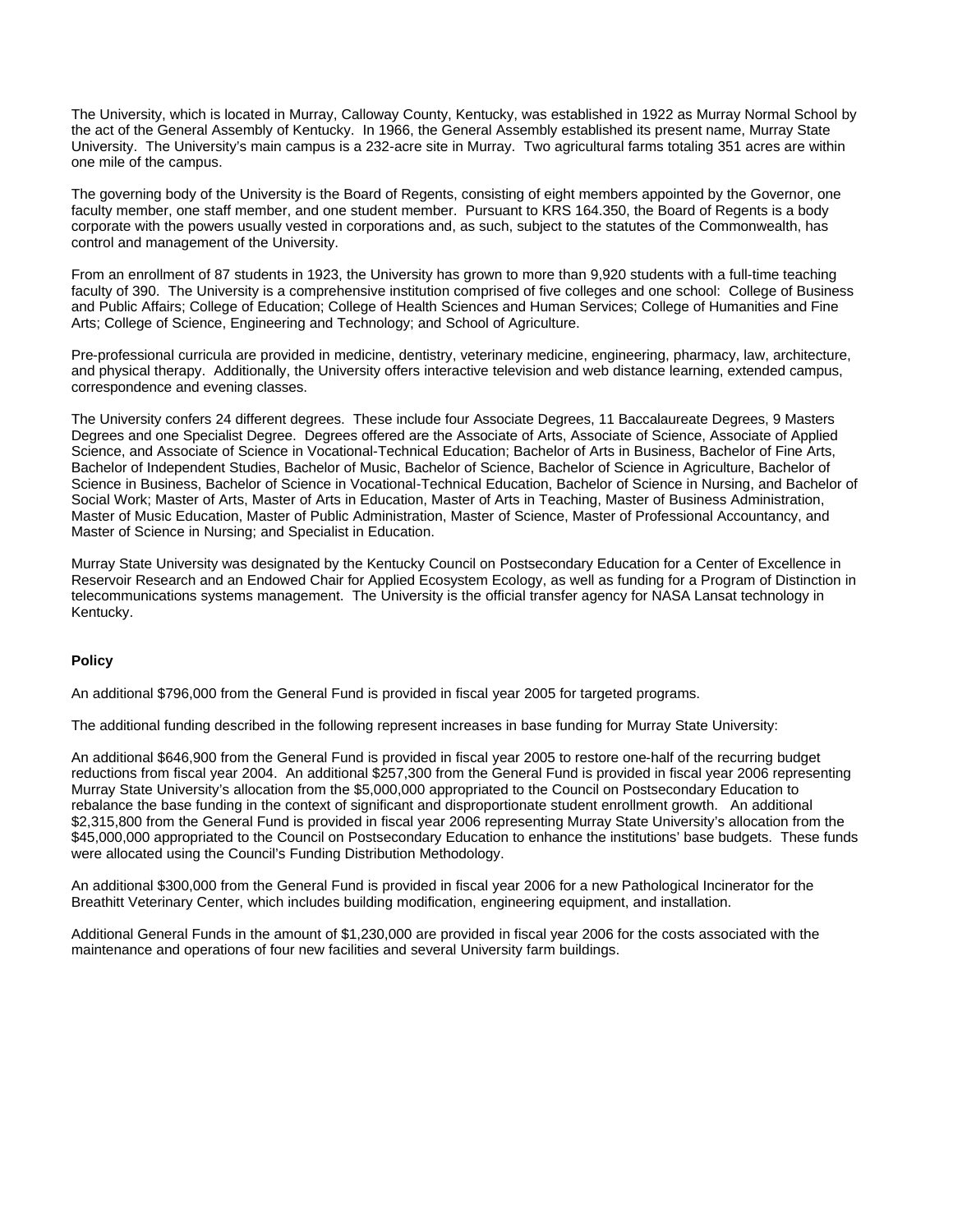### **Postsecondary Education Institutions Northern Kentucky University Postsecondary Education**

|                                                              | <b>Requested</b><br>FY 2005 | <b>Requested</b><br>FY 2006 | <b>Enacted</b><br>FY 2005 | <b>Enacted</b><br>FY 2006 |
|--------------------------------------------------------------|-----------------------------|-----------------------------|---------------------------|---------------------------|
| <b>SOURCE OF FUNDS</b><br><b>General Fund</b>                |                             |                             |                           |                           |
| Regular Appropriation<br>Other                               | 52,237,700                  | 56,200,900                  | 46,020,500                | 46,806,300<br>4,527,200   |
| <b>Total General Fund</b><br><b>Restricted Funds</b>         | 52,237,700                  | 56,200,900                  | 46,020,500                | 51,333,500                |
| <b>Current Receipts</b>                                      | 92,525,000                  | 101,001,000                 | 92,525,000                | 101,001,000               |
| <b>Total Restricted Funds</b><br><b>Federal Funds</b>        | 92,525,000                  | 101,001,000                 | 92,525,000                | 101,001,000               |
| <b>Current Receipts</b>                                      | 11,130,700                  | 11,130,700                  | 11,130,700                | 11,130,700                |
| <b>Total Federal Funds</b>                                   | 11,130,700                  | 11,130,700                  | 11,130,700                | 11,130,700                |
| <b>TOTAL SOURCE OF FUNDS</b><br><b>EXPENDITURES BY CLASS</b> | 155,893,400                 | 168,332,600                 | 149,676,200               | 163,465,200               |
| <b>Personnel Cost</b>                                        | 87,898,900                  | 93,735,600                  | 85,775,400                | 95,981,200                |
| <b>Operating Expenses</b>                                    | 33,345,400                  | 36,472,600                  | 30,790,300                | 32,495,700                |
| Grants, Loans or Benefits                                    | 24,052,900                  | 26,507,200                  | 23,354,200                | 25,109,800                |
| Debt Service                                                 | 4,974,500                   | 4,731,700                   | 4,974,500                 | 4,731,700                 |
| Capital Outlay                                               | 5,621,700                   | 6,885,500                   | 4,781,800                 | 5,146,800                 |
| <b>TOTAL EXPENDITURES</b>                                    | 155,893,400                 | 168,332,600                 | 149,676,200               | 163,465,200               |
| <b>EXPENDITURES BY FUND SOURCE</b>                           |                             |                             |                           |                           |
| <b>General Fund</b>                                          | 52,237,700                  | 56,200,900                  | 46,020,500                | 51,333,500                |
| <b>Restricted Funds</b>                                      | 92,525,000                  | 101,001,000                 | 92,525,000                | 101,001,000               |
| <b>Federal Funds</b>                                         | 11,130,700                  | 11,130,700                  | 11,130,700                | 11,130,700                |
| <b>TOTAL EXPENDITURES</b>                                    | 155,893,400                 | 168,332,600                 | 149,676,200               | 163,465,200               |
| <b>EXPENDITURES BY UNIT</b>                                  |                             |                             |                           |                           |
| Instruction                                                  | 54,313,600                  | 58,670,200                  | 52,619,300                | 55,753,100                |
| Research                                                     | 408,800                     | 413,100                     | 408,800                   | 413,100                   |
| <b>Public Service</b>                                        | 7,162,100                   | 8,556,800                   | 6,726,900                 | 6,584,400                 |
| Libraries                                                    | 5,134,800                   | 5,562,300                   | 4,934,800                 | 5,212,300                 |
| Academic Support                                             | 12,671,000                  | 13,702,900                  | 12,109,500                | 12,303,000                |
| <b>Student Services</b>                                      | 10,043,600                  | 10,477,600                  | 9,993,600                 | 10,377,600                |
| <b>Institutional Support</b>                                 | 16,935,700                  | 18,129,100                  | 16,333,000                | 17,196,400                |
| Operation and Maintenance of Plant                           | 11,985,800                  | 13,333,300                  | 10,061,000                | 12,075,500                |
| Scholarships and Fellowships                                 | 23,362,400                  | 25,816,700                  | 22,613,700                | 24,369,300                |
| <b>Mandatory Transfers</b>                                   | 5,285,900                   | 5,043,100                   | 5,285,900                 | 5,043,100                 |
| Non-Mandatory Transfers                                      | 2,805,700                   | 2,805,700                   | 2,805,700                 | 2,805,700                 |
| <b>Auxilliary Enterprises</b>                                | 5,784,000                   | 5,821,800                   | 5,784,000                 | 5,821,800                 |
| Restore Portion of Past Budget Cuts                          |                             |                             |                           | 982,700                   |
| Past Enrollment Growth Funding                               |                             |                             |                           | 899,600                   |
| <b>Base Funding Increase</b>                                 |                             |                             |                           | 3,627,600                 |
| <b>TOTAL EXPENDITURES</b>                                    | 155,893,400                 | 168,332,600                 | 149,676,200               | 163,465,200               |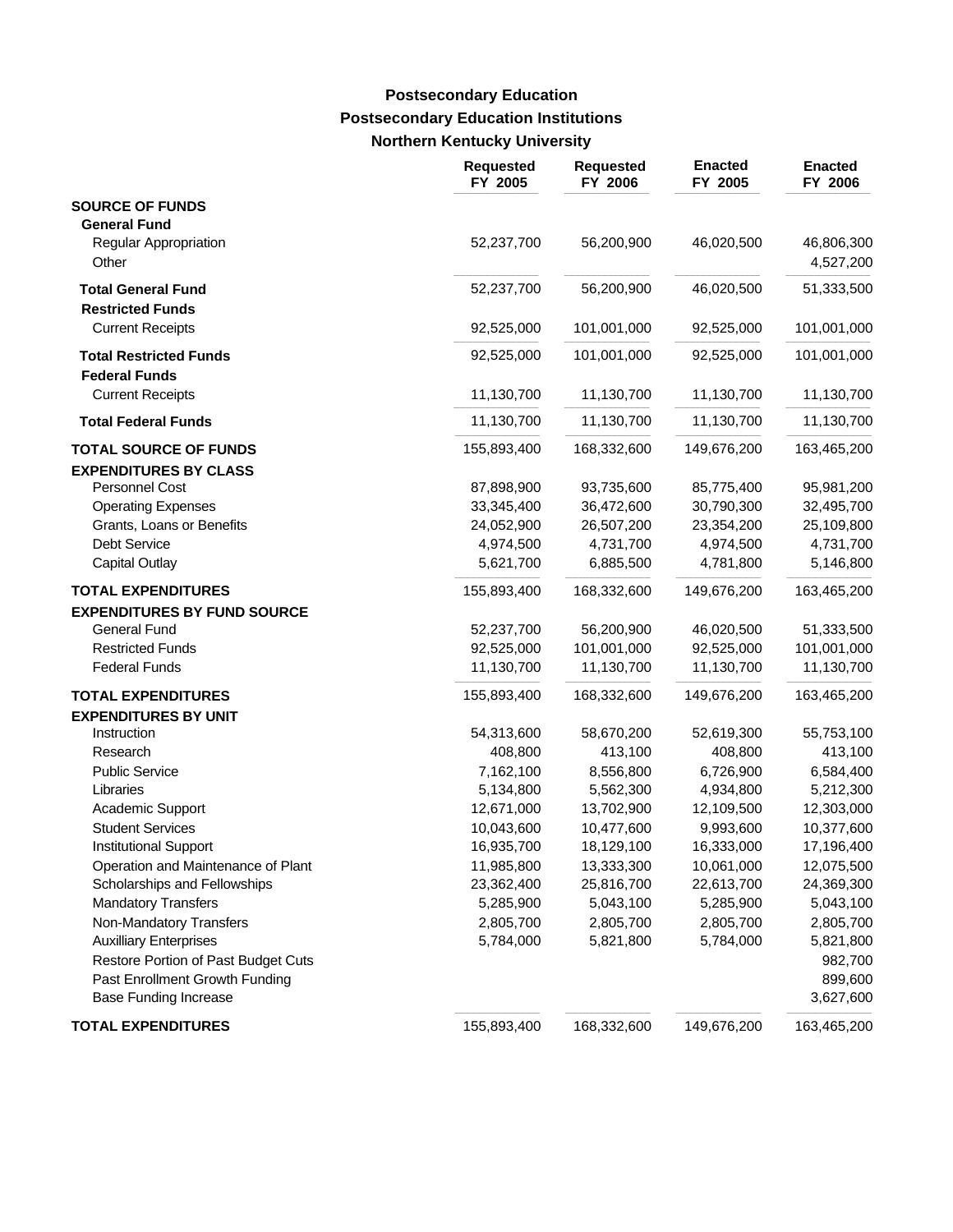Northern Kentucky University (NKU) is a comprehensive institution of higher education located in a large metropolitan area. To meet the needs of the eight-county northern Kentucky region, NKU provides programs at the associate, bachelor's, master's, and first professional degree levels. The university started in 1948 as an extension center of the University of Kentucky (UK) and later as part of the University of Kentucky's Community College System. Northern Kentucky University became an autonomous senior institution in 1968 by an act of the Kentucky General Assembly. A Board of Regents was appointed, and subsequently, the Board of Trustees of the University of Kentucky turned over the Covington facilities and assets of Northern Community College to Northern Kentucky State College. These facilities, along with the community college faculty and students, formed the nucleus of Northern.

Limited space at the Covington campus and a rapidly growing enrollment necessitated the move to a new campus in Highland Heights in the fall of 1972. The first bachelor's degrees were awarded in the spring of 1973.

In 1976, Northern Kentucky State College was renamed Northern Kentucky University under KRS 164.290. The programs of study offered by the university are those of a multipurpose state institution. There are 62 undergraduate degree programs offered in the arts and sciences, in business, and in professional studies areas. The Master's degrees offered are in accountancy, computer science, teaching, education, business administration, science, information systems, public administration, nursing, technology as well as a juris doctor degree. The NKU Graduate Center, created in response to NKU's special mission of exploring experimental methods of delivering education, offers degree programs in community nutrition (with Eastern Kentucky University), library science (with UK), nursing (with UK), and social work (with UK).

Northern Kentucky University works with vocational schools in the area on joint programs in industrial education, nursing, and data processing to avoid duplication and to facilitate student movement between the vocational school and the university.

In 1981, the Commonwealth of Kentucky and the state of Ohio entered into a reciprocal tuition agreement at the graduate and first-professional degree levels. The agreement permits citizens of northern Kentucky and Cincinnati to attend either NKU or the University of Cincinnati at resident tuition rates. In 1991, a reciprocity agreement was developed to include selected undergraduate programs at the University of Cincinnati, Cincinnati Technical College, and NKU.

### **Policy**

An additional \$952,000 from the General Fund is provided in fiscal year 2005 for targeted programs.

The additional funding described in the following represent increases in base funding for Northern Kentucky University:

An additional \$982,700 from the General Fund is provided in fiscal year 2005 to restore one-half of the recurring budget reductions from fiscal year 2004. An additional \$899,600 from the General Fund is provided in fiscal year 2006 representing Northern Kentucky University's allocation from the \$5,000,000 appropriated to the Council on Postsecondary Education to rebalance the base funding in the context of significant and disproportionate student enrollment growth. An additional \$3,627,600 from the General Fund is provided in fiscal year 2006 representing Northern Kentucky University's allocation from the \$45,000,000 appropriated to the Council on Postsecondary Education to enhance the institutions' base budgets. These funds were allocated using the Council's Funding Distribution Methodology.

Additional General Funds in the amount of \$997,900 are provided in fiscal year 2006 for the costs associated with the maintenance and operations of two new facilities.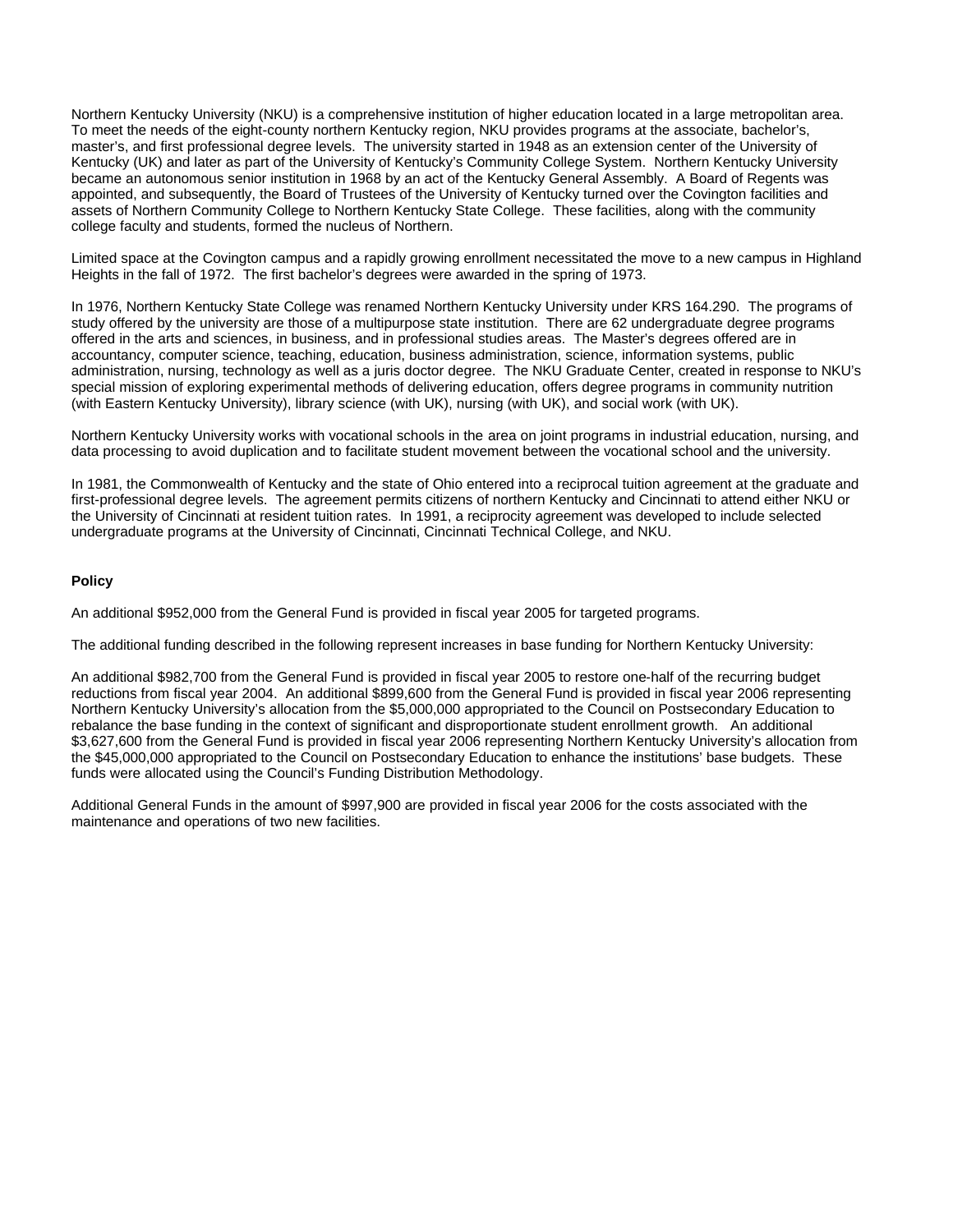# **Postsecondary Education Institutions University of Kentucky Postsecondary Education**

|                                                              | <b>Requested</b><br>FY 2005 | <b>Requested</b><br>FY 2006 | <b>Enacted</b><br>FY 2005 | <b>Enacted</b><br>FY 2006 |
|--------------------------------------------------------------|-----------------------------|-----------------------------|---------------------------|---------------------------|
| <b>SOURCE OF FUNDS</b>                                       |                             |                             |                           |                           |
| <b>General Fund</b><br><b>Regular Appropriation</b><br>Other | 321,886,100                 | 332,233,600                 | 290,905,900               | 303,070,800<br>11,231,400 |
| <b>Total General Fund</b>                                    | 321,886,100                 | 332,233,600                 | 290,905,900               | 314,302,200               |
| <b>Restricted Funds</b>                                      |                             |                             |                           |                           |
| <b>Current Receipts</b>                                      | 957,076,400                 | 995,223,100                 | 939,204,600               | 976,251,500               |
| <b>Total Restricted Funds</b>                                | 957,076,400                 | 995,223,100                 | 939,204,600               | 976,251,500               |
| <b>Federal Funds</b>                                         |                             |                             |                           |                           |
| <b>Current Receipts</b>                                      | 170,696,000                 | 175,533,600                 | 161,818,700               | 166,596,000               |
| <b>Total Federal Funds</b>                                   | 170,696,000                 | 175,533,600                 | 161,818,700               | 166,596,000               |
| <b>TOTAL SOURCE OF FUNDS</b>                                 | 1,449,658,500               | 1,502,990,300               | 1,391,929,200             | 1,457,149,700             |
| <b>EXPENDITURES BY CLASS</b>                                 |                             |                             |                           |                           |
| <b>Personnel Cost</b>                                        | 826,092,500                 | 862,462,600                 | 765,067,300               | 823,892,300               |
| <b>Operating Expenses</b>                                    | 467,977,700                 | 482,375,500                 | 471,733,400               | 475,535,400               |
| Grants, Loans or Benefits                                    | 75,378,700                  | 77,668,400                  | 75,378,700                | 77,668,300                |
| <b>Debt Service</b>                                          | 33,325,700                  | 33,445,400                  | 33,017,300                | 33,321,200                |
| <b>Capital Outlay</b>                                        | 46,883,900                  | 47,038,400                  | 46,732,500                | 46,732,500                |
| <b>TOTAL EXPENDITURES</b>                                    | 1,449,658,500               | 1,502,990,300               | 1,391,929,200             | 1,457,149,700             |
| <b>EXPENDITURES BY FUND SOURCE</b>                           |                             |                             |                           |                           |
| <b>General Fund</b>                                          | 321,886,100                 | 332,233,600                 | 290,905,900               | 314,302,200               |
| <b>Restricted Funds</b>                                      | 957,076,400                 | 995,223,100                 | 939,204,600               | 976,251,500               |
| <b>Federal Funds</b>                                         | 170,696,000                 | 175,533,600                 | 161,818,700               | 166,596,000               |
| <b>TOTAL EXPENDITURES</b>                                    | 1,449,658,500               | 1,502,990,300               | 1,391,929,200             | 1,457,149,700             |
| <b>EXPENDITURES BY UNIT</b>                                  |                             |                             |                           |                           |
| Instruction                                                  | 285,137,500                 | 294,734,900                 | 228,843,200               | 250,479,900               |
| Research                                                     | 238,609,200                 | 247,342,900                 | 246,114,400               | 244,658,300               |
| <b>Public Service</b>                                        | 178,541,400                 | 185,208,200                 | 176,877,400               | 182,394,000               |
| Libraries                                                    | 22,922,900                  | 23,823,300                  | 22,226,100                | 22,704,600                |
| Academic Support                                             | 56,075,400                  | 57,763,600                  | 54,873,600                | 55,954,600                |
| <b>Student Services</b>                                      | 24,239,900                  | 25,054,500                  | 23,306,400                | 23,800,600                |
| <b>Institutional Support</b>                                 | 62,285,600                  | 65,014,400                  | 59,973,700                | 61,894,200                |
| Operation and Maintenance of Plant                           | 50,248,500                  | 52,820,800                  | 48,424,700                | 49,987,000                |
| Scholarships and Fellowships                                 | 75,378,700                  | 77,668,400                  | 75,378,700                | 77,668,300                |
| <b>Mandatory Transfers</b>                                   | 19,791,900                  | 19,998,600                  | 19,483,500                | 19,874,400                |
| <b>Auxilliary Enterprises</b>                                | 101,523,300                 | 105,613,500                 | 101,523,300               | 105,613,500               |
| Hospitals                                                    | 334,904,200                 | 347,947,200                 | 334,904,200               | 348,122,200               |
| Restore Portion of Past Budget Cuts                          |                             |                             |                           | 2,766,700                 |
| Past Enrollment Growth Funding                               |                             |                             |                           | 665,700                   |
| <b>Base Funding Increase</b>                                 |                             |                             |                           | 10,565,700                |
| <b>TOTAL EXPENDITURES</b>                                    | 1,449,658,500               | 1,502,990,300               | 1,391,929,200             | 1,457,149,700             |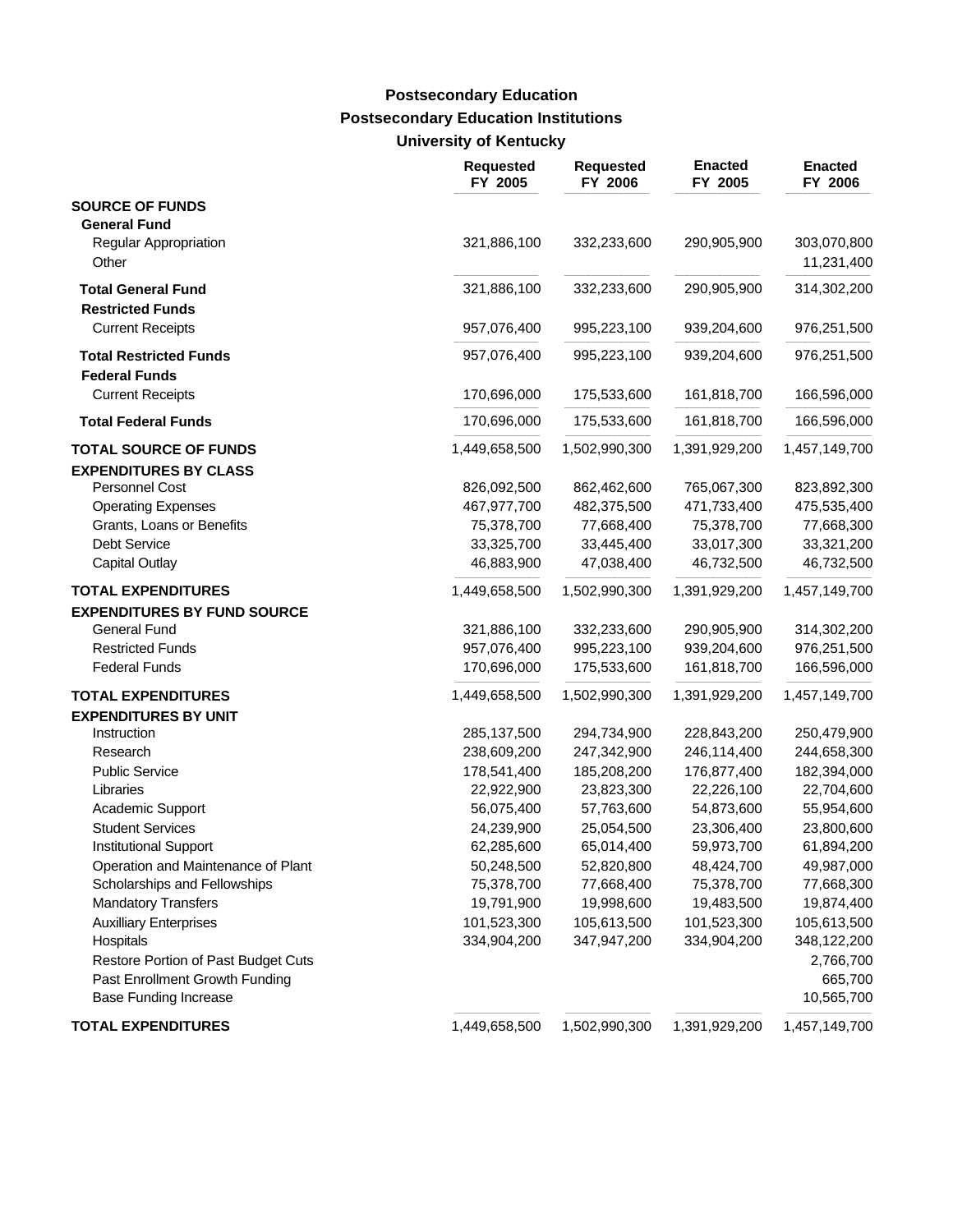The University is a comprehensive, land-grant institution located in Lexington, (Fayette County), Kentucky. Founded in 1865 under the provisions of the Morrill Land-Grant Act, the University began as part of Kentucky University. In 1878, the Agricultural and Mechanical College was separated from Kentucky University and reestablished on land given by Lexington and Fayette County. To provide a separate campus for the new institution, Lexington donated its 50-acre fairground and park, and along with Fayette County, contributed construction of the buildings. Thirty years later the name was changed to State University, Lexington, Kentucky, and in 1916 it became the University of Kentucky.

The University is organized into 17 colleges and graduate schools plus extension programs, and operates a Community College located in Lexington, Kentucky. From an enrollment of 273 students in 1876, the University has more than 30,000 students and approximately 10,000 faculty and staff. The campus today has more than 100 major buildings including not only modern teaching and research facilities, but also renovated history-laden structures dating back to the 1800's. The University has produced two Nobel Laureates and seven governors of the state including the first female governor. Scientific advances in medicine, energy, equine, and other fields of research have caused the University to be ranked among the top 100 research universities in the nation, the only one in Kentucky to be so recognized.

The University of Kentucky serves as the principal research and graduate degree granting institution in the Commonwealth. KRS 164.125 authorizes the University to offer baccalaureate, professional, master's, specialist, doctoral, and postdoctoral programs and to conduct joint doctoral programs in cooperation with other institutions. The University was challenged by the Kentucky Postsecondary Education Improvement Act of 1997 to become a major comprehensive research institution, ranked nationally in the top twenty public universities.

Research and service functions are further defined by state and federal statutes as necessary and appropriate for the Commonwealth's land-grant institution in accordance with the Morrill Act of 1862. KRS 164.100 is Kentucky's Land-Grant Act; the Hatch Act of 1887 and KRS 164.110 support research and agricultural extension; KRS 164.120 supports instruction; and the Smith-Lever Act, KRS 164.605, and KRS 164.675 support cooperative extension.

#### **Policy**

The enacted budget finances the first phase of the replacement of the University of Kentucky Hospital. It includes \$200 million, half from Agency Bonds and half from Restricted funds. House Bill 497 expressed the 2005 General Assembly's intention to authorize the second phase of the project with an additional \$150 million in Agency Bonds.

The Appropriations Act, House Bill 267, Part XXV, established a one-cent surtax on the sale of each twenty cigarettes to fund a cancer research matching fund. The surtax proceeds are directed one-half each to the University of Louisville and the University of Kentucky, to be matched from external sources. In fiscal year 2006, the surtax is expected to bring in approximately \$4,300,000.

In fiscal year 2005 additional General Funds are provided for the following: \$8,158,000 for targeted programs, \$3,000,000 to expand the capacity available for bio-science research and commercialization, and \$500,000 for the Oral History Program to be matched by the Research Challenge Trust Fund grant,

An additional \$600,000 from the General Fund is provided each year of the biennium for the Collaborative Center for Literacy Development, including the Reading Recovery Teacher Training Program.

The additional funding described in the following represent increases in base funding for the University of Kentucky:

An additional \$2,766,700 from the General Fund is provided in fiscal year 2005 to restore one-half of the recurring budget reductions from fiscal year 2004. An additional \$665,700 from the General Fund is provided in fiscal year 2006 representing the University of Kentucky's allocation from the \$5,000,000 appropriated to the Council on Postsecondary Education to rebalance the base funding in the context of significant and disproportionate student enrollment growth. An additional \$10,565,700 from the General Fund is provided in fiscal year 2006 representing the University of Kentucky's allocation from the \$45,000,000 appropriated to the Council on Postsecondary Education to enhance the institutions' base budgets. These funds were allocated using the Council's Funding Distribution Methodology.

Additional General Funds in the amount of \$2,887,900 are provided in fiscal year 2006 for the costs associated with the maintenance and operations of five new facilities and one expanded facility.

An additional \$175,000 from the General Fund is provided in fiscal year 2006 for the Kentucky Health Care Infrastructure Authority.

The University of Kentucky Cooperative Extension Service received an additional \$1,000,000 from the General Fund in fiscal year 2006 to support the costs of salary adjustments and the establishment of a career advancement track for its employees.

The Lexington Community College has transferred from the University of Kentucky to the Kentucky Community and Technical College System (KCTCS). The General Funds that were transferred from UK to KCTCS total \$7,957,700 in fiscal year 2005, and \$8,333,100 in fiscal year 2006.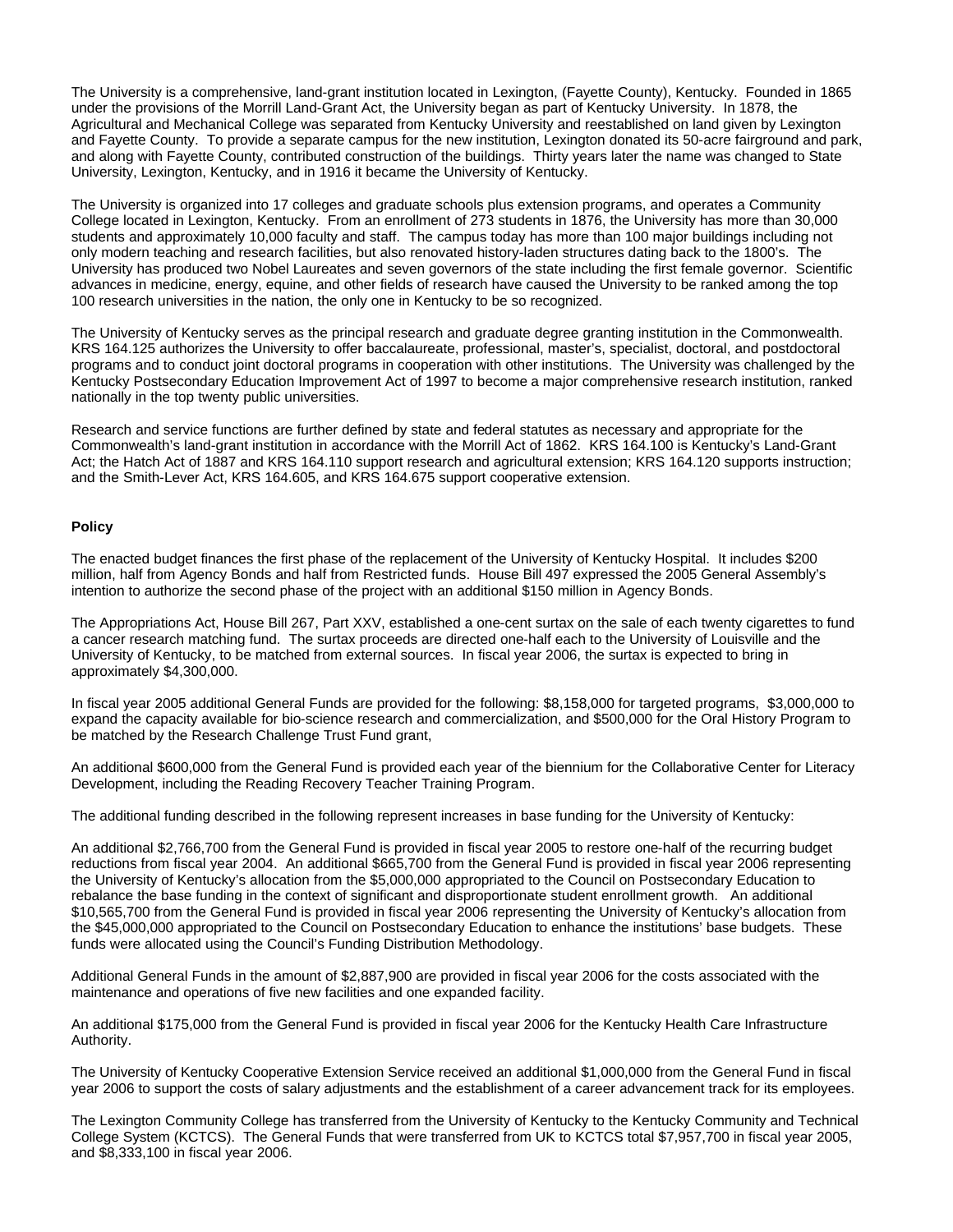### **Postsecondary Education Institutions University of Louisville Postsecondary Education**

|                                                       | <b>Requested</b><br>FY 2005 | <b>Requested</b><br>FY 2006 | <b>Enacted</b><br>FY 2005 | <b>Enacted</b><br>FY 2006 |
|-------------------------------------------------------|-----------------------------|-----------------------------|---------------------------|---------------------------|
| <b>SOURCE OF FUNDS</b><br><b>General Fund</b>         |                             |                             |                           |                           |
| <b>Regular Appropriation</b><br>Other                 | 186,128,700                 | 196,044,500                 | 172,790,800               | 176,109,100<br>7,578,800  |
| <b>Total General Fund</b><br><b>Restricted Funds</b>  | 186,128,700                 | 196,044,500                 | 172,790,800               | 183,687,900               |
| <b>Current Receipts</b>                               | 357,507,500                 | 390,008,200                 | 357,507,500               | 390,008,200               |
| <b>Total Restricted Funds</b><br><b>Federal Funds</b> | 357,507,500                 | 390,008,200                 | 357,507,500               | 390,008,200               |
| <b>Current Receipts</b>                               | 80,500,500                  | 87,818,700                  | 80,500,500                | 87,818,700                |
| <b>Total Federal Funds</b>                            | 80,500,500                  | 87,818,700                  | 80,500,500                | 87,818,700                |
| <b>TOTAL SOURCE OF FUNDS</b>                          | 624,136,700                 | 673,871,400                 | 610,798,800               | 661,514,800               |
| <b>EXPENDITURES BY CLASS</b>                          |                             |                             |                           |                           |
| <b>Personnel Cost</b>                                 | 398,950,600                 | 429,972,600                 | 388,908,100               | 426,756,800               |
| <b>Operating Expenses</b>                             | 125,940,700                 | 139,451,300                 | 124,208,300               | 131,870,100               |
| Grants, Loans or Benefits                             | 60,439,900                  | 65,635,200                  | 60,439,900                | 65,635,200                |
| <b>Debt Service</b>                                   | 17,350,300                  | 17,357,100                  | 15,787,300                | 15,797,500                |
| <b>Capital Outlay</b>                                 | 21,455,200                  | 21,455,200                  | 21,455,200                | 21,455,200                |
| <b>TOTAL EXPENDITURES</b>                             | 624,136,700                 | 673,871,400                 | 610,798,800               | 661,514,800               |
| <b>EXPENDITURES BY FUND SOURCE</b>                    |                             |                             |                           |                           |
| <b>General Fund</b>                                   | 186,128,700                 | 196,044,500                 | 172,790,800               | 183,687,900               |
| <b>Restricted Funds</b>                               | 357,507,500                 | 390,008,200                 | 357,507,500               | 390,008,200               |
| <b>Federal Funds</b>                                  | 80,500,500                  | 87,818,700                  | 80,500,500                | 87,818,700                |
| <b>TOTAL EXPENDITURES</b>                             | 624,136,700                 | 673,871,400                 | 610,798,800               | 661,514,800               |
| <b>EXPENDITURES BY UNIT</b>                           |                             |                             |                           |                           |
| Instruction                                           | 157,833,600                 | 176,253,300                 | 145,245,600               | 158,394,100               |
| Research                                              | 74,726,400                  | 80,371,700                  | 77,921,900                | 79,377,200                |
| <b>Public Service</b>                                 | 49,847,700                  | 53,225,800                  | 49,517,000                | 53,095,100                |
| Libraries                                             | 16,611,100                  | 17,736,800                  | 16,499,800                | 17,625,500                |
| Academic Support                                      | 86,410,100                  | 92,266,000                  | 85,838,300                | 91,694,300                |
| <b>Student Services</b>                               | 13,117,400                  | 14,006,200                  | 13,030,900                | 13,919,700                |
| <b>Institutional Support</b>                          | 50,567,300                  | 53,994,100                  | 50,233,500                | 53,660,300                |
| Operation and Maintenance of Plant                    | 26,520,300                  | 28,997,600                  | 25,574,500                | 28,827,600                |
| Scholarships and Fellowships                          | 62,626,000                  | 66,870,000                  | 62,626,000                | 66,870,000                |
| <b>Mandatory Transfers</b>                            | 18,360,800                  | 19,378,200                  | 15,784,800                | 15,582,400                |
| Non-Mandatory Transfers                               |                             |                             | 1,010,500                 | 2,021,000                 |
| <b>Auxilliary Enterprises</b>                         | 42,480,100                  | 45,359,100                  | 42,480,100                | 45,359,100                |
| Hospitals                                             | 25,035,900                  | 25,412,600                  | 25,035,900                | 25,964,400                |
| Restore Portion of Past Budget Cuts                   |                             |                             |                           | 1,545,300                 |
| Past Enrollment Growth Funding                        |                             |                             |                           | 713,100                   |
| <b>Base Funding Increase</b>                          |                             |                             |                           | 6,865,700                 |
| <b>TOTAL EXPENDITURES</b>                             | 624,136,700                 | 673,871,400                 | 610,798,800               | 661,514,800               |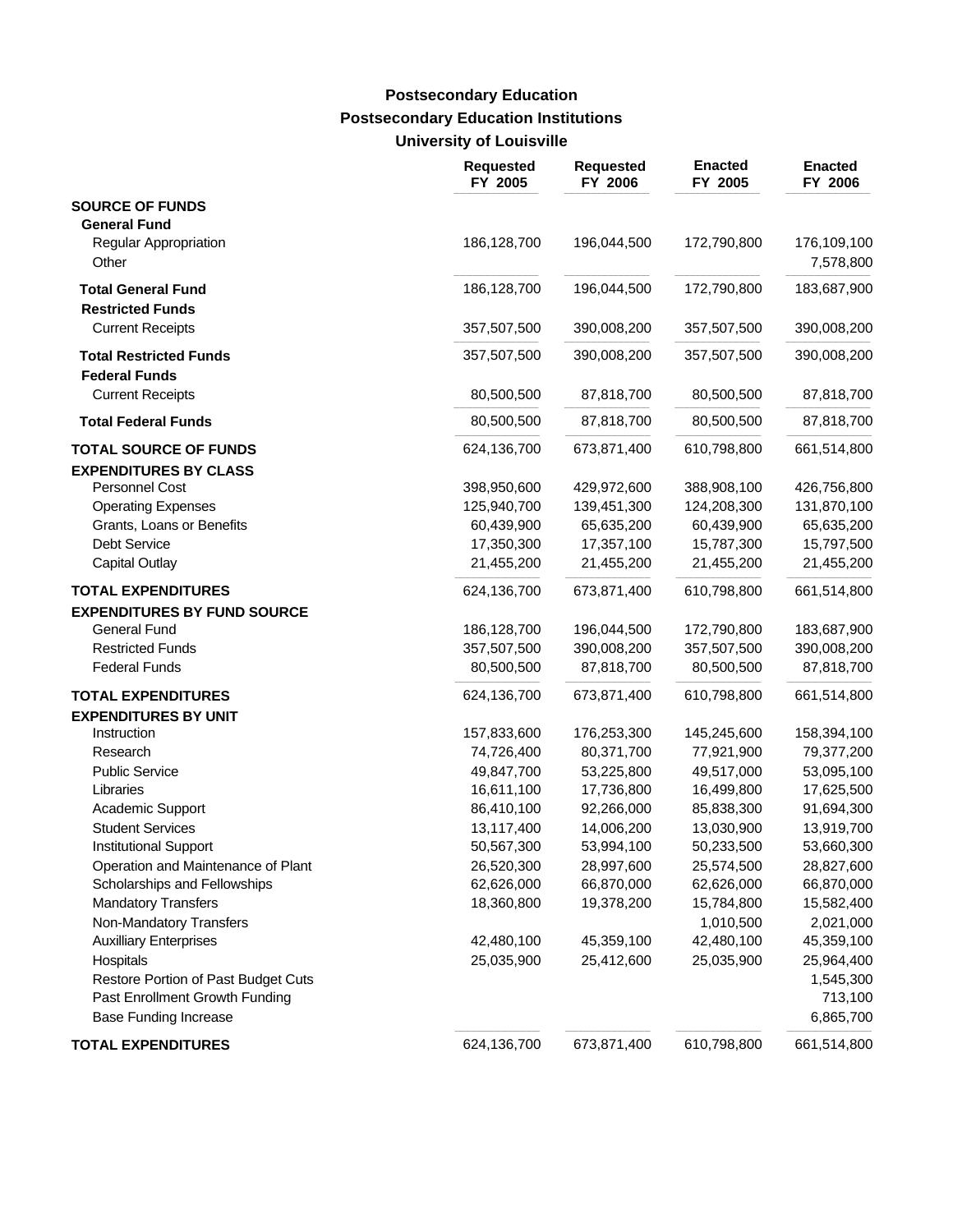The University of Louisville (the "University") is an urban university that has had close historical and legal ties with Louisville-Jefferson County. The University was founded in 1798 as the Jefferson Seminary, later known as Louisville College, and 1846 became the University of Louisville by legislative charter. The University became a member of Kentucky's public higher education system on July 1, 1970, and amended its charter to reflect its status as a state institution, subject to the administration and control of the Board of Trustees of the University which was constituted a public body corporate, with the usual corporate powers, and processing all the authorities, immunities, rights, privileges, and franchises normally attached to the governing bodies of Kentucky public higher education institutions.

The University has established or designated independent components for the following divisions: the College of Arts & Sciences, Graduate School, School of Dentistry, Speed Scientific School, School of Music, School of Medicine, School of Law, College of Education & Human Development, School of Public Health, School of Nursing, College of Business & Public Administration, Kent School, and Undergraduate Studies. The University as a whole is a member of, or is accredited by, the following agencies: The American Council on Education, the Association of American Colleges, the Association of Urban Universities, the American Association of University Women, the Southern University Conference, the Southern Association of Colleges and Secondary Schools, the University of the State of New York and the Kentucky State Department of Education.

The University of Louisville's mission continues the institution's historical emphasis on undergraduate and graduate education while placing a new emphasis on research. The benefits of becoming a premier research university cannot be overstated. Top research universities attract millions of dollars in federal funding and private grants, which in turn drives economic growth throughout the economy. By focusing on this goal, the University can help enhance Kentucky's economic potential and prepare its citizens.

The University of Louisville also fulfills a unique role as a metropolitan university. The University has three campuses. The 169 acre Belknap Campus is three miles from downtown Louisville and houses ten of the University's 13 colleges, schools, and divisions. The Health Sciences Center is situated in downtown Louisville's medical complex and houses the University's health-related programs and the University of Louisville Hospital. The 243 acre Shelby Campus located in eastern Jefferson County contains the National Crime Prevention Institute and the University Center for Continuing and Professional Education.

### **Policy**

The Appropriations Act, House Bill 267, Part XXV, established a one-cent surtax on the sale of each twenty cigarettes to fund a cancer research matching fund. The surtax proceeds are directed one-half each to the University of Louisville and the University of Kentucky, to be matched from external sources. In fiscal year 2006, the surtax is expected to bring in approximately \$4,300,000.

An additional \$3,690,000 from the General Fund is provided in fiscal year 2005 for targeted programs.

An additional \$1,545,300 from the General Fund is provided in fiscal year 2005 to restore one-half of the recurring budget reductions from fiscal year 2004.

An additional \$713,100 from the General Fund is provided in fiscal year 2006 representing the University of Louisville's allocation from the \$5,000,000 appropriated to the Council on Postsecondary Education to rebalance the base funding in the context of significant and disproportionate student enrollment growth.

An additional \$6,865,700 from the General Fund is provided in fiscal year 2006 representing the University of Louisville's allocation from the \$45,000,000 appropriated to the Council on Postsecondary Education to enhance the institutions' base budgets. These funds were allocated using the Council's Funding Distribution Methodology.

Included in the budget for the University of Louisville is \$17,693,200 in fiscal year 2004 and \$18,070,100 in fiscal year 2006 to fulfill the Commonwealth's contractual obligation relating to indigent care furnished through the Quality and Charity Care Trust Agreement. Additional General Funds in the amount of \$1,508,400 are provided in fiscal year 2006 for the costs associated with the maintenance and operations of four new facilities and two expanded facilities.

An additional \$175,000 from the General Fund is provided in fiscal year 2006 for the Kentucky Health Care Infrastructure Authority.

An additional \$200,000 from the General Fund is provided in fiscal year 2006 for the Equine Industry Program.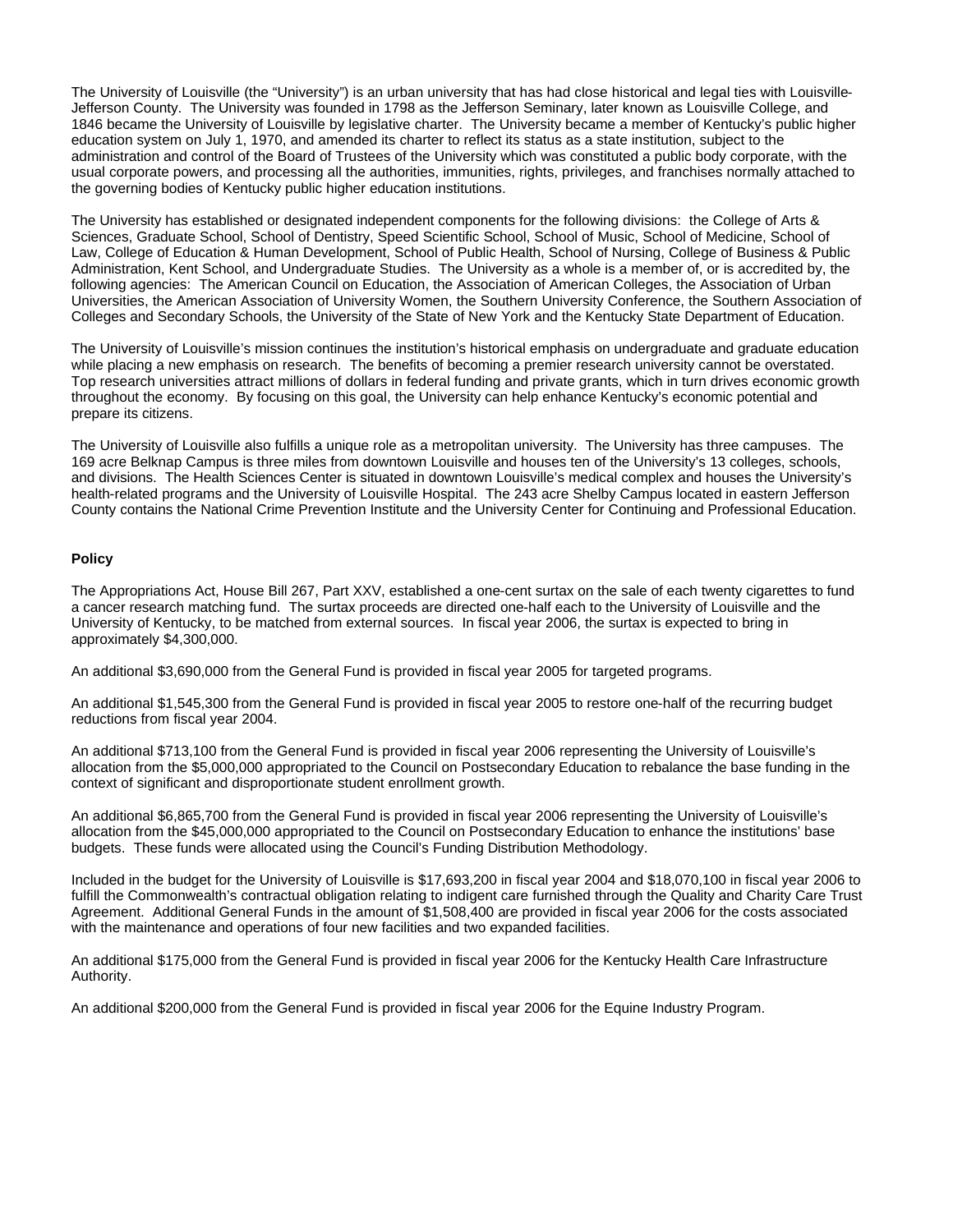### **Postsecondary Education Institutions Western Kentucky University Postsecondary Education**

|                                                       | <b>Requested</b><br>FY 2005 | <b>Requested</b><br>FY 2006 | <b>Enacted</b><br>FY 2005 | <b>Enacted</b><br>FY 2006 |
|-------------------------------------------------------|-----------------------------|-----------------------------|---------------------------|---------------------------|
| <b>SOURCE OF FUNDS</b>                                |                             |                             |                           |                           |
| <b>General Fund</b><br>Regular Appropriation<br>Other | 80,095,500                  | 87,862,600                  | 70,040,400                | 71,963,200<br>6,075,600   |
|                                                       |                             |                             | 70,040,400                | 78,038,800                |
| <b>Total General Fund</b><br><b>Restricted Funds</b>  | 80,095,500                  | 87,862,600                  |                           |                           |
| <b>Current Receipts</b>                               | 126,586,000                 | 138,009,000                 | 126,586,000               | 138,009,000               |
| <b>Total Restricted Funds</b><br><b>Federal Funds</b> | 126,586,000                 | 138,009,000                 | 126,586,000               | 138,009,000               |
| <b>Current Receipts</b>                               | 35,600,000                  | 39,071,000                  | 35,600,000                | 39,071,000                |
| <b>Total Federal Funds</b>                            | 35,600,000                  | 39,071,000                  | 35,600,000                | 39,071,000                |
| <b>TOTAL SOURCE OF FUNDS</b>                          | 242,281,500                 | 264,942,600                 | 232,226,400               | 255,118,800               |
| <b>EXPENDITURES BY CLASS</b>                          |                             |                             |                           |                           |
| <b>Personnel Cost</b>                                 | 130,945,800                 | 143,256,000                 | 122,179,500               | 136,584,900               |
| <b>Operating Expenses</b>                             | 67,392,200                  | 74,848,300                  | 66,103,400                | 71,710,600                |
| Grants, Loans or Benefits                             | 32,901,600                  | 35,309,600                  | 32,901,600                | 35,294,600                |
| <b>Debt Service</b>                                   | 3,316,400                   | 3,326,200                   | 3,316,400                 | 3,326,200                 |
| <b>Capital Outlay</b>                                 | 7,725,500                   | 8,202,500                   | 7,725,500                 | 8,202,500                 |
| <b>TOTAL EXPENDITURES</b>                             | 242,281,500                 | 264,942,600                 | 232,226,400               | 255,118,800               |
| <b>EXPENDITURES BY FUND SOURCE</b>                    |                             |                             |                           |                           |
| <b>General Fund</b>                                   | 80,095,500                  | 87,862,600                  | 70,040,400                | 78,038,800                |
| <b>Restricted Funds</b>                               | 126,586,000                 | 138,009,000                 | 126,586,000               | 138,009,000               |
| <b>Federal Funds</b>                                  | 35,600,000                  | 39,071,000                  | 35,600,000                | 39,071,000                |
| <b>TOTAL EXPENDITURES</b>                             | 242,281,500                 | 264,942,600                 | 232,226,400               | 255,118,800               |
| <b>EXPENDITURES BY UNIT</b>                           |                             |                             |                           |                           |
| Instruction                                           | 83,853,400                  | 92,736,500                  | 78,817,300                | 84,442,900                |
| Research                                              | 10,450,300                  | 10,999,500                  | 10,243,800                | 10,586,500                |
| <b>Public Service</b>                                 | 18,805,200                  | 20,802,200                  | 18,709,200                | 19,010,200                |
| Libraries                                             | 6,308,800                   | 6,653,400                   | 5,964,200                 | 5,964,200                 |
| Academic Support                                      | 8,335,900                   | 10,286,000                  | 7,791,300                 | 9,396,800                 |
| <b>Student Services</b>                               | 21,119,600                  | 22,584,800                  | 20,568,200                | 21,482,000                |
| Institutional Support                                 | 19,931,600                  | 21,312,600                  | 18,635,600                | 19,120,600                |
| Operation and Maintenance of Plant                    | 21,392,700                  | 24,127,400                  | 19,412,800                | 21,985,500                |
| Scholarships and Fellowships                          | 31,541,500                  | 33,165,900                  | 31,541,500                | 33,165,900                |
| <b>Mandatory Transfers</b>                            | 3,316,400                   | 3,326,200                   | 3,316,400                 | 3,326,200                 |
| <b>Auxilliary Enterprises</b>                         | 17,226,100                  | 18,948,100                  | 17,226,100                | 18,948,100                |
| Restore Portion of Past Budget Cuts                   |                             |                             |                           | 1,614,300                 |
| Past Enrollment Growth Funding                        |                             |                             |                           | 1,000,000                 |
| <b>Base Funding Increase</b>                          |                             |                             |                           | 5,075,600                 |
| <b>TOTAL EXPENDITURES</b>                             | 242,281,500                 | 264,942,600                 | 232,226,400               | 255,118,800               |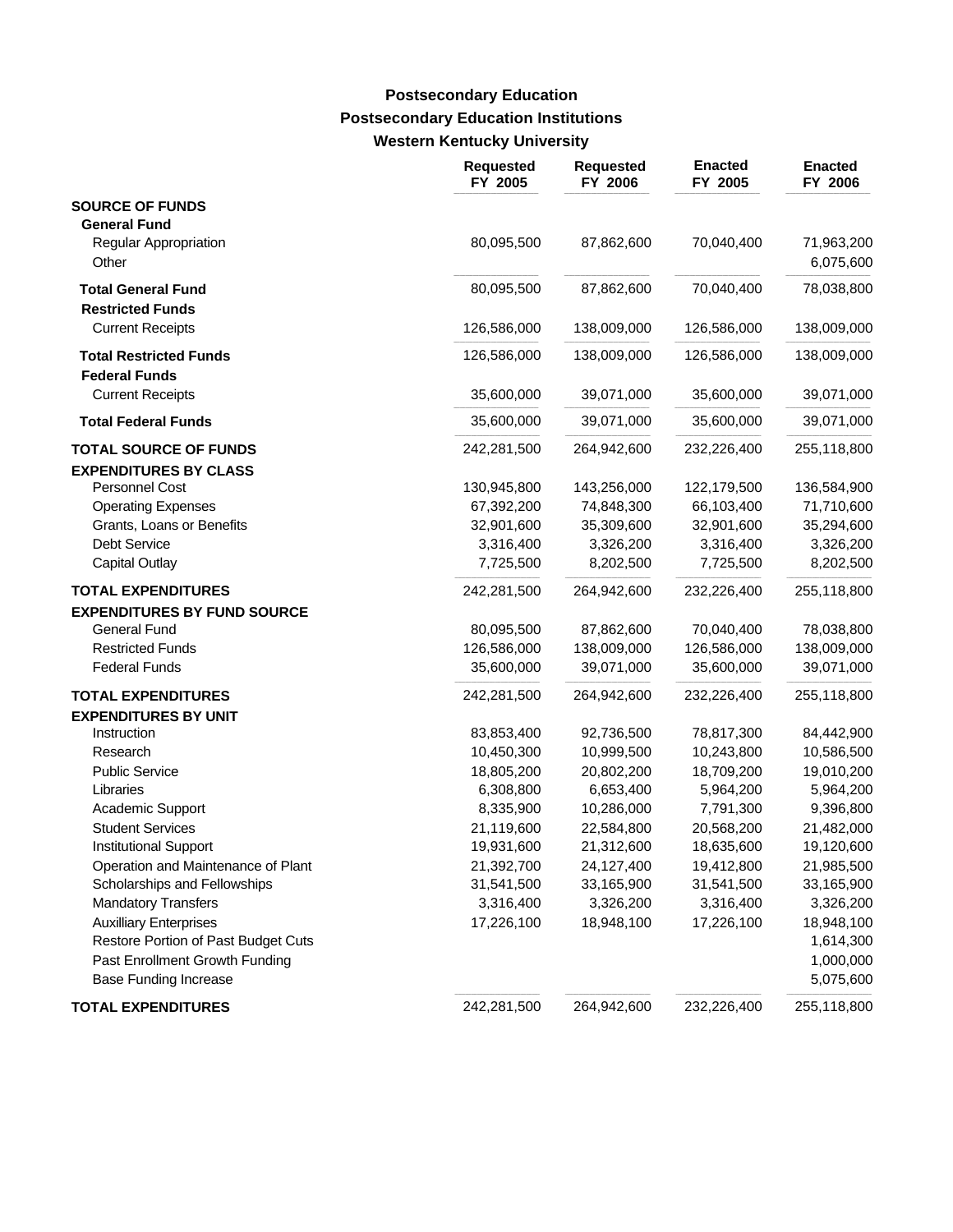The University, located at Bowling Green, Warren County, Kentucky, was established by the General Assembly in 1906 when there was authorized the establishment of two schools in the state for the training of teachers. On January 1, 1907, the Southern Normal School was transferred to the state of Kentucky. The President of that Institution became President of the Western Kentucky State Normal School. The 1922 General Assembly changed the name of the institution to the Western Kentucky State Normal School and Teachers College, and passed an enabling act permitting the institution to confer degrees. In 1930 the name was changed to the Western Kentucky State Teachers College and in 1948 to the Western Kentucky State College. Pursuant to a 1966 Act of the General Assembly, the name has been officially changed to Western Kentucky University.

The University is authorized to offer the following programs as set forth in KRS 164.295: associate and baccalaureate programs of instruction; graduate programs of instruction at the master's degree level in education, business, and the arts and sciences; educational requirements for teachers, school leaders, and other certified personnel; research and service programs directly related to the needs of its primary geographical area; and programs of a community college nature in its own community.

The University has been divided into colleges and other units to facilitate the offering of these programs and services. The colleges are: Gordon Ford College of Business; College of Education and Behavioral Sciences; Ogden College of Science and Engineering; Potter College of Arts, Humanities and Social Sciences; the Graduate College; the Community College, and College of Health and Human Services.

The undergraduate offerings include degrees, associate degrees, and certificate programs. The University offers the Bachelor of Arts, Bachelor of Science, Bachelor of Music, Bachelor of Science in Nursing, and Bachelor of Fine Arts with more than 80 areas of study. Preprofessional programs are also available in the following areas: chiropractic, dental, engineering, forestry, law, medicine, optometry, pharmacy, physical therapy, pediatric medicine, theology, and veterinary. Associate degree programs are also offered leading to Associate of Arts, Associate of Science, and Associate of Liberal Studies degrees in 19 areas. One-year certificate programs are available in Real Estate and Agricultural Equipment Technology.

Graduate instruction is offered through the Graduate College at the master's and specialist's levels. At the master's level, the following degrees are offered: Master of Business Administration; Master of Music; Master of Public Services - (Option In) Counseling, City and Regional Planning, and Master of Public Administration; Master of Arts - Child Development and Family Living, English, Folk Studies, Humanities, History, Sociology, Psychology, and Communications; Master of Science - Agriculture, Biology, Chemistry, Computer Science, Geography, Health, Library Science, Mathematics, Physical Education, Recreation, Institutional and Home Environment - (Option In) Interior Design and Housing, Textiles and Clothing, Foods and Nutrition, and Master of Communication Disorders. The Specialist Degree is offered in education.

Two non-degree programs at the graduate level are the fifth-year program and the Rank I and Rank II Teacher Certificate program in the College of Education and Behavioral Sciences. Instruction is provided for the students in joint doctoral programs in education with the University of Kentucky, in cooperative doctoral programs in aquatic biology and fossil fuel chemistry with University of Louisville and a cooperative master's degree in nursing at the University of Kentucky.

The academic year of the University is divided into two semesters of approximately 18 weeks each, and a summer session of eight weeks.

The main campus of the University is located on a site containing 180 acres and an additional 53 acres, located in Bowling Green and Warren County, are used for recreational, instructional, and research purposes. The University also operates a farm of 789 acres and has a 454 acre biological reserve for instructional and research purposes.

### **Policy**

An additional \$1,162,000 from the General Fund is provided in fiscal year 2005 for targeted programs.

The additional funding described in the following represent increases in base funding for Western Kentucky University:

An additional \$1,614,300 from the General Fund is provided in fiscal year 2005 to restore one-half of the recurring budget reductions from fiscal year 2004. An additional \$1,000,000 from the General Fund is provided in fiscal year 2006 representing Western Kentucky University's allocation from the \$5,000,000 appropriated to the Council on Postsecondary Education to rebalance the base funding in the context of significant and disproportionate student enrollment growth. An additional \$5,075,600 from the General Fund is provided in fiscal year 2006 representing Western Kentucky University's allocation from the \$45,000,000 appropriated to the Council on Postsecondary Education to enhance the institutions' base budgets. These funds were allocated using the Council's Funding Distribution Methodology.

Additional General Funds in the amount of \$1,449,700 are provided in fiscal year 2006 for the costs associated with the maintenance and operations of three new facilities and one expanded facility.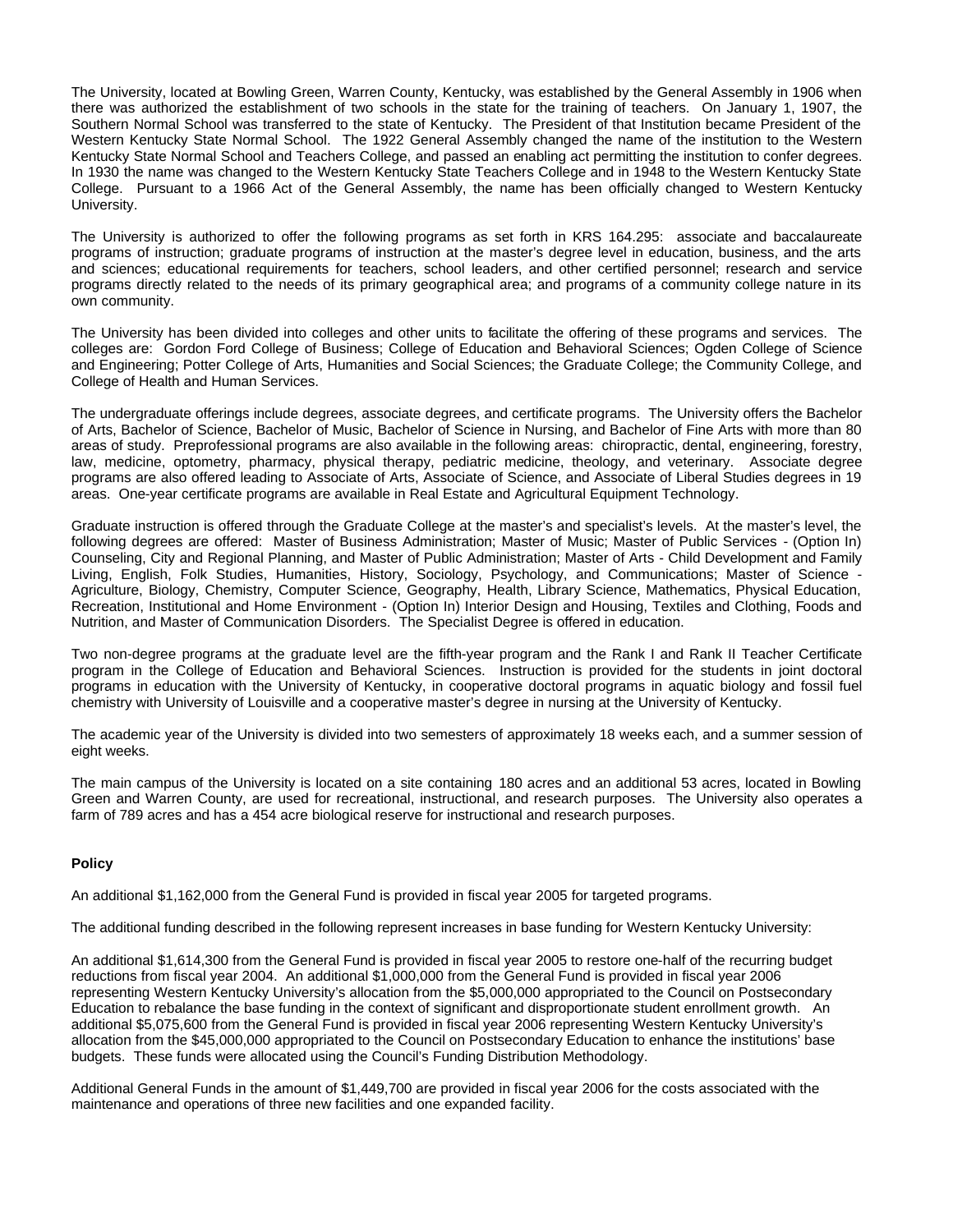# **Postsecondary Education Institutions Kentucky Community and Technical College System Postsecondary Education**

|                                                                             | <b>Requested</b><br>FY 2005 | <b>Requested</b><br>FY 2006 | <b>Enacted</b><br>FY 2005   | <b>Enacted</b><br>FY 2006   |
|-----------------------------------------------------------------------------|-----------------------------|-----------------------------|-----------------------------|-----------------------------|
| <b>SOURCE OF FUNDS</b><br><b>General Fund</b>                               |                             |                             |                             |                             |
| <b>Regular Appropriation</b><br>Other                                       | 199,404,200                 | 210,048,300                 | 192,279,600                 | 195,006,300<br>11,322,100   |
| <b>Total General Fund</b>                                                   | 199,404,200                 | 210,048,300                 | 192,279,600                 | 206,328,400                 |
| <b>Restricted Funds</b><br><b>Current Receipts</b><br><b>Fund Transfers</b> | 205,586,100                 | 222,238,000                 | 222,354,800<br>$-9,868,900$ | 240,209,600<br>$-3,500,000$ |
| <b>Total Restricted Funds</b><br><b>Federal Funds</b>                       | 205,586,100                 | 222,238,000                 | 212,485,900                 | 236,709,600                 |
| <b>Current Receipts</b>                                                     | 114,023,700                 | 129,987,000                 | 122,901,000                 | 138,924,600                 |
| <b>Total Federal Funds</b>                                                  | 114,023,700                 | 129,987,000                 | 122,901,000                 | 138,924,600                 |
| <b>TOTAL SOURCE OF FUNDS</b><br><b>EXPENDITURES BY CLASS</b>                | 519,014,000                 | 562,273,300                 | 527,666,500                 | 581,962,600                 |
| Personnel Cost                                                              | 235,857,200                 | 263,064,500                 | 263,215,200                 | 302,942,800                 |
| <b>Operating Expenses</b>                                                   | 140,522,700                 | 146,576,600                 | 128,840,000                 | 134,354,000                 |
| Grants, Loans or Benefits                                                   | 119,731,500                 | 127,922,700                 | 118,817,500                 | 126,862,500                 |
| Debt Service                                                                | 11,189,300                  | 11,233,400                  | 5,994,100                   | 5,974,400                   |
| <b>Capital Outlay</b>                                                       | 11,713,300                  | 13,476,100                  | 10,799,700                  | 11,828,900                  |
| <b>TOTAL EXPENDITURES</b>                                                   | 519,014,000                 | 562,273,300                 | 527,666,500                 | 581,962,600                 |
| <b>EXPENDITURES BY FUND SOURCE</b>                                          |                             |                             |                             |                             |
| <b>General Fund</b>                                                         | 199,404,200                 | 210,048,300                 | 192,279,600                 | 206,328,400                 |
| <b>Restricted Funds</b><br><b>Federal Funds</b>                             | 205,586,100                 | 222,238,000<br>129,987,000  | 212,485,900                 | 236,709,600<br>138,924,600  |
|                                                                             | 114,023,700                 |                             | 122,901,000                 |                             |
| <b>TOTAL EXPENDITURES</b><br><b>EXPENDITURES BY UNIT</b>                    | 519,014,000                 | 562,273,300                 | 527,666,500                 | 581,962,600                 |
| Instruction                                                                 | 160,114,100                 | 179,460,200                 | 190,646,100                 | 205,896,000                 |
| <b>Public Service</b>                                                       | 51,394,600                  | 52,191,500                  | 39,995,500                  | 46,037,300                  |
| Libraries                                                                   | 1,555,900                   | 1,860,200                   | 1,177,500                   | 1,388,500                   |
| Academic Support                                                            | 26,023,100                  | 29,233,900                  | 25,456,200                  | 28,100,200                  |
| <b>Student Services</b>                                                     | 31,085,100                  | 33,657,000                  | 30,394,900                  | 32,306,500                  |
| <b>Institutional Support</b>                                                | 62,654,800                  | 65,816,100                  | 62,002,900                  | 64,597,400                  |
| Operation and Maintenance of Plant                                          | 61,165,100                  | 63,208,200                  | 56,501,000                  | 57,179,200                  |
| Scholarships and Fellowships                                                | 94,782,300                  | 104,841,800                 | 94,502,200                  | 104,281,600                 |
| <b>Mandatory Transfers</b>                                                  | 11,189,300                  | 11,233,400                  | 7,940,500                   | 7,712,600                   |
| <b>Auxilliary Enterprises</b>                                               | 19,049,700                  | 20,771,000                  | 19,049,700                  | 20,771,000                  |
| Restore Portion of Past Budget Cuts                                         |                             |                             |                             | 2,370,200                   |
| Past Enrollment Growth Funding                                              |                             |                             |                             | 1,000,000                   |
| <b>Base Funding Increase</b>                                                |                             |                             |                             | 10,322,100                  |
| <b>TOTAL EXPENDITURES</b>                                                   | 519,014,000                 | 562,273,300                 | 527,666,500                 | 581,962,600                 |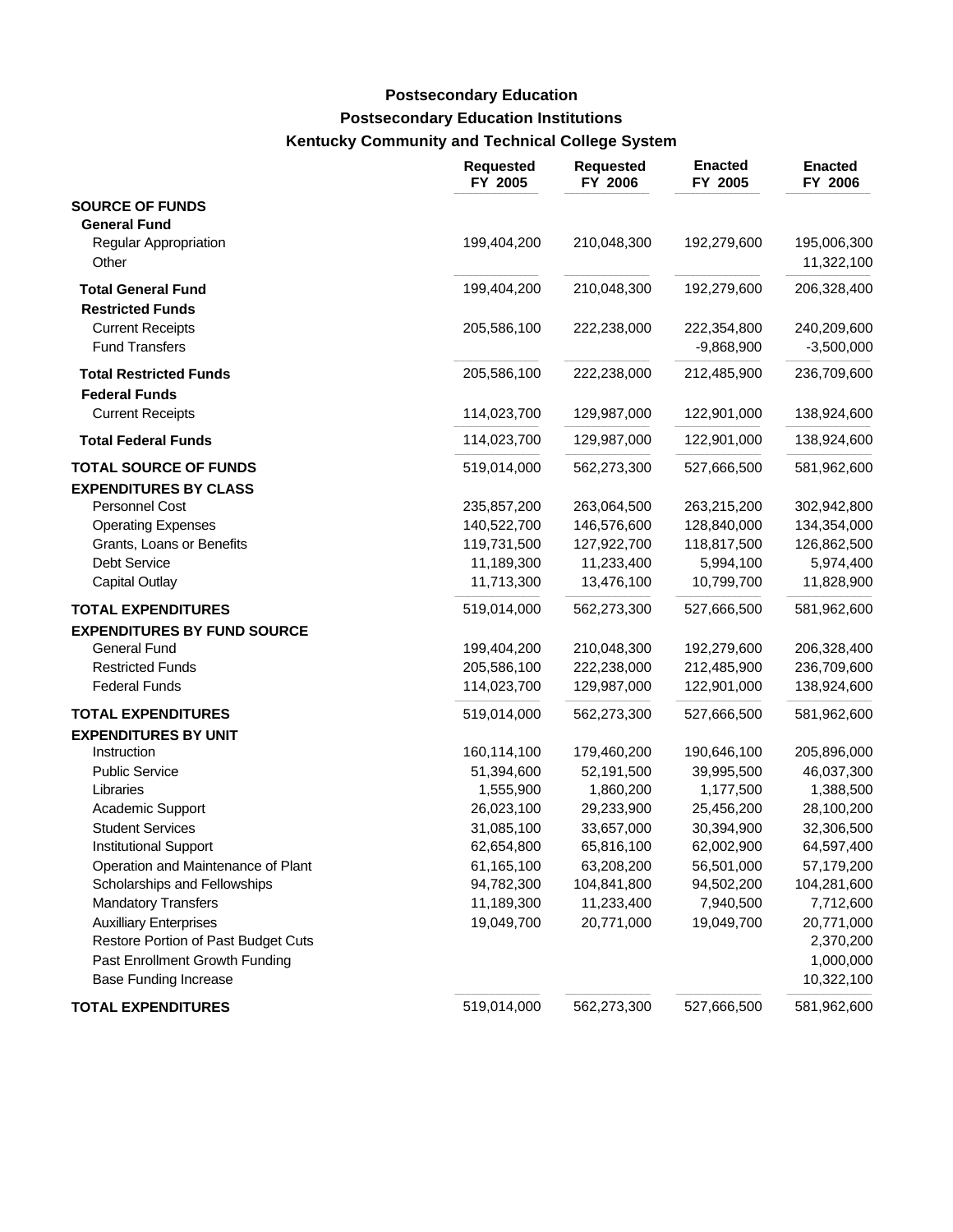The Postsecondary Education Improvement Act of 1997 created the Kentucky Community and Technical College System (KCTCS) with a mission "to be the primary provider of two-year transfer and technical programs, workforce training for existing and new businesses and industries, and remedial and continuing education to improve the quality of life and employability of the citizens of the Commonwealth of Kentucky." One of the goals of KCTCS is to develop a "seamless, integrated system of postsecondary education that is strategically planned and adequately funded to enhance economic development and quality of life."

KCTCS is composed of 16 community and technical college districts comprising 28 community and technical colleges plus several branch campuses and distance learning centers strategically located across the Commonwealth. The Kentucky Community and Technical College System's enrollment in credit courses has increased from 45,529 in the fall of 1999 to 72,000 in the fall of 2003. Thirteen community colleges formerly under the jurisdiction of the University of Kentucky are part of KCTCS. All of the postsecondary technical institutions formerly a part of Kentucky Tech in the Workforce Development Cabinet are part of KCTCS. The Kentucky Community and Technical College System has been streamlining and improving service delivery including consolidation of programs and services at many of the colleges. The Kentucky Community and Technical College System is developing state-of-the-art technology infrastructure to improve the quality of instruction, enhance and expand professional development opportunities, increase access through distance learning, and streamline administrative functions.

### **Policy**

An additional \$3,046,000 from the General Fund is provided in fiscal year 2005 for targeted programs.

The additional funding described in the following represent increases in base funding for the Kentucky Community and Technical College System:

An additional \$2,370,200 from the General Fund is provided in fiscal year 2005 to restore one-half of the recurring budget reductions from fiscal year 2004. An additional \$1,000,000 from the General Fund is provided in fiscal year 2006 representing KCTCS' allocation from the \$5,000,000 appropriated to the Council on Postsecondary Education to rebalance the base funding in the context of significant and disproportionate student enrollment growth. An additional \$10,322,100 from the General Fund is provided in fiscal year 2006 representing KCTCS' allocation from the \$45,000,000 appropriated to the Council on Postsecondary Education to enhance the institutions' base budgets. These funds were allocated using the Council's Funding Distribution Methodology.

Additional General Funds in the amount of \$1,300,000 in fiscal year 2005 and \$1,346,800 in fiscal year 2006 are provided for the costs associated with the maintenance and operations of seven new facilities.

In recognition of the increased demand for more skilled employees in the mining industry, the enacted budget includes \$3,000,000 in fiscal year 2006 to expand the capacity of the KCTCS system.

The Lexington Community College has transferred from the University of Kentucky to the Kentucky Community and Technical College System (KCTCS). The General Funds that were transferred from UK to KCTCS total \$7,957,700 in fiscal year 2005, and \$8,333,100 in fiscal year 2006.

Within the KCTCS budget is \$24,035,500 in fiscal year 2005 and \$25,198,700 in fiscal year 2006 for the Firefighters Foundation Program Fund. Notwithstanding KRS 95A.262(14), an additional \$250,000 in fiscal year 2005 and \$1,000,000 in fiscal year 2006 from the Firefighter's Foundation Program Fund is authorized to be expended on firefighter training, equipment, and support activities. Notwithstanding KRS Chapter 95A, \$9,000,000 in fiscal year 2005 and \$3,500,000 in fiscal year 2006 shall be transferred to the General Fund from the Firefighters Foundation Program Fund.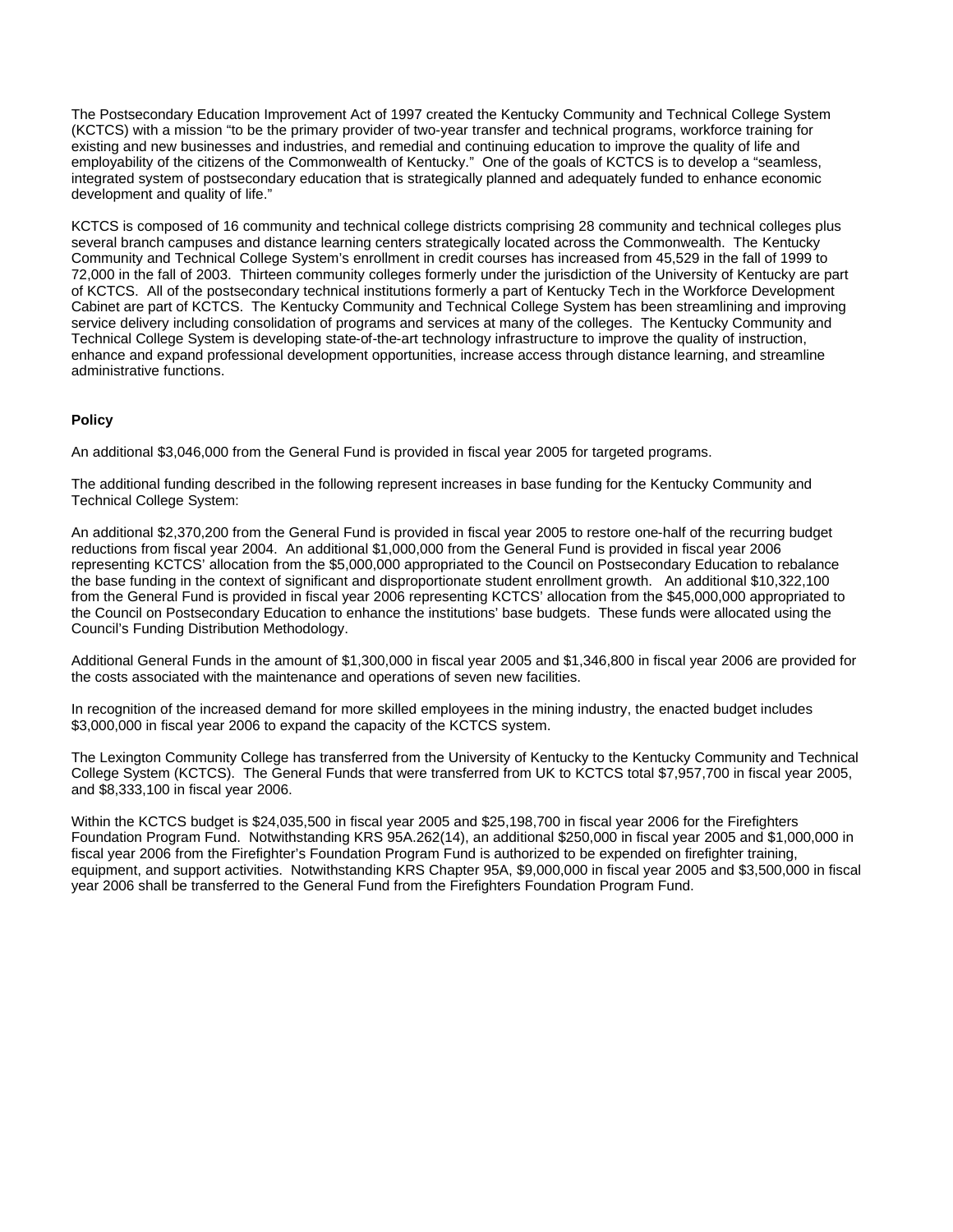# **Transportation Cabinet**

|                                                   | <b>Requested</b><br>FY 2005 | <b>Requested</b><br>FY 2006 | <b>Enacted</b><br>FY 2005  | <b>Enacted</b><br>FY 2006  |
|---------------------------------------------------|-----------------------------|-----------------------------|----------------------------|----------------------------|
| <b>SOURCE OF FUNDS</b><br><b>General Fund</b>     |                             |                             |                            |                            |
| Regular Appropriation<br>Continuing Appropriation | 6,859,900                   | 6,896,500                   | 5,203,400<br>606,600       | 5,203,400                  |
| <b>Total General Fund</b>                         | 6,859,900                   | 6,896,500                   | 5,810,000                  | 5,203,400                  |
| <b>Restricted Funds</b>                           |                             |                             |                            |                            |
| <b>Balance Forward</b>                            | 4,046,100                   | 4,090,800                   | 17,898,600                 | 10,481,200                 |
| <b>Current Receipts</b>                           | 99,186,400                  | 100,247,000                 | 248,078,700                | 98,747,800                 |
| <b>Fund Transfers</b>                             |                             |                             | $-5,000,000$               | $-2,500,000$               |
| <b>Total Restricted Funds</b>                     | 103,232,500                 | 104,337,800                 | 260,977,300                | 106,729,000                |
| <b>Federal Funds</b>                              |                             |                             |                            |                            |
| <b>Current Receipts</b>                           | 571,060,000                 | 571,714,300                 | 615,085,300                | 615,140,600                |
| <b>Total Federal Funds</b><br><b>Road Fund</b>    | 571,060,000                 | 571,714,300                 | 615,085,300                | 615,140,600                |
| Regular Appropriation                             | 1,094,053,800               | 1,117,025,000               | 1,071,098,900              | 1,104,022,100              |
| <b>Total Road Fund</b>                            | 1,094,053,800               | 1,117,025,000               | 1,071,098,900              | 1,104,022,100              |
| <b>Highway Bonds</b><br><b>Highway Bonds</b>      |                             |                             | 450,000,000                |                            |
| <b>Total Highway Bonds</b>                        |                             |                             | 450,000,000                |                            |
| <b>TOTAL SOURCE OF FUNDS</b>                      | 1,775,206,200               | 1,799,973,600               | 2,402,971,500              | 1,831,095,100              |
| <b>EXPENDITURES BY CLASS</b>                      |                             |                             |                            |                            |
| Personnel Cost                                    | 416,403,900                 | 440,010,100                 | 394,758,400                | 402,514,700                |
| <b>Operating Expenses</b>                         | 244,770,900                 | 244,121,700                 | 234,238,100                | 236,269,900                |
| Grants, Loans or Benefits                         | 159,998,100                 | 161,892,300                 | 315,553,700                | 159,792,300                |
| Debt Service                                      | 123,784,900                 | 132,586,700                 | 123,430,800                | 192,637,000                |
| <b>Capital Outlay</b>                             | 11,488,600                  | 11,260,300                  | 12,886,400                 | 12,486,600                 |
| Construction                                      | 814,669,000                 | 806,077,300                 | 1,311,622,900              | 820,979,000                |
| <b>TOTAL EXPENDITURES</b>                         | 1,771,115,400               | 1.795.948.400               | 2,392,490,300              | 1,824,679,500              |
| <b>EXPENDITURES BY FUND SOURCE</b>                |                             |                             |                            |                            |
| <b>General Fund</b>                               | 6,859,900                   | 6,896,500                   | 5,810,000                  | 5,203,400                  |
| <b>Restricted Funds</b><br><b>Federal Funds</b>   | 99,141,700<br>571,060,000   | 100,312,600<br>571,714,300  | 250,496,100<br>615,085,300 | 100,313,400<br>615,140,600 |
| Road Fund                                         | 1,094,053,800               | 1,117,025,000               | 1,071,098,900              | 1,104,022,100              |
| <b>Highway Bonds</b>                              |                             |                             | 450,000,000                |                            |
| <b>TOTAL EXPENDITURES</b>                         | 1,771,115,400               | 1,795,948,400               | 2,392,490,300              | 1,824,679,500              |
| <b>EXPENDITURES BY UNIT</b>                       |                             |                             |                            |                            |
| General Administration and Support                | 96,458,800                  | 98,418,900                  | 90,563,300                 | 92,072,000                 |
| Aviation                                          | 5,515,000                   | 5,509,700                   | 6,677,100                  | 6,015,000                  |
| Debt Service                                      | 116,113,500                 | 125,170,000                 | 116,113,500                | 166,840,900                |
| Highways                                          | 1,254,613,500               | 1,273,319,500               | 1,738,125,600              | 1,276,894,700              |
| <b>Public Transportation</b>                      | 34,587,500                  | 34,652,400                  | 33,537,600                 | 32,943,200                 |
| <b>Revenue Sharing</b>                            | 227,623,500                 | 231,301,300                 | 386,928,500                | 229,080,600                |
| Vehicle Regulation                                | 22,804,600                  | 23,828,600                  | 20,544,700                 | 20,833,100                 |
| <b>Transfer to Capital Projects</b>               | 13,399,000                  | 3,748,000                   |                            |                            |
| <b>TOTAL EXPENDITURES</b>                         | 1,771,115,400               | 1,795,948,400               | 2,392,490,300              | 1,824,679,500              |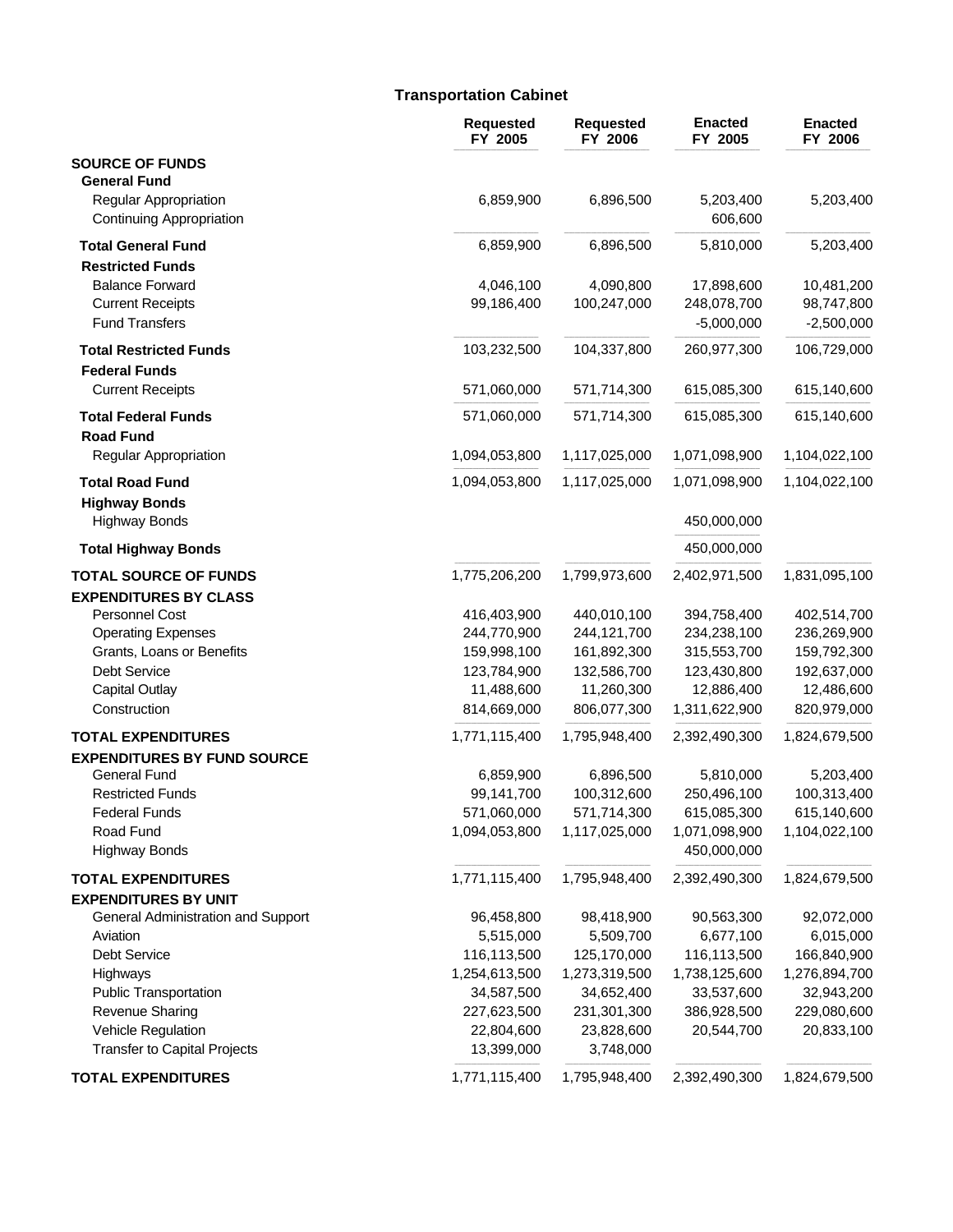The Transportation Cabinet had its origin as an agency of the Commonwealth of Kentucky in 1912 when the General Assembly established the Department of Highways. The scope of this original unit was significantly broadened by Executive Orders 72-288 and 73-54, and ratified by the 1974 General Assembly. The 1974 legislation consolidated the Departments of Highways, Motor Transportation, and Aeronautics, plus certain transportation-related functions of the Department of Public Safety and the Department of Revenue. Subsequently, the 1982 General Assembly established the Transportation Cabinet as the successor to the Department of Transportation and assumed all of the duties formerly associated with the department. In 1998, KRS 12.250 codified the Transportation Cabinet as a program cabinet.

The Transportation Cabinet, under KRS 12.250, is responsible for maintaining and improving transportation services in the Commonwealth. All modes of transportation are addressed by the Cabinet, including air transportation, railroads, waterways, public transit, and highways. The Secretary of Transportation, who is appointed by the Governor, heads the organization. The duties and responsibilities of the Cabinet are found in Titles XV and XVI of the Kentucky Revised Statutes.

The Cabinet receives funding from the state Road Fund, proceeds from bonds issued by the Kentucky Turnpike Authority, and federal aid apportionments for highways. Other revenue sources are agency receipts, non-highway federal aid, and the state General Fund. The revenue components of the Road Fund are the motor fuels tax, motor vehicle usage taxes, license and privilege taxes, toll road receipts, interest income, and miscellaneous departmental fees, permits, and sales.

Seven major budget units comprise the Transportation Cabinet: General Administration and Support, Air Transportation, Public Transportation, Revenue Sharing, Highways, Vehicle Regulation, and Debt Service. Organizationally, the agency is divided into five departments and fifteen offices. The departments, each headed by a commissioner directly responsible to the Secretary, are Administrative Services, Aviation, Vehicle Regulation, Intergovernmental Programs, and Highways. The remaining units are the Office of Public Affairs, the Office of Transportation Operations Center, the Office of Budget and Fiscal Management, the Office of Transportation Delivery, Office of Legal Services, the Office for Business and Occupational Development, the Office of Inspector General, the Office of Legislative and Intergovernmental Affairs, and the Office of Personnel Management. These units are responsible to the Office of Secretary. The Office of Program Planning and Management, the Office of Project Development, the Office of Construction and Operations, and the Office of Intermodal Programs report to the State Highway Engineer in the Department of Highways. The Office of Transportation Enhancements and the Office of Rural and Secondary Roads are responsible to the Commissioner of the Department of Interdepartmental Programs.

### **Policy**

Senate Bill 39, adopted by the 2005 Regular Session of the General Assembly confirms Executive Orders 2004-724, 2004- 960, 2004-1052, 2004-1202, and 2004-1360 authorizing the organizational units of the Transportation Cabinet identified above.

On January 19, 2005, the Consensus Forecasting Group established the Road Fund revenue estimate for the fiscal biennium 2004-2006. For fiscal year 2005, the estimate is \$1,119,702,900 and it is \$1,127,126,500 for fiscal year 2006. In addition, because the 2004 Regular Session of the General Assembly failed to adopt a biennial budget including a Road Fund Surplus Expenditure Plan, \$23,011,700 in Road Fund surplus from fiscal year 2004 was not appropriated for expenditure in fiscal year 2004-2005 at that time; in recognition of that fact, the Budget of the Commonwealth provides expenditure authority for fiscal year 2005 totaling \$1,142,714,600. Moreover, in the 2005 Session of the General Assembly, the Governor introduced a Road Fund Revenue Initiative as part of the biennial budget recommendation and the General Assembly adopted a portion of the initiative totaling \$28,842,700; as a result, the enacted budget provides Road Fund support totaling \$1,155,969,200 for fiscal year 2006.

Policy initiatives contained in the enacted budget include the issuance \$450 million in Turnpike Authority Economic Development bonds, of which \$300 million is dedicated to Six - Year Highway Plan projects and the remaining \$150 million is dedicated to the Revenue Sharing programs. The \$150 million in bonds authorized for the Revenue Sharing programs is divided among two units with \$100 million authorized for the County Road Aid program and \$50 million dedicated to the Municipal Road Aid program. In addition to the \$450 million issue, the General Assembly authorized \$150 million in Grant Anticipation Revenue Vehicle bonds (GARVEE) to support reconstruction and major widening of interstate I-64, I-65, and I-75, with the debt service supported by federal highway funds.

The enacted budget also provides for the usage of Toll Credits to match federal highway funds and authorizes the continuation of the Cash Management program initially adopted by the 2000 Session of the General Assembly and renewed subsequently.

The Budget of the Commonwealth provides expenditure authority to the following program areas: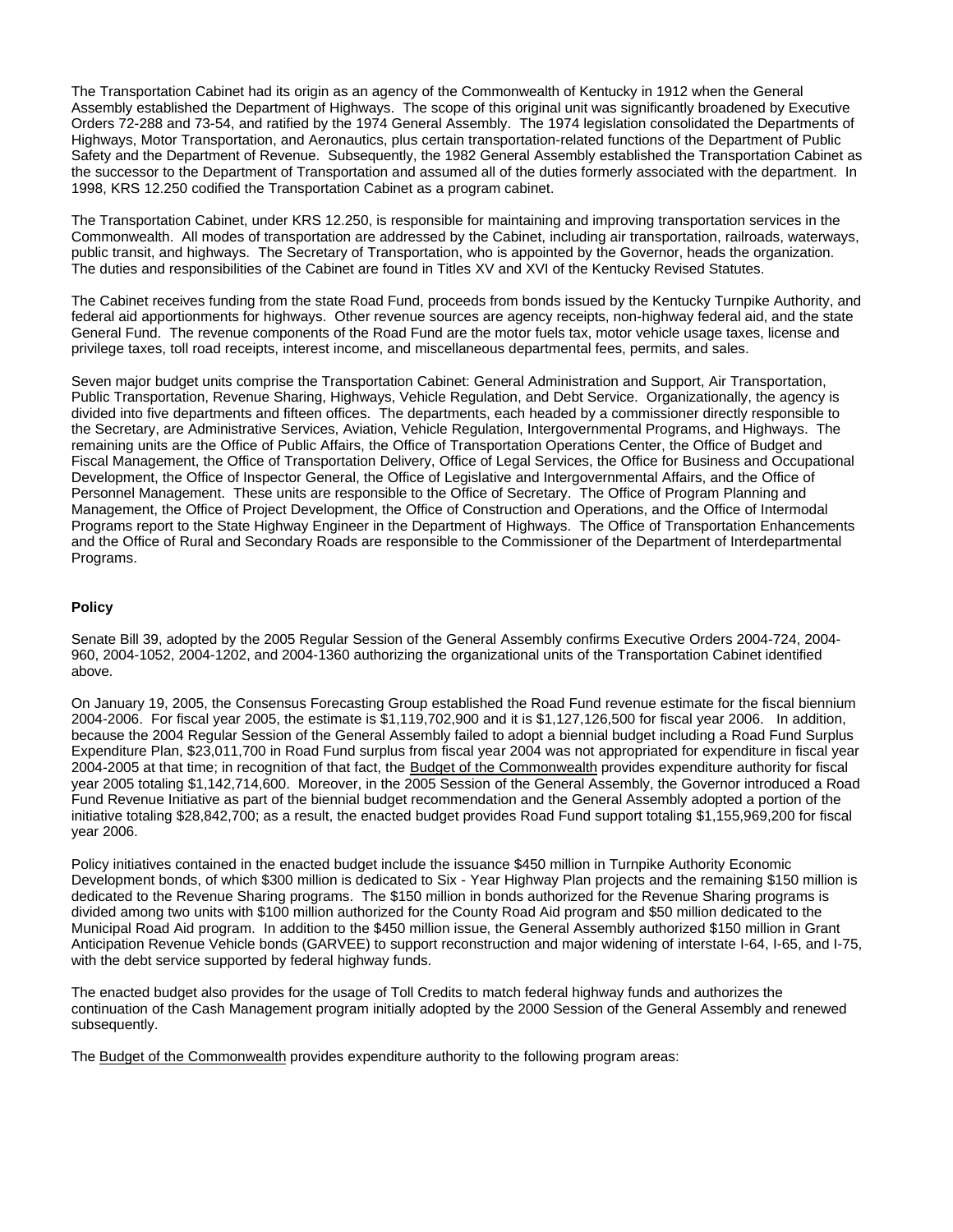|                                       | <b>Fiscal Year</b><br>2005 |               |
|---------------------------------------|----------------------------|---------------|
|                                       |                            |               |
| <b>Beginning Balance</b>              | 0                          | 0             |
| Revenue Estimate: January 19, 2005    | 1,119,702,900              | 1,127,126,500 |
| Non-Revenue Receipts                  | 0                          | O             |
| FY 2004 Surplus                       | 23,011,700                 | 0             |
| Road Fund Revenue Initiative          | 0                          | 28,842,700    |
| <b>Total Available Road Fund</b>      | 1,142,714,600              | 1,155,969,200 |
| <b>Operating Budget</b>               |                            |               |
| <b>Transportation Cabinet</b>         | 1,071,098,900              | 1,104,022,100 |
| Justice & Public Safety Cabinet       | 52,465,700                 | 42,768,100    |
| Finance and Administration Cabinet    | 4,756,000                  | 4,331,000     |
| <b>Kentucky State Treasurer</b>       | 250,000                    | 250,000       |
| <b>Homeland Security</b>              | 350,000                    | 350,000       |
| <b>Capital Budget</b>                 |                            |               |
| <b>Transportation Cabinet</b>         | 13,794,000                 | 4,248,000     |
| <b>Total Road Fund Appropriations</b> | 1,142,714,600              | 1,155,969,200 |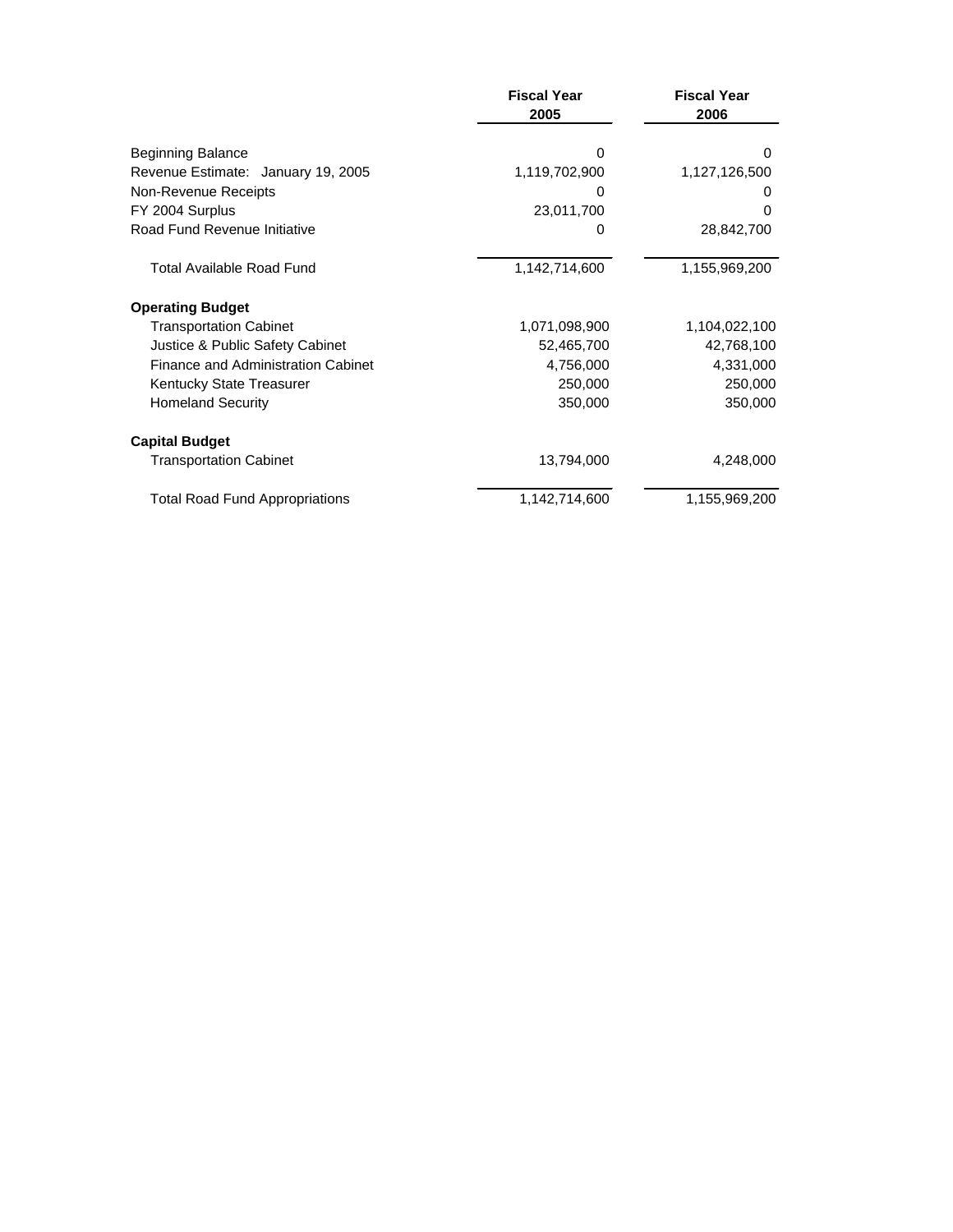# **General Administration and Support Transportation Cabinet**

|                                                          | <b>Requested</b><br>FY 2005 | <b>Requested</b><br>FY 2006 | <b>Enacted</b><br>FY 2005 | <b>Enacted</b><br>FY 2006 |
|----------------------------------------------------------|-----------------------------|-----------------------------|---------------------------|---------------------------|
| <b>SOURCE OF FUNDS</b>                                   |                             |                             |                           |                           |
| <b>Restricted Funds</b>                                  |                             |                             |                           |                           |
| <b>Balance Forward</b>                                   | 1,309,400                   | 604,800                     | 11,699,800                | 4,695,200                 |
| <b>Current Receipts</b>                                  | 23,886,000                  | 23,886,000                  | 23,602,600                | 23,937,200                |
| <b>Fund Transfers</b>                                    | $-5,000,000$                |                             | $-5,000,000$              | $-2,500,000$              |
| <b>Total Restricted Funds</b><br><b>Road Fund</b>        | 20,195,400                  | 24,490,800                  | 30,302,400                | 26,132,400                |
| <b>Regular Appropriation</b>                             | 71,868,200                  | 73,928,100                  | 64,956,100                | 66,530,000                |
| <b>Total Road Fund</b>                                   | 71,868,200                  | 73,928,100                  | 64,956,100                | 66,530,000                |
| <b>TOTAL SOURCE OF FUNDS</b>                             | 92,063,600                  | 98,418,900                  | 95,258,500                | 92,662,400                |
| <b>EXPENDITURES BY CLASS</b>                             |                             |                             |                           |                           |
| Personnel Cost                                           | 33,853,100                  | 36,016,000                  | 30,078,700                | 31,030,600                |
| <b>Operating Expenses</b>                                | 43,698,200                  | 43,712,900                  | 40,179,300                | 41,125,100                |
| Grants, Loans or Benefits                                | 29,000                      | 29,000                      | 29,000                    | 29,000                    |
| <b>Debt Service</b>                                      | 7,317,300                   | 7,328,100                   | 7,317,300                 | 7,328,100                 |
| Capital Outlay                                           | 11,488,600                  | 11,260,300                  | 12,886,400                | 12,486,600                |
| Construction                                             | 72,600                      | 72,600                      | 72,600                    | 72,600                    |
| <b>TOTAL EXPENDITURES</b>                                | 96,458,800                  | 98,418,900                  | 90,563,300                | 92,072,000                |
| <b>EXPENDITURES BY FUND SOURCE</b>                       |                             |                             |                           |                           |
| <b>Restricted Funds</b>                                  | 24,590,600                  | 24,490,800                  | 25,607,200                | 25,542,000                |
| Road Fund                                                | 71,868,200                  | 73,928,100                  | 64,956,100                | 66,530,000                |
| <b>TOTAL EXPENDITURES</b><br><b>EXPENDITURES BY UNIT</b> | 96,458,800                  | 98,418,900                  | 90,563,300                | 92,072,000                |
| Secretary                                                | 22,383,400                  | 23,533,400                  | 19,432,900                | 19,651,000                |
| <b>Administrative Services</b>                           | 74,075,400                  | 74,885,500                  | 71,130,400                | 72,421,000                |
| <b>TOTAL EXPENDITURES</b>                                | 96,458,800                  | 98,418,900                  | 90,563,300                | 92,072,000                |

The General Administration and Support appropriation unit provides management and administrative capabilities, policymaking, and efficient day-to-day operations. This unit includes the Office of Secretary, the Department of Administrative Services, and ten offices.

The Office of Secretary encompasses the Office of the Secretary of Transportation, the Office of Budget and Fiscal Management, the Office for Business and Occupational Development, the Office of Legal Services, the Office of Public Affairs, the Office of Transportation Delivery, the Office of the Transportation Operations Center, the Office of Inspector General, the Office of Legislative and Intergovernmental Affairs, and the Office of Personnel Management. These units provide leadership, management, and staff support to the Transportation Cabinet and provide the Secretary the managerial tools necessary to operate the Cabinet. The Office of the Secretary is the central point of contact with the general public and external organizations. The Office of Budget and Fiscal Management manages the planning and use of the Cabinet's financial resources. The Office of Business and Occupational Development conducts programs to provide women and minorities an equal opportunity for employment and to compete for highway construction contracts. The Office of Legal Services provides the agency with the required legal representation before administrative boards and all levels of the court system. The Office of Public Affairs is responsible for the Cabinet's communications with employees, the news media, and the general public. The Office of Transportation Delivery facilitates transportation services for the Non-Emergency Medical Transportation program, the Vocational Rehabilitation program, and the Department for the Blind Transportation Services program. The Office of the Transportation Operations Center serves as the clearinghouse for transportation operations including traffic and travel information, and emergency response coordination. The Office of Inspector General is to provide the Cabinet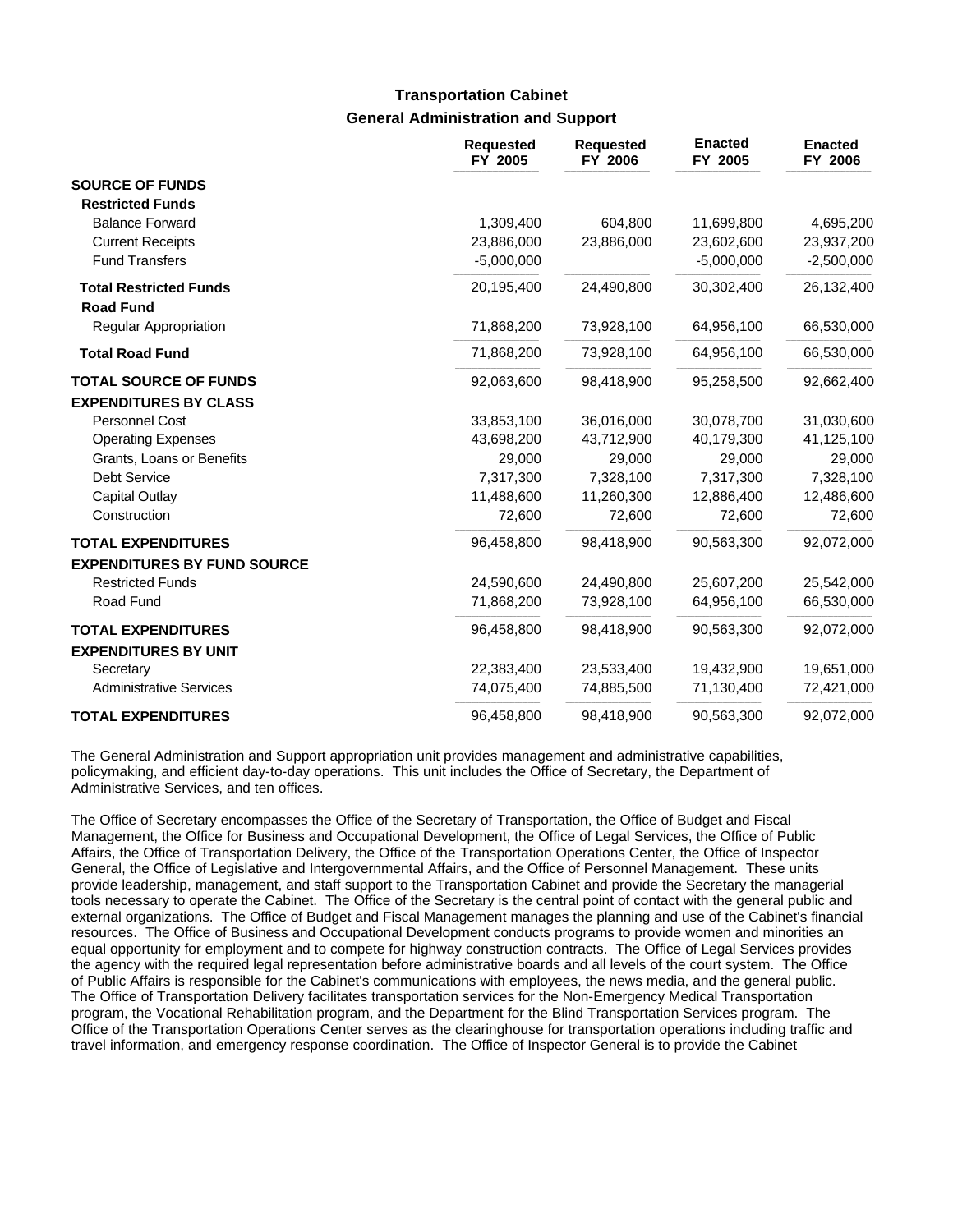a mechanism for both employees and Kentuckians to report incidences of wrongdoing regarding the Cabinet's service. The Office of Legislative and Intergovernmental Affairs is responsible for drafting legislation and acts as the Cabinet's liaison with the General Assembly. The Office of Personnel Management is responsible for the Cabinet's human resources policies and personnel utilization and development programs.

The Department of Administrative Services includes Administration, Toll Facilities, Property and Supply Services, Fleet Management, Purchases, and Technology. The Administration program area is directed by the Commissioner of Administrative Services to perform the administrative functions of the Cabinet and implement policies and programs as set forth by the Secretary. The Toll Facilities Division operates the collection facilities on toll roads. The Division of Property and Supply Services provide the supplies and equipment needed to operate the Cabinet's offices, laboratories, and garages. This Division maintains the Cabinet's real property, which totals some 1,100 buildings located throughout the state. Debt service on the new transportation office building and parking garage in Frankfort is included in the Division's budget. The Division of Fleet Management operates the statewide Motor Pool, the passenger vehicles used by all state agencies. The Division of Purchases procures commodities and services for the Cabinet and coordinates the administrative processes with other divisions relating to procurement activities. The Division of Technology is responsible for all information technology functions within the Cabinet and serves as the Cabinet's liaison with the Commonwealth Office of Technology.

#### **Policy**

The Department of Administrative Services, Division of Property and Supply, is the unit responsible for the Road Fund debt service on the Transportation Cabinet Office Building and Parking Structure. The enacted budget provides Road Fund debt service for the building and parking structure totaling \$7,317,300 in fiscal year 2005 and \$7,328,100 in fiscal year 2006.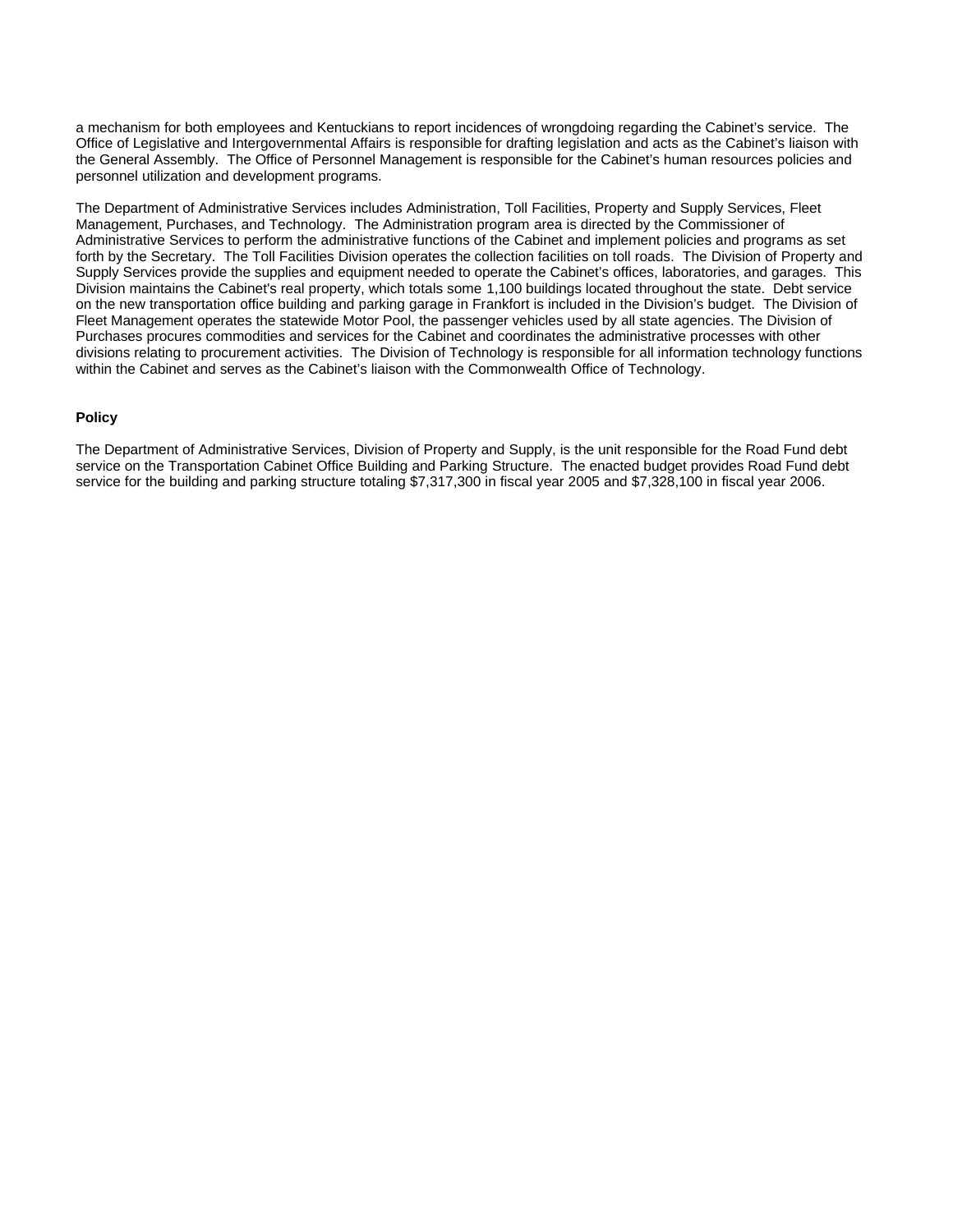## **Transportation Cabinet**

**Aviation**

|                                    | <b>Requested</b><br>FY 2005 | <b>Requested</b><br>FY 2006 | <b>Enacted</b><br>FY 2005 | <b>Enacted</b><br>FY 2006 |
|------------------------------------|-----------------------------|-----------------------------|---------------------------|---------------------------|
| <b>SOURCE OF FUNDS</b>             |                             |                             |                           |                           |
| <b>Restricted Funds</b>            |                             |                             |                           |                           |
| <b>Balance Forward</b>             | 100,000                     | 100,000                     | 3,562,100                 | 2,400,000                 |
| <b>Current Receipts</b>            | 5,500,000                   | 5,500,000                   | 5,500,000                 | 5,500,000                 |
| <b>Total Restricted Funds</b>      | 5,600,000                   | 5,600,000                   | 9,062,100                 | 7,900,000                 |
| <b>Federal Funds</b>               |                             |                             |                           |                           |
| <b>Current Receipts</b>            | 15,000                      | 9,700                       | 15,000                    | 15,000                    |
| <b>Total Federal Funds</b>         | 15,000                      | 9,700                       | 15,000                    | 15,000                    |
| <b>TOTAL SOURCE OF FUNDS</b>       | 5,615,000                   | 5,609,700                   | 9,077,100                 | 7,915,000                 |
| <b>EXPENDITURES BY CLASS</b>       |                             |                             |                           |                           |
| Personnel Cost                     | 656,200                     | 702,400                     | 652,700                   | 687,900                   |
| <b>Operating Expenses</b>          | 270,400                     | 277,700                     | 264,700                   | 264,700                   |
| Grants, Loans or Benefits          | 4,588,400                   | 4,529,600                   | 5,759,700                 | 4,828,400                 |
| <b>Debt Service</b>                |                             |                             |                           | 234,000                   |
| <b>TOTAL EXPENDITURES</b>          | 5,515,000                   | 5,509,700                   | 6,677,100                 | 6,015,000                 |
| <b>EXPENDITURES BY FUND SOURCE</b> |                             |                             |                           |                           |
| <b>Restricted Funds</b>            | 5,500,000                   | 5,500,000                   | 6,662,100                 | 6,000,000                 |
| <b>Federal Funds</b>               | 15,000                      | 9,700                       | 15,000                    | 15,000                    |
| <b>TOTAL EXPENDITURES</b>          | 5,515,000                   | 5,509,700                   | 6,677,100                 | 6,015,000                 |
| <b>EXPENDITURES BY UNIT</b>        |                             |                             |                           |                           |
| Air Regulatory                     | 85,500                      | 84,200                      | 85,500                    | 89,500                    |
| Air Development                    | 5,429,500                   | 5,425,500                   | 6,591,600                 | 5,925,500                 |
| <b>TOTAL EXPENDITURES</b>          | 5,515,000                   | 5,509,700                   | 6,677,100                 | 6,015,000                 |

In accordance with KRS Chapter 183, the Transportation Cabinet supports the Commonwealth's Aviation program. There are two programs within the Aviation unit, the Air Regulatory program and the Airport Development program. The Air Regulatory program is responsible for inspecting and determining the safety and efficiency of approximately 150 airport and heliport facilities in the state. Pursuant to KRS 183.861, the Kentucky Airport Zoning Commission protects the navigable airspace within the state by evaluating applications for construction, issuing permits and maintaining updated airport zoning maps. The Commission is attached to the Air Regulatory Program for administrative purposes.

The Airport Development program provides for administration, planning and management of airport construction, and maintenance of local airports. Airport Development also provides technical and financial assistance to the state's 57 publicly owned airports, including updating and distributing the state aeronautical charts and airport directories.

KRS 183.525 provides the funding authority to operate the Aviation program. Since July 2000, the Sales and Use tax collected from the sale of aviation jet fuel funds the operation.

#### **Policy**

The Budget of the Commonwealth suspends the provisions of KRS 183.525(5) during the 2004-2006 biennium. Therefore, funds accruing to the Kentucky Aviation Economic Development Fund may support the administrative and operating costs of the Aviation program.

The enacted budget provides \$234.000 in fiscal year 2006 that shall be transferred to the Economic Development Cabinet to support initial payment on the debt service on a \$5 million Airport Relocation Assistance bond issue for Louisville.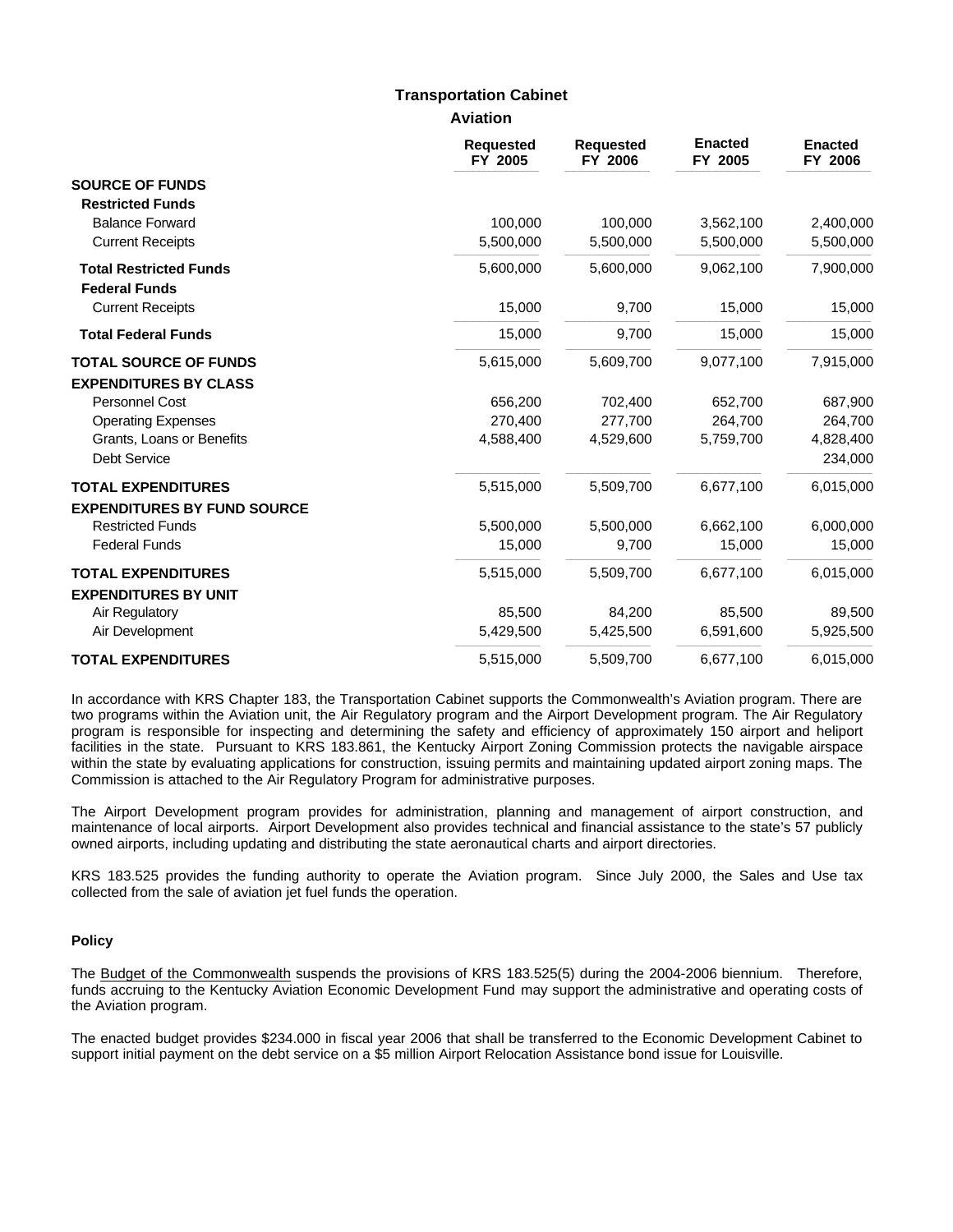# **Public Transportation Transportation Cabinet**

|                                                                 | <b>Requested</b><br>FY 2005 | <b>Requested</b><br>FY 2006 | <b>Enacted</b><br>FY 2005 | <b>Enacted</b><br>FY 2006 |
|-----------------------------------------------------------------|-----------------------------|-----------------------------|---------------------------|---------------------------|
| <b>SOURCE OF FUNDS</b><br><b>General Fund</b>                   |                             |                             |                           |                           |
| <b>Regular Appropriation</b><br>Continuing Appropriation        | 6,859,900                   | 6,896,500                   | 5,203,400<br>606,600      | 5,203,400                 |
| <b>Total General Fund</b><br><b>Restricted Funds</b>            | 6,859,900                   | 6,896,500                   | 5,810,000                 | 5,203,400                 |
| <b>Current Receipts</b>                                         | 500,000                     | 525,000                     | 500,000                   | 508,900                   |
| <b>Total Restricted Funds</b><br><b>Federal Funds</b>           | 500,000                     | 525,000                     | 500,000                   | 508,900                   |
| <b>Current Receipts</b>                                         | 27,227,600                  | 27,230,900                  | 27,227,600                | 27,230,900                |
| <b>Total Federal Funds</b>                                      | 27,227,600                  | 27,230,900                  | 27,227,600                | 27,230,900                |
| <b>TOTAL SOURCE OF FUNDS</b><br><b>EXPENDITURES BY CLASS</b>    | 34,587,500                  | 34,652,400                  | 33,537,600                | 32,943,200                |
| Personnel Cost                                                  | 1,776,300                   | 1,882,300                   | 1,339,200                 | 1,359,100                 |
| <b>Operating Expenses</b>                                       | 121,000                     | 112,100                     | 127,000                   | 127,000                   |
| Grants, Loans or Benefits                                       | 32,690,200                  | 32,658,000                  | 32,071,400                | 31,457,100                |
| <b>TOTAL EXPENDITURES</b><br><b>EXPENDITURES BY FUND SOURCE</b> | 34,587,500                  | 34,652,400                  | 33,537,600                | 32,943,200                |
| <b>General Fund</b>                                             | 6,859,900                   | 6,896,500                   | 5,810,000                 | 5,203,400                 |
| <b>Restricted Funds</b>                                         | 500,000                     | 525,000                     | 500,000                   | 508,900                   |
| <b>Federal Funds</b>                                            | 27,227,600                  | 27,230,900                  | 27,227,600                | 27,230,900                |
| <b>TOTAL EXPENDITURES</b><br><b>EXPENDITURES BY UNIT</b>        | 34,587,500                  | 34,652,400                  | 33,537,600                | 32,943,200                |
| <b>Public Transportation</b>                                    | 33,126,400                  | 33,129,700                  | 32,454,800                | 31,851,500                |
| Multi-Modal Transportation                                      | 961,100                     | 997,700                     | 582,800                   | 582,800                   |
| Human Services Delivery                                         | 500,000                     | 525,000                     | 500,000                   | 508,900                   |
| <b>TOTAL EXPENDITURES</b>                                       | 34,587,500                  | 34,652,400                  | 33,537,600                | 32,943,200                |

The three programs operating within Public Transportation are Public Transportation, Multi-Modal, and Human Services Transportation Delivery. The Public Transportation program offers technical and financial assistance to public transportation providers and the Metropolitan Planning Organizations throughout the state through the federal programs: Sections 5303, 5309, 5310, and 5311. Federal funds, combined with General Fund, restricted funds, and local matching funds, allow public transit authorities to acquire buses and vans.

The Multi-Modal program assures that environmental, energy, safety, and economic impacts are considered in transportation decisions. Multi-Modal responsibilities include statewide rail planning, ferry operations, park and ride planning, bicycle and pedestrian planning and implementation. The Multi-Modal program acquired the additional responsibility of statewide rail activities when Kentucky voters abolished the Railroad Commission by a constitutional amendment in 2000. These responsibilities include regulating rail carriers operating on 2,800 miles of track.

The Human Service Transportation Delivery program is a partnership of the Transportation Cabinet, the Medicaid program, the Office for Vocational Rehabilitation, and the Office for the Blind. This partnership provides non-emergency medical transportation; jobs access transportation, and transportation to day care facilities.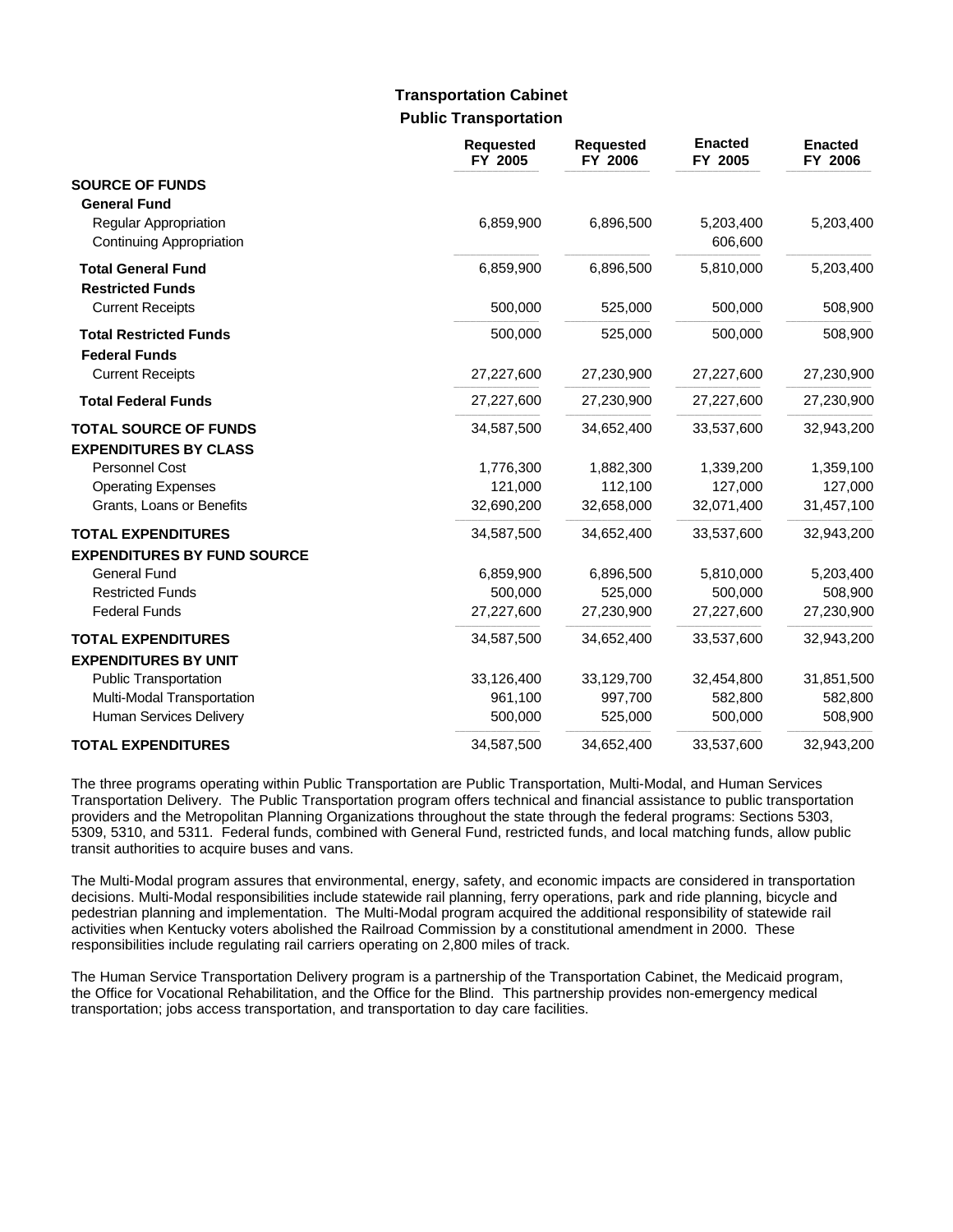### **Policy**

The Budget of the Commonwealth provides \$2,950,000 in both fiscal year 2005 and fiscal year 2006 to support the nonpublic school transportation program.

The enacted budget provides Toll Credits to match federal funds for transit system's capital grants. Toll Credits are credits earned by states that construct state roads with state dollars to federal interstate specifications. Kentucky's toll roads are built to interstate specifications. Toll Credits substitute for actual cash required to match federal funds.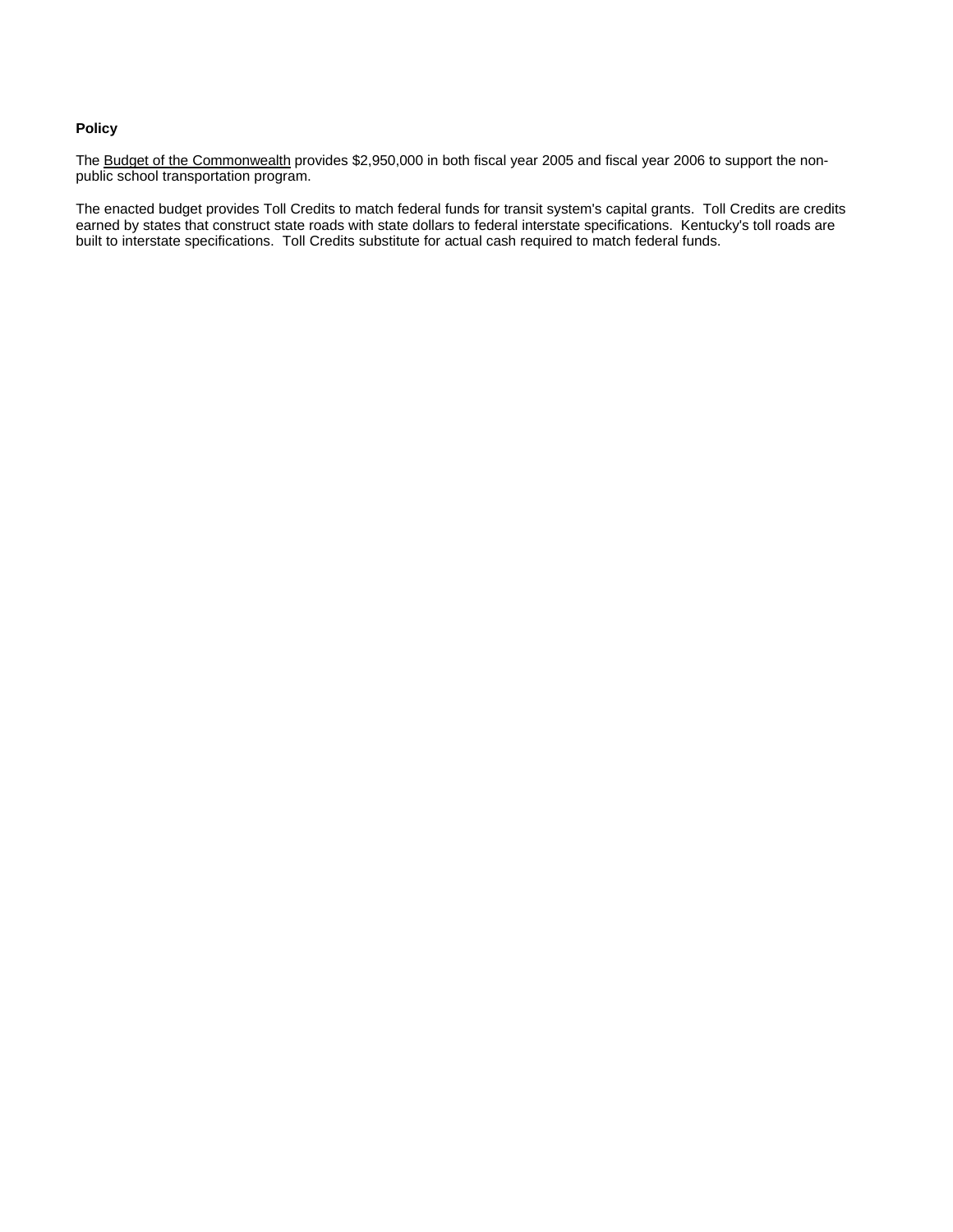## **Revenue Sharing Transportation Cabinet**

|                                                                 | <b>Requested</b><br>FY 2005 | <b>Requested</b><br>FY 2006 | <b>Enacted</b><br>FY 2005  | <b>Enacted</b><br>FY 2006 |
|-----------------------------------------------------------------|-----------------------------|-----------------------------|----------------------------|---------------------------|
| <b>SOURCE OF FUNDS</b><br><b>Road Fund</b>                      |                             |                             |                            |                           |
| <b>Regular Appropriation</b>                                    | 227,623,500                 | 231,301,300                 | 236,928,500                | 229,080,600               |
| <b>Total Road Fund</b><br><b>Highway Bonds</b>                  | 227,623,500                 | 231,301,300                 | 236,928,500                | 229,080,600               |
| <b>Highway Bonds</b>                                            |                             |                             | 150,000,000                |                           |
| <b>Total Highway Bonds</b>                                      |                             |                             | 150,000,000                |                           |
| <b>TOTAL SOURCE OF FUNDS</b><br><b>EXPENDITURES BY CLASS</b>    | 227,623,500                 | 231,301,300                 | 386,928,500                | 229,080,600               |
| Personnel Cost                                                  | 18,242,100                  | 19,703,300                  | 17,037,500                 | 17,058,200                |
| <b>Operating Expenses</b>                                       | 29,774,800                  | 29,099,900                  | 29,774,800                 | 29,099,900                |
| Grants, Loans or Benefits                                       | 122,690,500                 | 124,675,700                 | 277,693,600                | 123,477,800               |
| Construction                                                    | 56,916,100                  | 57,822,400                  | 62,422,600                 | 59,444,700                |
| <b>TOTAL EXPENDITURES</b><br><b>EXPENDITURES BY FUND SOURCE</b> | 227,623,500                 | 231,301,300                 | 386,928,500                | 229,080,600               |
| Road Fund<br><b>Highway Bonds</b>                               | 227,623,500                 | 231,301,300                 | 236,928,500<br>150,000,000 | 229,080,600               |
| <b>TOTAL EXPENDITURES</b><br><b>EXPENDITURES BY UNIT</b>        | 227,623,500                 | 231,301,300                 | 386,928,500                | 229,080,600               |
| County Road Aid                                                 | 86,165,600                  | 87,565,600                  | 189,687,000                | 86,722,400                |
| <b>Rural Secondary</b>                                          | 104,528,900                 | 106,227,200                 | 108,800,800                | 105,204,400               |
| <b>Municipal Aid</b>                                            | 36,255,500                  | 36,844,500                  | 87,737,200                 | 36,489,800                |
| <b>Energy Recovery</b>                                          | 673,500                     | 664,000                     | 703,500                    | 664,000                   |
| <b>TOTAL EXPENDITURES</b>                                       | 227,623,500                 | 231,301,300                 | 386,928,500                | 229,080,600               |

There are four components of the Revenue Sharing program: County Road Aid program, authorized by KRS 179.410- 179.415; the Rural Secondary Aid program, authorized by KRS 177.320; the Municipal Road Aid program, authorized by KRS 177.365; and the Energy Recovery Road Fund program, authorized by KRS 177.977-177.990. Funding for each program is based on the amount of certain taxes or fees collected.

The County Road Aid program and Rural Secondary Aid program receive a portion of the state's motor fuels tax collections. The County Road Aid program receives 18.3 percent of motor fuels taxes. The County Road Aid program includes all of Kentucky's counties, municipalities, and qualified unincorporated urban areas. The Rural Secondary Aid program receives 22.2 percent of motor fuels taxes. These funds are used to repair and maintain rural and secondary roads. Funds for both programs are allocated through a formula known as the "formula of fifths," as stated in KRS 177.360. Each county receives a portion of the statewide total as follows: one-fifth is divided evenly among all counties, one-fifth is divided proportionately based on the amount of rural population in each county, one-fifth is distributed on the basis of rural road mileage in each county, and two-fifths is apportioned according to each county's share of the total land area in the state.

The Municipal Road Aid program is funded by 7.7 percent of motor fuels tax collections. Distribution is made through a formula based upon the population contained in each city or unincorporated urban area.

Forty percent of the revenues collected from extended vehicle weight fees support the Energy Recovery Road System. Funds are distributed to the counties for the county-maintained portion of that system. The fund distribution is based on (1) the ratio of miles of roads in each county within this system to the total system miles, and (2) the ratio of the total tons of coal transported over the roads in each county to the total tons reported. The Transportation Cabinet has the authority to expend the remaining 60 percent on the roads in the system.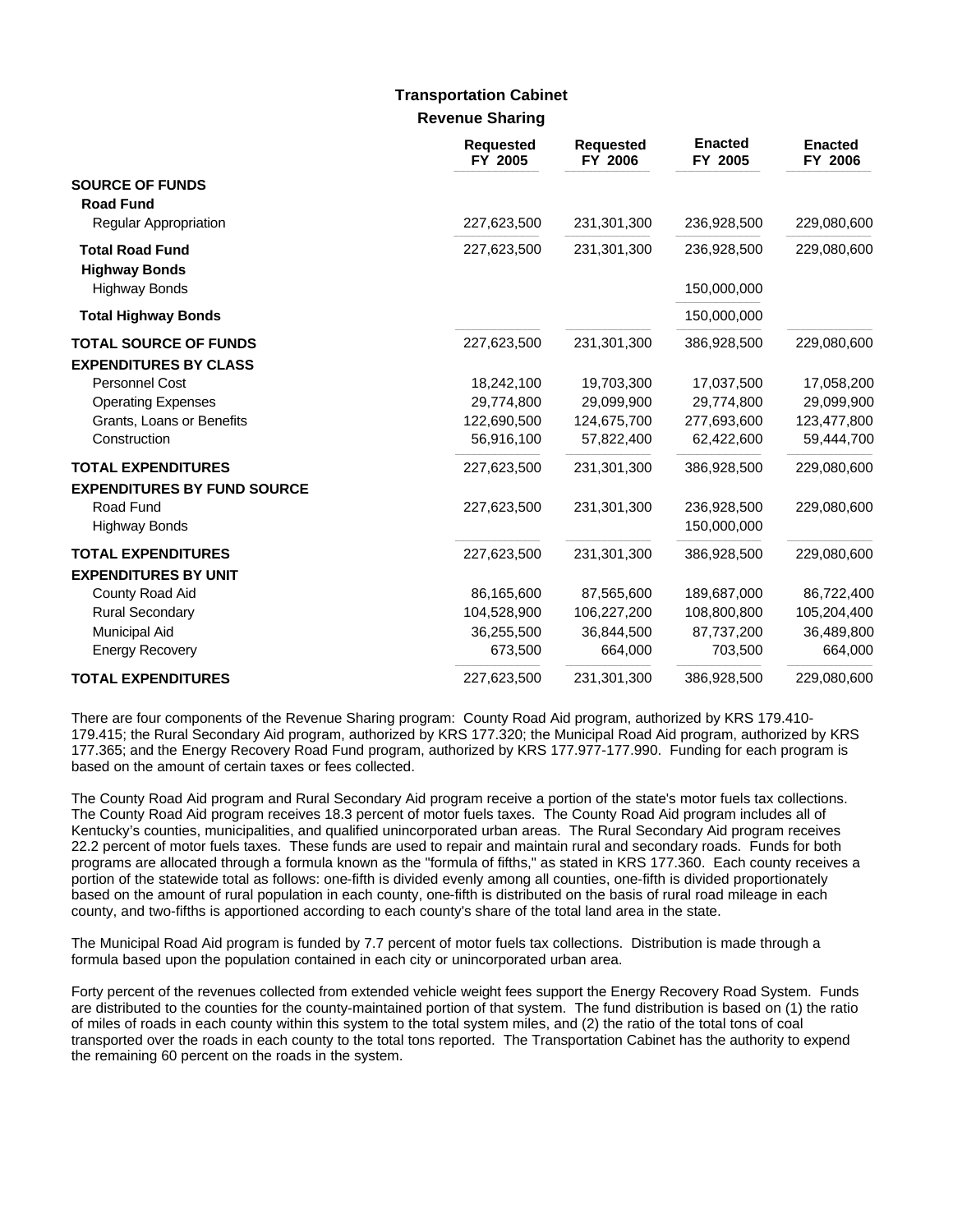### **Policy**

The enacted budget provides \$150 million in highway bonds to be issued in fiscal year 2005 to support the County Road Aid program and the Municipal Road Aid program. \$100 million of the bonded authority is provided to the County Road Aid program and \$50 million of the bonded authority is provided to the Municipal Road Aid program. One half of the bond proceeds will be distributed to the local governments on the formula basis currently in statutes. The other one half of the issue will be made available to local governments on an application basis determined by the Transportation Cabinet.

The enacted budget codified a 1 cent per gallon motor fuel tax adjustment resulting from the increase in the average wholesale price of fuels triggered by the provisions of KRS 138.210(10)(b). Additionally, the 1 cent fuels tax will, effective July 1, 2005, be deposited into the Road Fund and will be appropriated in the Debt Service appropriation unit to support the debt service on the aforementioned \$150 million bond issue.

The Department of Intergovernmental Programs, ratified by the adoption of Senate Bill 39 in the 2005 Regular Session of the General Assembly, is the administrative unit which oversees the Revenue Sharing programs. In addition to coordinating the Revenue Sharing programs, the unit now assumes the duties of administering the Cabinet's Transportation Enhancement program. The Enhancement program is charged with historic preservation and beautification of the Commonwealth's highways, historic transportation facilities, and bikeway projects.

The Budget of the Commonwealth provides for funding to the Kentucky Transportation Center to be increased \$100,000 above that provided in KRS 177.320(4). This funding is drawn from the Revenue Sharing programs in the same proportions as the Motor Fuel Tax receipts are statutorily dedicated to those programs. The appropriation to the Kentucky Transportation Center is contained in the Department of Highways Research program.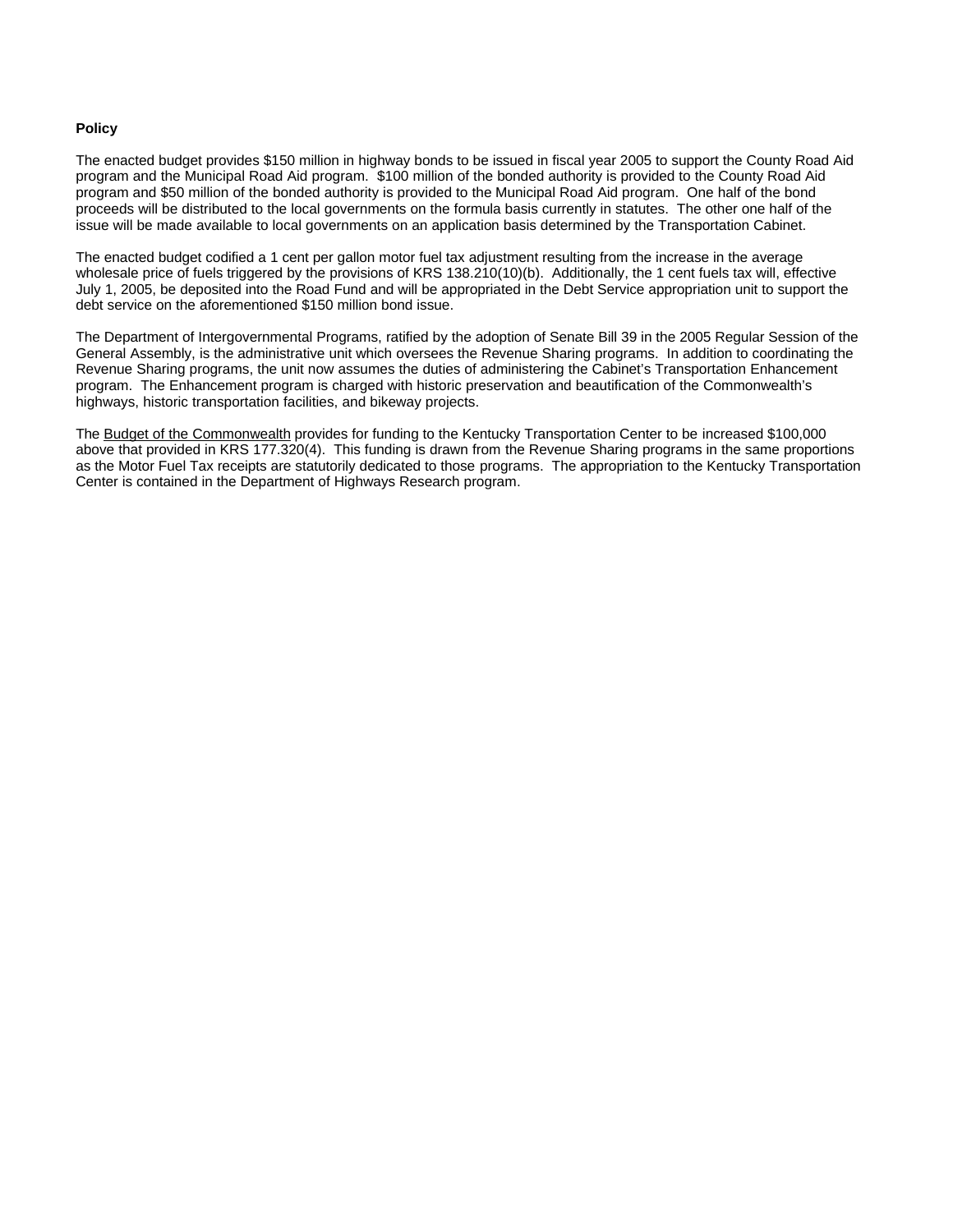# **Transportation Cabinet**

**Highways**

|                                              | <b>Requested</b><br>FY 2005 | <b>Requested</b><br>FY 2006 | <b>Enacted</b><br>FY 2005  | <b>Enacted</b><br>FY 2006 |
|----------------------------------------------|-----------------------------|-----------------------------|----------------------------|---------------------------|
| <b>SOURCE OF FUNDS</b>                       |                             |                             |                            |                           |
| <b>Restricted Funds</b>                      |                             |                             |                            |                           |
| <b>Balance Forward</b>                       | 102,900                     | 102,900                     | 102,900                    | 102,900                   |
| <b>Current Receipts</b>                      | 64,618,000                  | 65,657,300                  | 213,858,800                | 64,222,100                |
| <b>Total Restricted Funds</b>                | 64,720,900                  | 65,760,200                  | 213,961,700                | 64,325,000                |
| <b>Federal Funds</b>                         |                             |                             |                            |                           |
| <b>Current Receipts</b>                      | 542,974,700                 | 543,579,000                 | 587,000,000                | 587,000,000               |
| <b>Total Federal Funds</b>                   | 542,974,700                 | 543,579,000                 | 587,000,000                | 587,000,000               |
| <b>Road Fund</b>                             |                             |                             |                            |                           |
| <b>Regular Appropriation</b>                 | 647,020,800                 | 664,083,200                 | 637,266,800                | 625,672,600               |
| <b>Total Road Fund</b>                       | 647,020,800                 | 664,083,200                 | 637,266,800                | 625,672,600               |
| <b>Highway Bonds</b><br><b>Highway Bonds</b> |                             |                             | 300,000,000                |                           |
| <b>Total Highway Bonds</b>                   |                             |                             | 300,000,000                |                           |
| <b>TOTAL SOURCE OF FUNDS</b>                 | 1,254,716,400               | 1,273,422,400               | 1,738,228,500              | 1,276,997,600             |
| <b>EXPENDITURES BY CLASS</b>                 |                             |                             |                            |                           |
| Personnel Cost                               | 346,865,300                 | 365,668,800                 | 332,119,800                | 338,582,600               |
| <b>Operating Expenses</b>                    | 163,112,800                 | 163,127,800                 | 156,878,100                | 158,616,400               |
| <b>Debt Service</b>                          | 354,100                     | 88,600                      |                            | 18,234,000                |
| Construction                                 | 744,281,300                 | 744,434,300                 | 1,249,127,700              | 761,461,700               |
| <b>TOTAL EXPENDITURES</b>                    | 1,254,613,500               | 1,273,319,500               | 1,738,125,600              | 1,276,894,700             |
| <b>EXPENDITURES BY FUND SOURCE</b>           |                             |                             |                            |                           |
| <b>Restricted Funds</b>                      | 64,618,000                  | 65,657,300                  | 213,858,800                | 64,222,100                |
| <b>Federal Funds</b>                         | 542,974,700                 | 543,579,000                 | 587,000,000                | 587,000,000               |
| Road Fund<br><b>Highway Bonds</b>            | 647,020,800                 | 664,083,200                 | 637,266,800<br>300,000,000 | 625,672,600               |
| <b>TOTAL EXPENDITURES</b>                    | 1,254,613,500               | 1,273,319,500               | 1,738,125,600              | 1,276,894,700             |
| <b>EXPENDITURES BY UNIT</b>                  |                             |                             |                            |                           |
| Research                                     | 3,803,900                   | 4,029,500                   | 3,903,900                  | 4,029,500                 |
| Construction                                 | 908,627,100                 | 914,487,200                 | 1,408,141,200              | 938,758,700               |
| Maintenance                                  | 257,559,200                 | 265,955,500                 | 243,747,000                | 248,679,000               |
| <b>Engineering Administration</b>            | 10,040,800                  | 10,939,200                  | 10,528,500                 | 12,410,700                |
| Planning                                     | 13,568,100                  | 14,114,300                  | 13,030,000                 | 13,236,300                |
| <b>Highway Operations</b>                    | 23,751,400                  | 25,556,600                  | 22,271,200                 | 22,978,500                |
| <b>Equipment Services</b>                    | 37,263,000                  | 38,237,200                  | 36,503,800                 | 36,802,000                |
| <b>TOTAL EXPENDITURES</b>                    | 1,254,613,500               | 1,273,319,500               | 1,738,125,600              | 1,276,894,700             |

The Highways appropriation unit is the largest program in the Transportation Cabinet. There are seven programs in the Department of Highways: Research, Construction, Maintenance, Engineering Administration, Highway Planning, Highway Operations, and Equipment Services. The Construction program is divided into three subprograms: Bond Funded Construction, State Funded Construction, and Federal Funded Construction.

The Department of Highways is responsible for the construction, reconstruction, and maintenance of the State Primary Road System through authority granted by KRS 177.020. The Department is headed by a Commissioner who is appointed by the Governor on recommendation of the Secretary of Transportation. This agency administers all of the programs within the Highways appropriation unit.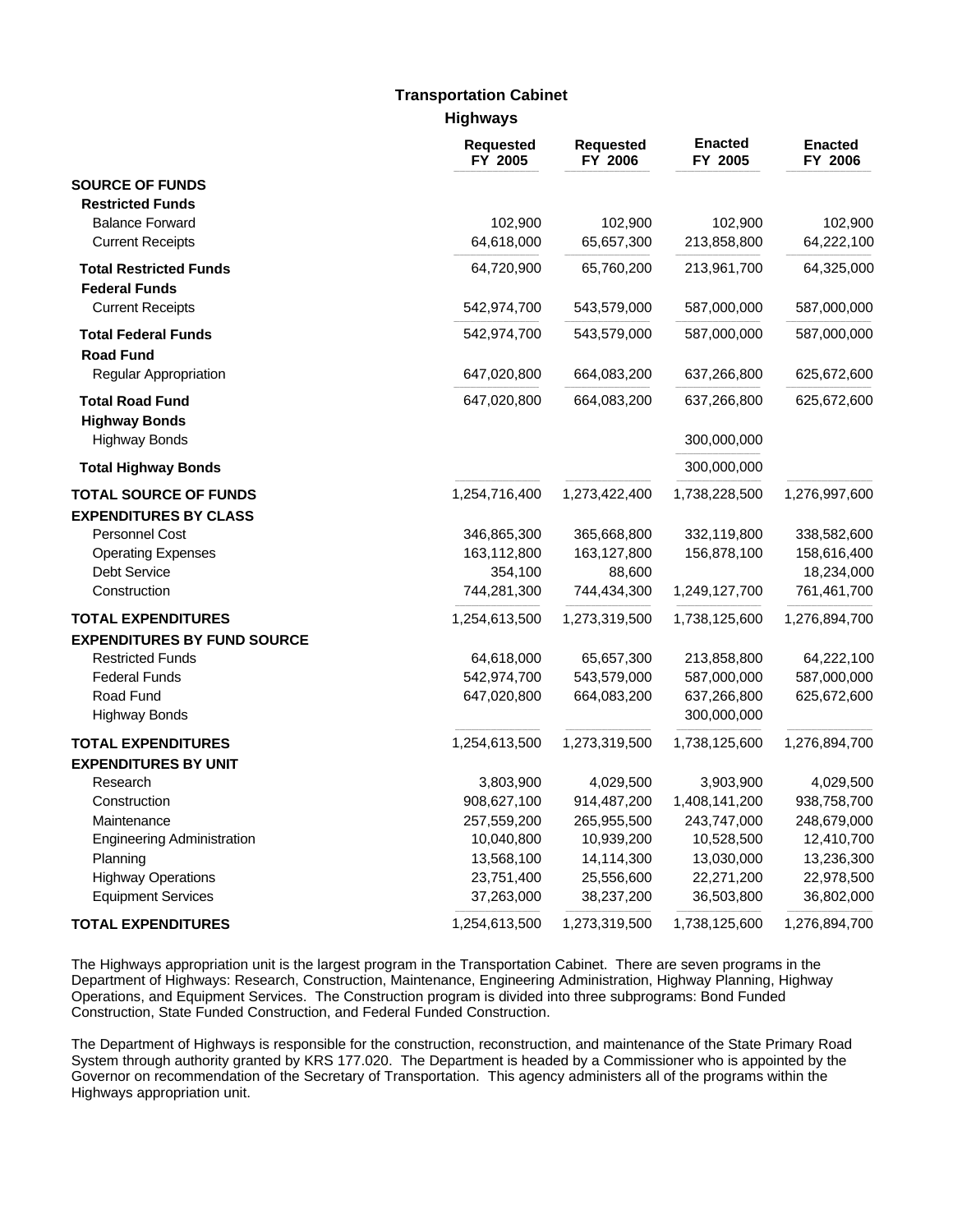Motor vehicles travel over 46 billion miles per year on approximately 79,000 miles of Kentucky's roads and streets. The State Primary Road System carries about 85 percent of all traffic. This network consists of approximately 27,500 miles of interstate highways, resource recovery roads, parkways, economic development roads, primary, secondary, rural, and unclassified roads, and approximately 9,000 state maintained bridges. Kentucky's interstate system, consisting of 762 miles, carries 25 percent of all travel.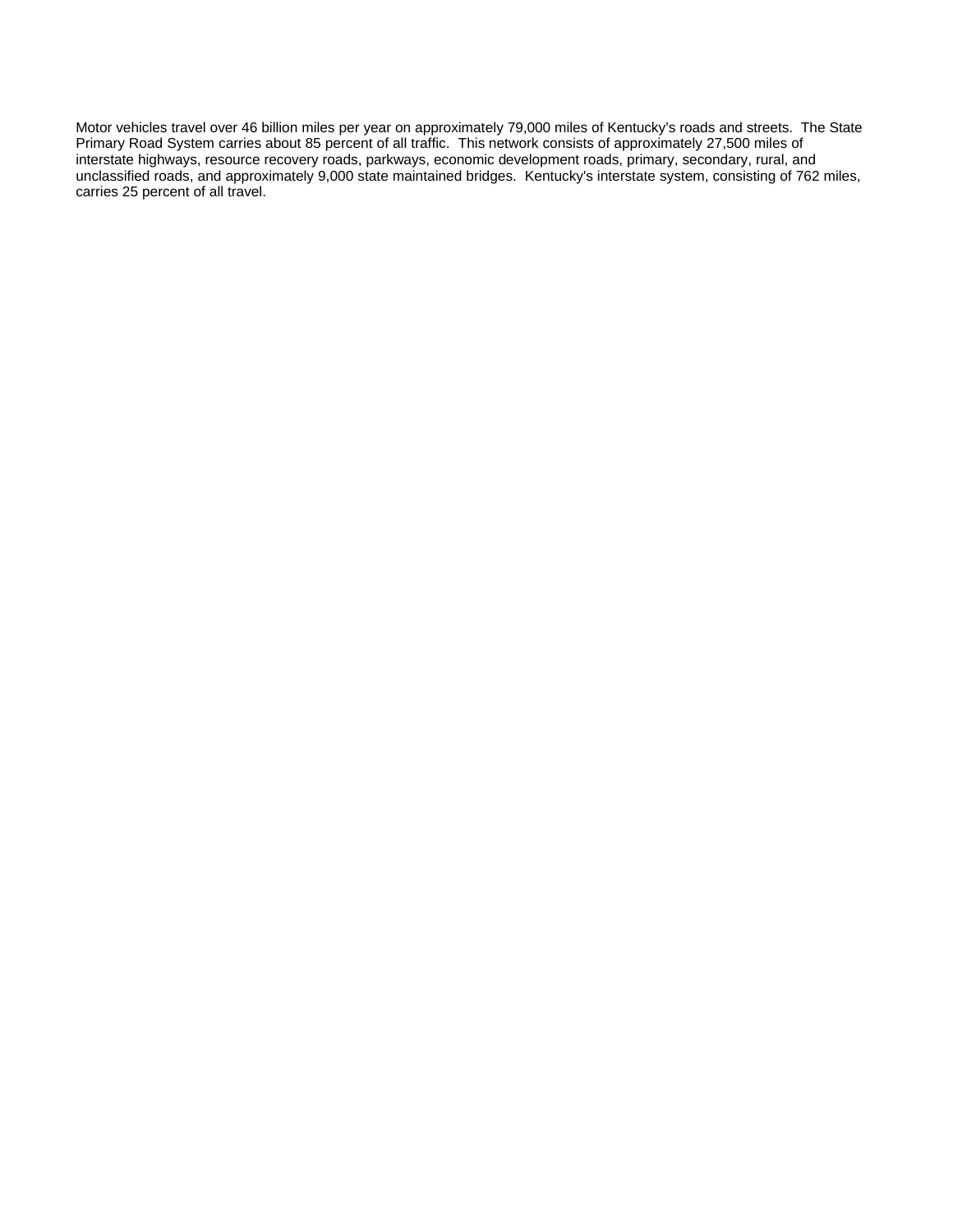## **Highways Research Transportation Cabinet**

|                                    | <b>Requested</b><br>FY 2005 | <b>Requested</b><br>FY 2006 | <b>Enacted</b><br>FY 2005 | <b>Enacted</b><br>FY 2006 |
|------------------------------------|-----------------------------|-----------------------------|---------------------------|---------------------------|
| <b>SOURCE OF FUNDS</b>             |                             |                             |                           |                           |
| <b>Federal Funds</b>               |                             |                             |                           |                           |
| <b>Current Receipts</b>            | 2,677,900                   | 2,860,000                   | 2,677,900                 | 2,860,000                 |
| <b>Total Federal Funds</b>         | 2,677,900                   | 2,860,000                   | 2,677,900                 | 2,860,000                 |
| <b>Road Fund</b>                   |                             |                             |                           |                           |
| Regular Appropriation              | 1,126,000                   | 1,169,500                   | 1,226,000                 | 1,169,500                 |
| <b>Total Road Fund</b>             | 1,126,000                   | 1,169,500                   | 1,226,000                 | 1,169,500                 |
| <b>TOTAL SOURCE OF FUNDS</b>       | 3,803,900                   | 4,029,500                   | 3,903,900                 | 4,029,500                 |
| <b>EXPENDITURES BY CLASS</b>       |                             |                             |                           |                           |
| Personnel Cost                     | 3,513,900                   | 3,739,500                   | 3,513,900                 | 3,739,500                 |
| <b>Operating Expenses</b>          | 290,000                     | 290,000                     | 390,000                   | 290,000                   |
| <b>TOTAL EXPENDITURES</b>          | 3,803,900                   | 4,029,500                   | 3,903,900                 | 4,029,500                 |
| <b>EXPENDITURES BY FUND SOURCE</b> |                             |                             |                           |                           |
| <b>Federal Funds</b>               | 2,677,900                   | 2,860,000                   | 2,677,900                 | 2,860,000                 |
| Road Fund                          | 1,126,000                   | 1,169,500                   | 1,226,000                 | 1,169,500                 |
| <b>TOTAL EXPENDITURES</b>          | 3,803,900                   | 4,029,500                   | 3,903,900                 | 4,029,500                 |

The Research program is primarily a problem-solving service available to the Department of Highways. The program provides studies of traffic safety and operations, pavement mechanics and performance, materials characteristics and behavior, and transportation policies. The Research function is mandated by the Commonwealth's use of federal highway funds in accordance with Title 23 of the Federal Code. The Transportation Cabinet partners with the University of Kentucky Transportation Center to carry out research functions. The partnership conducts workshops on highway maintenance and management; publishes newsletters; provides technical assistance; and maintains a lending library, including both written and audio-visual materials.

The Research program funds the Kentucky Transportation Center at one-tenth of one percent of the motor fuels tax collections, not to exceed \$190,000 per year from the State Road Fund. An additional \$100,000 per year from the Revenue Sharing appropriation unit is transferred to the Kentucky Transportation Center.

### **Policy**

The Budget of the Commonwealth provides for a \$100,000 transfer each fiscal year from the Revenue Sharing program to fund the Kentucky Transportation Center at the annual rate of \$290,000.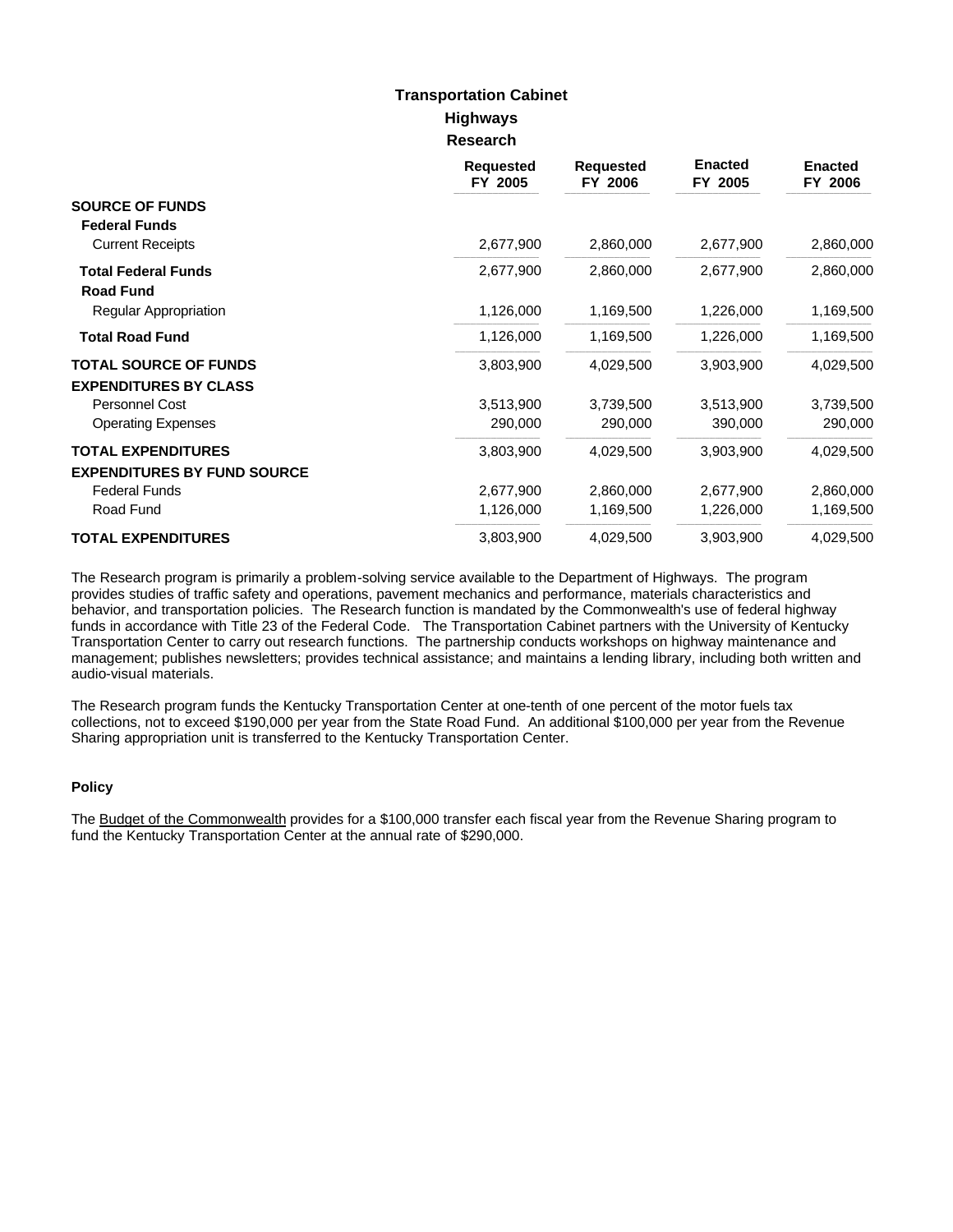## **Highways Construction Transportation Cabinet**

|                                    | <b>Requested</b><br>FY 2005 | <b>Requested</b><br>FY 2006 | <b>Enacted</b><br>FY 2005 | <b>Enacted</b><br>FY 2006 |
|------------------------------------|-----------------------------|-----------------------------|---------------------------|---------------------------|
| <b>SOURCE OF FUNDS</b>             |                             |                             |                           |                           |
| <b>Restricted Funds</b>            |                             |                             |                           |                           |
| <b>Current Receipts</b>            | 24,000,000                  | 24,000,000                  | 174,000,000               | 24,000,000                |
| <b>Total Restricted Funds</b>      | 24,000,000                  | 24,000,000                  | 174,000,000               | 24,000,000                |
| <b>Federal Funds</b>               |                             |                             |                           |                           |
| <b>Current Receipts</b>            | 530,000,000                 | 530,000,000                 | 574,307,300               | 574,023,300               |
| <b>Total Federal Funds</b>         | 530,000,000                 | 530,000,000                 | 574,307,300               | 574,023,300               |
| <b>Road Fund</b>                   |                             |                             |                           |                           |
| <b>Regular Appropriation</b>       | 354,627,100                 | 360,487,200                 | 359,833,900               | 340,735,400               |
| <b>Total Road Fund</b>             | 354,627,100                 | 360,487,200                 | 359,833,900               | 340,735,400               |
| <b>Highway Bonds</b>               |                             |                             |                           |                           |
| <b>Highway Bonds</b>               |                             |                             | 300,000,000               |                           |
| <b>Total Highway Bonds</b>         |                             |                             | 300,000,000               |                           |
| <b>TOTAL SOURCE OF FUNDS</b>       | 908,627,100                 | 914,487,200                 | 1,408,141,200             | 938,758,700               |
| <b>EXPENDITURES BY CLASS</b>       |                             |                             |                           |                           |
| <b>Personnel Cost</b>              | 164,888,900                 | 170,546,500                 | 159,556,600               | 159,556,600               |
| <b>Operating Expenses</b>          | 11,434,500                  | 11,434,500                  | 11,434,500                | 11,434,500                |
| Debt Service                       |                             |                             |                           | 18,234,000                |
| Construction                       | 732,303,700                 | 732,506,200                 | 1,237,150,100             | 749,533,600               |
| <b>TOTAL EXPENDITURES</b>          | 908,627,100                 | 914,487,200                 | 1,408,141,200             | 938,758,700               |
| <b>EXPENDITURES BY FUND SOURCE</b> |                             |                             |                           |                           |
| <b>Restricted Funds</b>            | 24,000,000                  | 24,000,000                  | 174,000,000               | 24,000,000                |
| <b>Federal Funds</b>               | 530,000,000                 | 530,000,000                 | 574,307,300               | 574,023,300               |
| Road Fund                          | 354,627,100                 | 360,487,200                 | 359,833,900               | 340,735,400               |
| <b>Highway Bonds</b>               |                             |                             | 300,000,000               |                           |
| <b>TOTAL EXPENDITURES</b>          | 908,627,100                 | 914,487,200                 | 1,408,141,200             | 938,758,700               |
| <b>EXPENDITURES BY UNIT</b>        |                             |                             |                           |                           |
| <b>Bond Funded Construction</b>    |                             |                             | 300,000,000               |                           |
| <b>State Funded Construction</b>   | 358,627,100                 | 364,487,200                 | 363,833,900               | 344,735,400               |
| <b>Federal Funded Construction</b> | 550,000,000                 | 550,000,000                 | 744,307,300               | 594,023,300               |
| <b>TOTAL EXPENDITURES</b>          | 908,627,100                 | 914,487,200                 | 1,408,141,200             | 938,758,700               |

The Construction program is the largest single funding component within the Highways appropriation unit. It encompasses all construction and major reconstruction of roadways in the State Primary Road System. The Construction Program is divided into three sub-programs: Bond Funded Construction, State Funded Construction, and Federal Funded Construction.

Several different road systems constructed in the Commonwealth over the last 40 years have used Bond Funded Construction. General Obligation Bonds were sold to finance the original construction of the Interstate System. The Turnpike Authority of Kentucky sold revenue bonds to fund construction of the Toll Road System that crisscrosses the state. Resource Recovery Bonds were sold in the late 1970's for construction of the Resource Recovery Road System, a network of highways over which coal resources could be efficiently hauled. The Turnpike Authority sold bonds in 1984, 1987, 1990, 1993, 1995, and 1999 and most recently 2005 for projects identified as part of the Economic Development Road System. All of the roads constructed using proceeds from Turnpike Authority bonds are built by the Cabinet on behalf of the Authority, and then are leased to the Cabinet until the bonds are retired. At that time they are transferred to the Cabinet and become a part of the state highway system.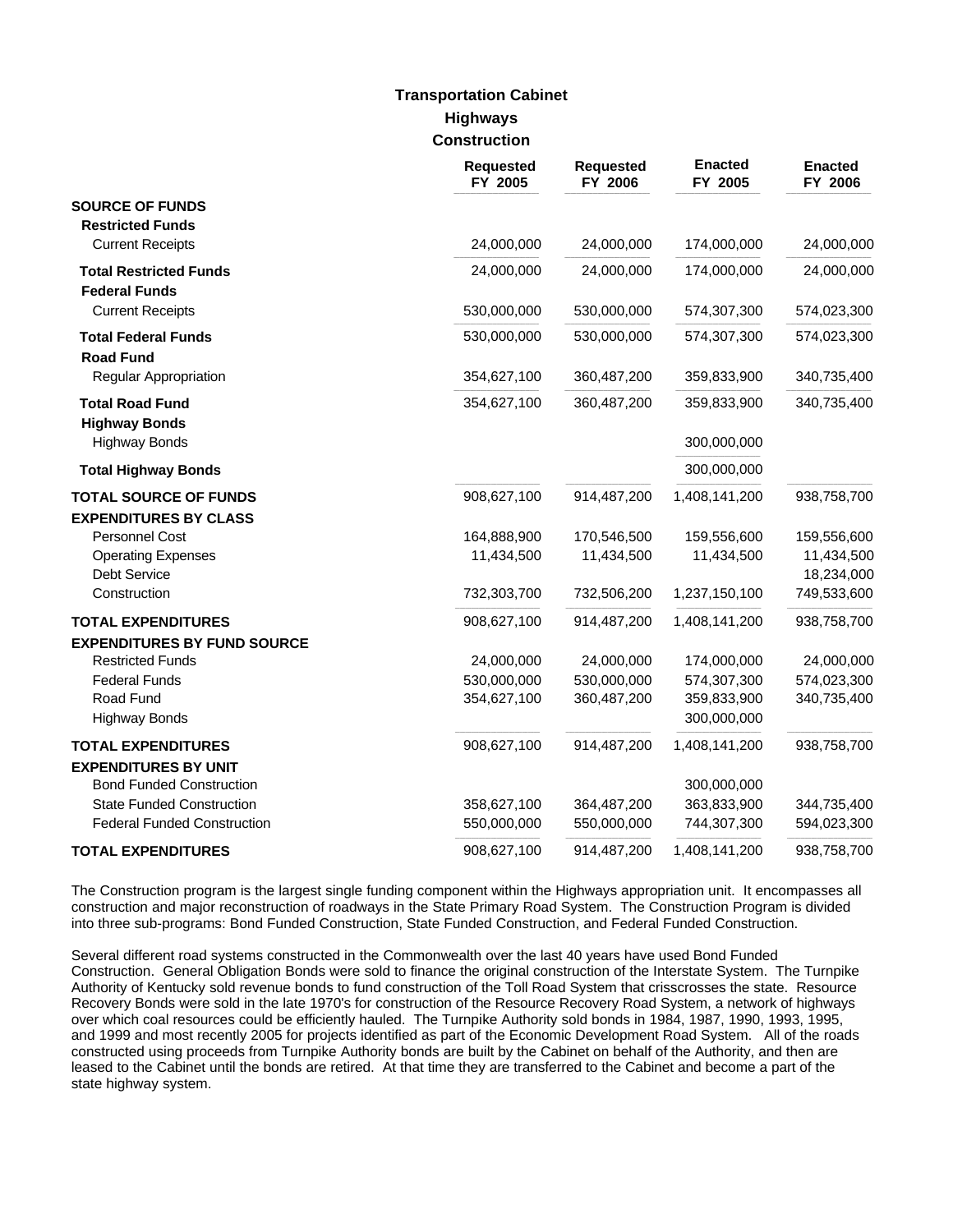State Funded Construction provides for many highway improvement needs, emergency needs, industrial access roads, parkway and primary road pavement rehabilitation, and other projects for which federal funding is not available. The state resurfacing program is a part of this sub-program area and provides for resurfacing of roads in the state maintained highway system.

The Federal Construction program addresses the major construction, reconstruction, and rehabilitation needs for nearly 12,000 miles of interstate, primary, secondary, urban systems, and Appalachian routes across the state. This funding is provided under Titles 23 and 40 of the US Code.

#### **Policy**

The Budget of the Commonwealth provides continuing Road Fund support for state resurfacing projects, specialized contracts, and the Highway Construction Contingency Account. The enacted budget also provides Road Fund support for state construction projects in the 2004 - 2006 Biennial Highway Construction program.

The Budget of the Commonwealth provides no Road Fund support to the Federally Funded Construction program. Instead, the enacted budget anticipates using Toll Credits in lieu of the cash (Road Fund) match for federally funded projects. Toll credits are credits earned by a state for building roads to interstate specifications and paid for with state dollars. Kentucky's toll roads were built to interstate specifications and paid for with state funds, thereby allowing Kentucky to earn Toll Credits.

The enacted budget authorizes the Secretary of Transportation to continue the Cash Management program, formerly known as the Pre-financing Road Projects program previously authorized in the 2000-2002 and 2002-2004 Appropriations Acts. Since its inception, the Cash Management program has expedited projects in the Biennial Highway Construction Plan by managing Road Fund cash, while ensuring that project and fund balances are sufficient to satisfy expenditures within the appropriations enacted.

The enacted budget provides for Grant Anticipation Revenue Vehicle (GARVEE) bonds totaling \$150,000,000 in fiscal year 2005. GARVEE bonds are a financing mechanism authorized by the federal government, which allow a state to issue bonds for eligible federal aid projects and to use federal funds to pay the debt service. Debt service on the bonds will be paid from federal highway funds in the Federally Funded Construction program. The debt service is projected to be \$18,234,000 in fiscal year 2006. These funds will be "direct" GARVEE bonds and will be used on interstate projects including I-64, I-75, and I-65.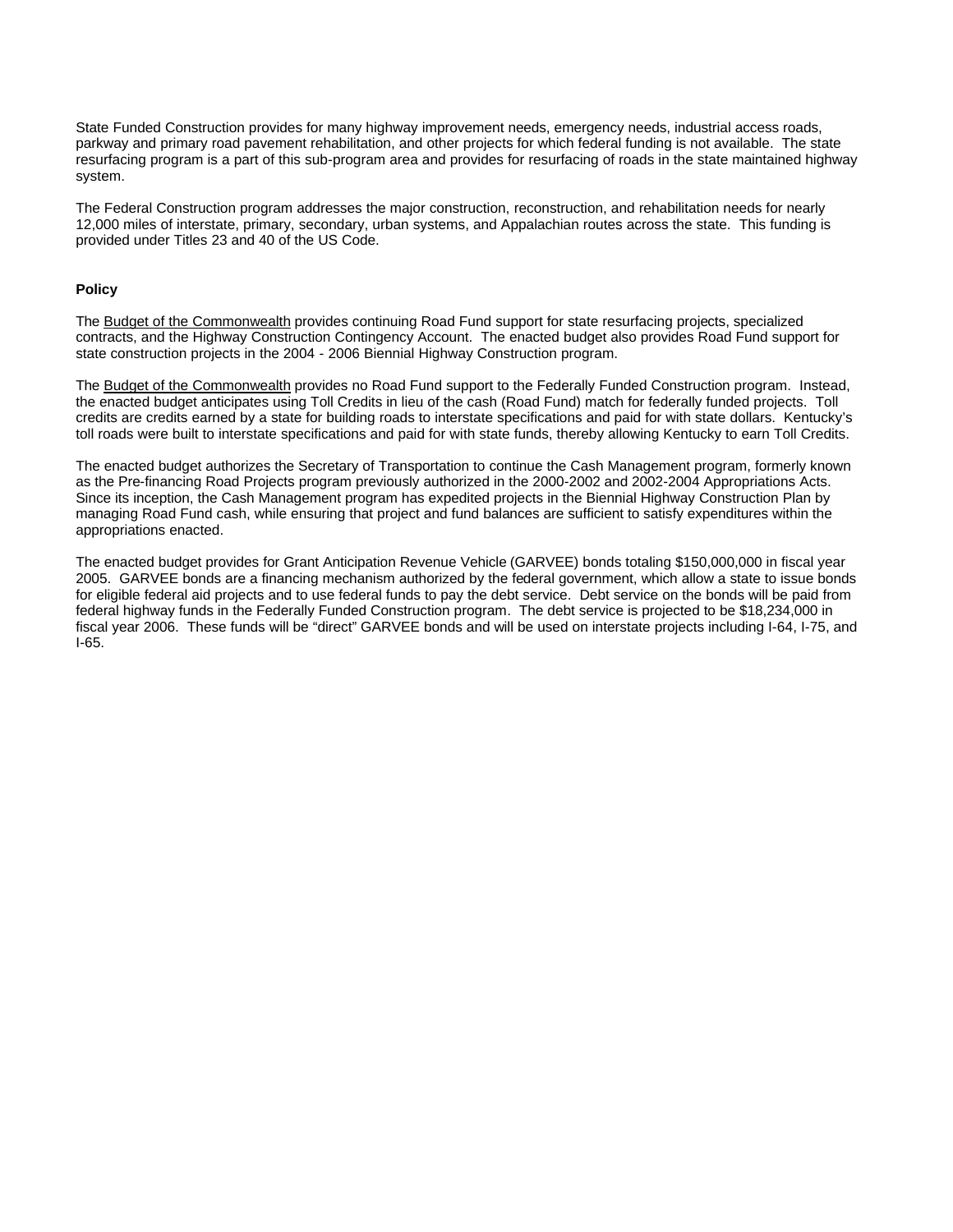## **Highways Maintenance Transportation Cabinet**

|                                                   | <b>Requested</b><br>FY 2005 | <b>Requested</b><br>FY 2006 | <b>Enacted</b><br>FY 2005 | <b>Enacted</b><br>FY 2006 |
|---------------------------------------------------|-----------------------------|-----------------------------|---------------------------|---------------------------|
| <b>SOURCE OF FUNDS</b>                            |                             |                             |                           |                           |
| <b>Restricted Funds</b>                           |                             |                             |                           |                           |
| <b>Current Receipts</b>                           | 3,355,000                   | 3,420,100                   | 3,355,000                 | 3,420,100                 |
| <b>Total Restricted Funds</b><br><b>Road Fund</b> | 3,355,000                   | 3,420,100                   | 3,355,000                 | 3,420,100                 |
| Regular Appropriation                             | 254,204,200                 | 262,535,400                 | 240,392,000               | 245,258,900               |
| <b>Total Road Fund</b>                            | 254,204,200                 | 262,535,400                 | 240,392,000               | 245,258,900               |
| <b>TOTAL SOURCE OF FUNDS</b>                      | 257,559,200                 | 265,955,500                 | 243,747,000               | 248,679,000               |
| <b>EXPENDITURES BY CLASS</b>                      |                             |                             |                           |                           |
| Personnel Cost                                    | 119,343,300                 | 128,039,600                 | 111,979,100               | 115,183,200               |
| <b>Operating Expenses</b>                         | 136,126,200                 | 136,126,200                 | 129,678,200               | 131,706,100               |
| Construction                                      | 2,089,700                   | 1,789,700                   | 2,089,700                 | 1,789,700                 |
| <b>TOTAL EXPENDITURES</b>                         | 257,559,200                 | 265,955,500                 | 243,747,000               | 248,679,000               |
| <b>EXPENDITURES BY FUND SOURCE</b>                |                             |                             |                           |                           |
| <b>Restricted Funds</b>                           | 3,355,000                   | 3,420,100                   | 3,355,000                 | 3,420,100                 |
| Road Fund                                         | 254,204,200                 | 262,535,400                 | 240,392,000               | 245,258,900               |
| <b>TOTAL EXPENDITURES</b>                         | 257,559,200                 | 265,955,500                 | 243,747,000               | 248,679,000               |

Kentucky has invested approximately \$15 billion in highway infrastructure that comprises right-of-way, roadways, and bridges. KRS 176.050 assigns the responsibility for operating and maintaining this highway infrastructure to the Department of Highways. The Maintenance program's role is to operate and maintain the roadways, bridges, rest areas, and traffic control devices on all state-maintained highways. Two organizational units, the Division of Maintenance and the Division of Traffic Operations, administer this program.

The Division of Maintenance responsibilities are broken down into the following four primary categories:

(1) Roadway Maintenance Program personnel in the twelve Highway Districts maintain 14,613 miles of state primary highways and 12,841 miles of rural secondary highways.

(2) Pavement and Operations Management personnel inspect and evaluate pavement conditions on 27,454 miles of statemaintained roads, determine strategies for improvement, estimate funding needs, and recommend annual priorities.

(3) The Bridge Maintenance Program is responsible for all state-maintained bridges, except those on the Rural Secondary system. Kentucky has 6,155 bridges of which 28 are Ohio River crossings and 113 are in-state bridges greater than 1,000 feet, over major lakes and rivers.

(4) The Rest Area Operations/Maintenance Program provides sanitary and accessible restroom facilities and other convenience services for motorists traveling through the state. There are 28 rest area and welcome center locations and two truck rest haven locations operated and maintained through contracts with nonprofit agencies that hire and train individuals with disabilities. The remaining seven locations are operated and maintained by Cabinet personnel. All of the facilities are open 24 hours per day, seven days per week. The Department for the Blind maintains the vending operations at 10 locations, and the remaining vending operations are maintained by Cabinet personnel or by contractors.

The Division of Traffic Operations is responsible for the installation and maintenance of traffic control devices on over 27,000 miles of highways. This unit also maintains a traffic accident surveillance program with the objective of identifying locations having an abnormally high accident rate. The duties of this unit are set out in KRS 176.050, KRS 177.020, KRS 177.830-890, and KRS 177.905-990**.**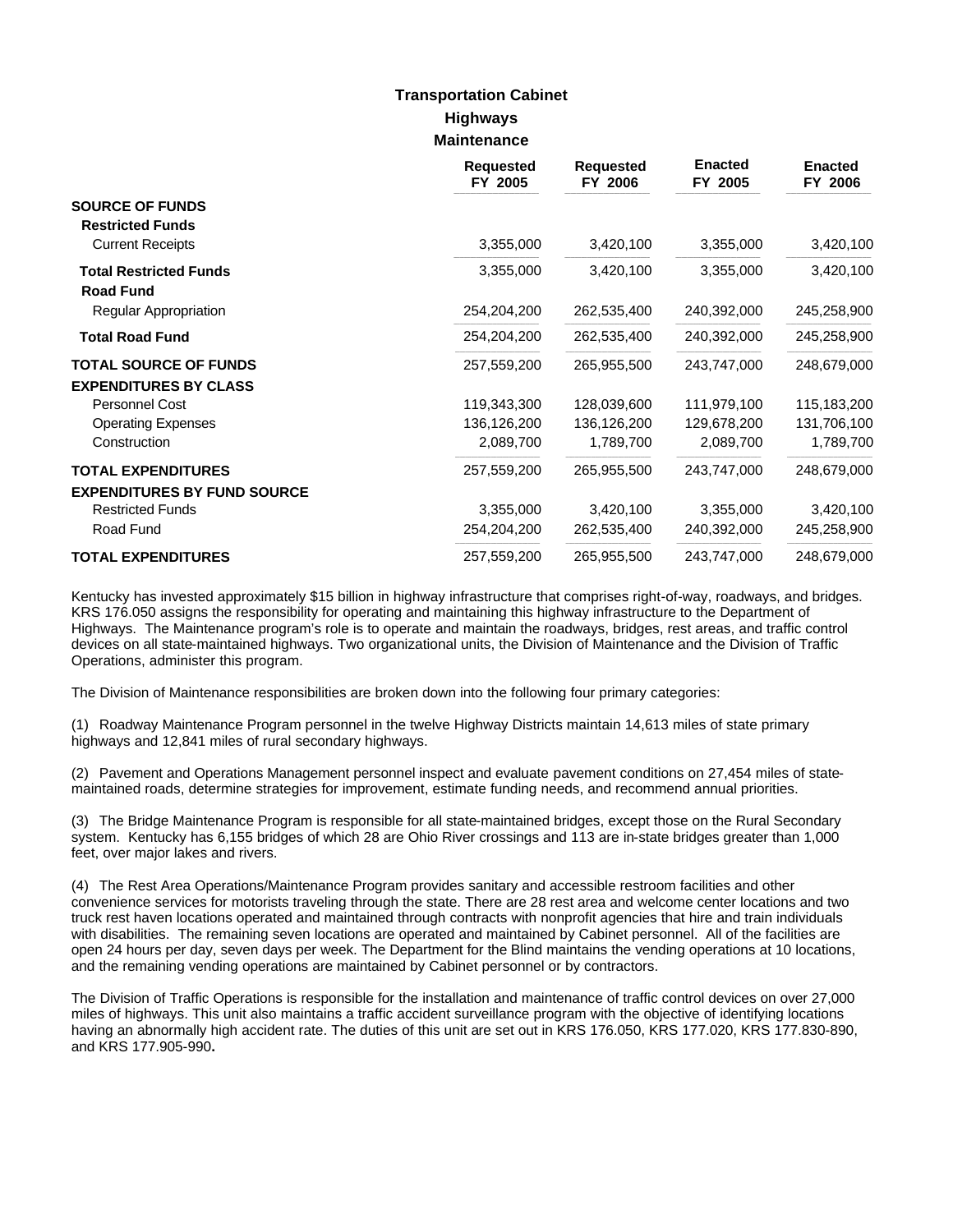### **Policy**

The Budget of the Commonwealth continues Road Fund support in fiscal year 2005 and fiscal year 2006 for several facets of the Maintenance program including: guardrail replacement and new installation, roadway slide repair, tree and brush removal, pavement repairs, contract bridge repair, ditching, and site mitigation.

A fund substitution is included in the enacted budget for the Traffic Response and Incident Management Assisting the River Cities (TRIMARC) as a result of the time-limited federal funds in the TEA-21, Congestion Mitigation and Air Quality Improvement (CMAQ) program. The enacted budget provides Road Fund support totaling \$1,953,100 in fiscal year 2005 and \$2,148,400 in fiscal year 2006. Additionally, restricted funds are also provided totaling \$651,000 in fiscal year 2005 and \$716,100 in fiscal year 2006. The state of Indiana has partnered with Kentucky to operate the facility resulting in the restricted fund support.

The enacted budget provides a fund substitution for the Advanced Regional Traffic Interactive Management Information System (ARTIMIS) as a result of the time-limited federal funds in the TEA-21, Congestion Mitigation and Air Quality Improvement (CMAQ) program. Road Fund support of \$1,500,000 is provided in each year of the biennium.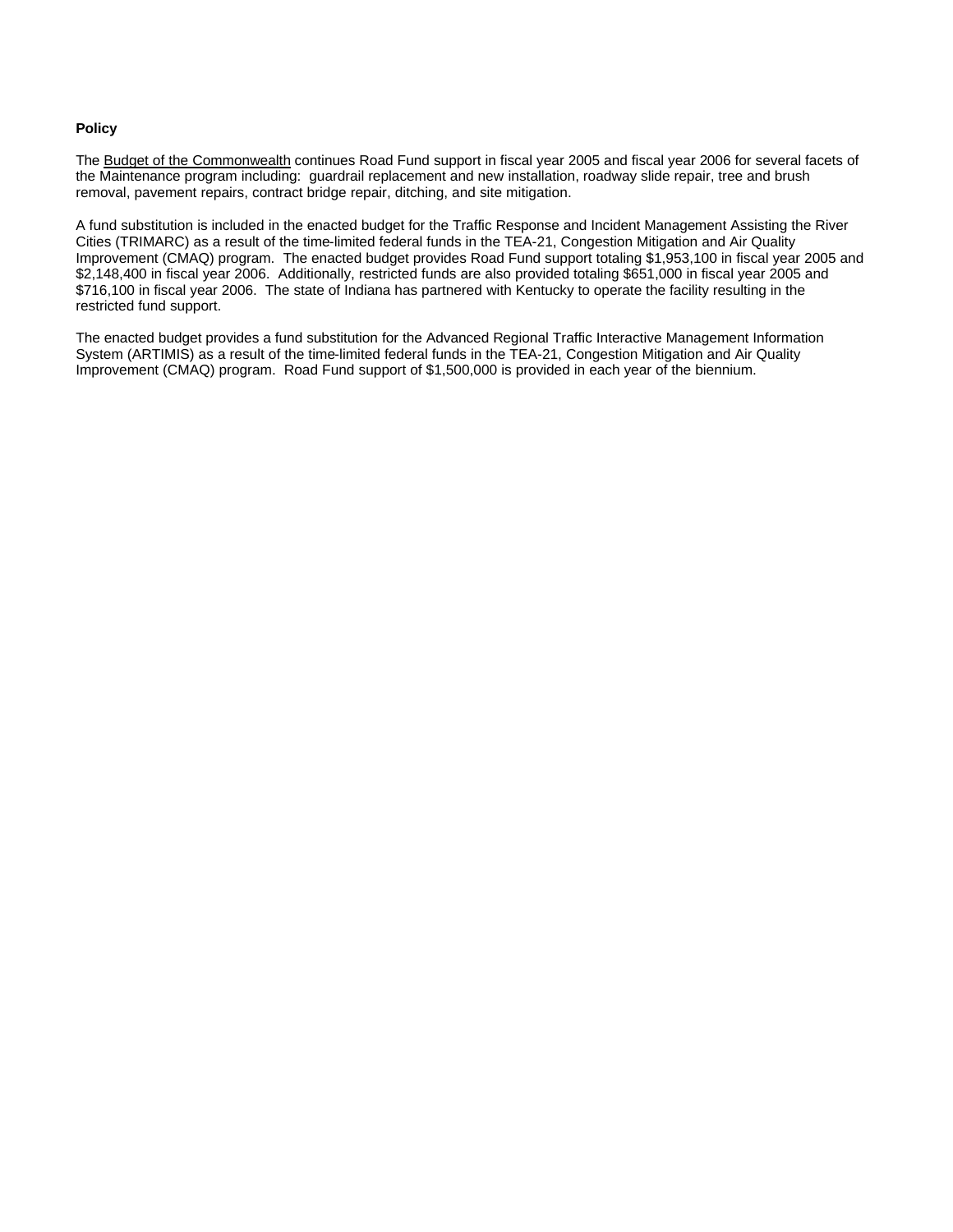# **Highways Engineering Administration Transportation Cabinet**

|                                    | <b>Requested</b><br>FY 2005 | <b>Requested</b><br>FY 2006 | <b>Enacted</b><br>FY 2005 | <b>Enacted</b><br>FY 2006 |
|------------------------------------|-----------------------------|-----------------------------|---------------------------|---------------------------|
| <b>SOURCE OF FUNDS</b>             |                             |                             |                           |                           |
| <b>Road Fund</b>                   |                             |                             |                           |                           |
| Regular Appropriation              | 10,040,800                  | 10,939,200                  | 10,528,500                | 12,410,700                |
| <b>Total Road Fund</b>             | 10,040,800                  | 10,939,200                  | 10,528,500                | 12,410,700                |
| <b>TOTAL SOURCE OF FUNDS</b>       | 10,040,800                  | 10,939,200                  | 10,528,500                | 12,410,700                |
| <b>EXPENDITURES BY CLASS</b>       |                             |                             |                           |                           |
| <b>Personnel Cost</b>              | 11,450,700                  | 12,349,100                  | 11.924.200                | 13,820,600                |
| <b>Operating Expenses</b>          | 1,385,500                   | 1,385,500                   | 1,399,700                 | 1,385,500                 |
| Construction                       | $-2,795,400$                | $-2,795,400$                | $-2,795,400$              | $-2,795,400$              |
| <b>TOTAL EXPENDITURES</b>          | 10,040,800                  | 10,939,200                  | 10,528,500                | 12,410,700                |
| <b>EXPENDITURES BY FUND SOURCE</b> |                             |                             |                           |                           |
| Road Fund                          | 10,040,800                  | 10,939,200                  | 10,528,500                | 12,410,700                |
| <b>TOTAL EXPENDITURES</b>          | 10,040,800                  | 10,939,200                  | 10,528,500                | 12,410,700                |

There are nine divisions organized under the State Highway Engineer's Office:

(1) The Division of Construction supervises highway construction projects, providing administrative support for central office and district construction projects. It also assists Division of Materials staff in sampling and testing materials used in construction projects.

(2) The Division of Materials establishes standards and controls relating to the quality of materials for the construction, maintenance, and operation of highways and bridges. The Division performs soil and geological engineering required for the design, construction, and maintenance of roads and bridges.

(3) The Division of Bridge Design develops and prepares contract plans for all highway structures, as well as any special structures that the Transportation Cabinet builds as part of Kentucky's system of roads. The Division is also responsible for overseeing the County Bridge Replacement Program, which replaces bridges on locally maintained roadways of less than 13-ton load capacity and less than 100 feet in length.

(4) The Division of Highway Design, in conjunction with the District Design Offices, is responsible for the required design activities of the Cabinet's Six-Year Plan projects, including the preparation, assembly and reproduction of construction plans for a project's award.

(5) The Division of Professional Services advertises for engineering services, administers the Cabinet's prequalification process for consultant engineering services, and contracts with consulting engineers.

(6) The Division of Environmental Analysis ensures the Cabinet is compliant with environmental laws and regulations.

(7) The Division of Right of Way and Utilities acquires property required for the construction and reconstruction of highways. This function involves obtaining title reports, performing appraisals and appraisal reviews, conducting negotiations, providing relocation assistance, facilitating property management, and initiating condemnation procedures on properties affected by proposed projects.

(8) The Division of Program Management is responsible for developing Kentucky's Biennial Six-Year Highway Plan.

(9) The Division of Planning provides the day-to-day administration and support for personnel involved in the Highway Planning Program activities, including management, clerical support, training, and other overhead expenditures.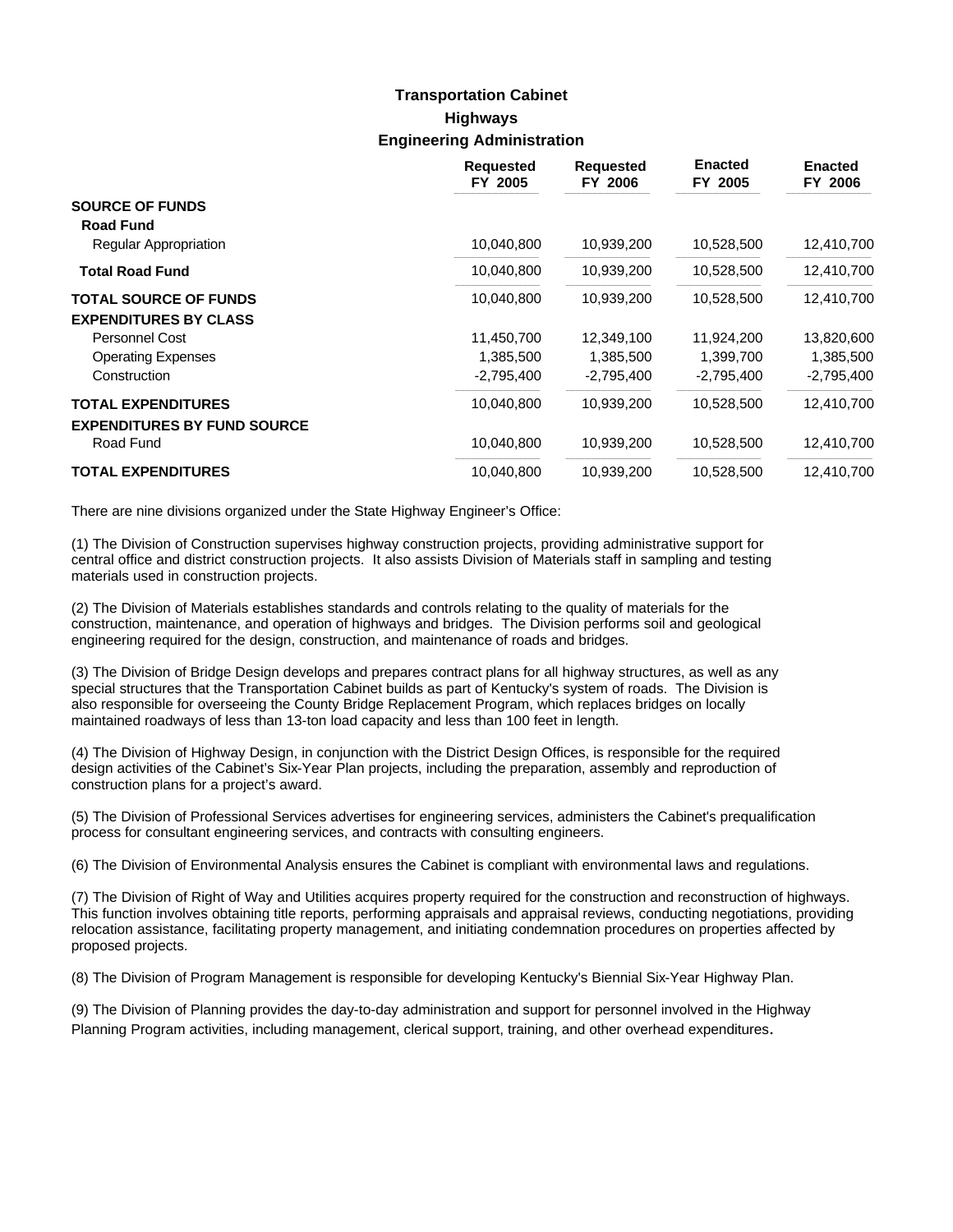## **Highways Planning Transportation Cabinet**

|                                    | <b>Requested</b><br>FY 2005 | <b>Requested</b><br>FY 2006 | <b>Enacted</b><br>FY 2005 | <b>Enacted</b><br>FY 2006 |
|------------------------------------|-----------------------------|-----------------------------|---------------------------|---------------------------|
| <b>SOURCE OF FUNDS</b>             |                             |                             |                           |                           |
| <b>Federal Funds</b>               |                             |                             |                           |                           |
| <b>Current Receipts</b>            | 10,296,800                  | 10,719,000                  | 10,014,800                | 10,116,700                |
| <b>Total Federal Funds</b>         | 10,296,800                  | 10,719,000                  | 10,014,800                | 10,116,700                |
| <b>Road Fund</b>                   |                             |                             |                           |                           |
| Regular Appropriation              | 3,271,300                   | 3,395,300                   | 3,015,200                 | 3,119,600                 |
| <b>Total Road Fund</b>             | 3,271,300                   | 3,395,300                   | 3,015,200                 | 3,119,600                 |
| <b>TOTAL SOURCE OF FUNDS</b>       | 13,568,100                  | 14,114,300                  | 13,030,000                | 13,236,300                |
| <b>EXPENDITURES BY CLASS</b>       |                             |                             |                           |                           |
| Personnel Cost                     | 12,800,400                  | 13,346,600                  | 12,437,300                | 12,643,600                |
| <b>Operating Expenses</b>          | 767,700                     | 767,700                     | 592,700                   | 592,700                   |
| <b>TOTAL EXPENDITURES</b>          | 13,568,100                  | 14,114,300                  | 13,030,000                | 13,236,300                |
| <b>EXPENDITURES BY FUND SOURCE</b> |                             |                             |                           |                           |
| <b>Federal Funds</b>               | 10,296,800                  | 10,719,000                  | 10,014,800                | 10,116,700                |
| Road Fund                          | 3,271,300                   | 3,395,300                   | 3,015,200                 | 3,119,600                 |
| <b>TOTAL EXPENDITURES</b>          | 13,568,100                  | 14,114,300                  | 13,030,000                | 13,236,300                |

The Division of Planning provides administrative, clerical and technical support and implements transportation planning activities statewide. It also coordinates statewide rail planning, carpooling, alternative fuel, bikeway, pedway, and ferry operations.

Highway Planning evaluates state-maintained streets and highways to ensure that available federal and state funds are utilized to maximum efficiency. In cooperation with the Area Development Districts, it acquires roadway centerline locations and associated data for all public roads in Kentucky. It maintains an inventory of all roadway classifications and prepares city, county, and state road maps for distribution. The program also furnishes statistics required by the Federal Highway Administration and state and local government decision-makers.

Metropolitan Planning maintains and distributes federal funding to nine Metropolitan Planning Organizations (MPOs) to implement continuing, comprehensive, and cooperative (3C) planning process, which is mandated by federal law. The MPOs study the impact of transportation operations in urbanized areas concerning congestion management, air quality, environmental issues, public involvement, land use and development, and public transportation.

Area Development Districts (ADD) Assistance administers a regional planning and public participation process in the state's 15 Area Development Districts as part of the Cabinet's overall statewide transportation planning process, as required by 23 USC and 23 CFR 450. The Cabinet contracts with each ADD for activities in support of the regional and statewide planning process, including public involvement, data collection, analysis, identification of needs, project recommendations, regional prioritization of projects, and technical assistance and review.

### **Policy**

Both federal funds and Road Fund-supported match are included in the enacted budget in anticipation of the federal highway reauthorization act by Congress.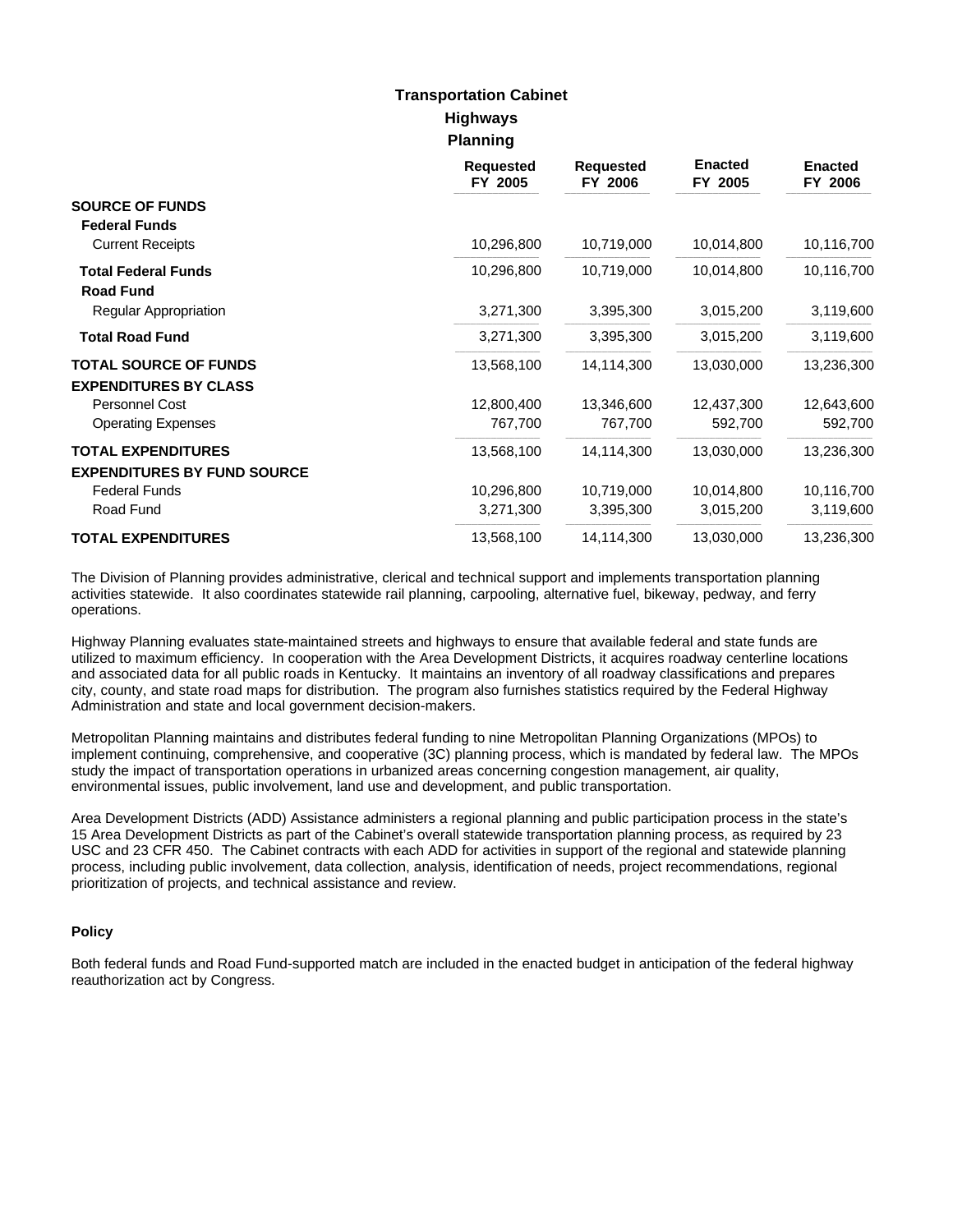# **Highways Highway Operations Transportation Cabinet**

|                                    | <b>Requested</b><br>FY 2005 | <b>Requested</b><br>FY 2006 | <b>Enacted</b><br>FY 2005 | <b>Enacted</b><br>FY 2006 |
|------------------------------------|-----------------------------|-----------------------------|---------------------------|---------------------------|
| <b>SOURCE OF FUNDS</b>             |                             |                             |                           |                           |
| <b>Road Fund</b>                   |                             |                             |                           |                           |
| Regular Appropriation              | 23,751,400                  | 25,556,600                  | 22,271,200                | 22,978,500                |
| <b>Total Road Fund</b>             | 23,751,400                  | 25,556,600                  | 22,271,200                | 22,978,500                |
| <b>TOTAL SOURCE OF FUNDS</b>       | 23,751,400                  | 25,556,600                  | 22,271,200                | 22,978,500                |
| <b>EXPENDITURES BY CLASS</b>       |                             |                             |                           |                           |
| Personnel Cost                     | 22,311,200                  | 24,116,400                  | 20,911,000                | 21,543,200                |
| <b>Operating Expenses</b>          | 1,440,200                   | 1,440,200                   | 1,360,200                 | 1,435,300                 |
| <b>TOTAL EXPENDITURES</b>          | 23,751,400                  | 25,556,600                  | 22,271,200                | 22,978,500                |
| <b>EXPENDITURES BY FUND SOURCE</b> |                             |                             |                           |                           |
| Road Fund                          | 23,751,400                  | 25,556,600                  | 22,271,200                | 22,978,500                |
| <b>TOTAL EXPENDITURES</b>          | 23,751,400                  | 25,556,600                  | 22,271,200                | 22,978,500                |

In accordance with KRS Chapter 176, this program provides leadership, management, and central administrative support and funding for central office and district operations for the Transportation Cabinet's Department of Highways. The Commissioner of Highways administers the Department, which governs the State Highway Engineer's Office, 14 divisions, and 12 district offices. In the 12 district offices, the District Highway Operations Office manages the road project functions and reports to the State Highway Engineer.

The State Highway Engineer's Office manages and coordinates the engineering functions of the Cabinet, reviewing management, engineering, and personnel reports and recommendations from the engineering and professional divisions, staff and Deputy State Highway Engineers. In addition, the Office administers the Cabinet's Engineering Scholarship Program and the Engineering Graduate Training Program, coordinates the Research Program and manages special projects, such as the Louisville Bridges projects.

Contract procurement activities are also a part of the Highway Operations program and include prequalifying road contractors, advertising bids for road construction projects, awarding contracts, and issuing work orders and monitoring required contract provisions.

### **Policy**

Road Fund support to maintain the Engineering Scholarship program is included in the Budget of the Commonwealth.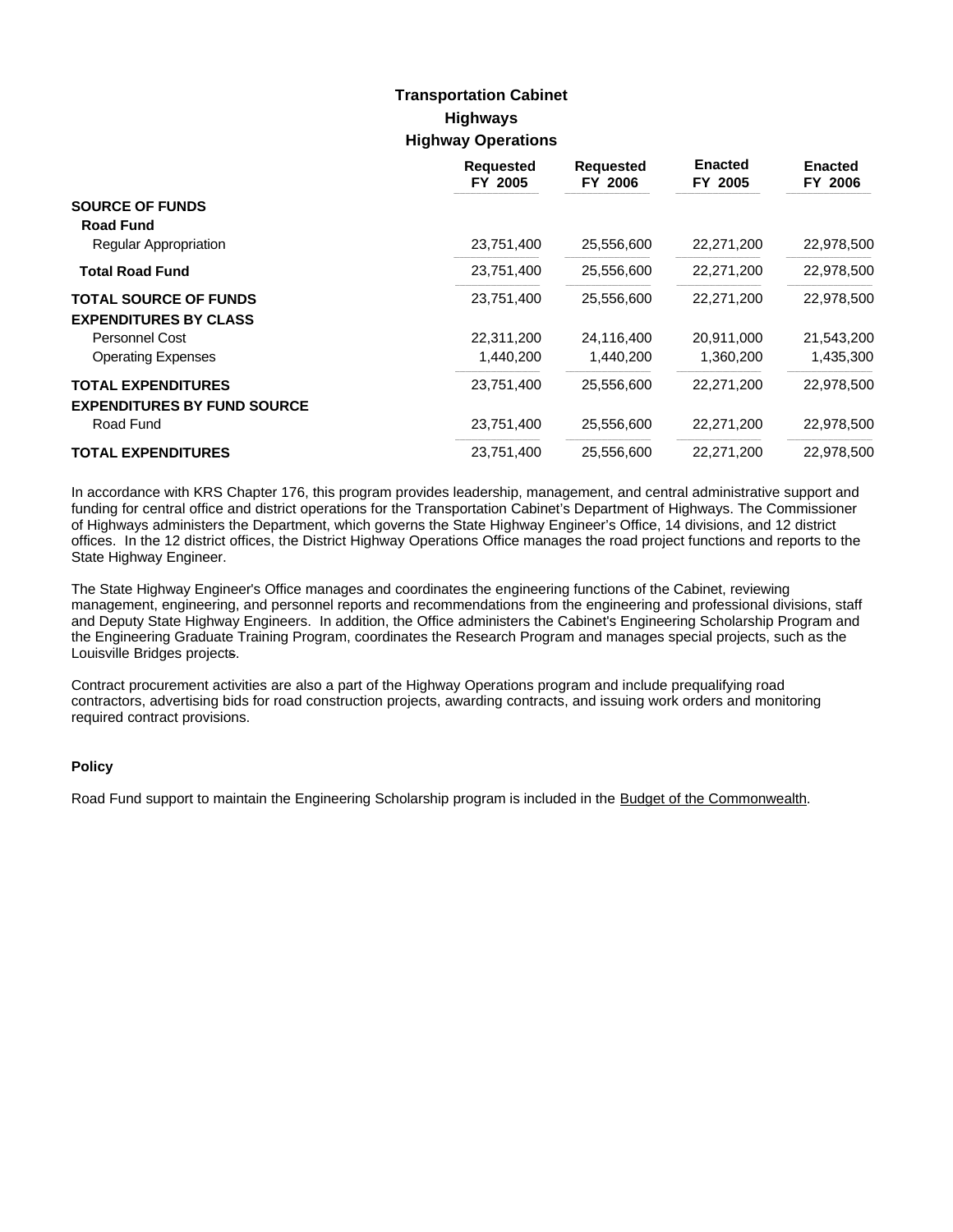# **Highways Equipment Services Transportation Cabinet**

|                                    | <b>Requested</b><br>FY 2005 | <b>Requested</b><br>FY 2006 | <b>Enacted</b><br>FY 2005 | <b>Enacted</b><br>FY 2006 |
|------------------------------------|-----------------------------|-----------------------------|---------------------------|---------------------------|
| <b>SOURCE OF FUNDS</b>             |                             |                             |                           |                           |
| <b>Restricted Funds</b>            |                             |                             |                           |                           |
| <b>Balance Forward</b>             | 102,900                     | 102,900                     | 102,900                   | 102,900                   |
| <b>Current Receipts</b>            | 37,263,000                  | 38,237,200                  | 36,503,800                | 36,802,000                |
| <b>Total Restricted Funds</b>      | 37,365,900                  | 38,340,100                  | 36,606,700                | 36,904,900                |
| <b>TOTAL SOURCE OF FUNDS</b>       | 37,365,900                  | 38,340,100                  | 36,606,700                | 36,904,900                |
| <b>EXPENDITURES BY CLASS</b>       |                             |                             |                           |                           |
| Personnel Cost                     | 12,556,900                  | 13,531,100                  | 11,797,700                | 12,095,900                |
| <b>Operating Expenses</b>          | 11,668,700                  | 11,683,700                  | 12,022,800                | 11,772,300                |
| <b>Debt Service</b>                | 354,100                     | 88,600                      |                           |                           |
| Construction                       | 12,683,300                  | 12,933,800                  | 12,683,300                | 12,933,800                |
| <b>TOTAL EXPENDITURES</b>          | 37,263,000                  | 38,237,200                  | 36,503,800                | 36,802,000                |
| <b>EXPENDITURES BY FUND SOURCE</b> |                             |                             |                           |                           |
| <b>Restricted Funds</b>            | 37,263,000                  | 38,237,200                  | 36,503,800                | 36,802,000                |
| <b>TOTAL EXPENDITURES</b>          | 37,263,000                  | 38,237,200                  | 36,503,800                | 36,802,000                |

The mission of the Equipment Services program area is to provide highway construction and maintenance equipment for use by the Department of Highways. The unit purchases and maintains all the Cabinet's trucks, heavy equipment, and various pieces of support machinery. This program provides its services through the central office garage in Frankfort and a network of 16 repair garages located throughout the state.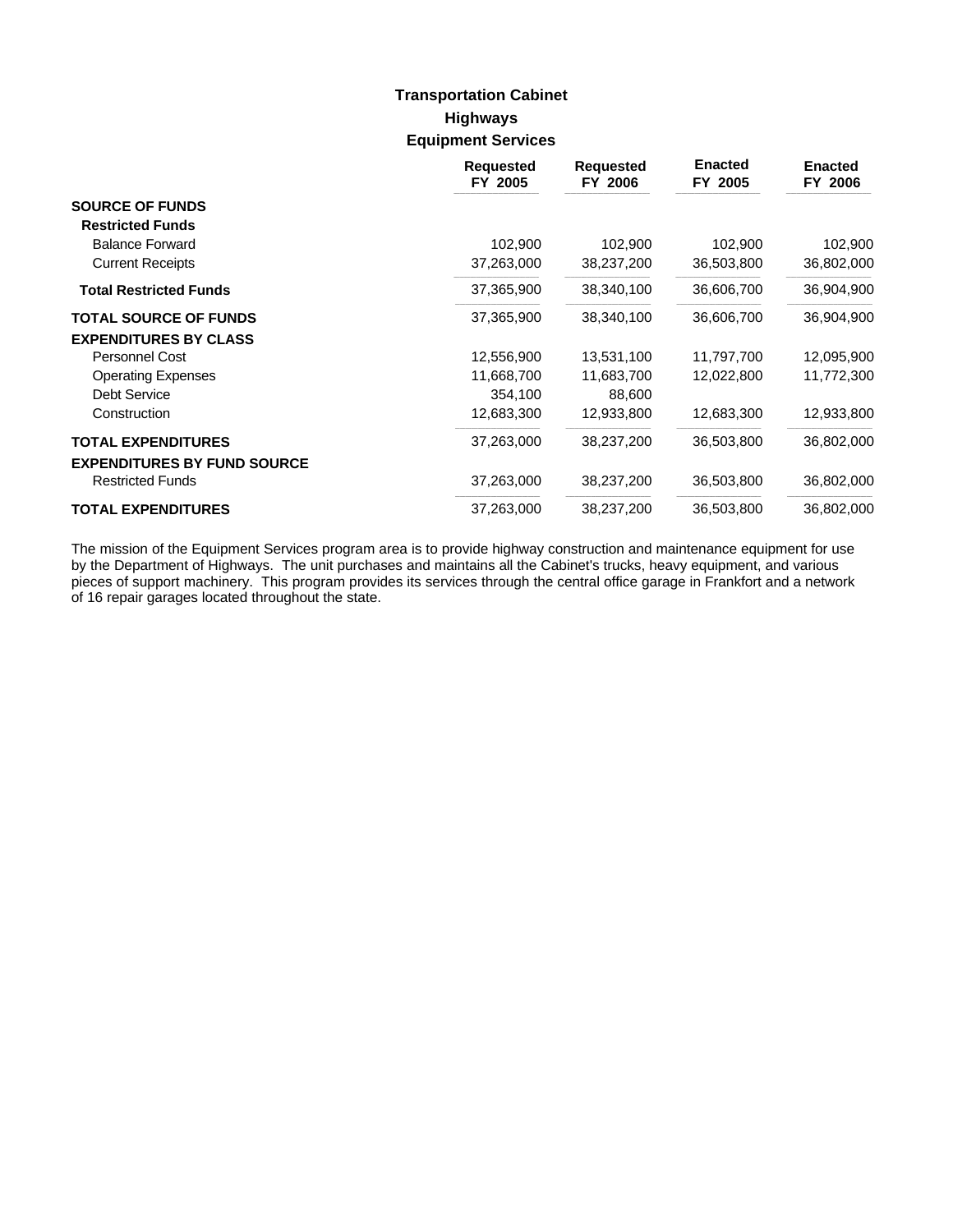## **Vehicle Regulation Transportation Cabinet**

|                                    | <b>Requested</b><br>FY 2005 | <b>Requested</b><br>FY 2006 | <b>Enacted</b><br>FY 2005 | <b>Enacted</b><br>FY 2006 |
|------------------------------------|-----------------------------|-----------------------------|---------------------------|---------------------------|
| <b>SOURCE OF FUNDS</b>             |                             |                             |                           |                           |
| <b>Restricted Funds</b>            |                             |                             |                           |                           |
| <b>Balance Forward</b>             | 2,533,800                   | 3,283,100                   | 2,533,800                 | 3,283,100                 |
| <b>Current Receipts</b>            | 4,682,400                   | 4,678,700                   | 4,617,300                 | 4,579,600                 |
| <b>Total Restricted Funds</b>      | 7,216,200                   | 7,961,800                   | 7,151,100                 | 7,862,700                 |
| <b>Federal Funds</b>               |                             |                             |                           |                           |
| <b>Current Receipts</b>            | 842,700                     | 894,700                     | 842,700                   | 894,700                   |
| <b>Total Federal Funds</b>         | 842,700                     | 894,700                     | 842,700                   | 894,700                   |
| <b>Road Fund</b>                   |                             |                             |                           |                           |
| Regular Appropriation              | 18,028,800                  | 18,794,400                  | 15,834,000                | 15,898,000                |
| <b>Total Road Fund</b>             | 18,028,800                  | 18,794,400                  | 15,834,000                | 15,898,000                |
| <b>TOTAL SOURCE OF FUNDS</b>       | 26,087,700                  | 27,650,900                  | 23,827,800                | 24,655,400                |
| <b>EXPENDITURES BY CLASS</b>       |                             |                             |                           |                           |
| <b>Personnel Cost</b>              | 15,010,900                  | 16,037,300                  | 13,530,500                | 13,796,300                |
| <b>Operating Expenses</b>          | 7,793,700                   | 7,791,300                   | 7,014,200                 | 7,036,800                 |
| <b>TOTAL EXPENDITURES</b>          | 22,804,600                  | 23,828,600                  | 20,544,700                | 20,833,100                |
| <b>EXPENDITURES BY FUND SOURCE</b> |                             |                             |                           |                           |
| <b>Restricted Funds</b>            | 3,933,100                   | 4,139,500                   | 3,868,000                 | 4,040,400                 |
| <b>Federal Funds</b>               | 842,700                     | 894,700                     | 842,700                   | 894,700                   |
| Road Fund                          | 18,028,800                  | 18,794,400                  | 15,834,000                | 15,898,000                |
| <b>TOTAL EXPENDITURES</b>          | 22,804,600                  | 23,828,600                  | 20,544,700                | 20,833,100                |
| <b>EXPENDITURES BY UNIT</b>        |                             |                             |                           |                           |
| Commissioner                       | 2,396,600                   | 2,502,500                   | 1,866,700                 | 1,884,200                 |
| <b>Drivers Licensing</b>           | 9,957,100                   | 10,381,200                  | 9,134,300                 | 9,267,300                 |
| <b>Motor Carriers</b>              | 2,602,900                   | 2,798,300                   | 2,205,400                 | 2,255,900                 |
| Motor Vehicle Licensing            | 6,914,700                   | 7,169,300                   | 6,470,100                 | 6,547,500                 |
| <b>Driver's Safety</b>             | 82,000                      | 82,000                      | 82,000                    | 82,000                    |
| Motor Vehicle Commission           | 851,300                     | 895,300                     | 786,200                   | 796,200                   |
| <b>TOTAL EXPENDITURES</b>          | 22,804,600                  | 23,828,600                  | 20,544,700                | 20,833,100                |

The Department of Vehicle Regulation encompasses the Commissioner's Office and the following divisions: Driver Licensing, Motor Carriers, Motor Vehicle Licensing, and Driver Safety. The Motor Vehicle Commission is also administratively attached to the Department.

Under KRS Chapters 186, 187, 189A, 281A, and KRS 159.051, the Division of Driver Licensing maintains driver history records for approximately 3 million drivers. The Division issues licenses to commercial drivers who meet statutory requirements. The Division also enforces driver license suspensions, revocations, and driver limitation programs. It operates State Traffic School programs and the Kentucky Motorcycle Safety program, both of which promote driver safety and education.

The Division of Motor Carriers collects and processes fuel and highway use tax from commercial motor carriers, as authorized under KRS Chapter 138. Under KRS Chapter 186, it assigns apportioned license plates to interstate Kentucky motor carriers. In accordance with KRS Chapter 281, the division qualifies all for-hire transportation within the state. It is also responsible for permitting and routing overweight and over-dimensional loads (KRS 189.270), maintaining a solid-waste permitting system (KRS 174.450), and permitting and licensing U-Drive-It rental and leasing operations.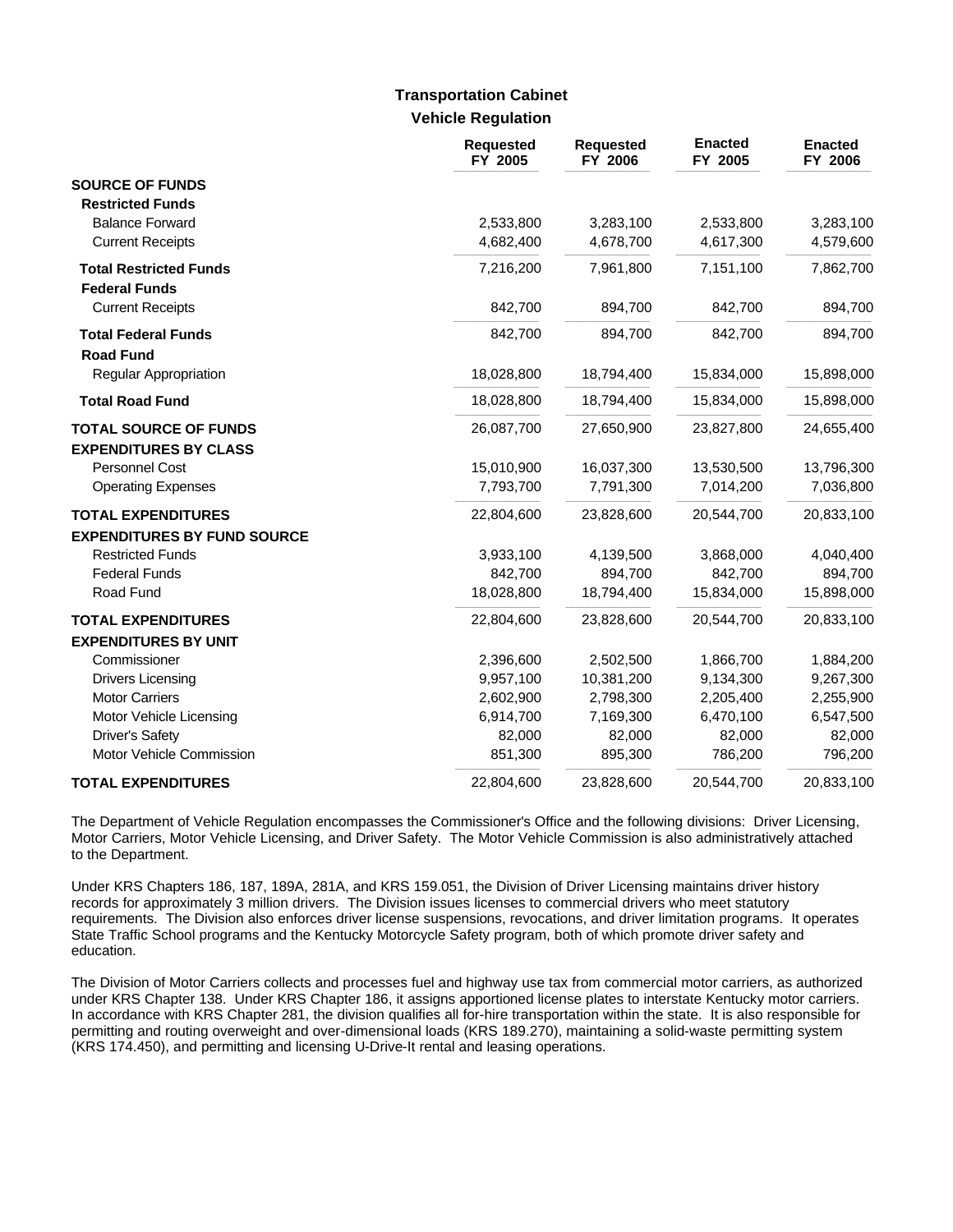The Division of Motor Vehicle Licensing provides for the titling and registration of motor vehicles and boats in accordance with KRS Chapters 186, 186A, and 235. It maintains the Automated Vehicle Information System (AVIS) and controls title distribution functions. Registration and title applications are initiated through local county clerks' offices. KRS 186.240(3) requires a new plate issuance every five (5) years for plates that do not expire annually. A fifty-cent (\$.50) fee for each reflectorized plate issued is retained in a restricted fund to pay for the new plates.

The Division of Driver Safety conducts the Cabinet's statewide Child Passenger Safety Program. The mission is to educate and train parents, health departments, fire, police and other agencies and individuals in the proper installation of child seats, to provide for the safe transportation of children throughout the state.

Pursuant to KRS Chapter 190, the Kentucky Motor Vehicle Commission licenses and regulates motor vehicle manufacturers, dealers, and salespersons. It is funded through license fees that are deposited into a restricted fund account.

#### **Policy**

The Division of Vehicle Enforcement is responsible for enforcing state and federal laws and regulations pertaining to the operation of commercial motor vehicles within the Commonwealth of Kentucky. Vehicle Enforcement operates the state's 17 weigh/inspection stations (KRS 189.227) and provides enforcement coverage on related bypass routes. Executive Order 2004-730, approved on July 9, 2004, transferred the Division of Motor Vehicle Enforcement to the Justice and Public Safety Cabinet. The 2005 Session of the General Assembly adopted Senate Bill 39 which ratified the reorganization of the Transportation Cabinet and the transfer of the Division of Motor Vehicle Enforcement to the Justice and Public Safety Cabinet.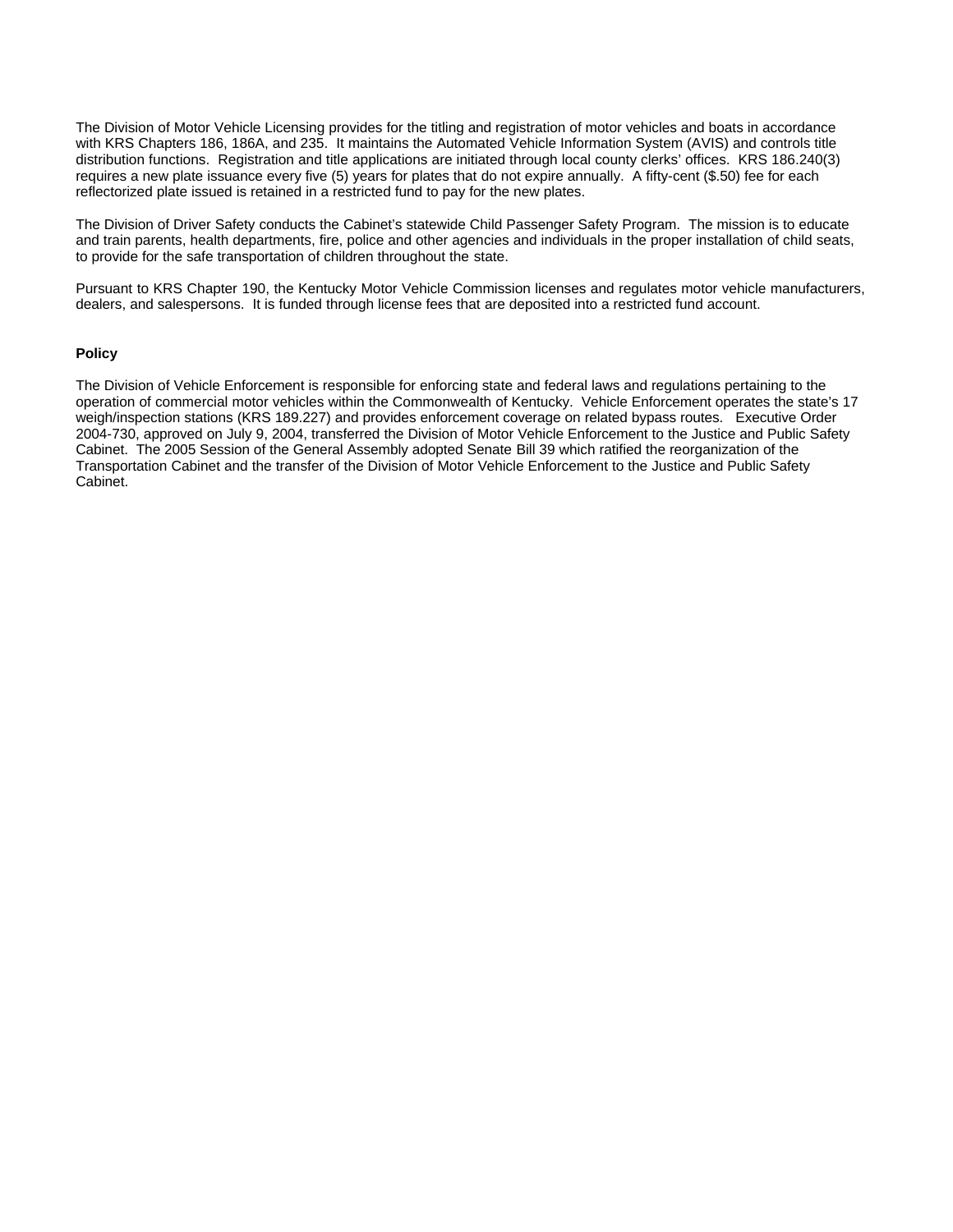### **Debt Service Transportation Cabinet**

|                                                                 | <b>Requested</b><br>FY 2005 | <b>Requested</b><br>FY 2006 | <b>Enacted</b><br>FY 2005 | <b>Enacted</b><br>FY 2006 |
|-----------------------------------------------------------------|-----------------------------|-----------------------------|---------------------------|---------------------------|
| <b>SOURCE OF FUNDS</b>                                          |                             |                             |                           |                           |
| <b>Road Fund</b><br><b>Regular Appropriation</b>                | 116,113,500                 | 125,170,000                 | 116,113,500               | 166,840,900               |
| <b>Total Road Fund</b>                                          | 116,113,500                 | 125,170,000                 | 116,113,500               | 166,840,900               |
| <b>TOTAL SOURCE OF FUNDS</b>                                    | 116,113,500                 | 125,170,000                 | 116,113,500               | 166,840,900               |
| <b>EXPENDITURES BY CLASS</b><br><b>Debt Service</b>             | 116,113,500                 | 125,170,000                 | 116,113,500               | 166,840,900               |
| <b>TOTAL EXPENDITURES</b><br><b>EXPENDITURES BY FUND SOURCE</b> | 116,113,500                 | 125,170,000                 | 116,113,500               | 166,840,900               |
| Road Fund                                                       | 116,113,500                 | 125,170,000                 | 116,113,500               | 166,840,900               |
| <b>TOTAL EXPENDITURES</b>                                       | 116,113,500                 | 125,170,000                 | 116,113,500               | 166,840,900               |
| <b>EXPENDITURES BY UNIT</b>                                     |                             |                             |                           |                           |
| <b>Toll Road Lease Rental</b>                                   | 7,928,800                   | 7,815,500                   | 7,928,800                 | 7,815,500                 |
| Resource Recovery Lease Rental                                  | 38,831,600                  | 38,828,600                  | 38,831,600                | 38,828,600                |
| Economic Development Lease Rental                               | 69,353,100                  | 78,525,900                  | 69,353,100                | 120,196,800               |
| <b>TOTAL EXPENDITURES</b>                                       | 116,113,500                 | 125,170,000                 | 116,113,500               | 166,840,900               |

The Debt Service Program is the budget entity through which lease rental payments are made on the revenue bonds the Commonwealth has issued to finance major highway construction projects.

KRS Chapter 175 authorizes the Turnpike Authority of Kentucky to issue revenue bonds to construct, maintain, repair, and operate designated roads of the Toll Road System, the Resource Recovery Road System, and the Economic Development Road System. The first of these systems, the Toll Road System, was constructed during the mid-1960s and early 1970s. Most of the Toll Road bonds have now been retired, with the last remaining series to be paid off in 2007. The Resource Recovery Road System began in the late 1970s, and most of the system's roads were built during the 1980s. The most significant project was KY 80. The Economic Development Road System was established and funded through three series of bond issues: a \$300 million issue sold in 1984; a relatively small sale of \$36.6 million in 1987; and a \$600 million program which was implemented in bond sales during 1990, 1993, and 1995. The projects constructed with the \$600 million series were designated as "Revitalization Projects" and are nearly complete. The most recent issue was \$200 million of Economic Development Road Revenue Bonds authorized by the 1998 General Assembly and sold in 1999.

Through lease agreements with the Turnpike Authority of Kentucky, the Transportation Cabinet provides funds to pay the Toll Road, Resource Recovery Road, and most of the Economic Development Road revenue bonds. In the Debt Service Program, funds are reserved exclusively for semiannual lease rental payments to meet the principal and interest requirements of these outstanding bonds, along with any administrative costs of the Turnpike Authority.

### **Policy**

The enacted budget authorized \$450,000,000 in Economic Development Road bonds to be issued in fiscal year 2005 with a complete year of debt service totaling \$41,904,000 appropriated in fiscal year 2006. The bond proceeds are divided between two programs with \$300 million authorized in the Highways unit and \$150 million in the Revenue Sharing unit.

The Debt Service Acceleration Fund account, pursuant to KRS 175.505, is suspended in the Budget of the Commonwealth during the 2004-2006 biennium. The funding made available by this suspension is directed to be used in the State Funded Construction program.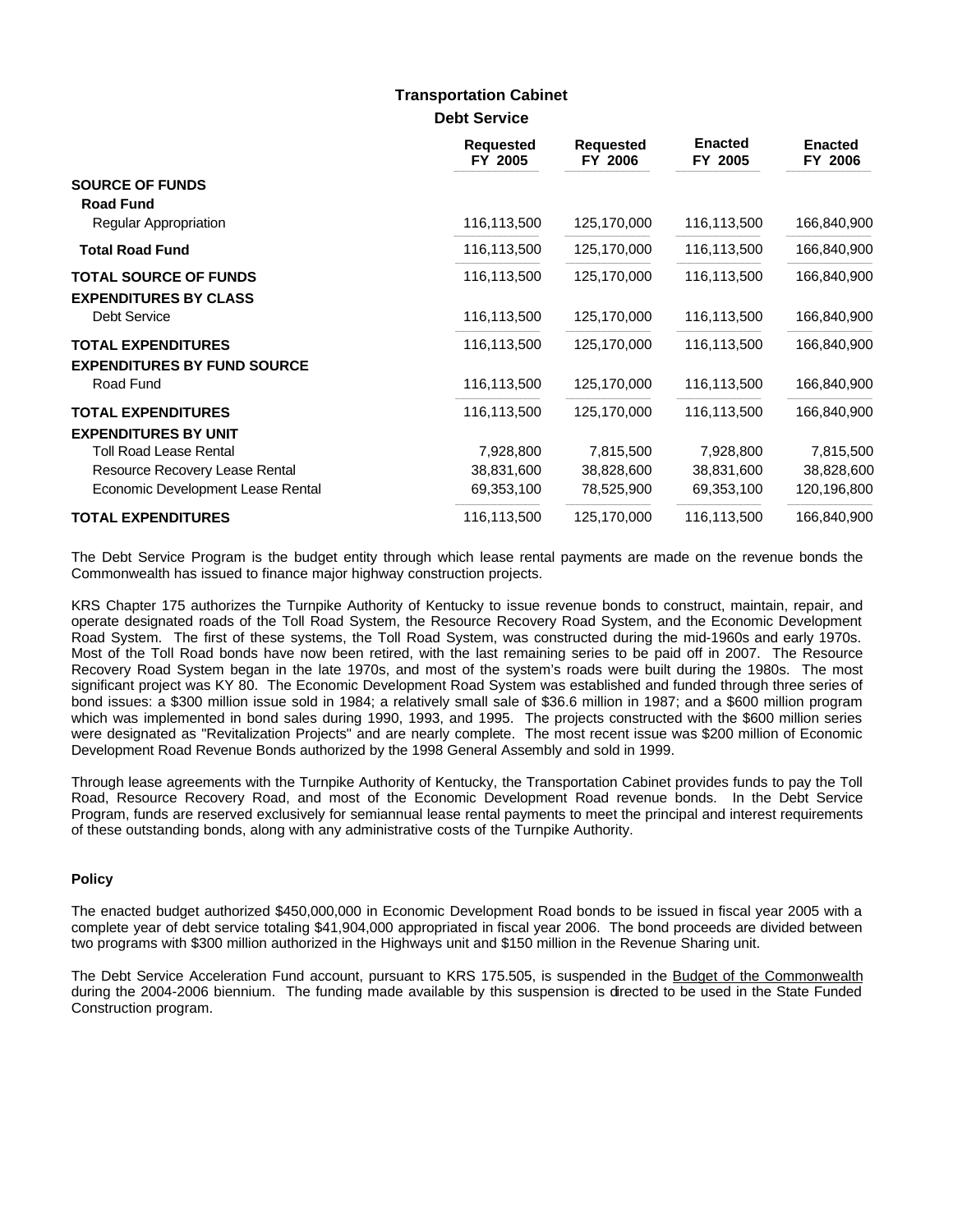## **Budget Reserve Trust Fund Statewide**

|                                               | <b>Requested</b><br>FY 2005 | <b>Requested</b><br>FY 2006 | <b>Enacted</b><br>FY 2005 | <b>Enacted</b><br><b>FY 2006</b> |
|-----------------------------------------------|-----------------------------|-----------------------------|---------------------------|----------------------------------|
| <b>SOURCE OF FUNDS</b><br><b>General Fund</b> |                             |                             |                           |                                  |
| Continuing Appropriation                      | 54,764,800                  | 54.764.800                  | 50.764.800                | 28,764,800                       |
| <b>Total General Fund</b>                     | 54.764.800                  | 54.764.800                  | 50.764.800                | 28.764.800                       |
| <b>TOTAL SOURCE OF FUNDS</b>                  | 54,764,800                  | 54,764,800                  | 50,764,800                | 28,764,800                       |

The Budget Reserve Trust Fund is the Commonwealth's "Rainy Day Fund." KRS 48.705 provides for deposits to the Budget Reserve Trust Fund from direct appropriations, excess receipts, and unexpended appropriations, up to five percent of actual General Fund revenue receipts. These funds are appropriated and available in the event that actual General Fund revenue receipts during the biennium are not sufficient to meet the General Fund appropriation levels authorized in the budget. These funds are also available as a resource for Necessary Governmental Expenses when there is no General Fund surplus.

The Appropriations Bill (House Bill 267) enacted by the 2005 Regular Session of the General Assembly decreased the balance of the Budget Reserve Trust Fund from \$50,764,800 to \$28,764,800 in FY 2005. The Budget Reserve Trust Fund had previously been reduced by \$4,000,000 by Budget Reduction Order 04-01.

The General Fund Surplus Expenditure Plan within the 2004-06 Appropriations Act includes the Budget Reserve Trust Fund as one of five areas that may receive appropriations from any undesignated fund balance at the end of fiscal year 2005. The Plan limits the amount to be deposited into the Budget Reserve Trust Fund to a balance of 1.5 percent of estimated General Fund revenues.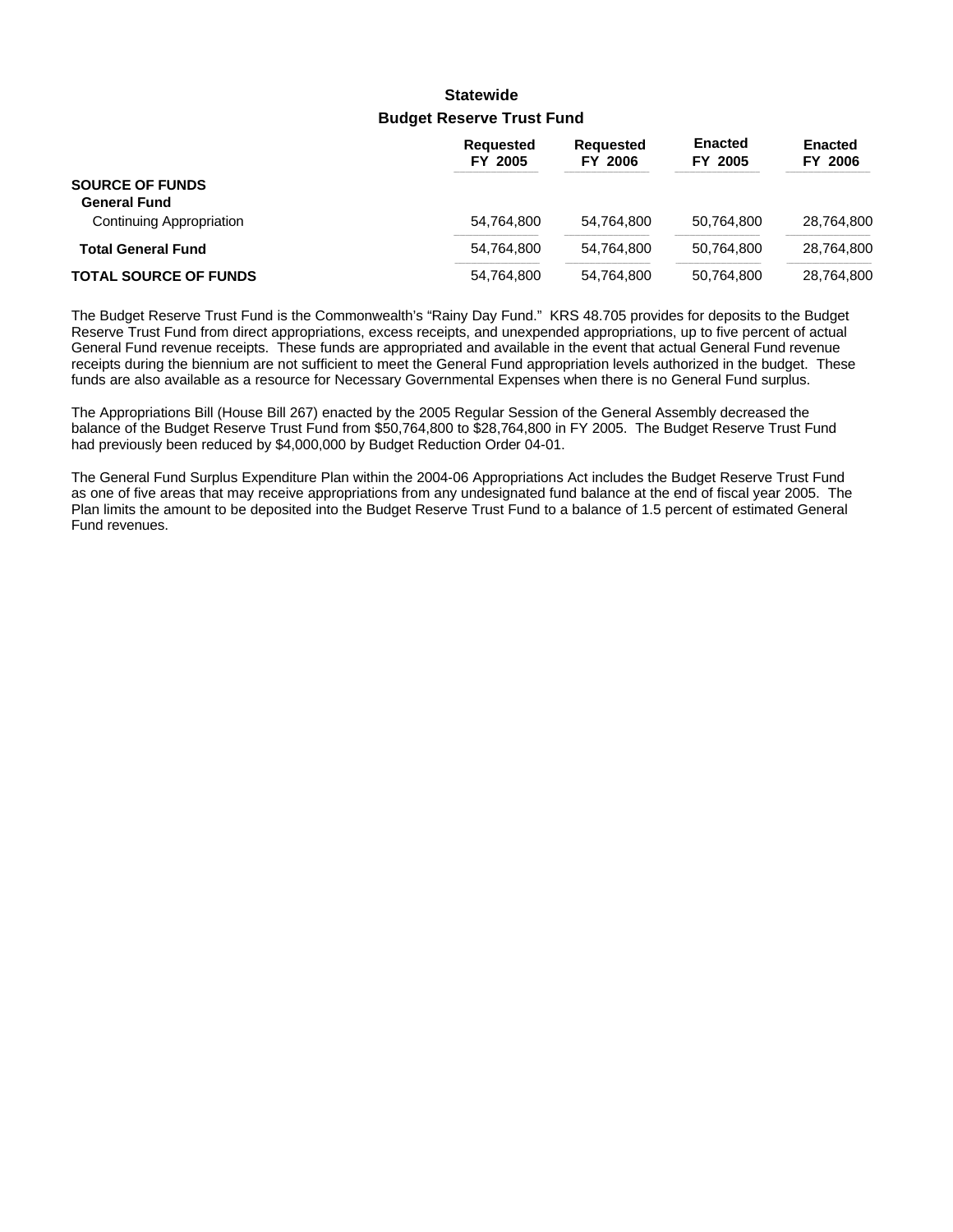### **Legislative Branch**

|                                                      | <b>Requested</b><br>FY 2005 | <b>Requested</b><br>FY 2006 | <b>Enacted</b><br>FY 2005 | <b>Enacted</b><br>FY 2006 |
|------------------------------------------------------|-----------------------------|-----------------------------|---------------------------|---------------------------|
| <b>SOURCE OF FUNDS</b><br><b>General Fund</b>        |                             |                             |                           |                           |
| <b>Regular Appropriation</b>                         | 40,616,400                  | 40,616,400                  | 40,939,400                | 41,370,500                |
| Continuing Appropriation                             | 10,878,500                  | 6,251,800                   | 9,878,500                 | 5,251,800                 |
| <b>Total General Fund</b><br><b>Restricted Funds</b> | 51,494,900                  | 46,868,200                  | 50,817,900                | 46,622,300                |
| <b>Current Receipts</b>                              | 115,000                     | 200,000                     | 115,000                   | 200,000                   |
| <b>Total Restricted Funds</b>                        | 115,000                     | 200,000                     | 115,000                   | 200,000                   |
| <b>TOTAL SOURCE OF FUNDS</b>                         | 51,609,900                  | 47,068,200                  | 50,932,900                | 46,822,300                |
| <b>EXPENDITURES BY CLASS</b>                         |                             |                             |                           |                           |
| Personnel Cost                                       | 35,702,800                  | 38,733,300                  | 36,424,000                | 38,487,400                |
| <b>Operating Expenses</b>                            | 7,276,200                   | 8,084,900                   | 7,357,100                 | 8,084,900                 |
| Capital Outlay                                       | 1,879,100                   | 250,000                     | 1,900,000                 | 250,000                   |
| <b>TOTAL EXPENDITURES</b>                            | 44,858,100                  | 47,068,200                  | 45,681,100                | 46,822,300                |
| <b>EXPENDITURES BY FUND SOURCE</b>                   |                             |                             |                           |                           |
| <b>General Fund</b>                                  | 45,243,100                  | 46,868,200                  | 45,566,100                | 46,622,300                |
| <b>Restricted Funds</b>                              | 115,000                     | 200,000                     | 115,000                   | 200,000                   |
| <b>TOTAL EXPENDITURES</b>                            | 45,358,100                  | 47,068,200                  | 45,681,100                | 46,822,300                |

The legislative powers of the Commonwealth of Kentucky are vested in the General Assembly and found in Sections 29 through 62 of the Kentucky Constitution. The purpose of the Legislature is to make the state's laws, to determine the duties and services of government, to provide for their execution, and to levy taxes and appropriate funds for the support of government operations.

The General Assembly, as specified by the Constitution, consists of 38 Senators and 100 Representatives, each representing districts as nearly equal as possible as prescribed by Section 33 of the Kentucky Constitution. Members of the House of Representatives are elected for two-year terms. Members of the Senate serve four-year terms, with one-half of the Senate elected every two years.

The Legislative Research Commission is a fact-finding and service agency for the Kentucky General Assembly. It is a statutory body created and maintained since 1948. The Commission is bipartisan and is composed of the leadership of both the House and Senate with the Senate President and House Speaker serving as co-chairman. The LRC staff provides research, bill drafting, and other administrative functions for the legislature.

House Bill 397 authorized funding for the major programs operating within the Legislative Branch of government. The appropriation units are the General Assembly and the Legislative Research Commission. The General Assembly appropriation is comprised of three programs, General Assembly, Kentucky Legislative Ethics, and Kentucky Long Term Planning and Research. The Legislative Research Commission appropriation is comprised of a single element, the Legislative Research Commission.

The above appropriation includes funds for the Legislators Retirement Plan in each fiscal year and provides for the continuation of the annual cost of living adjustment authorized for the 2004-2006 biennium. Notwithstanding KRS 6.190, and 6.213, the daily compensation provided by KRS 6.190 and the interim expenses allowance provided by KRS 6.213 for members of the General Assembly shall be authorized for the 2004-2006 biennium and shall continue as adjusted on January 1, 2005, and January 1, 2006, by the all urban consumer price index (CPI-U) not to exceed the cost-of-living provided to state employees in the state/executive branch budget but not less than zero percent per annum. Notwithstanding KRS 6.220, in lieu of stationery, there shall be allowed to each member of the House of Representatives the sum of \$250 and to each member of the Senate the sum of \$500. This allowance shall be paid out of the State Treasury at the beginning of the session.

Notwithstanding the provisions of KRS 45.229, any unexpended balance remaining at the close of fiscal year 2005 shall not lapse but shall continue into the 2006 fiscal year and any unexpended balance in any succeeding fiscal year shall not lapse, but shall continue into the following fiscal year.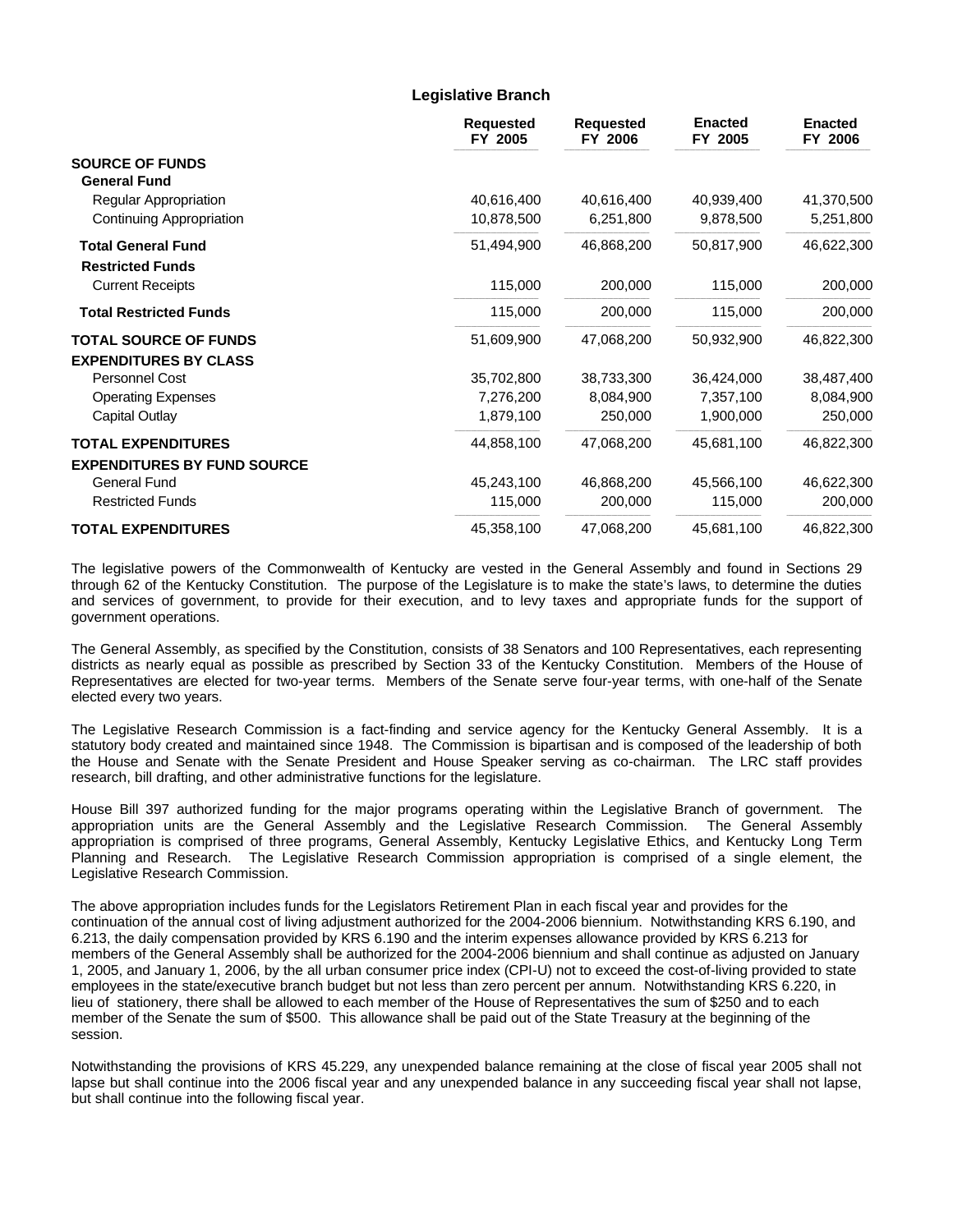House Bill 1, enacted in 2004 Special Session of the General Assembly, provided an additional General Fund appropriation of \$323,000 in fiscal year 2005 and \$646,000 in fiscal year 2006 for health insurance. Additionally, House Bill 267, enacted by the 2005 General Assembly, provided additional General Fund dollars of \$108,100 in fiscal year 2006 for health insurance.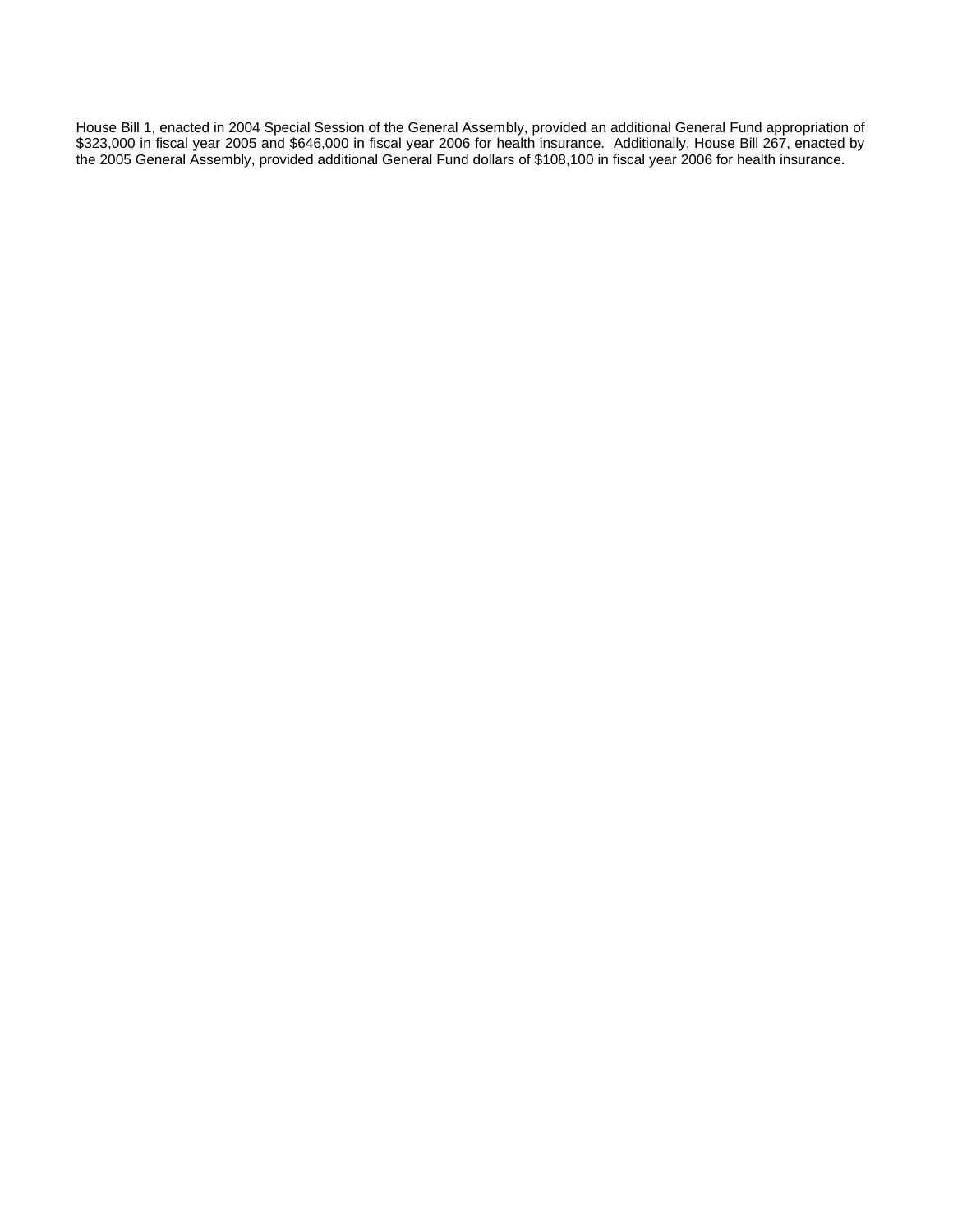#### **Judicial Branch**

|                                                       | <b>Requested</b><br>FY 2005 | <b>Requested</b><br>FY 2006 | <b>Enacted</b><br>FY 2005 | <b>Enacted</b><br>FY 2006 |
|-------------------------------------------------------|-----------------------------|-----------------------------|---------------------------|---------------------------|
| <b>SOURCE OF FUNDS</b><br><b>General Fund</b>         |                             |                             |                           |                           |
| <b>Regular Appropriation</b>                          | 241,001,000                 | 278,919,500                 | 220,255,700               | 232,048,900               |
| <b>Total General Fund</b><br><b>Restricted Funds</b>  | 241,001,000                 | 278,919,500                 | 220,255,700               | 232,048,900               |
| <b>Balance Forward</b>                                | 7,556,300                   | 4.217.900                   | 7,556,300                 | 4,217,900                 |
| <b>Current Receipts</b>                               | 4,233,200                   | 4,277,500                   | 4,803,100                 | 5,455,200                 |
| Non-Revenue Receipts                                  | 5,724,700                   | 5,680,400                   | 5,154,800                 | 4,502,700                 |
| <b>Total Restricted Funds</b><br><b>Federal Funds</b> | 17,514,200                  | 14,175,800                  | 17,514,200                | 14,175,800                |
| <b>Current Receipts</b>                               | 3,096,500                   | 1,604,200                   | 3,096,500                 | 1,604,200                 |
| <b>Total Federal Funds</b>                            | 3,096,500                   | 1,604,200                   | 3,096,500                 | 1,604,200                 |
| <b>TOTAL SOURCE OF FUNDS</b>                          | 261,611,700                 | 294,699,500                 | 240,866,400               | 247,828,900               |
| <b>EXPENDITURES BY CLASS</b>                          |                             |                             |                           |                           |
| Personnel Cost                                        | 161,835,400                 | 176,364,800                 | 155,393,300               | 166,966,900               |
| <b>Operating Expenses</b>                             | 93,450,100                  | 115,546,800                 | 80,375,900                | 79,982,700                |
| Capital Outlay                                        | 2,108,300                   | 2,787,900                   | 879,300                   | 879,300                   |
| <b>TOTAL EXPENDITURES</b>                             | 257,393,800                 | 294,699,500                 | 236,648,500               | 247,828,900               |
| <b>EXPENDITURES BY FUND SOURCE</b>                    |                             |                             |                           |                           |
| <b>General Fund</b>                                   | 241,001,000                 | 278,919,500                 | 220,255,700               | 232,048,900               |
| <b>Restricted Funds</b>                               | 13,296,300                  | 14,175,800                  | 13,296,300                | 14,175,800                |
| <b>Federal Funds</b>                                  | 3,096,500                   | 1,604,200                   | 3,096,500                 | 1,604,200                 |
| <b>TOTAL EXPENDITURES</b>                             | 257,393,800                 | 294,699,500                 | 236,648,500               | 247,828,900               |

The judicial powers of the Commonwealth of Kentucky are vested in one Court of Justice under Section 109 of the Kentucky Constitution. Fully implemented in 1978, the Court constitutes a Unified Judicial System for operation and administration. The purpose of the Kentucky Judicial Branch of government is to provide equal justice for all persons who become involved in the Kentucky court system through due process of law, administered without favor, denial or delay, and to carry out all provisions of the Judicial Article of the Constitution.

The Kentucky court system is a four-tiered system of adjudication including a Supreme Court, Court of Appeals, Circuit Court, and District Court. Moreover, in 2002, a constitutional amendment was approved formally sanctioning the creation of Family Courts. The goal of these courts is to hear and determine expeditiously all cases which may come before the Court of Justice to interpret the laws of the Commonwealth, make decisions and issue opinions related thereto.

The Circuit Clerks' offices in each county have as their goal the provision of an effective and manageable system of clerical support and maintenance of court records for the circuit and district courts.

The Administrative Office of the Courts, Juvenile Services, Pretrial Services, State Law Library, the ancillary boards and commissions, and the local court facilities program have the following goals:

To provide the administrative support necessary to carry on the operation of the Court of Justice and to have adequate personnel, facilities, equipment, and operating expenditures to carry out the Judicial Branch's constitutional and statutory responsibilities.

To ensure a system of financial management and accountability for the Court of Justice.

To carry on a continuous survey of the organization, operation, and other aspects of the Court of Justice and to make improvements thereof.